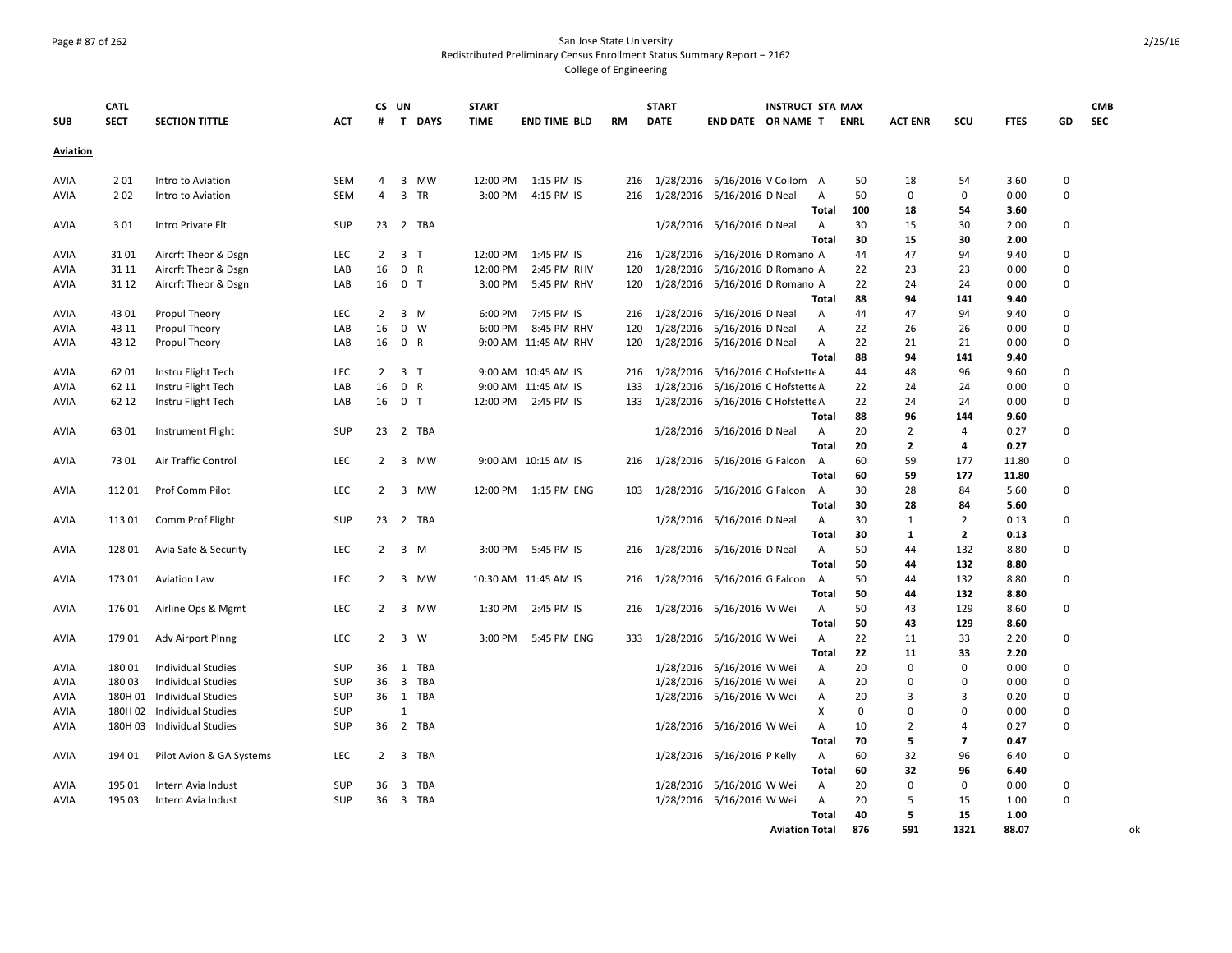### Page # 88 of 262 San Jose State University Redistributed Preliminary Census Enrollment Status Summary Report – 2162 College of Engineering

|            | <b>CATL</b>                  |                              |            | CS UN          |                         |             | <b>START</b> |                       |           | <b>START</b>                          |                                  | <b>INSTRUCT STA MAX</b> |                |          |                |                |             |                | <b>CMB</b> |
|------------|------------------------------|------------------------------|------------|----------------|-------------------------|-------------|--------------|-----------------------|-----------|---------------------------------------|----------------------------------|-------------------------|----------------|----------|----------------|----------------|-------------|----------------|------------|
| <b>SUB</b> | <b>SECT</b>                  | <b>SECTION TITTLE</b>        | ACT        | #              |                         | T DAYS      | <b>TIME</b>  | <b>END TIME BLD</b>   | <b>RM</b> | <b>DATE</b>                           | END DATE OR NAME T ENRL          |                         |                |          | <b>ACT ENR</b> | scu            | <b>FTES</b> | GD             | <b>SEC</b> |
|            | <b>Aerospace Engineering</b> |                              |            |                |                         |             |              |                       |           |                                       |                                  |                         |                |          |                |                |             |                |            |
| AE         | 15 01                        | Air & Space Flight           | LEC        | $\mathbf{1}$   | 1 R                     |             |              | 11:00 AM 11:50 AM ENG | 164       |                                       | 1/28/2016 5/16/2016 S Montgon A  |                         |                | 40       | 35             | 35             | 2.33        | $\mathbf 0$    |            |
|            |                              |                              |            |                |                         |             |              |                       |           |                                       |                                  |                         | Total          | 40       | 35             | 35             | 2.33        |                |            |
| AE         | 20 01                        | CAD for AEs                  | LEC        | 1              |                         | 2 W         | 4:30 PM      | 5:20 PM ENG           | 339       |                                       | 1/28/2016 5/16/2016 R Benzio     |                         | A              | 60       | 44             | 44             | 5.87        | $\Omega$       |            |
| AE         | 20 02                        | <b>CAD</b> for AEs           | LAB        | 16             | $\mathbf 0$             | W           | 6:00 PM      | 8:45 PM ENG           | 407       |                                       | 1/28/2016 5/16/2016 R Benzio     |                         | A              | 30       | 32             | 32             | 0.00        | $\mathbf 0$    |            |
| AE         | 2003                         | CAD for AEs                  | LAB        | 16             |                         | $0 \quad M$ | 6:00 PM      | 8:45 PM ENG           | 407       |                                       | 1/28/2016 5/16/2016 R Benzio     |                         | $\overline{A}$ | 30       | 12             | 12             | 0.00        | $\mathbf 0$    |            |
|            |                              |                              |            |                |                         |             |              |                       |           |                                       |                                  |                         | <b>Total</b>   | 120      | 88             | 88             | 5.87        |                |            |
| AE         | 3001                         | Program. for AEs             | <b>LEC</b> | 1              | 2 R                     |             | 1:30 PM      | 2:20 PM ENG           | 164       |                                       | 1/28/2016 5/16/2016 L Lu         |                         | Α              | 60       | 50             | 50             | 6.67        | $\mathbf 0$    |            |
| AE         | 30 02                        | Program. for AEs             | LAB        | 16             | 0 <sub>T</sub>          |             |              | 9:00 AM 11:45 AM ENG  | 407       |                                       | 1/28/2016 5/16/2016 L Lu         |                         | Α              | 30       | 20             | 20             | 0.00        | $\mathbf 0$    |            |
| AE         | 30 03                        | Program. for AEs             | LAB        | 16             | 0 R                     |             | 3:00 PM      | 5:45 PM ENG           | 407       |                                       | 1/28/2016 5/16/2016 L Lu         |                         | Α              | 30       | 30             | 30             | 0.00        | $\mathbf 0$    |            |
|            |                              |                              |            |                |                         |             |              |                       |           |                                       |                                  |                         | Total          | 120      | 100            | 100            | 6.67        |                |            |
| AE         | 114 01                       | Aerostructures II            | SEM        | 4              |                         | 3 MW        |              | 10:30 AM 11:45 AM ENG | 164       |                                       | 1/28/2016 5/16/2016 A Boylan-A A |                         |                | 80       | 80             | 240            | 16.35       | $\overline{7}$ |            |
|            |                              |                              |            |                |                         |             |              |                       |           |                                       |                                  |                         | Total          | 80       | 80             | 240            | 16.35       |                |            |
| AE         | 140 01                       | Rigid Body Dynamic           | <b>SEM</b> | 4              |                         | 3 MW        | 1:30 PM      | 2:45 PM ENG           | 164       |                                       | 1/28/2016 5/16/2016 J Hunter     |                         | A              | 80       | 67             | 201            | 13.45       | 1              |            |
|            |                              |                              |            |                |                         |             |              |                       |           |                                       |                                  |                         | <b>Total</b>   | 80       | 67             | 201            | 13.45       |                |            |
| AE         | 15701                        | AE ACS Design                | LEC        | $\mathbf{1}$   |                         | 3 MW        | 3:00 PM      | 4:15 PM ENG           | 341       |                                       | 1/28/2016 5/16/2016 K Turkoglu A |                         |                | 90       | 78             | 234            | 15.65       | $\mathbf{1}$   |            |
|            |                              |                              |            |                |                         |             |              |                       |           |                                       |                                  |                         | Total          | 90       | 78             | 234            | 15.65       |                |            |
| AE         | 162 01                       | Aerodynamics II              | <b>LEC</b> | 1              |                         | 3 TR        | 3:00 PM      | 4:15 PM ENG           | 164       |                                       | 1/28/2016 5/16/2016 N Mourtos A  |                         |                | 80       | 77             | 231            | 15.95       | 11             |            |
|            |                              |                              |            |                |                         |             |              |                       |           |                                       |                                  |                         | Total          | 80       | 77             | 231            | 15.95       |                |            |
| AE         | 165 01                       | <b>Flight Mechanics</b>      | SEM        | 4              | $\overline{3}$          | MW          | 12:00 PM     | 1:15 PM ENG           | 164       |                                       | 1/28/2016 5/16/2016 J Hunter     |                         | A              | 80       | 65             | 195            | 13.35       | $\overline{7}$ |            |
|            |                              |                              |            |                |                         |             |              |                       |           |                                       |                                  |                         | <b>Total</b>   | 80       | 65             | 195            | 13.35       |                |            |
| AE         | 16701                        | Propulsion                   | SEM        | 4              | $\overline{3}$          | <b>TR</b>   | 4:30 PM      | 5:45 PM ENG           | 164       |                                       | 1/28/2016 5/16/2016 A Carlozzi A |                         |                | 80       | 71             | 213            | 14.50       | 6              |            |
|            |                              |                              |            |                |                         |             |              |                       |           |                                       |                                  |                         | <b>Total</b>   | 80       | 71             | 213            | 14.50       |                |            |
| AE         | 169 01                       | Computational Fluid Dyn      | LEC        | 1              |                         | 3 MW        | 7:00 PM      | 8:15 PM ENG           | 164       |                                       | 1/28/2016 5/16/2016 M Barnhar A  |                         |                | 80       | 66             | 132            | 13.35       | 3              |            |
| AE         | 16902                        | Computational Fluid Dyn      | LAB        | 16             |                         | 0 TBA       |              |                       |           |                                       | 1/28/2016 5/16/2016 M Barnhar A  |                         |                | 80       | 66             | 66             | 0.00        | $\overline{3}$ |            |
|            |                              |                              |            |                |                         |             |              |                       |           |                                       |                                  |                         | Total          | 160      | 132            | 198            | 13.35       |                |            |
| AE         |                              | 171B 01 Aircraft Design II   | LEC        | $\overline{2}$ | 3 F                     |             |              | 9:00 AM 11:45 AM ENG  | 164       |                                       | 1/28/2016 5/16/2016 G Mendoza A  |                         |                | 40       | 26             | 78             | 5.20        | $\mathbf 0$    |            |
|            |                              |                              |            |                |                         |             |              |                       |           |                                       |                                  |                         | Total          | 40       | 26             | 78             | 5.20        |                |            |
| AE         |                              | 172B 01 Spacecraft Design II | LEC        | $\overline{2}$ | 3 <sub>1</sub>          |             | 6:30 PM      | 9:15 PM ENG           | 164       |                                       | 1/28/2016 5/16/2016 M Murbacl A  |                         |                | 40       | 33             | 99             | 6.60        | $\mathbf 0$    |            |
|            |                              |                              |            |                |                         |             |              |                       |           |                                       |                                  |                         | Total          | 40       | 33             | 99             | 6.60        |                |            |
| AE         | 18001                        | <b>Individual Studies</b>    | SUP        | 36             | 1 R                     |             | 6:00 PM      | 6:50 PM ENG           | 164       | 1/28/2016                             | 5/16/2016 N Mourtos A            |                         |                | 30       | $\mathbf 0$    | $\mathbf 0$    | 0.00        | $\mathbf 0$    |            |
| AE         | 18002                        | <b>Individual Studies</b>    | SUP        | 36             | 2 R                     |             | 6:00 PM      | 7:50 PM ENG           | 164       | 1/28/2016                             | 5/16/2016 N Mourtos A            |                         |                | 10       | 1              | $\overline{2}$ | 0.17        | $\mathbf{1}$   |            |
| AE         | 18003                        | <b>Individual Studies</b>    | SUP        | 36             | 3 R                     |             | 6:00 PM      | 8:50 PM ENG           | 164       |                                       | 1/28/2016 5/16/2016 N Mourtos A  |                         |                | 10       | 1              | 3              | 0.20        | $\mathbf 0$    |            |
|            |                              |                              |            |                |                         |             |              |                       |           |                                       |                                  |                         | Total          | 50       | $\overline{2}$ | 5              | 0.37        |                |            |
| AE         | 199 01                       | <b>Special Topics AE</b>     | LEC        |                | $\overline{3}$          |             |              |                       |           |                                       |                                  |                         | X              | $\Omega$ | $\Omega$       | $\mathbf 0$    | 0.00        | $\mathbf 0$    |            |
|            |                              |                              |            |                |                         |             |              |                       |           |                                       |                                  |                         | Total          | 0        | 0              | 0              | 0.00        |                |            |
| AE         | 242 01                       | Orb Mech Miss Des            | LEC        | 4              | 3 W                     |             |              | 4:00 PM 6:45 PM ENG   | 164       |                                       | 1/28/2016 5/16/2016 J Hunter     |                         | A              | 50       | 26             | 78             | 6.15        | 19             |            |
|            |                              |                              |            |                |                         |             |              |                       |           |                                       |                                  |                         | <b>Total</b>   | 50       | 26             | 78             | 6.15        |                |            |
| AE         | 247 01                       | Trajectory Optim.            | <b>LEC</b> |                | $\overline{\mathbf{3}}$ |             |              |                       |           |                                       |                                  |                         | X              | $\Omega$ | $\mathbf 0$    | $\mathbf 0$    | 0.00        | $\mathbf 0$    |            |
|            |                              |                              |            |                |                         |             |              |                       |           |                                       |                                  |                         | Total          | 0        | 0              | $\mathbf 0$    | 0.00        |                |            |
| AE         | 26701                        | Space Propulsion             | SEM        | 5              | 3 M                     |             | 4:30 PM      | 7:15 PM ENG           |           | 164 1/28/2016 5/16/2016 N Djordjevi A |                                  |                         |                | 50       | 37             | 111            | 9.15        | 35             |            |
|            |                              |                              |            |                |                         |             |              |                       |           |                                       |                                  |                         | Total          | 50       | 37             | 111            | 9.15        |                |            |
| AE         |                              | 290R 01 Thesis/Project Sup   | SUP        |                | 1                       |             |              |                       |           |                                       |                                  |                         | Χ              | $\Omega$ | $\mathbf 0$    | $\mathbf 0$    | 0.00        | $\mathbf 0$    |            |
|            |                              |                              |            |                |                         |             |              |                       |           |                                       |                                  |                         | <b>Total</b>   | 0        | 0              | $\mathbf 0$    | 0.00        |                |            |
| AE         |                              | 295A 01 Project I            | SUP        | 25             | 3 R                     |             | 6:00 PM      | 8:45 PM ENG           | 164       |                                       | 1/28/2016 5/16/2016 K Turkoglu A |                         |                | 20       | 14             | 42             | 3.50        | 14             |            |
|            |                              |                              |            |                |                         |             |              |                       |           |                                       |                                  |                         | Total          | 20       | 14             | 42             | 3.50        |                |            |
| AE         |                              | 295B 01 Project II           | <b>SUP</b> |                | 25 3 R                  |             | 6:00 PM      | 8:45 PM ENG           |           | 164 1/28/2016 5/16/2016 K Turkoglu A  |                                  |                         |                | 20       | 9              | 27             | 2.25        | 9              |            |
|            |                              |                              |            |                |                         |             |              |                       |           |                                       |                                  |                         | Total          | 20       | 9              | 27             | 2.25        |                |            |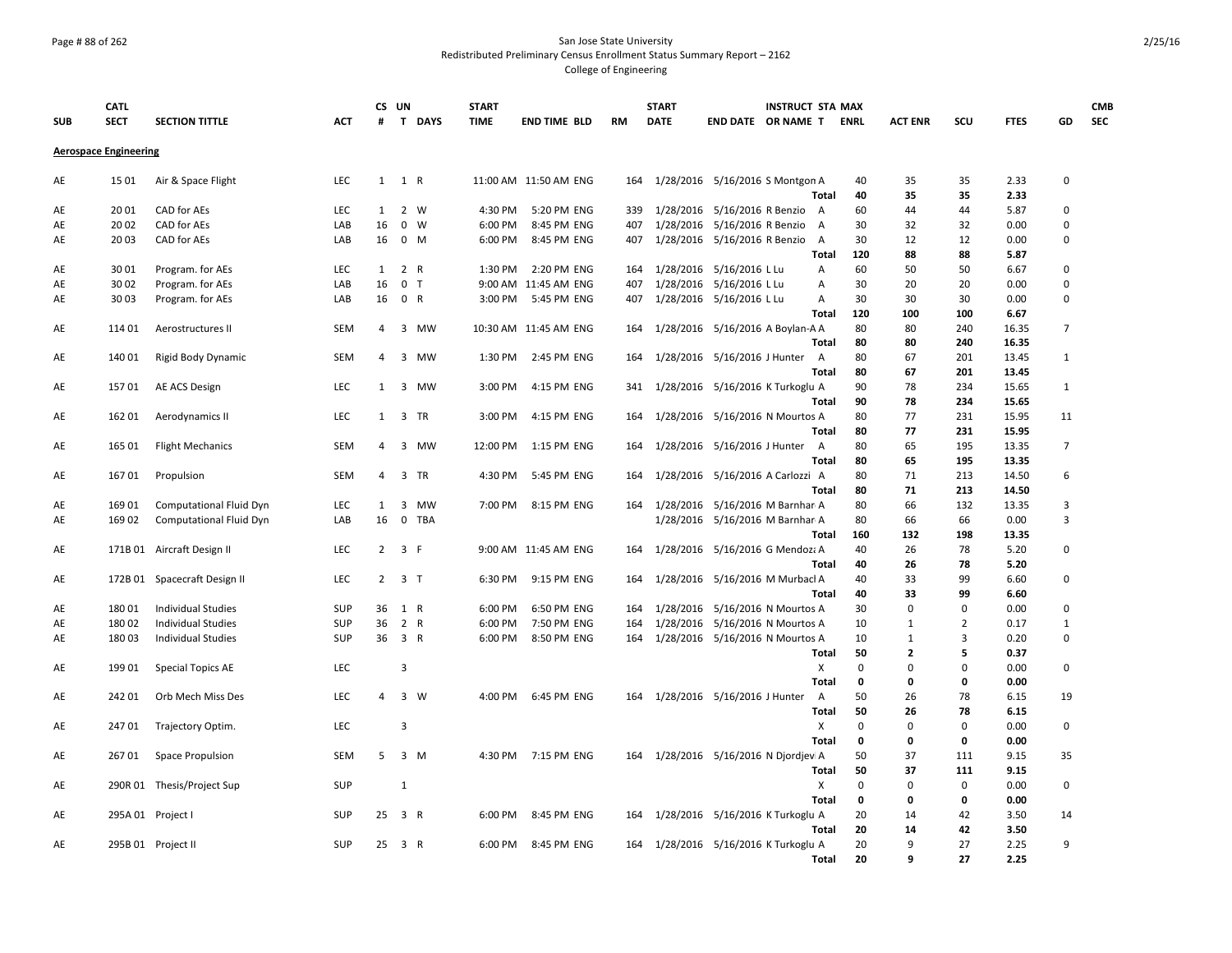### Page # 89 of 262 San Jose State University Redistributed Preliminary Census Enrollment Status Summary Report – 2162 College of Engineering

|            | <b>CATL</b> |                             |            | CS UN  |             | <b>START</b> |                      |           | <b>START</b> |                     | INSTRUCT STA MAX                   |             |                |      |             |     | <b>CMB</b> |
|------------|-------------|-----------------------------|------------|--------|-------------|--------------|----------------------|-----------|--------------|---------------------|------------------------------------|-------------|----------------|------|-------------|-----|------------|
| <b>SUB</b> | <b>SECT</b> | <b>SECTION TITTLE</b>       | ACT        |        | <b>DAYS</b> | <b>TIME</b>  | <b>END TIME BLD</b>  | <b>RM</b> | <b>DATE</b>  | <b>END DATE</b>     | OR NAME T                          | <b>ENRL</b> | <b>ACT ENR</b> | scu  | <b>FTES</b> | GD. | <b>SEC</b> |
| AE         | 29701       | Special Topics AE           | <b>LEC</b> |        | <b>MTWE</b> |              | 7:30 PM 10:00 PM DMH | 163       |              | 1/30/2016 2/12/2016 | А                                  | 50          | 31             | 31   | 7.00        | 16  |            |
|            |             |                             |            |        |             |              |                      |           |              |                     | Total                              | - 50        | 31             | 31   | 7.00        |     |            |
| AE         | 298 01      | Spec Proj in Aerospace Engr | SUP        | 25 3 F |             | 6:00 PM      | 8:45 PM ENG          | 164       |              |                     | 1/28/2016 5/16/2016 N Mourtos A    | 20          |                |      | 0.25        |     |            |
|            |             |                             |            |        |             |              |                      |           |              |                     | Total                              | - 20        |                |      | 0.25        |     |            |
| AE         | 299 01      | Thesis                      | <b>SUP</b> | 25 3 R |             | 6:00 PM      | 8:45 PM ENG          | 164       |              |                     | 1/28/2016 5/16/2016 K Turkoglu A   | 20          |                | 12   | 1.00        | 4   |            |
|            |             |                             |            |        |             |              |                      |           |              |                     | Total                              | -20         | 4              | 12   | 1.00        |     |            |
|            |             |                             |            |        |             |              |                      |           |              |                     | <b>Aerospace Engineering Total</b> | 1290        | 976            | 2221 | 158.93      |     | ok         |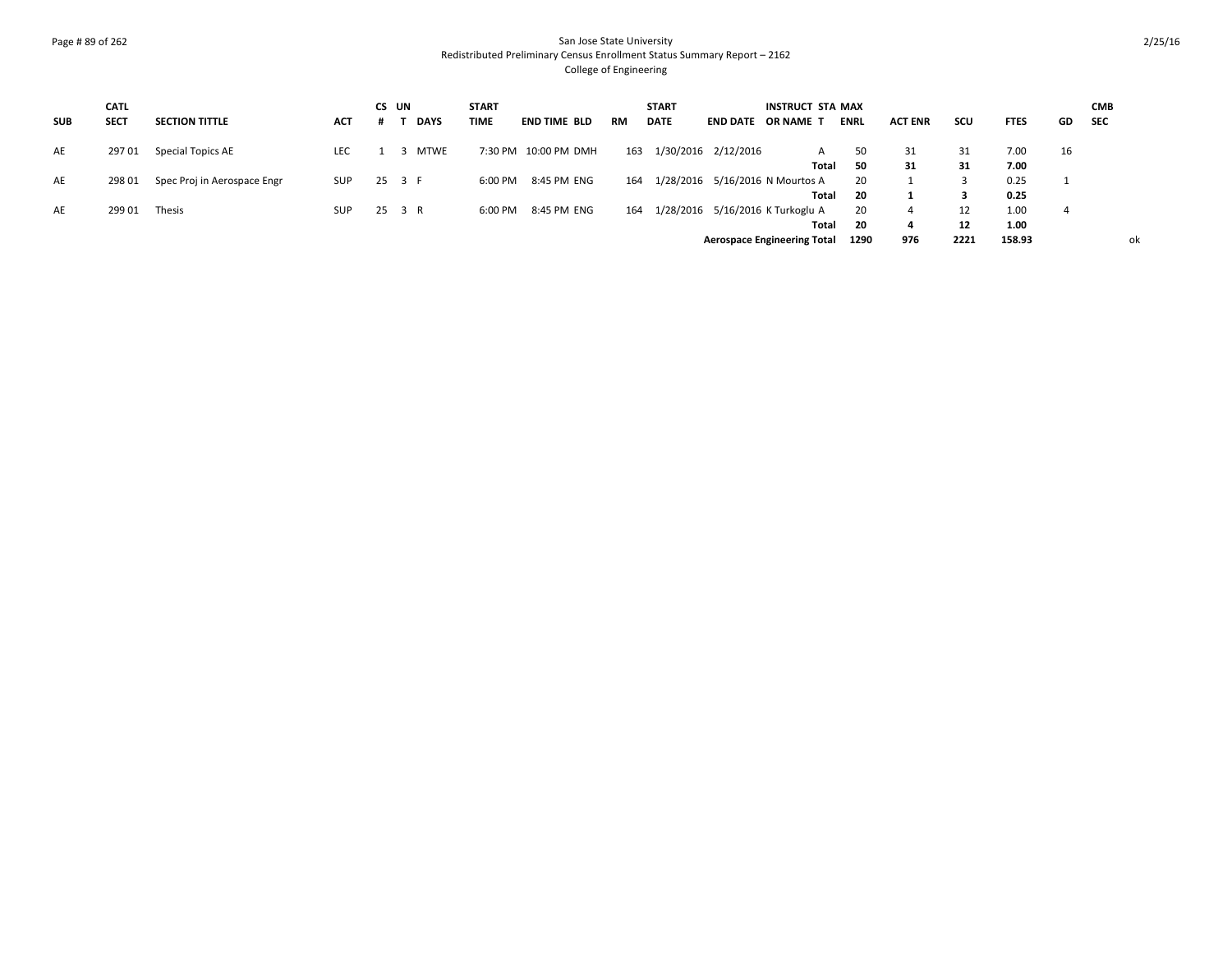**CATL** 

**Chemical Engineering**

**SUB**

### Page # 90 of 262 San Jose State University Redistributed Preliminary Census Enrollment Status Summary Report – 2162 College of Engineering

**SECT SECTION TITTLE ACT CS UN # T DAYS START TIME END TIME BLD RM START DATE END DATE OR NAME T INSTRUCT STA MAX**  CHE 109 01 Heat Trans Electr LEC 3 X 0 0 0 0.00 0 ME 109 01 Heat Trans Electr LEC 3 X 0 0 0 0.00 0 **Total 0 0 0 0.00** CHE 151 01 Proc Engr Thermo SEM 4 4 MW 12:00 PM 1:15 PM ENG 341 1/28/2016 5/16/2016 C Komives A 90 64 192 17.27 3 CHE 151 02 Proc Engr Thermo LAB 16 0 T 10:30 AM 1:15 PM ENG 333 1/28/2016 5/16/2016 L Chang A 35 33 33 0.00 2 CHE 151 03 Proc Engr Thermo LAB 16 0 T 1:30 PM 4:15 PM ENG 333 1/28/2016 5/16/2016 I Hinojosa-VA 35 31 31 0.00 1

|            |         |                           |            |    |                |              |                        |     |           | Total                                         | 160         | 128            | 256            | 17.27 |                |    |           |
|------------|---------|---------------------------|------------|----|----------------|--------------|------------------------|-----|-----------|-----------------------------------------------|-------------|----------------|----------------|-------|----------------|----|-----------|
| <b>CHE</b> |         | 160A 01 Unit Oper I       | SEM        | 4  | Δ              | <b>MW</b>    | 10:30 AM 11:45 AM ENG  | 341 | 1/28/2016 | 5/16/2016 L Rosenfelc A                       | 90          | 74             | 222            | 20.13 | 6              |    |           |
| CHE        |         | 160A 02 Unit Oper I       | LAB        | 16 | $\mathbf 0$    | $\mathsf{R}$ | 10:30 AM   1:15 PM ENG | 333 | 1/28/2016 | 5/16/2016 L Chang<br>A                        | 40          | 36             | 36             | 0.00  | 5              |    |           |
| CHE        |         | 160A 03 Unit Oper I       | LAB        | 16 | 0 R            | 1:30 PM      | 4:15 PM ENG            | 333 |           | 1/28/2016 5/16/2016 L Chang<br>A              | 40          | 38             | 38             | 0.00  | 1              |    |           |
|            |         |                           |            |    |                |              |                        |     |           | Total                                         | 170         | 148            | 296            | 20.13 |                |    |           |
| CHE        |         | 162L 01 UG ChE Engr Lab   | LAB        |    | 16 1 M         | 1:30 PM      | 4:15 PM ENG            | 205 |           | 1/28/2016 5/16/2016 M Mcneil A                | 12          | 12             | 12             | 0.80  | $\mathbf 0$    |    |           |
| CHE        |         | 162L 02 UG ChE Engr Lab   | LAB        |    | 16 1 T         | 10:30 AM     | 1:15 PM ENG            | 205 | 1/28/2016 | 5/16/2016 E Giles<br>A                        | 12          | 12             | 12             | 0.80  | $\mathbf 0$    |    |           |
| <b>CHE</b> |         | 162L03 UG ChE Engr Lab    | LAB        |    | 16 1 W         | 1:30 PM      | 4:15 PM ENG            | 205 |           | 1/28/2016 5/16/2016 M Mcneil A                | 12          | 12             | 12             | 0.80  | $\mathbf 0$    |    |           |
| CHE        | 162L 04 | UG ChE Engr Lab           | LAB        |    | 16 1 R         | 10:30 AM     | 1:15 PM ENG            | 205 |           | 1/28/2016 5/16/2016 E Giles<br>$\overline{A}$ | 12          | 10             | 10             | 0.67  | 0              |    |           |
| CHE        | 162L05  | UG ChE Engr Lab           | LAB        |    | 16 1 F         | 1:30 PM      | 4:15 PM ENG            | 205 |           | 1/28/2016 5/16/2016 M Mcneil A                | 12          | 9              | 9              | 0.60  | 0              |    |           |
|            |         |                           |            |    |                |              |                        |     |           | Total                                         | 60          | 55             | 55             | 3.67  |                |    |           |
| CHE        | 165 01  | Plant Design              | SEM        | 4  | 4              | MW           | 12:00 PM 1:15 PM BBC   | 204 | 1/28/2016 | 5/16/2016 D Wagner A                          | 60          | 54             | 162            | 14.40 | $\mathbf 0$    |    |           |
| <b>CHE</b> | 165 02  | <b>Plant Design</b>       | LAB        | 16 | $\mathbf 0$    | F            | 9:00 AM 11:45 AM ENG   | 333 | 1/28/2016 | 5/16/2016 D Wagner A                          | 30          | 29             | 29             | 0.00  | $\mathbf 0$    |    |           |
| CHE        | 165 03  | <b>Plant Design</b>       | LAB        | 16 | 0 F            |              | 9:00 AM 11:45 AM ENG   | 329 |           | 1/28/2016 5/16/2016 M Mcneil A                | 30          | 25             | 25             | 0.00  | $\mathbf 0$    |    |           |
|            |         |                           |            |    |                |              |                        |     |           | Total                                         | 120         | 108            | 216            | 14.40 |                |    |           |
| CHE        | 18001   | <b>Individual Studies</b> | SUP        | 36 | 1 TBA          |              |                        |     | 1/28/2016 | 5/16/2016 G Selvadur A                        | 40          | $\overline{2}$ | $\overline{2}$ | 0.17  | $\overline{2}$ |    |           |
| CHE        | 18002   | <b>Individual Studies</b> | SUP        |    | 36 2 TBA       |              |                        |     |           | 1/28/2016 5/16/2016 G Selvadur A              | 40          | 1              | $\overline{2}$ | 0.13  | $\Omega$       |    |           |
|            |         |                           |            |    |                |              |                        |     |           | Total                                         | 80          | 3              | 4              | 0.30  |                |    |           |
| CHE        | 185 01  | Chem Pro Dyn & Cont       | <b>SEM</b> | 4  | 3 M            |              | 9:00 AM 10:45 AM ENG   | 333 |           | 1/28/2016 5/16/2016 X Sinha<br>$\overline{A}$ | 60          | 55             | 110            | 11.00 | 0              |    |           |
| CHE        | 185 02  | Chem Pro Dyn & Cont       | LAB        | 16 | $0 \quad W$    |              | 9:00 AM 11:45 AM ENG   | 333 |           | 1/28/2016 5/16/2016 E Giles<br>$\overline{A}$ | 60          | 55             | 55             | 0.00  | $\mathbf 0$    |    |           |
|            |         |                           |            |    |                |              |                        |     |           | Total                                         | 120         | 110            | 165            | 11.00 |                |    |           |
| CHE        | 194 01  | Bio Chem Engr Lab         | SEM        | 4  | 3              | R<br>4:30 PM | 6:10 PM ENG            | 109 |           | 1/28/2016 5/16/2016 C Komives A               | 18          | 20             | 40             | 4.10  | $\overline{2}$ |    |           |
| CHE        | 194 02  | Bio Chem Engr Lab         | LAB        | 16 | $\mathbf 0$    | R<br>6:30 PM | 9:30 PM ENG            | 109 |           | 1/28/2016 5/16/2016 C Komives A               | 18          | 20             | 20             | 0.00  | $\overline{2}$ |    |           |
|            |         |                           |            |    |                |              |                        |     |           | Total                                         | 36          | 40             | 60             | 4.10  |                |    |           |
| <b>CHE</b> | 199 01  | Special Topics ChE & MatE | SEM        | 4  | 3 <sub>T</sub> | 6:00 PM      | 8:45 PM ENG            | 329 |           | 1/28/2016 5/16/2016 D Sopchak A               | 45          | 36             | 108            | 7.25  | $\mathbf{1}$   | c  | $\ast$    |
| MATE       | 199 01  | Special Topics ChE & MatE | <b>SEM</b> | 4  | 3 <sub>1</sub> | 6:00 PM      | 8:45 PM ENG            | 329 |           | 1/28/2016 5/16/2016 D Sopchak A               | 0           | $\mathbf{0}$   | $\mathbf{0}$   | 0.00  | $\mathbf{0}$   | C. | $\;$ $\;$ |
|            |         |                           |            |    |                |              |                        |     |           | Total                                         | 45          | 36             | 108            | 7.25  |                |    |           |
| CHE        | 207 01  | <b>Mass Transfer</b>      | SEM        | 5  | 3 W            | 6:00 PM      | 8:45 PM ENG            |     |           | 333 1/28/2016 5/16/2016 T Kim<br>Α            | 45          | 15             | 45             | 3.75  | 15             |    |           |
|            |         |                           |            |    |                |              |                        |     |           | <b>Total</b>                                  | 45          | 15             | 45             | 3.75  |                |    |           |
| CHE        | 21801   | Adv Ch E Kinetics         | <b>SEM</b> | 5  | 3              | M<br>6:00 PM | 8:45 PM ENG            | 333 |           | 1/28/2016 5/16/2016 D Wagner A                | 45          | 12             | 36             | 3.00  | 12             |    |           |
|            |         |                           |            |    |                |              |                        |     |           | Total                                         | 45          | 12             | 36             | 3.00  |                |    |           |
| CHE        | 29701   | Spec Top Ch Engr          | SEM        | 5  | 3 <sub>1</sub> | 6:00 PM      | 8:45 PM CL             | 234 |           | 1/28/2016 5/16/2016 D Wagner A                | 40          | 20             | 20             | 4.75  | 15             |    |           |
|            |         |                           |            |    |                |              |                        |     |           | Total                                         | 40          | 20             | 20             | 4.75  |                |    |           |
| CHE        | 298 01  | Master's Project          | SUP        |    | 25 1 TBA       |              |                        |     |           | 1/28/2016 5/16/2016 F Erogbogt A              | 20          | $\mathbf{1}$   | $\mathbf{1}$   | 0.08  | $\mathbf{1}$   | C  | $\ast$    |
| <b>BME</b> | 298 01  | Master's Project          | SUP        | 25 | 1 TBA          |              |                        |     |           | 1/28/2016 5/16/2016 F Erogbogt A              | 0           | 0              | $\mathbf{0}$   | 0.00  | $\mathbf 0$    | C. | $\ast$    |
| CHE        | 298 02  | Master's Project          | SUP        |    | 25 2 TBA       |              |                        |     |           | 1/28/2016 5/16/2016 F Erogbogt A              | 20          | 3              | 6              | 0.50  | 3              | C. | $\ast$    |
| BME        | 298 02  | Master's Project          | SUP        | 25 | 2 TBA          |              |                        |     |           | 1/28/2016 5/16/2016 F Erogbogt A              | 0           | $\mathbf 0$    | $\mathbf{0}$   | 0.00  | $\mathbf 0$    | C. | $\ast$    |
| CHE        | 298 03  | Master's Project          | SUP        | 25 | 2 M            | 3:00 PM      | 4:15 PM                |     | 1/28/2016 | 5/16/2016 F Erogbogt A                        | 40          | 32             | 64             | 5.33  | 32             | c  | $\ast$    |
| BME        | 298 03  | Master's Project          | SUP        |    | 25 2 M         | 3:00 PM      | 4:15 PM                |     |           | 1/28/2016 5/16/2016 F Erogbogt A              | $\mathbf 0$ | $\mathbf{0}$   | $\mathbf{0}$   | 0.00  | $\mathbf{0}$   | C. | $\ast$    |
|            |         |                           |            |    |                |              |                        |     |           | Total                                         | 80          | 36             | 71             | 5.92  |                |    |           |
| <b>CHE</b> | 299 01  | Master's Thesis           | SUP        |    | 25 3 TBA       |              |                        |     |           | 1/28/2016 5/16/2016 F Erogbogt A              | $\Omega$    | $\Omega$       | $\Omega$       | 0.00  | $\Omega$       |    | $C$ *     |

**CMB SEC**

**ENRL ACT ENR SCU FTES GD**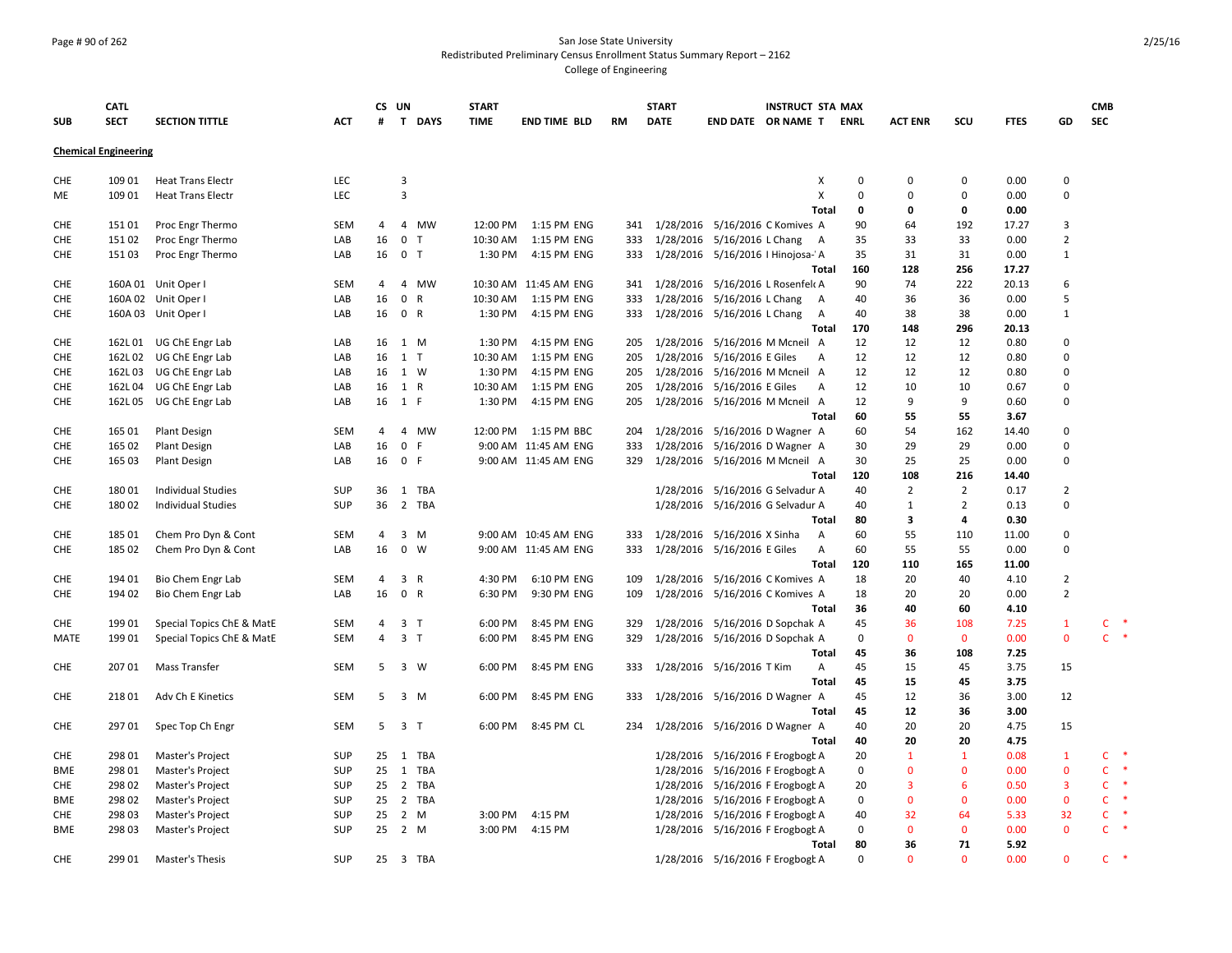### Page # 91 of 262 San Jose State University Redistributed Preliminary Census Enrollment Status Summary Report – 2162 College of Engineering

|            | <b>CATL</b> |                       |            |        | CS UN |             | <b>START</b> |              |           | <b>START</b> | INSTRUCT STA MAX                  |             |                |      |             |     | <b>CMB</b> |    |
|------------|-------------|-----------------------|------------|--------|-------|-------------|--------------|--------------|-----------|--------------|-----------------------------------|-------------|----------------|------|-------------|-----|------------|----|
| <b>SUB</b> | <b>SECT</b> | <b>SECTION TITTLE</b> | <b>ACT</b> |        |       | <b>DAYS</b> | <b>TIME</b>  | END TIME BLD | <b>RM</b> | <b>DATE</b>  | <b>END DATE OR NAME T</b>         | <b>ENRL</b> | <b>ACT ENR</b> | scu  | <b>FTES</b> | GD. | <b>SEC</b> |    |
| <b>BME</b> | 299 01      | Master's Thesis       | SUP        |        |       | 25 3 TBA    |              |              |           |              | 1/28/2016 5/16/2016 F Erogbogt A  |             |                |      | 0.00        |     |            |    |
| <b>CHE</b> | 299 02      | Master's Thesis       | <b>SUP</b> | 25     | 3 M   |             | 3:00 PM      | 4:15 PM      |           |              | 1/28/2016 5/16/2016 F Erogbogt A  | 20          |                |      | 0.75        |     |            |    |
| <b>BME</b> | 299 02      | Master's Thesis       | SUP.       | 25 3 M |       |             | 3:00 PM      | 4:15 PM      |           |              | 1/28/2016 5/16/2016 F Erogbogt A  |             |                | 0.   | 0.00        | 0.  |            |    |
|            |             |                       |            |        |       |             |              |              |           |              | Total                             | - 20        |                |      | 0.75        |     |            |    |
|            |             |                       |            |        |       |             |              |              |           |              | <b>Chemical Engineering Total</b> | 1021        | 714            | 1341 | 96.28       |     |            | оk |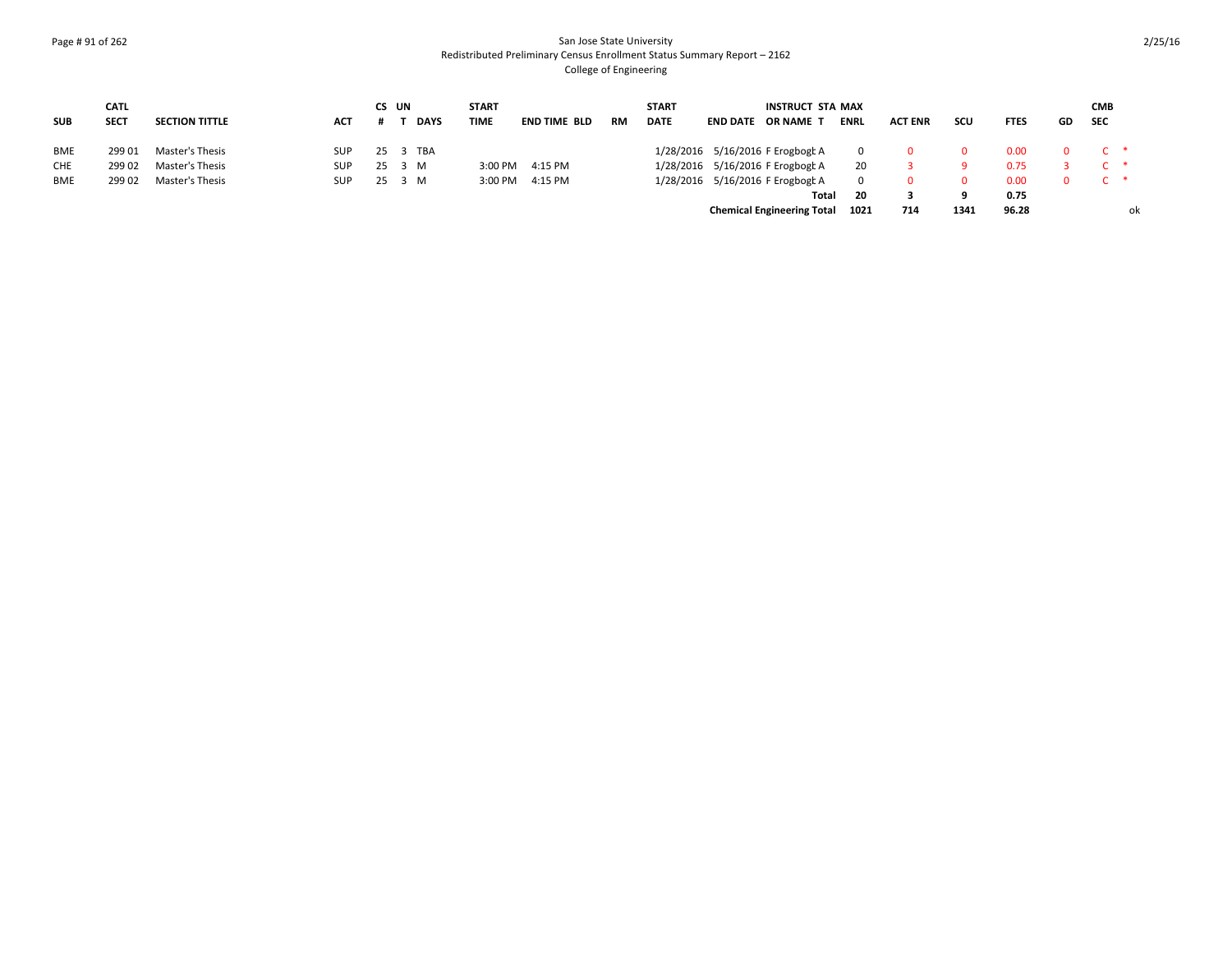### Page # 92 of 262 San Jose State University Redistributed Preliminary Census Enrollment Status Summary Report – 2162 College of Engineering

|                          | <b>CATL</b>    |                                        |            | CS UN          |                         |                   | <b>START</b> |                                     |            | <b>START</b> |                                                          | <b>INSTRUCT STA MAX</b> |                |             |                |             |              |                            | <b>CMB</b> |
|--------------------------|----------------|----------------------------------------|------------|----------------|-------------------------|-------------------|--------------|-------------------------------------|------------|--------------|----------------------------------------------------------|-------------------------|----------------|-------------|----------------|-------------|--------------|----------------------------|------------|
| <b>SUB</b>               | <b>SECT</b>    | <b>SECTION TITTLE</b>                  | <b>ACT</b> | #              |                         | T DAYS            | <b>TIME</b>  | <b>END TIME BLD</b>                 | <b>RM</b>  | <b>DATE</b>  | END DATE OR NAME T                                       |                         |                | <b>ENRL</b> | <b>ACT ENR</b> | SCU         | <b>FTES</b>  | GD                         | <b>SEC</b> |
| <b>Civil Engineering</b> |                |                                        |            |                |                         |                   |              |                                     |            |              |                                                          |                         |                |             |                |             |              |                            |            |
|                          |                |                                        |            |                |                         |                   |              |                                     |            |              |                                                          |                         |                |             |                |             |              |                            |            |
| CE                       | 801            | <b>Plane Surveying</b>                 | <b>SEM</b> | 4              |                         | 3 TR              | 7:30 AM      | 8:20 AM ENG                         | 341        |              | 1/28/2016 5/16/2016 J May                                |                         | А              | 72          | 78             | 156         | 15.75        | 3                          |            |
| CE                       | 802            | <b>Plane Surveying</b>                 | LAB        | 16             | $\mathbf{0}$            | $\mathsf{T}$      |              | 8:30 AM 11:20 AM ENG                | 132        |              | 1/28/2016 5/16/2016 J May                                |                         | А              | 18          | 18             | 18          | 0.00         | $\mathbf 0$                |            |
| <b>CE</b>                | 803            | <b>Plane Surveying</b>                 | LAB        | 16             |                         | 0 <sub>T</sub>    | 12:30 PM     | 3:15 PM ENG                         | 132        |              | 1/28/2016 5/16/2016 J May                                |                         | A              | 18          | 21             | 21          | 0.00         | $\mathbf 0$                |            |
| <b>CE</b>                | 804            | <b>Plane Surveying</b>                 | LAB        | 16             |                         | 0 R               |              | 8:30 AM 11:20 AM ENG                | 132        |              | 1/28/2016 5/16/2016 J May                                |                         | А              | 18          | 21             | 21          | 0.00         | $\mathbf{1}$               |            |
| CE                       | 805            | <b>Plane Surveying</b>                 | LAB        | 16             |                         | 0 R               | 12:30 PM     | 3:15 PM ENG                         | 132        |              | 1/28/2016 5/16/2016 A Ladai                              |                         | A              | 18          | 18             | 18          | 0.00         | $\overline{2}$             |            |
|                          |                |                                        |            |                |                         |                   |              |                                     |            |              |                                                          |                         | <b>Total</b>   | 144         | 156            | 234         | 15.75        |                            |            |
| CE                       | 20 01<br>20 02 | Graphics/CAD/Prog                      | <b>SEM</b> | $\overline{2}$ | 3                       | MW<br>$0 \quad M$ | 7:30 AM      | 8:20 AM ENG                         | 341        |              | 1/28/2016 5/16/2016 A Wong<br>1/28/2016 5/16/2016 A Wong |                         | $\overline{A}$ | 72          | 52<br>18       | 104         | 10.40        | $\mathbf 0$<br>$\mathbf 0$ |            |
| CE<br>CE                 | 20 03          | Graphics/CAD/Prog<br>Graphics/CAD/Prog | LAB<br>LAB | 16<br>16       |                         | $0 \quad M$       | 12:00 PM     | 9:00 AM 11:45 AM ENG<br>2:45 PM ENG | 407<br>407 | 1/28/2016    | 5/16/2016 A Wong                                         |                         | A<br>A         | 18<br>18    | 17             | 18<br>17    | 0.00<br>0.00 | $\mathbf 0$                |            |
|                          | 20 04          |                                        |            | 16             | $\mathbf{0}$            | W                 |              |                                     | 407        |              |                                                          |                         |                | 18          | 17             | 17          | 0.00         | $\mathbf 0$                |            |
| CE<br>CE                 | 20 05          | Graphics/CAD/Prog<br>Graphics/CAD/Prog | LAB<br>LAB |                | $\Omega$                |                   |              | 9:00 AM 11:45 AM ENG                |            |              | 1/28/2016 5/16/2016 A Wong                               |                         | A<br>X         | $\mathbf 0$ | $\mathbf 0$    | $\mathbf 0$ | 0.00         | $\mathbf 0$                |            |
|                          |                |                                        |            |                |                         |                   |              |                                     |            |              |                                                          |                         | <b>Total</b>   | 126         | 104            | 156         | 10.40        |                            |            |
| <b>CE</b>                | 95 01          | Theory App Statics                     | LEC        |                | $\overline{3}$          |                   |              |                                     |            |              |                                                          |                         | X              | $\mathbf 0$ | $\mathbf 0$    | $\mathbf 0$ | 0.00         | $\mathbf 0$                |            |
| CE                       | 95 02          | Theory App Statics                     | LEC        | $\overline{2}$ | $\overline{\mathbf{3}}$ | <b>MW</b>         |              | 9:00 AM 10:15 AM ENG                | 337        |              | 1/28/2016 5/16/2016 M Maaz                               |                         | Α              | 65          | 59             | 177         | 11.95        | $\overline{3}$             |            |
| CE                       | 95 03          | Theory App Statics                     | LEC        | $\overline{2}$ | 3                       | TR                |              | 10:30 AM 11:45 AM ENG               | 341        |              | 1/28/2016 5/16/2016 H Habib                              |                         | Α              | 65          | 56             | 168         | 11.30        | $\overline{2}$             |            |
|                          |                |                                        |            |                |                         |                   |              |                                     |            |              |                                                          |                         | Total          | 130         | 115            | 345         | 23.25        |                            |            |
| CE                       | 99 01          | <b>Intro Statics</b>                   | LEC        | $\overline{2}$ |                         | 2 MW              |              | 8:00 AM 8:50 AM ENG                 | 331        |              | 1/28/2016 5/16/2016 M Maaz                               |                         | A              | 65          | 48             | 96          | 6.40         | $\mathbf 0$                |            |
|                          |                |                                        |            |                |                         |                   |              |                                     |            |              |                                                          |                         | <b>Total</b>   | 65          | 48             | 96          | 6.40         |                            |            |
| CE                       | 11201          | Mech of Matls                          | LEC        | $\overline{2}$ | 3                       | <b>MW</b>         |              | 10:30 AM 11:45 AM ENG               | 488        |              | 1/28/2016 5/16/2016 H Habib                              |                         | $\overline{A}$ | 60          | 43             | 129         | 8.90         | 6                          |            |
| CE                       | 11202          | Mech of Matls                          | LEC        |                | $\mathbf{a}$            |                   |              |                                     |            |              |                                                          |                         | X              | $\Omega$    | $\Omega$       | 0           | 0.00         | $\Omega$                   |            |
| CE                       | 112 03         | Mech of Matls                          | <b>LEC</b> | 2              | 3                       | <b>MW</b>         |              | 9:00 AM 10:15 AM ENG                | 331        |              | 1/28/2016 5/16/2016 M Soliman A                          |                         |                | 65          | 61             | 183         | 12.50        | 6                          |            |
| CE                       | 11204          | Mech of Matls                          | <b>LEC</b> | $\overline{2}$ | $\overline{3}$          | <b>TR</b>         |              | 9:00 AM 10:15 AM ENG                | 486        |              | 1/28/2016 5/16/2016 M Soliman A                          |                         |                | 65          | 64             | 192         | 13.05        | 5                          |            |
|                          |                |                                        |            |                |                         |                   |              |                                     |            |              |                                                          |                         | Total          | 190         | 168            | 504         | 34.45        |                            |            |
| CE                       | 12001          | Construc Matl Lab                      | LAB        | 16             |                         | 1 M               | 6:00 PM      | 8:45 PM ENG                         | 134        |              | 1/28/2016 5/16/2016 M Maaz                               |                         | A              | 18          | 18             | 18          | 1.20         | $\mathbf 0$                |            |
| CE                       | 12002          | Construc Matl Lab                      | LAB        | 16             |                         | 1 T               | 6:00 PM      | 8:45 PM ENG                         | 134        | 1/28/2016    | 5/16/2016 M Maaz                                         |                         | $\overline{A}$ | 18          | 18             | 18          | 1.20         | $\mathbf 0$                |            |
| CE                       | 12003          | Construc Matl Lab                      | LAB        | 16             |                         | 1 W               | 6:00 PM      | 8:45 PM ENG                         | 134        | 1/28/2016    | 5/16/2016 M Maaz                                         |                         | A              | 18          | 15             | 15          | 1.00         | $\mathbf 0$                |            |
| CE                       | 120 04         | Construc Matl Lab                      | LAB        | 16 1 R         |                         |                   | 6:00 PM      | 8:45 PM ENG                         | 134        |              | 1/28/2016 5/16/2016 M Maaz                               |                         | A              | 18          | 10             | 10          | 0.67         | $\mathbf 0$                |            |
|                          |                |                                        |            |                |                         |                   |              |                                     |            |              |                                                          |                         | <b>Total</b>   | 72          | 61             | 61          | 4.07         |                            |            |
| CE                       | 121 01         | <b>Transp Engrg</b>                    | LEC        | $\overline{2}$ |                         | 3 MW              |              | 10:30 AM 11:20 AM CL                | 202        |              | 1/28/2016 5/16/2016 J Botha                              |                         | Α              | 54          | 57             | 114         | 11.40        | $\mathbf 0$                |            |
| CE                       | 121 02         | <b>Transp Engrg</b>                    | LAB        | 16             | $\mathbf{0}$            | M                 | 1:30 PM      | 4:15 PM ENG                         | 339        | 1/28/2016    | 5/16/2016 J Botha                                        |                         | Α              | 18          | 20             | 20          | 0.00         | $\mathbf 0$                |            |
| CE                       | 12103          | <b>Transp Engrg</b>                    | LAB        | 16             |                         | $0 \quad W$       | 1:30 PM      | 4:15 PM ENG                         | 339        |              | 1/28/2016 5/16/2016 J Botha                              |                         | А              | 18          | 18             | 18          | 0.00         | $\mathbf 0$                |            |
| CE                       | 12104          | <b>Transp Engrg</b>                    | LAB        | 16             | $\mathbf{0}$            | $\mathsf{T}$      | 1:30 PM      | 4:15 PM ENG                         | 339        |              | 1/28/2016 5/16/2016 J Botha                              |                         | Α              | 18          | 19             | 19          | 0.00         | $\mathbf 0$                |            |
| CE                       | 121 05         | <b>Transp Engrg</b>                    | LEC        |                | 3                       |                   |              |                                     |            |              |                                                          |                         | Χ              | $\mathbf 0$ | $\mathbf 0$    | 0           | 0.00         | $\mathbf 0$                |            |
| CE                       | 121 06         | <b>Transp Engrg</b>                    | LAB        |                | $\Omega$                |                   |              |                                     |            |              |                                                          |                         | X              | $\mathbf 0$ | 0              | $\mathbf 0$ | 0.00         | $\mathbf 0$                |            |
|                          |                |                                        |            |                |                         |                   |              |                                     |            |              |                                                          |                         | <b>Total</b>   | 108         | 114            | 171         | 11.40        |                            |            |
| CE                       | 123 01         | Highway & Stree Des                    | <b>SEM</b> | $\overline{4}$ |                         | 3 <sub>1</sub>    | 6:00 PM      | 8:45 PM ENG                         | 339        |              | 1/28/2016 5/16/2016 S Koosha                             |                         | $\overline{A}$ | 35          | 35             | 105         | 7.05         | $\mathbf{1}$               |            |
|                          |                |                                        |            |                |                         |                   |              |                                     |            |              |                                                          |                         | Total          | 35          | 35             | 105         | 7.05         |                            |            |
| CE                       | 130 01         | <b>CE Econ Analysis</b>                | LEC        | $\overline{2}$ | $\overline{2}$          | MW                | 7:00 AM      | 7:50 AM ENG                         | 339        |              | 1/28/2016 5/16/2016 J Tang                               |                         | Α              | 60          | 58             | 116         | 7.80         | $\overline{2}$             |            |
| CE                       | 130 02         | <b>CE Econ Analysis</b>                | LEC        |                | $\overline{2}$          |                   |              |                                     |            |              |                                                          |                         | X              | 0           | 0              | 0           | 0.00         | $\mathbf 0$                |            |
|                          |                |                                        |            |                |                         |                   |              |                                     |            |              |                                                          |                         | <b>Total</b>   | 60          | 58             | 116         | 7.80         |                            |            |
| CE                       | 13101          | Intr to Const Engr                     | <b>LEC</b> | $\overline{2}$ |                         | 3 <sub>1</sub>    | 6:00 PM      | 8:45 PM CL                          | 310        |              | 1/28/2016 5/16/2016 H Park                               |                         | А              | 60          | 34             | 102         | 6.85         | 1                          |            |
| CE                       | 13102          | Intr to Const Engr                     | LEC        | $\overline{2}$ |                         | $3 \, M$          | 6:00 PM      | 8:45 PM ENG                         | 339        |              | 1/28/2016 5/16/2016 H Tooryani A                         |                         |                | 60          | 24             | 72          | 4.80         | $\mathbf 0$                |            |
|                          |                |                                        |            |                |                         |                   |              |                                     |            |              |                                                          |                         | Total          | 120         | 58             | 174         | 11.65        |                            |            |
| CE                       | 13201          | Constr Meth & Equip                    | SEM        | 4              | 3                       | W                 | 1:30 PM      | 4:15 PM ENG                         | 340        |              | 1/28/2016 5/16/2016 J Pyeon                              |                         | $\overline{A}$ | 35          | 15             | 45          | 3.25         | 5                          |            |
|                          |                |                                        |            |                |                         |                   |              |                                     |            |              |                                                          |                         | <b>Total</b>   | 35          | 15             | 45          | 3.25         |                            |            |
| CE                       | 134 01         | Proj Mgt Const                         | SEM        | 4              |                         | 3 R               | 1:30 PM      | 4:15 PM ENG                         | 395        |              | 1/28/2016 5/16/2016 J Pyeon                              |                         | Α              | 30          | 30             | 90          | 6.25         | 5                          |            |
|                          |                |                                        |            |                |                         |                   |              |                                     |            |              |                                                          |                         | Total          | 30          | 30             | 90          | 6.25         |                            |            |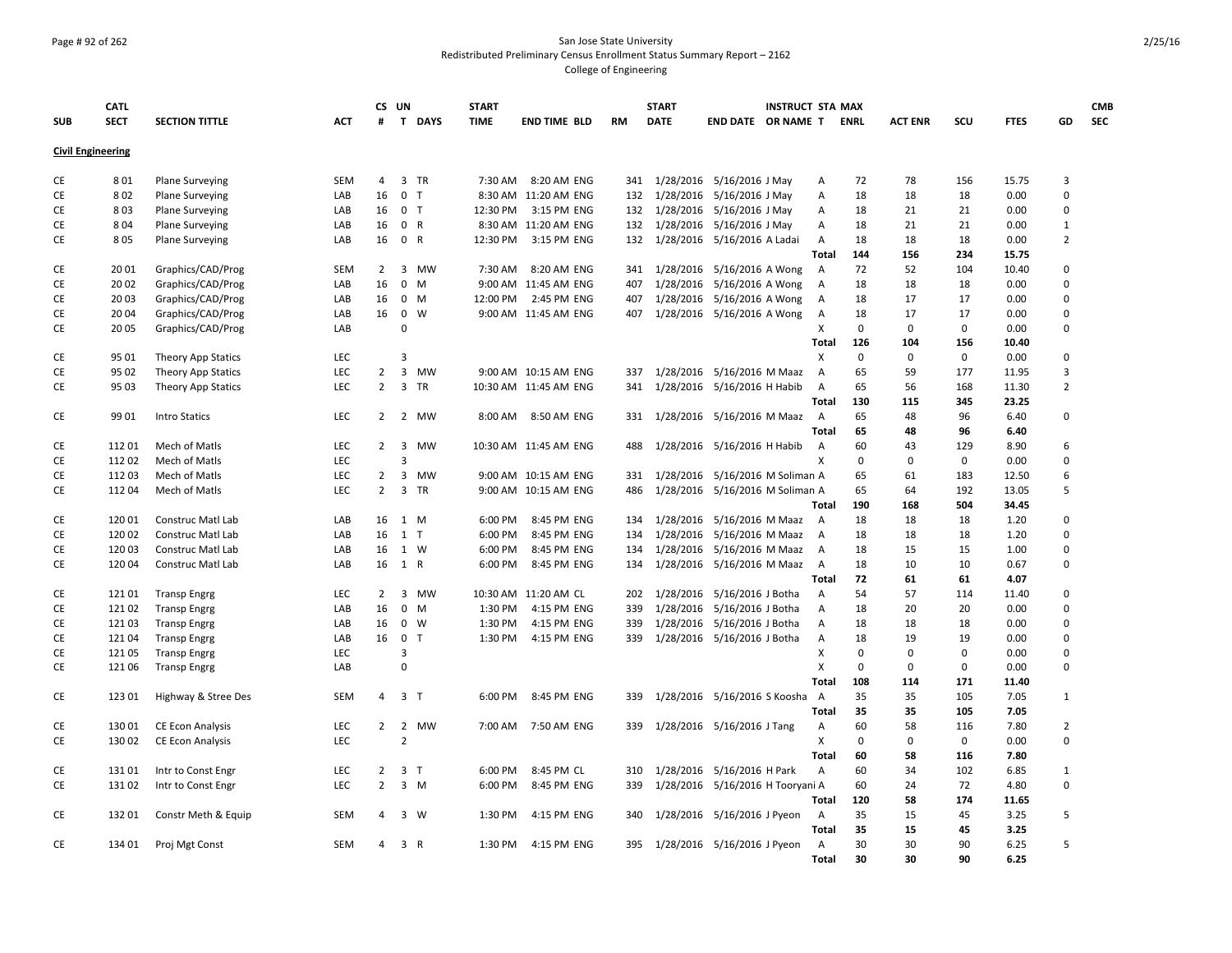# Page # 93 of 262 San Jose State University Redistributed Preliminary Census Enrollment Status Summary Report – 2162 College of Engineering

|            | <b>CATL</b> |                           |            |                | CS UN          |                | <b>START</b> |                       |     | <b>START</b> |                              | <b>INSTRUCT STA MAX</b>           |             |                |             |             |                   | <b>CMB</b> |
|------------|-------------|---------------------------|------------|----------------|----------------|----------------|--------------|-----------------------|-----|--------------|------------------------------|-----------------------------------|-------------|----------------|-------------|-------------|-------------------|------------|
| <b>SUB</b> | <b>SECT</b> | <b>SECTION TITTLE</b>     | <b>ACT</b> | #              | $\mathbf{T}$   | <b>DAYS</b>    | <b>TIME</b>  | <b>END TIME BLD</b>   | RM  | <b>DATE</b>  |                              | END DATE OR NAME T                | ENRL        | <b>ACT ENR</b> | scu         | <b>FTES</b> | GD                | <b>SEC</b> |
| CE         | 140 01      | Geotech Engr              | <b>SEM</b> | $\overline{2}$ |                | 3 TR           | 9:00 AM      | 9:50 AM ENG           | 329 |              |                              | 1/28/2016 5/16/2016 A Moore A     | 54          | 57             | 114         | 11.45       | $\mathbf{1}$      |            |
| CE         | 140 02      | Geotech Engr              | LAB        | 16             | $\mathbf{0}$   | M              | 1:30 PM      | 4:15 PM ENG           | 209 |              |                              | 1/28/2016 5/16/2016 R Kachhapi A  | 18          | 20             | 20          | 0.00        | $\mathbf{1}$      |            |
| CE         | 140 03      | Geotech Engr              | LAB        | 16             |                | 0 <sub>T</sub> | 1:30 PM      | 4:15 PM ENG           | 209 | 1/28/2016    |                              | 5/16/2016 T Brown A               | 18          | 19             | 19          | 0.00        | $\mathbf 0$       |            |
| CE         | 140 04      | Geotech Engr              | LAB        | 16             | $\mathbf 0$    | W              | 1:30 PM      | 4:15 PM ENG           | 209 |              |                              | 1/28/2016 5/16/2016 R Kachhapi A  | 18          | 18             | 18          | 0.00        | $\mathbf 0$       |            |
| CE         | 140 05      | Geotech Engr              | <b>SEM</b> |                | 3              |                |              |                       |     |              |                              | X                                 | $\mathbf 0$ | $\mathbf 0$    | $\mathbf 0$ | 0.00        | $\mathbf 0$       |            |
| CE         | 140 06      | Geotech Engr              | LAB        |                | $\Omega$       |                |              |                       |     |              |                              | X                                 | $\mathbf 0$ | $\mathbf 0$    | $\mathbf 0$ | 0.00        | $\mathbf 0$       |            |
|            |             |                           |            |                |                |                |              |                       |     |              |                              | <b>Total</b>                      | 108         | 114            | 171         | 11.45       |                   |            |
| CE         | 144 01      | Porous Media              | LEC        | $2^{\circ}$    |                | 3 W            | 6:00 PM      | 8:45 PM CL            | 225 |              | 1/28/2016 5/16/2016 W Wang   | A                                 | 35          | 10             | 30          | 2.40        | 8                 |            |
|            |             |                           |            |                |                |                |              |                       |     |              |                              | Total                             | 35          | 10             | 30          | 2.40        |                   |            |
| CE         | 145 01      | <b>Foundation Engr</b>    | LEC        | $\overline{2}$ | 3 <sub>1</sub> |                | 1:30 PM      | 4:15 PM ENG           | 395 |              |                              | 1/28/2016 5/16/2016 M Thumma A    | 30          | 19             | 57          | 3.85        | 1                 |            |
|            |             |                           |            |                |                |                |              |                       |     |              |                              | <b>Total</b>                      | 30          | 19             | 57          | 3.85        |                   |            |
| CE         | 15001       | Hydro and Hydrau          | <b>SEM</b> | 2              |                | 3 MW           |              | 12:00 PM 12:50 PM ENG | 331 |              |                              | 1/28/2016 5/16/2016 W Wang A      | 54          | 51             | 102         | 10.20       | 0                 |            |
| CE         | 150 02      | Hydro and Hydrau          | LAB        | 16             |                | $0$ M          | 1:30 PM      | 4:15 PM ENG           | 150 |              |                              | 1/28/2016 5/16/2016 W Wang A      | 18          | 19             | 19          | 0.00        | $\mathbf 0$       |            |
| CE         | 150 03      | Hydro and Hydrau          | LAB        | 16             | $\mathbf 0$    | $\mathsf{T}$   | 1:30 PM      | 4:15 PM ENG           | 150 | 1/28/2016    |                              | 5/16/2016   Jeyachant A           | 18          | 16             | 16          | 0.00        | $\mathbf 0$       |            |
| CE         | 15004       | Hydro and Hydrau          | LAB        | 16             |                | $0 \quad W$    | 1:30 PM      | 4:15 PM ENG           | 150 |              | 1/28/2016 5/16/2016 J Lee    | А                                 | 18          | 16             | 16          | 0.00        | $\mathbf 0$       |            |
| CE         | 150 05      | Hydro and Hydrau          | <b>SEM</b> | $\overline{2}$ |                | 3 MW           |              | 12:00 PM 12:50 PM ENG | 327 | 1/28/2016    |                              | 5/16/2016   Jeyachanc A           | 18          | 19             | 38          | 3.80        | $\mathbf 0$       |            |
| CE         | 150 06      | Hydro and Hydrau          | LAB        | 16             |                | $0 \quad W$    | 6:00 PM      | 8:45 PM ENG           | 150 |              | 1/28/2016 5/16/2016 J Lee    | Α                                 | 18          | 19             | 19          | 0.00        | $\mathbf 0$       |            |
|            |             |                           |            |                |                |                |              |                       |     |              |                              | Total                             | 144         | 140            | 210         | 14.00       |                   |            |
| CE         | 154 01      | <b>Hydraulic Design</b>   | <b>SEM</b> | 4              |                | 3 W            | 6:00 PM      | 8:45 PM HGH           | 122 |              | 1/28/2016 5/16/2016 B Kassab | A                                 | 35          | 34             | 102         | 7.20        | 8                 |            |
|            |             |                           |            |                |                |                |              |                       |     |              |                              | <b>Total</b>                      | 35          | 34             | 102         | 7.20        |                   |            |
| CE         | 16001       | <b>Struc Anlys</b>        | <b>SEM</b> | $\overline{2}$ | 3              | TR             |              | 10:30 AM 11:20 AM CL  | 202 |              |                              | 1/28/2016 5/16/2016 S Vukazich A  | 54          | 51             | 102         | 10.25       | 1                 |            |
| CE         | 160 02      | <b>Struc Anlys</b>        | LAB        | 16             |                | 0 <sub>T</sub> | 1:30 PM      | 4:15 PM ENG           | 340 |              |                              | 1/28/2016 5/16/2016 S Vukazich A  | 18          | 19             | 19          | 0.00        | $\mathbf 0$       |            |
| CE         | 160 03      | <b>Struc Anlys</b>        | LAB        | 16             | $\mathbf 0$    | $\mathsf{R}$   | 1:30 PM      | 4:15 PM ENG           | 340 | 1/28/2016    |                              | 5/16/2016 S Vukazich A            | 18          | 15             | 15          | 0.00        | $\mathbf{1}$      |            |
| CE         | 160 04      | <b>Struc Anlys</b>        | LAB        | 16             |                | $0$ M          | 1:30 PM      | 4:15 PM ENG           | 340 |              |                              | 1/28/2016 5/16/2016 S Vukazich A  | 18          | 17             | 17          | 0.00        | $\mathbf 0$       |            |
| CE         | 160 05      | <b>Struc Anlys</b>        | <b>SEM</b> |                | 3              |                |              |                       |     |              |                              | х                                 | $\mathbf 0$ | $\mathbf 0$    | $\mathbf 0$ | 0.00        | $\mathbf 0$       |            |
| CE         | 160 06      | <b>Struc Anlys</b>        | LAB        |                | $\mathbf 0$    |                |              |                       |     |              |                              | X                                 | $\mathbf 0$ | 0              | $\mathbf 0$ | 0.00        | $\mathbf 0$       |            |
|            |             |                           |            |                |                |                |              |                       |     |              |                              | Total                             | 108         | 102            | 153         | 10.25       |                   |            |
| CE         | 16201       | <b>Struc Concrete Des</b> | <b>SEM</b> | $\overline{4}$ |                | 3 TR           |              | 10:30 AM 11:20 AM ENG | 329 |              |                              | 1/28/2016 5/16/2016 A Al-Mana: A  | 54          | 52             | 104         | 10.45       | $\mathbf{1}$      |            |
| CE         | 162 02      | <b>Struc Concrete Des</b> | LAB        | 16             |                | 0 <sub>T</sub> | 1:30 PM      | 4:20 PM ENG           | 335 | 1/28/2016    |                              | 5/16/2016 B Soumour A             | 18          | 18             | 18          | 0.00        | $\mathbf 0$       |            |
|            |             |                           | LAB        | 16             | $\mathbf{0}$   | W              | 1:30 PM      |                       | 335 | 1/28/2016    |                              | 5/16/2016 M Soliman A             |             |                | 16          |             | $\mathbf 0$       |            |
| CE         | 162 03      | <b>Struc Concrete Des</b> |            | 16             | $\mathbf 0$    | $\mathsf{R}$   | 1:30 PM      | 4:15 PM ENG           |     | 1/28/2016    |                              |                                   | 18          | 16             | 18          | 0.00        | $\mathbf{1}$      |            |
| CE         | 162 04      | <b>Struc Concrete Des</b> | LAB        |                |                |                |              | 4:15 PM ENG           | 335 | 1/28/2016    |                              | 5/16/2016 M Soliman A             | 18          | 18             |             | 0.00        |                   |            |
| CE         | 162 05      | <b>Struc Concrete Des</b> | <b>SEM</b> | 4              |                | 3 TR           |              | 10:30 AM 11:20 AM ENG | 327 |              |                              | 5/16/2016 B Soumour A             | 18          | 13             | 26          | 2.65        | 1<br>$\mathbf{1}$ |            |
| CE         | 162 06      | <b>Struc Concrete Des</b> | LAB        | 16             |                | 0 <sub>T</sub> | 6:00 PM      | 8:45 PM ENG           | 335 |              |                              | 1/28/2016 5/16/2016 M Soliman A   | 18          | 13             | 13          | 0.00        |                   |            |
|            |             |                           |            |                |                |                |              |                       |     |              |                              | Total                             | 144         | 130            | 195         | 13.10       |                   |            |
| CE         | 163 01      | Design Steel Struc        | <b>SEM</b> | 4              | 3              | W              | 1:30 PM      | 4:15 PM ENG           | 131 |              |                              | 1/28/2016 5/16/2016 K McMullir A  | 35          | 34             | 102         | 6.90        | $\overline{2}$    |            |
|            |             |                           |            |                |                |                |              |                       |     |              |                              | Total                             | 35          | 34             | 102         | 6.90        |                   |            |
| CE         | 17001       | Prin Environ Engr         | LEC        | $\overline{2}$ | $\overline{3}$ | <b>MW</b>      | 8:00 AM      | 8:50 AM CL            | 202 |              |                              | 1/28/2016 5/16/2016 R Mukhar A    | 54          | 57             | 114         | 11.50       | $\overline{2}$    |            |
| CE         | 170 02      | Prin Environ Engr         | LAB        | 16             | $\mathbf 0$    | M              | 1:30 PM      | 4:15 PM ENG           | 336 | 1/28/2016    |                              | 5/16/2016 S Balasubra A           | 18          | 19             | 19          | 0.00        | $\overline{2}$    |            |
| CE         | 170 03      | Prin Environ Engr         | LAB        | 16             | $\mathbf 0$    | $\top$         | 1:30 PM      | 4:15 PM ENG           | 336 | 1/28/2016    |                              | 5/16/2016 S Balasubra A           | 18          | 19             | 19          | 0.00        | $\mathbf 0$       |            |
| СE         | 17004       | Prin Environ Engr         | LAB        | 16             |                | 0 R            | 1:30 PM      | 4:15 PM ENG           | 336 |              |                              | 1/28/2016 5/16/2016 S Balasubra A | 18          | 19             | 19          | 0.00        | $\mathbf 0$       |            |
| CE         | 17005       | Prin Environ Engr         | LEC        |                | 3              |                |              |                       |     |              |                              | Χ                                 | $\mathbf 0$ | $\mathbf 0$    | $\mathbf 0$ | 0.00        | $\mathbf 0$       |            |
| CE         | 170 06      | Prin Environ Engr         | LAB        |                | $\Omega$       |                |              |                       |     |              |                              | X                                 | $\mathbf 0$ | $\mathbf 0$    | $\mathbf 0$ | 0.00        | $\mathbf 0$       |            |
|            |             |                           |            |                |                |                |              |                       |     |              |                              | <b>Total</b>                      | 108         | 114            | 171         | 11.50       |                   |            |
| CE         | 17201       | Solid Waste Mgt Engr      | SEM        | 5              |                | 3 <sub>1</sub> | 6:00 PM      | 8:45 PM CL            | 225 |              |                              | 1/28/2016 5/16/2016 U Mandlek A   | 35          | 11             | 33          | 2.45        | 5                 |            |
|            |             |                           |            |                |                |                |              |                       |     |              |                              | Total                             | 35          | 11             | 33          | 2.45        |                   |            |
| CE         | 174 01      | Wtr Dist WW Coll          | <b>SEM</b> | 5              | $\mathbf{3}$   | M              | 6:00 PM      | 8:45 PM HGH           | 223 |              | 1/28/2016 5/16/2016 B Kassab | A                                 | 35          | 24             | 72          | 5.15        | $\overline{7}$    |            |
|            |             |                           |            |                |                |                |              |                       |     |              |                              | <b>Total</b>                      | 35          | 24             | 72          | 5.15        |                   |            |
| СE         | 18101       | Civ Eng Systems           | SEM        | 5              |                | 3 MW           |              | 9:00 AM 10:15 AM CL   | 205 |              | 1/28/2016 5/16/2016 J Botha  | $\overline{A}$                    | 18          | 21             | 63          | 4.20        | $\mathbf 0$       |            |
| CE         | 18102       | Civ Eng Systems           | <b>SEM</b> | 5              |                | 3 M            | 6:00 PM      | 8:45 PM ENG           | 232 |              | 1/28/2016 5/16/2016 S Fakhry | A                                 | 18          | 20             | 60          | 4.00        | $\mathbf 0$       |            |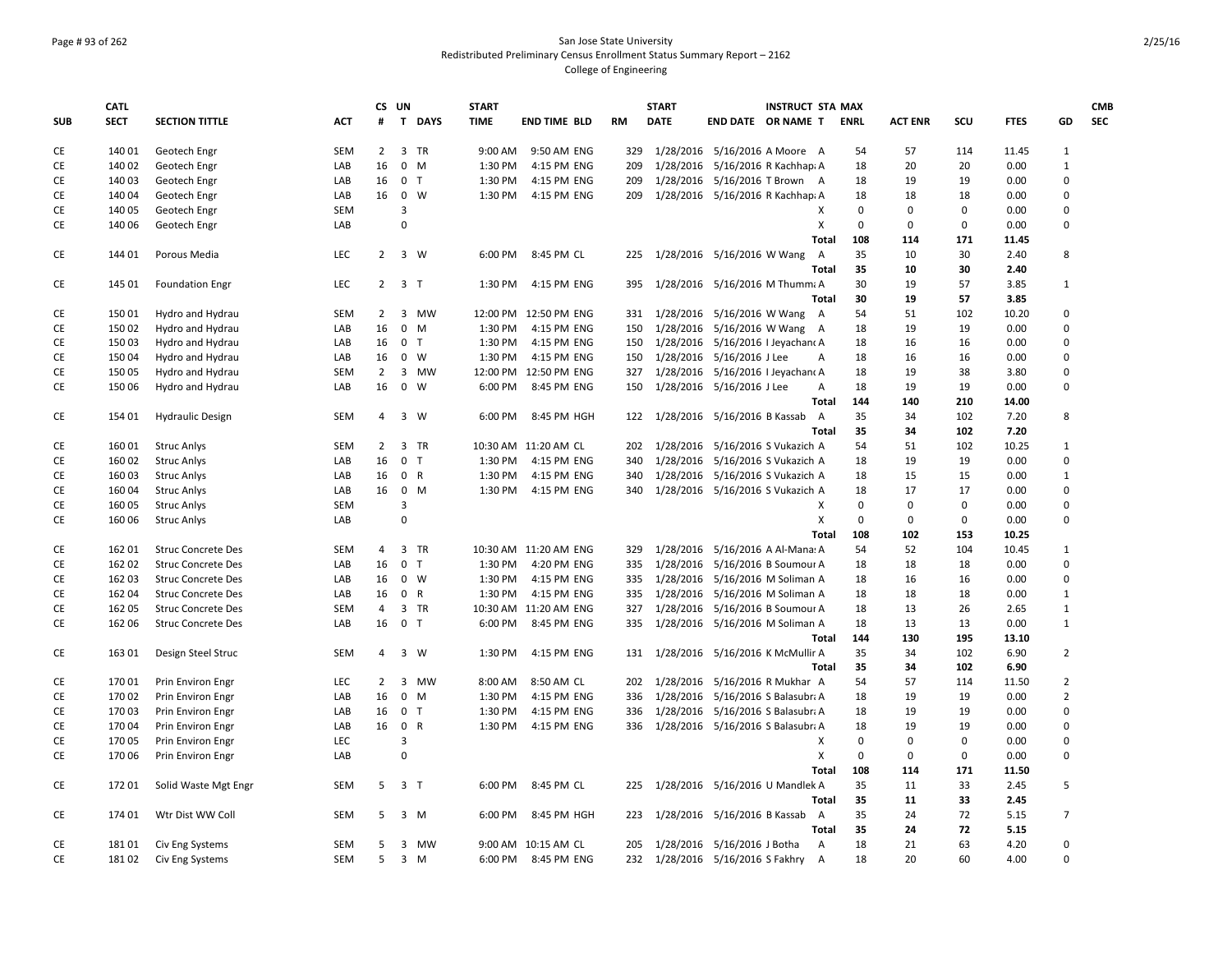### Page # 94 of 262 San Jose State University Redistributed Preliminary Census Enrollment Status Summary Report – 2162 College of Engineering

|            | <b>CATL</b> |                           |            | CS UN          |                |          | <b>START</b> |                     |     | <b>START</b>                        |                                         | <b>INSTRUCT STA MAX</b> |                |             |                |             |             |              | <b>CMB</b> |
|------------|-------------|---------------------------|------------|----------------|----------------|----------|--------------|---------------------|-----|-------------------------------------|-----------------------------------------|-------------------------|----------------|-------------|----------------|-------------|-------------|--------------|------------|
| <b>SUB</b> | <b>SECT</b> | <b>SECTION TITTLE</b>     | ACT        | #              |                | T DAYS   | <b>TIME</b>  | <b>END TIME BLD</b> | RM  | <b>DATE</b>                         | END DATE OR NAME T                      |                         |                | <b>ENRL</b> | <b>ACT ENR</b> | scu         | <b>FTES</b> | GD           | <b>SEC</b> |
| CE         | 18103       | Civ Eng Systems           | SEM        | 5              | 3              | W        |              | 6:00 PM 8:45 PM ENG |     | 232 1/28/2016 5/16/2016 S Fakhry    |                                         |                         | A              | 18          | 20             | 60          | 4.00        | 0            |            |
| CE         | 18104       | Civ Eng Systems           | SEM        |                | 3              |          |              |                     |     |                                     |                                         |                         | X              | $\mathbf 0$ | $\mathbf 0$    | 0           | 0.00        | $\mathbf 0$  |            |
|            |             |                           |            |                |                |          |              |                     |     |                                     |                                         |                         | Total          | 54          | 61             | 183         | 12.20       |              |            |
| CE         | 190 01      | Numer Solu CE Prob        | LEC        |                | $2 \t2 \tT$    |          |              | 6:00 PM 7:50 PM ENG | 343 | 1/28/2016 5/16/2016 N Pham          |                                         |                         | $\overline{A}$ | 60          | 57             | 114         | 7.63        | 1            |            |
| CE         | 190 02      | Numer Solu CE Prob        | <b>LEC</b> |                | $\overline{2}$ |          |              |                     |     |                                     |                                         |                         | X              | $\mathbf 0$ | $\mathbf 0$    | $\mathbf 0$ | 0.00        | $\mathbf 0$  |            |
|            |             |                           |            |                |                |          |              |                     |     |                                     |                                         |                         | <b>Total</b>   | 60          | 57             | 114         | 7.63        |              |            |
| CE         | 192 01      | Prob Models for CE        | SEM        | $\overline{2}$ |                | 2 W      | 6:00 PM      | 8:45 PM ENG         | 343 |                                     | 1/28/2016 5/16/2016 R Mukhar A          |                         |                | 60          | 59             | 118         | 7.90        | 1            |            |
| CE         | 192 02      | Prob Models for CE        | SEM        |                | $\overline{2}$ |          |              |                     |     |                                     |                                         |                         | Χ              | $\mathbf 0$ | 0              | $\mathbf 0$ | 0.00        | $\mathbf 0$  |            |
|            |             |                           |            |                |                |          |              |                     |     |                                     |                                         |                         | Total          | 60          | 59             | 118         | 7.90        |              |            |
| CE         | 212 01      | <b>Struct Dynamics</b>    | SEM        | 5              | 3 R            |          | 6:00 PM      | 8:45 PM ENG         | 329 |                                     | 1/28/2016 5/16/2016 A Singhal           |                         | A              | 40          | 19             | 57          | 4.70        | 18           |            |
|            |             |                           |            |                |                |          |              |                     |     |                                     |                                         |                         | Total          | 40          | 19             | 57          | 4.70        |              |            |
| CE         | 22101       | ADV HWY DESIGN            | SEM        | 5              |                | $3 \, M$ |              | 6:00 PM 8:45 PM CL  | 225 |                                     | 1/28/2016 5/16/2016 S Koosha A          |                         |                | 40          | 19             | 57          | 4.75        | 19           |            |
|            |             |                           |            |                |                |          |              |                     |     |                                     |                                         |                         | Total          | 40          | 19             | 57          | 4.75        |              |            |
| CE         | 224 01      | <b>Traffic Operations</b> | SEM        | -5             |                | 3 W      | 6:00 PM      | 8:45 PM ENG         | 327 |                                     | 1/28/2016 5/16/2016 J Bhattach; A       |                         |                | 30          | 24             | 72          | 6.00        | 24           |            |
|            |             |                           |            |                |                |          |              |                     |     |                                     |                                         |                         | Total          | 30          | 24             | 72          | 6.00        |              |            |
| CE         | 23701       | Sustainable Constr        | SEM        | 5              | 3 <sub>1</sub> |          | 6:00 PM      | 8:45 PM BBC         | 225 |                                     | 1/28/2016 5/16/2016 H Tooryani A        |                         |                | 37          | 34             | 102         | 8.45        | 33           |            |
|            |             |                           |            |                |                |          |              |                     |     |                                     |                                         |                         | Total          | 37          | 34             | 102         | 8.45        |              |            |
| CE         | 240 01      | Adv Soil Mech             | LEC        | $\mathbf{2}$   |                | 3 M      | 6:00 PM      | 8:45 PM CL          |     | 216 1/28/2016 5/16/2016 S Huang     |                                         |                         | Α              | 30          | 11             | 33          | 2.75        | 11           |            |
|            |             |                           |            |                |                |          |              |                     |     |                                     |                                         |                         | Total          | 30          | 11             | 33          | 2.75        |              |            |
| CE         | 25001       | Model Water Res Engr      | SEM        | 5              |                | 3 M      | 6:00 PM      | 8:45 PM CL          | 202 |                                     | 1/28/2016 5/16/2016 W Wang              |                         | $\overline{A}$ | 40          | 22             | 66          | 5.45        | 21           |            |
|            |             |                           |            |                |                |          |              |                     |     |                                     |                                         |                         | Total          | 40          | 22             | 66          | 5.45        |              |            |
| CE         | 26101       | Adv Concrete Des          | SEM        | 5              | 3 <sub>1</sub> |          | 6:00 PM      | 8:45 PM ENG         |     | 232 1/28/2016 5/16/2016 B Soumour A |                                         |                         |                | 40          | 24             | 72          | 6.00        | 24           |            |
|            |             |                           |            |                |                |          |              |                     |     |                                     |                                         |                         | Total          | 40          | 24             | 72          | 6.00        |              |            |
| СE         | 27001       | <b>Envr Pro Kinetics</b>  | SEM        | 5              | 3 R            |          | 6:00 PM      | 8:45 PM CL          | 225 |                                     | 1/28/2016 5/16/2016 U Ndon              |                         | A              | 40          | 13             | 39          | 3.25        | 13           |            |
|            |             |                           |            |                |                |          |              |                     |     |                                     |                                         |                         | <b>Total</b>   | 40          | 13             | 39          | 3.25        |              |            |
| СE         | 297 01      | <b>Special Topics CE</b>  | SEM        | 5              | 3 R            |          | 6:00 PM      | 8:45 PM CL          | 243 |                                     | 1/28/2016 5/16/2016 J Pyeon             |                         | A              | 30          | 11             | 11          | 2.75        | 11           |            |
|            |             |                           |            |                |                |          |              |                     |     |                                     |                                         |                         | <b>Total</b>   | 30          | 11             | 11          | 2.75        |              |            |
| CE         | 298 01      | <b>Special Problems</b>   | <b>SUP</b> | 25             |                | 3 TBA    |              |                     |     |                                     | 1/28/2016 5/16/2016 J Lee               |                         | A              | 10          | 1              | 3           | 0.25        | 1            |            |
| CE         | 298 02      | <b>Special Problems</b>   | SUP        | 25             |                | 3 TBA    |              |                     |     |                                     | 1/28/2016 5/16/2016 J Pyeon             |                         | A              | 10          | 5              | 15          | 1.25        | 5            |            |
| CE         | 298 03      | <b>Special Problems</b>   | <b>SUP</b> | 25             |                | 3 TBA    |              |                     |     | 1/28/2016                           | 5/16/2016 K McMullir A                  |                         |                | 10          | 1              | 3           | 0.25        | $\mathbf{1}$ |            |
| СE         | 298 04      | <b>Special Problems</b>   | SUP        | 25             |                | 3 TBA    |              |                     |     |                                     | 1/28/2016 5/16/2016                     |                         | A              | 10          | 0              | 0           | 0.00        | $\mathbf 0$  |            |
|            |             |                           |            |                |                |          |              |                     |     |                                     |                                         |                         | Total          | 40          | 7              | 21          | 1.75        |              |            |
| CE         | 299 01      | <b>Masters Thesis</b>     | SUP        | 25             |                | 3 TBA    |              |                     |     |                                     | 1/28/2016 5/16/2016 J Lee               |                         | A              | 10          | $\mathbf 0$    | $\mathbf 0$ | 0.00        | $\mathbf 0$  |            |
| СE         | 299 02      | <b>Masters Thesis</b>     | SUP        | 25             |                | 3 TBA    |              |                     |     |                                     | 1/28/2016 5/16/2016 K McMullir A        |                         |                | 10          | 1              | 3           | 0.25        | 1            |            |
| CE         | 299 03      | <b>Masters Thesis</b>     | SUP        | 25             |                | 3 TBA    |              |                     |     |                                     | 1/28/2016 5/16/2016 L Sullivan-CA       |                         |                | 5           | $\mathbf{1}$   | 3           | 0.25        | $\mathbf{1}$ |            |
|            |             |                           |            |                |                |          |              |                     |     |                                     |                                         |                         | Total          | 25          | $\overline{2}$ | 6           | 0.50        |              |            |
|            |             |                           |            |                |                |          |              |                     |     |                                     | Civil & Environmental Engineering Total |                         |                | 2498        | 2057           | 4344        | 304.05      |              |            |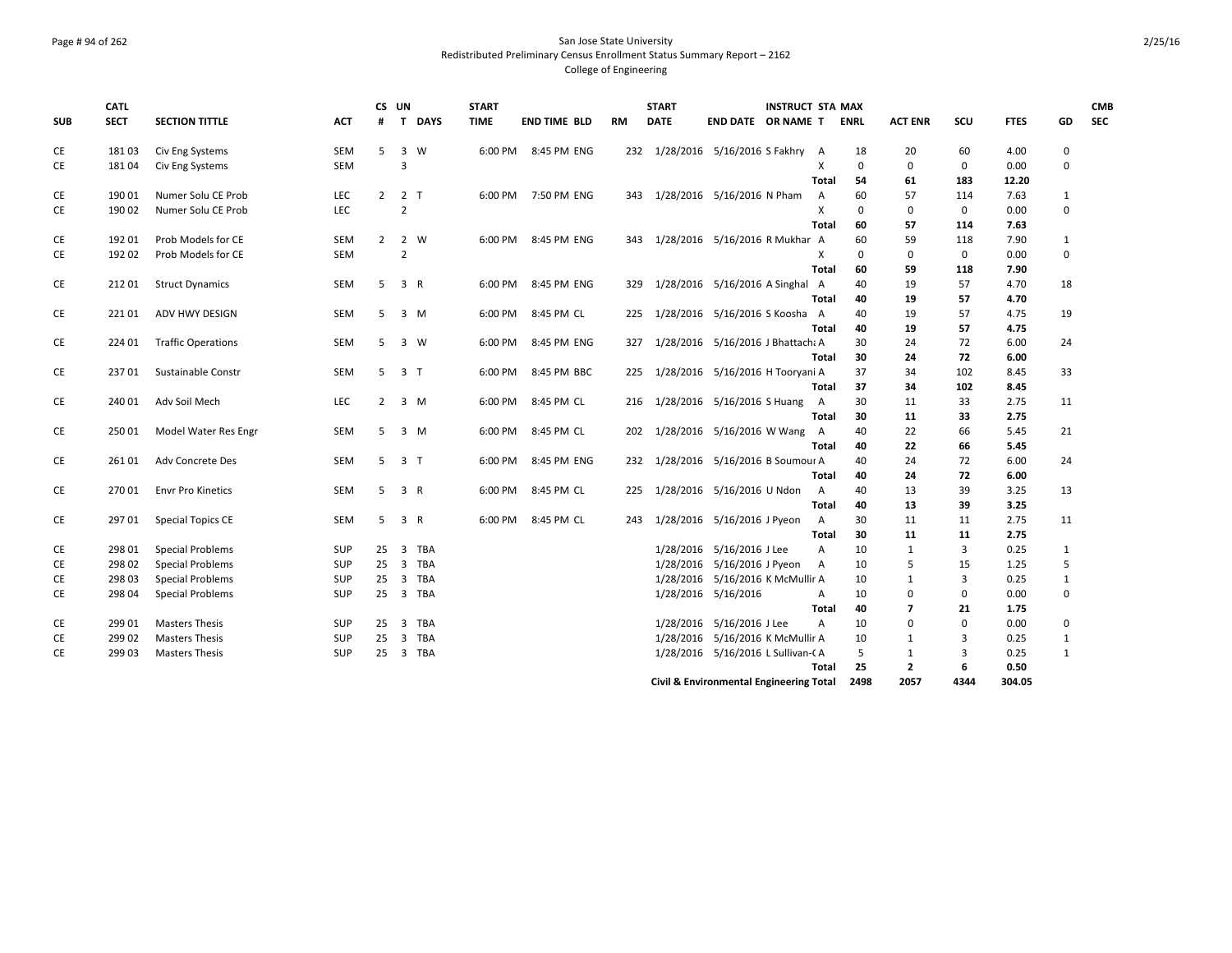### Page # 95 of 262 San Jose State University Redistributed Preliminary Census Enrollment Status Summary Report – 2162 College of Engineering

|             | <b>CATL</b>                 |                                   |            | CS UN          |                |              | <b>START</b>        |                           |            | <b>START</b> |                                   | <b>INSTRUCT STA MAX</b> |                   |             |                |              |              |                         | <b>CMB</b>   |               |
|-------------|-----------------------------|-----------------------------------|------------|----------------|----------------|--------------|---------------------|---------------------------|------------|--------------|-----------------------------------|-------------------------|-------------------|-------------|----------------|--------------|--------------|-------------------------|--------------|---------------|
| <b>SUB</b>  | <b>SECT</b>                 | <b>SECTION TITTLE</b>             | ACT        | #              |                | T DAYS       | <b>TIME</b>         | <b>END TIME BLD</b>       | <b>RM</b>  | <b>DATE</b>  | END DATE OR NAME T                |                         |                   | <b>ENRL</b> | <b>ACT ENR</b> | SCU          | <b>FTES</b>  | GD                      | <b>SEC</b>   |               |
|             | <b>Computer Engineering</b> |                                   |            |                |                |              |                     |                           |            |              |                                   |                         |                   |             |                |              |              |                         |              |               |
| <b>CMPE</b> | 3001                        | Programming Concept & Meth        | <b>LEC</b> | 1              |                | 3 MW         |                     | 11:00 AM 11:50 AM ENG     | 486        |              | 1/28/2016 5/16/2016 S Ananthai A  |                         |                   | 60          | 60             | 120          | 12.00        | $\mathbf 0$             |              |               |
| <b>CMPE</b> | 30 02                       | Programming Concept & Meth        | LAB        | 16             | $\pmb{0}$      | $\mathsf{R}$ | 5:30 PM             | 8:20 PM ENG               | 405        |              | 1/28/2016 5/16/2016 C Abboud A    |                         |                   | 30          | 30             | 30           | 0.00         | $\mathbf 0$             |              |               |
| <b>CMPE</b> | 30 03                       | Programming Concept & Meth        | LAB        | 16             | $0 \quad W$    |              | 5:45 PM             | 8:35 PM ENG               | 405        |              | 1/28/2016 5/16/2016 C Abboud A    |                         |                   | 30          | 30             | 30           | 0.00         | $\pmb{0}$               |              |               |
| <b>CMPE</b> | 30 04                       | Programming Concept & Meth        | <b>LEC</b> | $\mathbf{1}$   | 3 F            |              | 8:00 AM             | 9:40 AM ENG               | 337        |              | 1/28/2016 5/16/2016 P Kang        |                         | Α                 | 44          | 57             | 114          | 11.45        | 1                       |              |               |
| <b>CMPE</b> | 3005                        | Programming Concept & Meth        | LAB        | 16             | 0 F            |              |                     | 10:00 AM 12:50 PM ENG     | 405        | 1/28/2016    | 5/16/2016 P Kang                  |                         | $\overline{A}$    | 22          | 29             | 29           | 0.00         | $\mathbf 0$             |              |               |
| <b>CMPE</b> | 30 06                       | Programming Concept & Meth        | LAB        | 16             | $0$ M          |              | 5:30 PM             | 8:20 PM ENG               | 405        |              | 1/28/2016 5/16/2016 P Kang        |                         | Α                 | 22          | 28             | 28           | 0.00         | $\mathbf{1}$            |              |               |
| <b>CMPE</b> | 30 07                       | Programming Concept & Meth        | LEC        | 1              |                | 3 TR         | 4:30 PM             | 5:20 PM ENG               | 405        |              | 1/28/2016 5/16/2016 B Hartbeck A  |                         |                   | 30          | 30             | 60           | 6.00         | $\mathbf 0$             |              |               |
| <b>CMPE</b> | 30 08                       | Programming Concept & Meth        | LAB        | 16             | 0 <sub>T</sub> |              | 5:30 PM             | 8:20 PM ENG               | 405        |              | 1/28/2016 5/16/2016 B Hartbeck A  |                         |                   | 30          | 30             | 30           | 0.00         | 0                       |              |               |
|             |                             |                                   |            |                |                |              |                     |                           |            |              |                                   |                         | Total             | 268         | 294            | 441          | 29.45        |                         |              |               |
| <b>CMPE</b> | 5001                        | <b>Object Orient Concept Meth</b> | LEC        | 1              |                | 3 TR         | 4:30 PM             | 5:20 PM ENG               | 189        |              | 1/28/2016 5/16/2016 C Tarng       |                         | A                 | 119         | 89             | 178          | 17.85        | 1                       |              |               |
| <b>CMPE</b> | 50 02                       | Object Orient Concept Meth        | LAB        | 16             | $\mathbf 0$    | T            | 1:30 PM             | 4:20 PM ENG               | 489        |              | 1/28/2016 5/16/2016 C Tarng       |                         | Α                 | 30          | 31             | 31           | 0.00         | $\mathbf{1}$            |              |               |
| <b>CMPE</b> | 5003                        | Object Orient Concept Meth        | LAB        | 16             | 0 R            |              | 1:30 PM             | 4:20 PM ENG               | 489        | 1/28/2016    | 5/16/2016 H Meng                  |                         | Α                 | 30          | 28             | 28           | 0.00         | $\mathbf 0$             |              |               |
| <b>CMPE</b> | 50 04                       | Object Orient Concept Meth        | LAB        | 16             | $0 \quad M$    |              | 1:30 PM             | 4:20 PM ENG               | 489        |              | 1/28/2016 5/16/2016 H Meng        |                         | Α                 | 30          | 30             | 30           | 0.00         | $\mathbf 0$             |              |               |
| <b>CMPE</b> | 50 05                       | <b>Object Orient Concept Meth</b> | LAB        |                | 0              |              |                     |                           |            |              |                                   |                         | Х                 | $\mathbf 0$ | $\mathbf 0$    | 0            | 0.00         | 0                       |              |               |
|             |                             |                                   |            |                |                |              |                     |                           |            |              |                                   |                         | <b>Total</b>      | 209         | 178            | 267          | 17.85        |                         |              |               |
| <b>CMPE</b> | 102 01                      | Assembly Language Programming     | SEM        | 4              |                | 3 MW         |                     | 10:30 AM 11:45 AM DMH     | 234        |              | 1/28/2016 5/16/2016 M Robinso A   |                         |                   | 50          | 51             | 153          | 10.20        | $\mathbf 0$             | C            | $\ast$        |
| SE          | 102 01                      | Assembly Language Programming     | SEM        | 4              | 3              | <b>MW</b>    |                     | 10:30 AM 11:45 AM DMH     | 234        | 1/28/2016    | 5/16/2016 M Robinso A             |                         |                   | $\mathbf 0$ | $\mathbf 0$    | $\mathbf 0$  | 0.00         | $\mathbf 0$             | $\mathsf{C}$ |               |
| <b>CMPE</b> | 102 02                      | Assembly Language Programming     | SEM        | 4              |                | 3 TR         | 3:00 PM             | 4:15 PM ENG               | 341        |              | 1/28/2016 5/16/2016 H Katirciog A |                         |                   | 50          | 50             | 150          | 10.00        | $\mathbf 0$             | c            | $\ast$        |
| SE          | 102 02                      | Assembly Language Programming     | SEM        | $\overline{4}$ |                | 3 TR         | 3:00 PM             | 4:15 PM ENG               | 341        |              | 1/28/2016 5/16/2016 H Katirciog A |                         |                   | $\mathbf 0$ | $\mathbf{0}$   | $\mathbf{0}$ | 0.00         | $\mathbf 0$             | C            |               |
| <b>CMPE</b> | 102 03                      | Assembly Language Programming     | SEM        | $\overline{4}$ |                | 3 TR         |                     | 10:30 AM 11:45 AM DMH     | 227        |              | 1/28/2016 5/16/2016 M Robinso A   |                         |                   | 60          | 61             | 183          | 12.20        | $\mathbf 0$             | c            |               |
| SE          | 102 03                      | Assembly Language Programming     | SEM        | 4              |                | 3 TR         |                     | 10:30 AM 11:45 AM DMH     | 227        |              | 1/28/2016 5/16/2016 M Robinso A   |                         |                   | $\mathbf 0$ | $\mathbf{0}$   | $\mathbf{0}$ | 0.00         | $\mathbf{0}$            | $\mathsf{C}$ | $\ast$        |
|             |                             |                                   |            |                |                |              |                     |                           |            |              |                                   |                         | Total             | 160         | 162            | 486          | 32.40        |                         |              |               |
| <b>CMPE</b> | 11001                       | <b>Embedded Electron</b>          | SEM        | $\overline{4}$ | 3              | MW           |                     | 12:00 PM 12:50 PM ENG     | 337        |              | 1/28/2016 5/16/2016 A Bindal      |                         | $\overline{A}$    | 50          | 50             | 100          | 10.00        | $\mathbf 0$             |              |               |
| <b>CMPE</b> | 11002                       | <b>Embedded Electron</b>          | LAB        | 16             | $\mathbf 0$    | $\top$       | 1:30 PM             | 4:20 PM ENG               | 286        |              | 1/28/2016 5/16/2016 A Bindal      |                         | $\overline{A}$    | 25          | 24             | 24           | 0.00         | $\pmb{0}$               |              |               |
| <b>CMPE</b> | 11003                       | <b>Embedded Electron</b>          | LAB        | 16             | 0 <sub>T</sub> |              | 4:30 PM             | 7:20 PM ENG               | 286        |              | 1/28/2016 5/16/2016 A Bindal      |                         | A                 | 25          | 26             | 26           | 0.00         | 0                       |              |               |
|             |                             |                                   |            |                |                |              |                     |                           |            |              |                                   |                         | Total             | 100         | 100            | 150          | 10.00        |                         |              |               |
| <b>CMPE</b> | 12001                       | Computer Org & Arch               | SEM        | $\overline{4}$ |                | 3 MW         |                     | 10:30 AM 11:45 AM ENG     | 325        |              | 1/28/2016 5/16/2016 A Bindal      |                         | $\overline{A}$    | 50          | 51             | 153          | 10.20        | $\mathbf 0$             | $\mathsf{C}$ | $\ast$        |
| SE          | 120 01                      | Computer Org & Arch               | SEM        | 4              |                | 3 MW         |                     | 10:30 AM 11:45 AM ENG     | 325        |              | 1/28/2016 5/16/2016 A Bindal      |                         | A                 | $\mathbf 0$ | $\mathbf 0$    | $\mathbf 0$  | 0.00         | $\mathbf 0$             | $\mathsf{C}$ | $\rightarrow$ |
|             |                             |                                   |            |                |                |              |                     |                           |            |              |                                   |                         | <b>Total</b>      | 50          | 51             | 153          | 10.20        |                         |              |               |
| <b>CMPE</b> | 124 01                      | Digital Design I                  | SEM        | $\overline{4}$ | $\overline{3}$ | <b>MW</b>    | 8:00 AM             | 8:50 AM ENG               | 337        | 1/28/2016    | 5/16/2016 H Ozemek A              |                         |                   | 60          | 60             | 120          | 12.00        | $\mathbf 0$             |              |               |
| <b>CMPE</b> | 124 02                      | Digital Design I                  | LAB        | 16             | $\pmb{0}$      | M            | 1:30 PM             | 4:20 PM ENG               | 278        |              | 1/28/2016 5/16/2016 H Ozemek A    |                         |                   | 20          | 20             | 20           | 0.00         | $\pmb{0}$               |              |               |
| <b>CMPE</b> | 124 03                      | Digital Design I                  | LAB        | 16             | $\mathbf 0$    | W            | 1:30 PM             | 4:20 PM ENG               | 278        |              | 1/28/2016 5/16/2016 H Ozemek A    |                         |                   | 20          | 20             | 20           | 0.00         | 0                       |              |               |
| <b>CMPE</b> | 124 04                      | Digital Design I                  | LAB        | 16             | $\mathbf 0$    | $\mathsf{R}$ | 10:30 AM            | 1:30 PM ENG               | 278        |              | 1/28/2016 5/16/2016 A Shokouh A   |                         |                   | 20          | 20             | 20           | 0.00         | $\mathbf 0$             |              |               |
| <b>CMPE</b> | 124 05                      | Digital Design I                  | SEM        | 4              |                | 3 MW         |                     | 11:00 AM 11:50 AM ENG     | 337        |              | 1/28/2016 5/16/2016 H Ozemek A    |                         |                   | 30          | 26             | 52           | 5.20         | $\mathbf 0$             |              |               |
| <b>CMPE</b> | 124 06                      | Digital Design I                  | LAB        | 16             | 0 <sub>T</sub> |              |                     | 9:00 AM 11:45 AM ENG      | 278        |              | 1/28/2016 5/16/2016 H Ozemek A    |                         |                   | 30          | 26             | 26           | 0.00         | $\pmb{0}$               |              |               |
|             |                             |                                   |            |                |                |              |                     |                           |            |              |                                   |                         | Total             | 180         | 172            | 258          | 17.20        |                         |              |               |
| <b>CMPE</b> | 125 01                      | Digital Design 2                  | SEM        | $\overline{4}$ | 3              | <b>MW</b>    |                     | 12:00 PM 12:50 PM ENG     | 325        | 1/28/2016    | 5/16/2016 D Hung                  |                         | $\overline{A}$    | 50          | 45             | 90           | 9.00         | $\mathbf 0$             |              |               |
| <b>CMPE</b> | 125 02                      | Digital Design 2                  | LAB        | 16             | $\mathbf 0$    | M            | 2:30 PM             | 5:20 PM ENG               | 288        |              | 1/28/2016 5/16/2016 C MacDona A   |                         |                   | 25          | 23             | 23           | 0.00         | $\pmb{0}$               |              |               |
| <b>CMPE</b> | 125 03                      | Digital Design 2                  | LAB        | 16             | 0 <sub>T</sub> |              |                     | 9:30 AM 12:20 PM ENG      | 288        |              | 1/28/2016 5/16/2016 C MacDona A   |                         |                   | 25          | 22             | 22           | 0.00         | $\mathbf 0$             |              |               |
|             |                             |                                   |            |                |                |              |                     |                           |            |              |                                   |                         | Total             | 100         | 90             | 135          | 9.00         |                         |              |               |
| <b>CMPE</b> | 126 01                      | Alg & Data Str Des                | LEC        | 4              |                | 3 TR         | 1:30 PM             | 2:20 PM ENG               | 337        |              | 1/28/2016 5/16/2016 F Lin         |                         | A                 | 72          | 69             | 138          | 13.80        | 0                       |              |               |
| <b>CMPE</b> | 126 02                      | Alg & Data Str Des                | LAB        | 16             | 0 <sub>T</sub> |              | 2:30 PM             | 5:20 PM ENG               | 206        |              | 1/28/2016 5/16/2016 F Lin         |                         | A                 | 24          | 22             | 22           | 0.00         | $\mathbf 0$             |              |               |
| <b>CMPE</b> | 126 03                      | Alg & Data Str Des                | LAB        | 16             | 0 R            |              | 2:30 PM             | 5:20 PM ENG               | 206        |              | 1/28/2016 5/16/2016 F Lin         |                         | Α                 | 24          | 24             | 24           | 0.00         | $\mathbf 0$             |              |               |
| <b>CMPE</b> | 126 04<br>126 05            | Alg & Data Str Des                | LAB        | 16<br>4        | 0 R            | 3 MW         | 10:30 AM<br>1:30 PM | 1:20 PM ENG<br>2:20 PM CL | 206<br>303 |              | 1/28/2016 5/16/2016 F Lin         |                         | Α<br>А            | 24<br>48    | 23<br>24       | 23<br>48     | 0.00<br>4.80 | $\mathbf 0$<br>$\Omega$ |              |               |
| <b>CMPE</b> |                             | Alg & Data Str Des                | LEC        |                | $0 \quad W$    |              |                     |                           |            |              | 1/28/2016 5/16/2016 F Lin         |                         |                   | 24          | 24             | 24           | 0.00         | 0                       |              |               |
| <b>CMPE</b> | 126 06                      | Alg & Data Str Des                | LAB        | 16             |                |              | 2:30 PM             | 5:20 PM ENG               | 206        |              | 1/28/2016 5/16/2016 C Xie         |                         | Α<br><b>Total</b> | 216         | 186            | 279          | 18.60        |                         |              |               |
|             |                             |                                   |            |                |                |              |                     |                           |            |              |                                   |                         |                   |             |                |              |              |                         |              |               |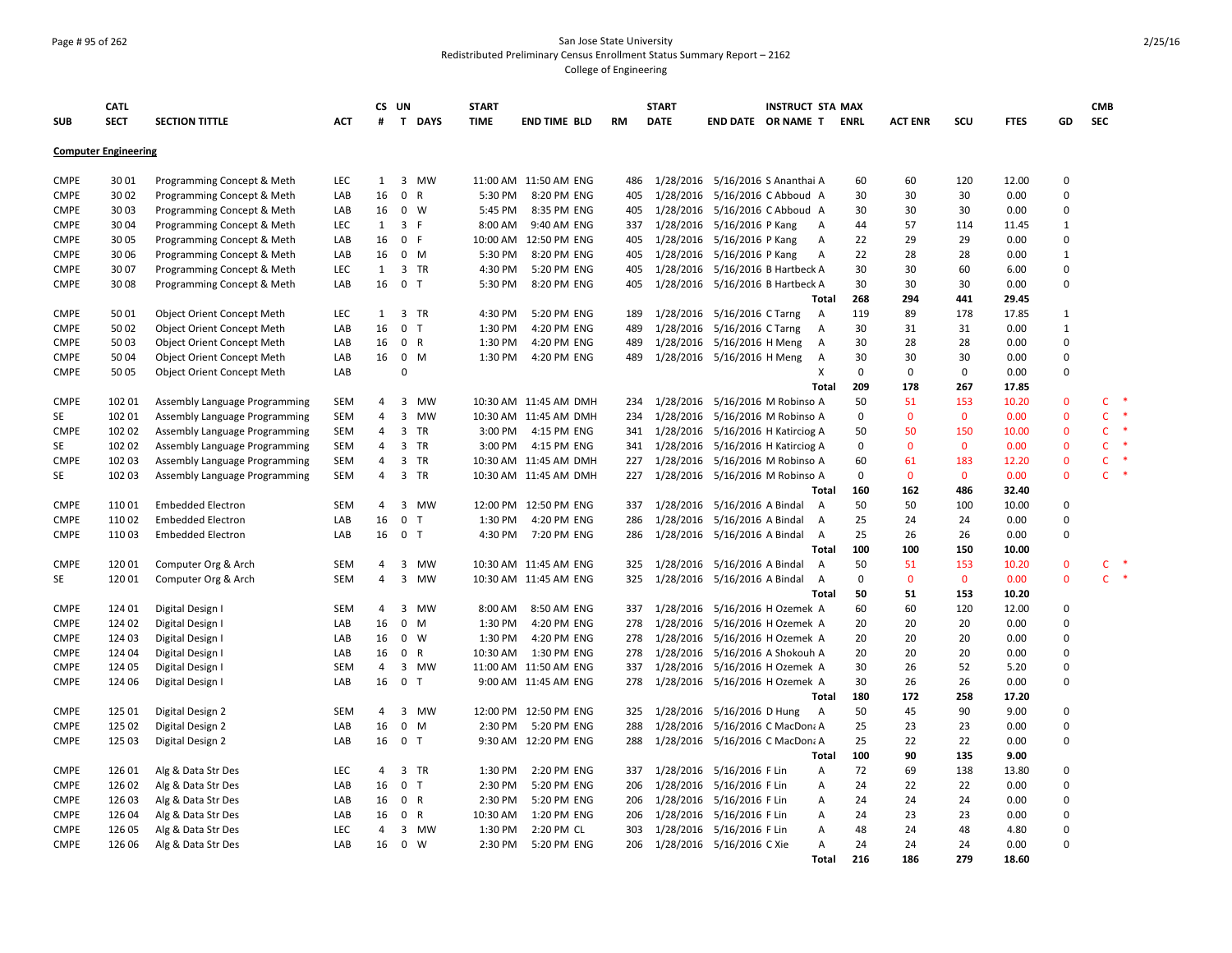### Page # 96 of 262 San Jose State University Redistributed Preliminary Census Enrollment Status Summary Report – 2162 College of Engineering

|             | <b>CATL</b> |                            |            | CS UN          |                         |                | <b>START</b> |                       |           | <b>START</b> |                                  | <b>INSTRUCT STA MAX</b> |                |             |                |                |             |              | <b>CMB</b>   |                      |
|-------------|-------------|----------------------------|------------|----------------|-------------------------|----------------|--------------|-----------------------|-----------|--------------|----------------------------------|-------------------------|----------------|-------------|----------------|----------------|-------------|--------------|--------------|----------------------|
| <b>SUB</b>  | <b>SECT</b> | <b>SECTION TITTLE</b>      | ACT        | #              |                         | T DAYS         | <b>TIME</b>  | <b>END TIME BLD</b>   | <b>RM</b> | <b>DATE</b>  | <b>END DATE OR NAME T</b>        |                         |                | <b>ENRL</b> | <b>ACT ENR</b> | scu            | <b>FTES</b> | GD           | <b>SEC</b>   |                      |
| <b>CMPE</b> | 12701       | Microproc Design 1         | <b>SEM</b> | 4              |                         | 3 MW           | 1:30 PM      | 2:20 PM DMH           | 166       |              | 1/28/2016 5/16/2016 H Li         |                         | Α              | 40          | 45             | 90             | 9.00        | $\mathbf 0$  |              |                      |
| <b>CMPE</b> | 12702       | Microproc Design 1         | LAB        | 16             | $\mathbf 0$             | W              | 2:30 PM      | 5:20 PM ENG           | 268       |              | 1/28/2016 5/16/2016 H Li         |                         | Α              | 20          | 25             | 25             | 0.00        | $\mathbf 0$  |              |                      |
| <b>CMPE</b> | 12703       | Microproc Design 1         | LAB        | 16             |                         | 0 <sub>T</sub> | 4:30 PM      | 7:20 PM ENG           | 268       |              | 1/28/2016 5/16/2016 H Li         |                         | Α              | 20          | 20             | 20             | 0.00        | $\mathbf 0$  |              |                      |
|             |             |                            |            |                |                         |                |              |                       |           |              |                                  |                         | Total          | 80          | 90             | 135            | 9.00        |              |              |                      |
| <b>CMPE</b> | 13001       | Adv Alg Des                | LEC        |                |                         | 2 3 TR         | 3:00 PM      | 4:15 PM ENG           |           |              | 331 1/28/2016 5/16/2016 H Li     |                         | A              | 50          | 63             | 189            | 12.60       | $\mathbf 0$  |              |                      |
|             |             |                            |            |                |                         |                |              |                       |           |              |                                  |                         | <b>Total</b>   | 50          | 63             | 189            | 12.60       |              |              |                      |
| <b>CMPE</b> | 13101       | Software Engr I            | SEM        | 4              | 3                       | TR             | 3:00 PM      | 4:15 PM DH            | 250       |              | 1/28/2016 5/16/2016 R Mak        |                         | A              | 60          | 53             | 159            | 10.60       | $\mathbf 0$  | C            | $\ast$               |
| SE          | 131 01      | Software Engr I            | SEM        | $\overline{4}$ | $\overline{\mathbf{3}}$ | TR             | 3:00 PM      | 4:15 PM DH            | 250       |              | 1/28/2016 5/16/2016 R Mak        |                         | Α              | 0           | $\mathbf{0}$   | $\mathbf{0}$   | 0.00        | $\mathbf 0$  | $\mathsf{C}$ | $\ast$               |
| <b>CMPE</b> | 131 02      | Software Engr I            | SEM        |                | 3                       |                |              |                       |           |              |                                  |                         | X              | 0           | $\Omega$       | $\mathbf 0$    | 0.00        | $\pmb{0}$    |              |                      |
| SE          | 13102       | Software Engr I            | SEM        |                | 3                       |                |              |                       |           |              |                                  |                         | X              | 0           | $\mathbf 0$    | $\mathbf 0$    | 0.00        | $\pmb{0}$    |              |                      |
| <b>CMPE</b> | 13103       | Software Engr I            | SEM        | 4              |                         | 3 TR           | 4:30 PM      | 5:45 PM BBC           | 220       |              | 1/28/2016 5/16/2016 B Eswar      |                         | $\overline{A}$ | 60          | 58             | 174            | 11.60       | $\mathbf 0$  | C            | $\ast$               |
| SE          | 13103       | Software Engr I            | <b>SEM</b> | $\overline{4}$ |                         | 3 TR           | 4:30 PM      | 5:45 PM BBC           | 220       |              | 1/28/2016 5/16/2016 B Eswar      |                         | $\overline{A}$ | 0           | $\mathbf{0}$   | $\mathbf{0}$   | 0.00        | $\mathbf{0}$ | C.           | −¥                   |
|             |             |                            |            |                |                         |                |              |                       |           |              |                                  |                         | Total          | 120         | 111            | 333            | 22.20       |              |              |                      |
| <b>CMPE</b> | 13301       | Softwware Engr II          | SEM        | 4              |                         | 3 <sub>1</sub> | 3:00 PM      | 4:45 PM ENG           | 325       |              | 1/28/2016 5/16/2016 L Chang      |                         | A              | 30          | 48             | 96             | 9.60        | $\mathbf 0$  | C            |                      |
| SE          | 13301       | Softwware Engr II          | SEM        | $\overline{4}$ |                         | 3 <sub>7</sub> | 3:00 PM      | 4:45 PM ENG           | 325       |              | 1/28/2016 5/16/2016 L Chang      |                         | $\overline{A}$ | 0           | $\mathbf{0}$   | $\mathbf{0}$   | 0.00        | $\mathbf{0}$ | C.           | $\ast$               |
| <b>CMPE</b> | 133 02      | Softwware Engr II          | LAB        | 16             | $\mathbf 0$             | TBA            |              |                       |           |              | 1/28/2016 5/16/2016 L Chang      |                         | Α              | 30          | 48             | 48             | 0.00        | $\mathbf 0$  | $\mathsf{C}$ | $\;$                 |
| SE          | 133 02      | Softwware Engr II          | LAB        | 16             |                         | 0 TBA          |              |                       |           |              | 1/28/2016 5/16/2016 L Chang      |                         | A              | 0           | $\mathbf 0$    | $\mathbf 0$    | 0.00        | $\mathbf 0$  | C.           | 一味                   |
|             |             |                            |            |                |                         |                |              |                       |           |              |                                  |                         | Total          | 60          | 96             | 144            | 9.60        |              |              |                      |
| <b>CMPE</b> | 13701       | Mobile Software Engineer   | SEM        | 5              | $\overline{\mathbf{3}}$ | -F             | 3:00 PM      | 5:45 PM ENG           | 325       |              | 1/28/2016 5/16/2016 K Perry      |                         | A              | 45          | 44             | 132            | 8.80        | $\bf{0}$     | $\mathsf{C}$ | $\ddot{\phantom{1}}$ |
| SE          | 13701       | Mobile Software Engineer   | SEM        | 5              | $\overline{\mathbf{3}}$ | F              | 3:00 PM      | 5:45 PM ENG           | 325       |              | 1/28/2016 5/16/2016 K Perry      |                         | Α              | 0           | $\mathbf{0}$   | $\mathbf 0$    | 0.00        | $\mathbf 0$  | $\mathsf{C}$ | $\ast$               |
|             |             |                            |            |                |                         |                |              |                       |           |              |                                  |                         | Total          | 45          | 44             | 132            | 8.80        |              |              |                      |
| <b>CMPE</b> | 13801       | Database Systems I         | SEM        | 4              |                         | 3 MW           | 1:30 PM      | 2:45 PM ENG           | 337       |              | 1/28/2016 5/16/2016 K Li         |                         | $\overline{A}$ | 50          | 42             | 126            | 8.40        | $\mathbf 0$  |              |                      |
|             |             |                            |            |                |                         |                |              |                       |           |              |                                  |                         | Total          | 50          | 42             | 126            | 8.40        |              |              |                      |
| <b>CMPE</b> | 140 01      | Comp Arch & Design         | <b>SEM</b> | $\overline{4}$ | $\overline{3}$          | MW             |              | 10:00 AM 10:50 AM ENG | 325       |              | 1/28/2016 5/16/2016 D Hung       |                         | $\mathsf{A}$   | 50          | 32             | 64             | 6.45        | 1            |              |                      |
| <b>CMPE</b> | 140 02      | Comp Arch & Design         | LAB        | 16             | $\mathbf 0$             | W              | 2:30 PM      | 5:20 PM ENG           | 288       |              | 1/28/2016 5/16/2016 D Hung       |                         | A              | 25          | 21             | 21             | 0.00        | $\mathbf{1}$ |              |                      |
| <b>CMPE</b> | 140 03      | Comp Arch & Design         | LAB        | 16             |                         | 0 W            | 6:00 PM      | 8:45 PM ENG           | 288       |              | 1/28/2016 5/16/2016 D Hung       |                         | A              | 25          | 11             | 11             | 0.00        | $\mathbf 0$  |              |                      |
|             |             |                            |            |                |                         |                |              |                       |           |              |                                  |                         | Total          | 100         | 64             | 96             | 6.45        |              |              |                      |
| <b>CMPE</b> | 142 01      | <b>Operating Systems</b>   | <b>SEM</b> | 4              |                         | 3 R            | 6:00 PM      | 8:45 PM BBC           | 204       |              | 1/28/2016 5/16/2016 J Gomez      |                         | A              | 70          | 62             | 186            | 12.45       | $\mathbf{1}$ |              |                      |
|             |             |                            |            |                |                         |                |              |                       |           |              |                                  |                         | Total          | 70          | 62             | 186            | 12.45       |              |              |                      |
| <b>CMPE</b> | 146 01      | <b>RT Embedded CoDes</b>   | <b>SEM</b> | $\overline{4}$ | $\overline{3}$          | MW             | 9:00 AM      | 9:50 AM ENG           | 325       |              | 1/28/2016 5/16/2016 H Ozemek A   |                         |                | 30          | 20             | 40             | 4.00        | $\mathbf 0$  |              |                      |
| <b>CMPE</b> | 146 02      | RT Embedded CoDes          | LAB        | 16             | $\mathsf 0$             | F              |              | 8:30 AM 11:20 AM ENG  | 278       |              | 1/28/2016 5/16/2016 H Ozemek A   |                         |                | 30          | 20             | 20             | 0.00        | $\mathbf 0$  |              |                      |
|             |             |                            |            |                |                         |                |              |                       |           |              |                                  |                         | Total          | 60          | 40             | 60             | 4.00        |              |              |                      |
| <b>CMPE</b> | 148 01      | Comptr Networks I          | SEM        | $\overline{4}$ |                         | 3 W            | 6:00 PM      | 8:45 PM DMH           | 234       |              | 1/28/2016 5/16/2016 R Cartelli A |                         |                | 70          | 65             | 195            | 13.00       | $\mathbf 0$  | C.           | $\ast$               |
| SE          | 148 01      | Comptr Networks I          | SEM        | 4              |                         | 3 W            | 6:00 PM      | 8:45 PM DMH           | 234       |              | 1/28/2016 5/16/2016 R Cartelli A |                         |                | 0           | $\mathbf{0}$   | $\mathbf{0}$   | 0.00        | $\mathbf 0$  | C.           | $\ast$               |
| <b>CMPE</b> | 14802       | <b>Comptr Networks I</b>   | SEM        | 4              |                         | 3 <sub>1</sub> | 6:00 PM      | 8:45 PM ENG           | 325       |              | 1/28/2016 5/16/2016 R Cartelli A |                         |                | 50          | 49             | 147            | 9.80        | $\mathbf 0$  | C            | $\;$                 |
| SE          | 148 02      | Comptr Networks I          | SEM        | 4              |                         | 3 <sub>1</sub> | 6:00 PM      | 8:45 PM ENG           | 325       |              | 1/28/2016 5/16/2016 R Cartelli A |                         |                | 0           | $\mathbf{0}$   | $\mathbf{0}$   | 0.00        | $\mathbf 0$  | $\mathsf{C}$ | $\ast$               |
|             |             |                            |            |                |                         |                |              |                       |           |              |                                  |                         | Total          | 120         | 114            | 342            | 22.80       |              |              |                      |
| <b>CMPE</b> | 152 01      | <b>Compiler Design</b>     | <b>SEM</b> | $\overline{4}$ |                         | 3 TR           | 3:00 PM      | 3:50 PM ENG           | 405       |              | 1/28/2016 5/16/2016 M Robinso A  |                         |                | 30          | 31             | 62             | 6.20        | $\pmb{0}$    |              |                      |
| <b>CMPE</b> | 152 02      | <b>Compiler Design</b>     | LAB        | 16             |                         | 0 TR           | 4:00 PM      | 5:45 PM ENG           | 492       |              | 1/28/2016 5/16/2016 M Robinso A  |                         |                | 30          | 31             | 31             | 0.00        | $\mathbf 0$  |              |                      |
|             |             |                            |            |                |                         |                |              |                       |           |              |                                  |                         | Total          | 60          | 62             | 93             | 6.20        |              |              |                      |
| <b>CMPE</b> | 165 01      | SW Engl Process Mgt        | SEM        | 4              | 3                       | MW             | 4:30 PM      | 5:45 PM ENG           | 232       |              | 1/28/2016 5/16/2016 H Meng       |                         | A              | 40          | 26             | 78             | 5.20        | $\bf{0}$     | c            | $\ast$               |
| SE          | 165 01      | SW Engl Process Mgt        | SEM        | 4              | 3                       | MW             | 4:30 PM      | 5:45 PM ENG           |           |              | 232 1/28/2016 5/16/2016 H Meng   |                         | A              | 0           | $\mathbf{0}$   | $\mathbf{0}$   | 0.00        | $\mathbf 0$  | C.           | $\;$                 |
|             |             |                            |            |                |                         |                |              |                       |           |              |                                  |                         | Total          | 40          | 26             | 78             | 5.20        |              |              |                      |
| <b>CMPE</b> | 17201       | <b>Enterprise Software</b> | LEC        |                | $\overline{3}$          |                |              |                       |           |              |                                  |                         | X              | 0           | 0              | 0              | 0.00        | $\pmb{0}$    |              |                      |
| SE          | 17201       | <b>Enterprise Software</b> | LEC        |                | 3                       |                |              |                       |           |              |                                  |                         | X              | 0           | $\mathbf 0$    | $\mathbf 0$    | 0.00        | $\mathbf 0$  |              |                      |
| <b>CMPE</b> | 17202       | <b>Enterprise Software</b> | LEC        | $\overline{2}$ |                         | 3 TR           | 1:30 PM      | 2:45 PM CL            | 310       |              | 1/28/2016 5/16/2016 S Ananthai A |                         |                | 60          | 58             | 174            | 11.60       | $\mathbf 0$  | C.           | ×                    |
| SE          | 17202       | <b>Enterprise Software</b> | LEC        | $\overline{2}$ |                         | 3 TR           | 1:30 PM      | 2:45 PM CL            | 310       |              | 1/28/2016 5/16/2016 S Ananthai A |                         |                | 0           | $\mathbf{0}$   | $\mathbf{0}$   | 0.00        | $\mathbf{0}$ | C.           | $\ast$               |
|             |             |                            |            |                |                         |                |              |                       |           |              |                                  |                         | Total          | 60          | 58             | 174            | 11.60       |              |              |                      |
| <b>CMPE</b> | 18001       | <b>Individual Studies</b>  | SUP        | 36             |                         | 3 TBA          |              |                       |           |              | 1/28/2016 5/16/2016 K Perry      |                         | $\overline{A}$ | 15          | $\mathbf{1}$   | $\overline{3}$ | 0.20        | $\Omega$     | $\mathsf{C}$ | $\ast$               |
|             |             |                            |            |                |                         |                |              |                       |           |              |                                  |                         |                |             |                |                |             |              |              |                      |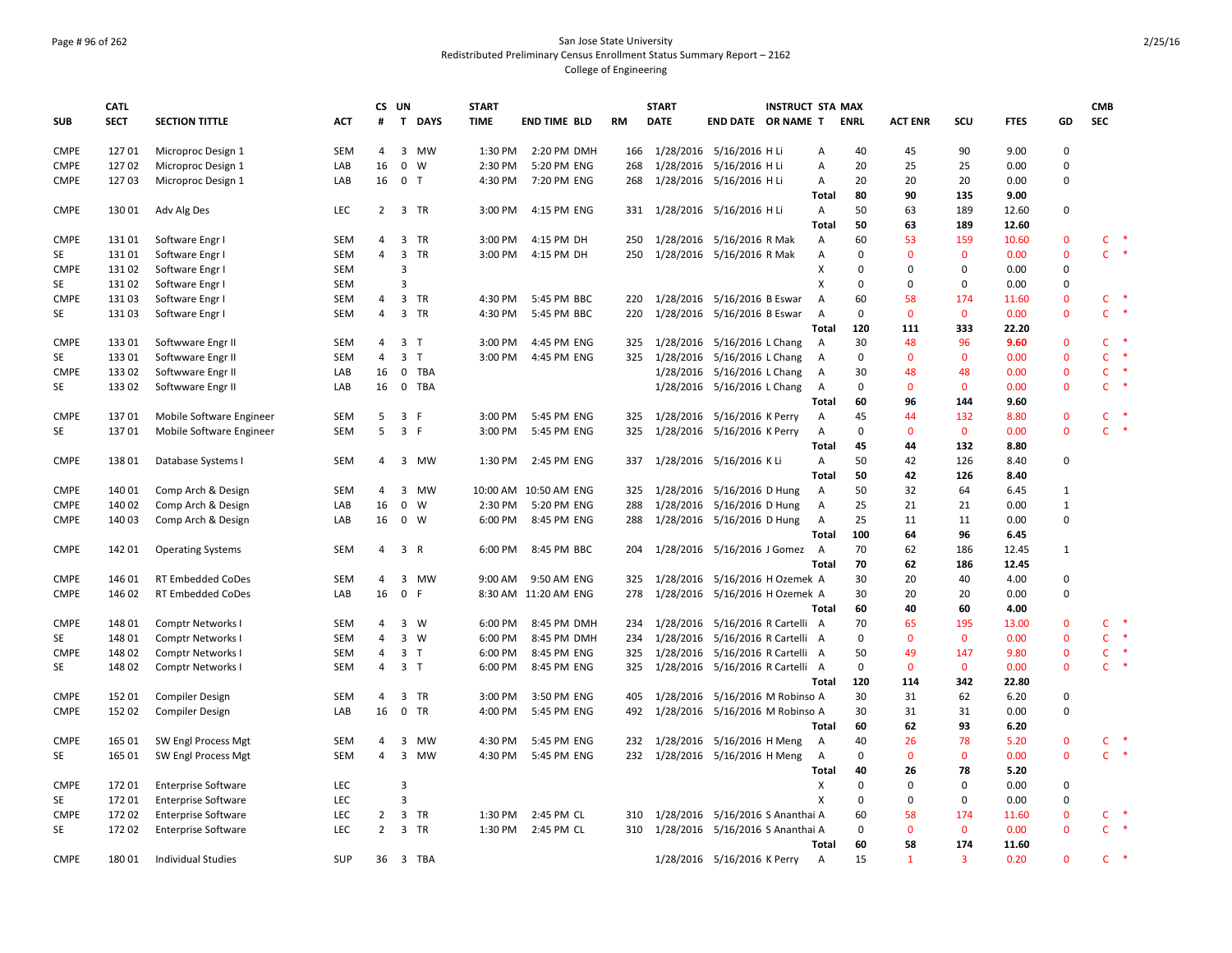# Page # 97 of 262 San Jose State University Redistributed Preliminary Census Enrollment Status Summary Report – 2162 College of Engineering

|             | <b>CATL</b> |                              |            |                | CS UN          |              | <b>START</b> |                       |           | <b>START</b>                 |                                   | <b>INSTRUCT STA MAX</b> |                |             |                |              |             |                | <b>CMB</b>   |           |
|-------------|-------------|------------------------------|------------|----------------|----------------|--------------|--------------|-----------------------|-----------|------------------------------|-----------------------------------|-------------------------|----------------|-------------|----------------|--------------|-------------|----------------|--------------|-----------|
| <b>SUB</b>  | <b>SECT</b> | <b>SECTION TITTLE</b>        | ACT        | #              | $\mathbf{T}$   | <b>DAYS</b>  | <b>TIME</b>  | <b>END TIME BLD</b>   | <b>RM</b> | <b>DATE</b>                  | END DATE OR NAME T                |                         |                | <b>ENRL</b> | <b>ACT ENR</b> | scu          | <b>FTES</b> | GD             | SEC          |           |
| SE          | 18001       | <b>Individual Studies</b>    | SUP        |                |                | 36 3 TBA     |              |                       |           |                              | 1/28/2016 5/16/2016 K Perry A     |                         |                | 0           | $\mathbf{0}$   | $\mathbf{0}$ | 0.00        | $\mathbf{0}$   | $\mathsf{C}$ | $\ast$    |
| <b>CMPE</b> | 180 38      | <b>Individual Studies</b>    | SUP        | 36             | 3              | MW           | 1:30 PM      | 2:45 PM ENG           | 325       | 1/28/2016                    | 5/16/2016 M Fayad A               |                         |                | 50          | 4              | 12           | 1.00        | $\overline{4}$ | $\mathsf{C}$ |           |
| SE          | 18038       | <b>Individual Studies</b>    | SUP        | 36             |                | 3 MW         | 1:30 PM      | 2:45 PM ENG           | 325       | 1/28/2016                    | 5/16/2016 M Fayad A               |                         |                | 0           | $\mathbf{0}$   | $\mathbf 0$  | 0.00        | $\mathbf 0$    | C            | $\ast$    |
| <b>CMPE</b> | 180 90      | <b>Individual Studies</b>    | SUP        | 36             | 3 TR           |              | 1:30 PM      | 2:45 PM ENG           | 325       | 1/28/2016                    | 5/16/2016 H Katirciog A           |                         |                | 50          | 45             | 135          | 11.25       | 45             | $\mathsf{C}$ | $\ast$    |
| SE          | 180 90      | Individual Studies           | SUP        | 36             | 3 TR           |              | 1:30 PM      | 2:45 PM ENG           | 325       | 1/28/2016                    | 5/16/2016 H Katirciog A           |                         |                | 0           | $\mathbf{0}$   | $\mathbf{0}$ | 0.00        | $\mathbf 0$    | C            |           |
| <b>CMPE</b> | 18092       | <b>Individual Studies</b>    | SUP        |                | 36 3 T         |              | 6:00 PM      | 8:45 PM ENG           | 189       | 1/28/2016                    | 5/16/2016 J Gomez A               |                         |                | 90          | 59             | 177          | 14.75       | 59             | $\mathsf{C}$ | $\ast$    |
| SE          | 18092       | <b>Individual Studies</b>    | SUP        |                | 36 3 T         |              | 6:00 PM      | 8:45 PM ENG           | 189       | 1/28/2016                    | 5/16/2016 J Gomez                 |                         | A              | 0           | $\mathbf{0}$   | $\mathbf{0}$ | 0.00        | $\mathbf 0$    | $\mathsf{C}$ | $\ast$    |
| <b>CMPE</b> | 18093       | Individual Studies           | SUP        |                | 36 3 T         |              | 6:00 PM      | 8:45 PM ENG           | 337       |                              | 1/28/2016 5/16/2016 B Eswar       |                         | Α              | 80          | 50             | 150          | 12.50       | 50             | $\mathsf{C}$ | $\ast$    |
| SE          | 18093       | <b>Individual Studies</b>    | SUP        | 36             | 3 <sub>1</sub> |              | 6:00 PM      | 8:45 PM ENG           | 337       |                              | 1/28/2016 5/16/2016 B Eswar       |                         | Α              | $\mathbf 0$ | $\mathbf 0$    | $\mathbf 0$  | 0.00        | $\mathbf 0$    | $\mathsf{C}$ | $\ast$    |
| <b>CMPE</b> | 18094       | <b>Individual Studies</b>    | SUP        |                | 36 3 TR        |              |              | 10:30 AM 11:45 AM ENG | 337       |                              | 1/28/2016 5/16/2016 H Li          |                         | Α              | 90          | 105            | 315          | 26.25       | 105            | $\mathsf{C}$ | *         |
| SE          | 18094       | <b>Individual Studies</b>    | SUP        | 36             | 3 TR           |              |              | 10:30 AM 11:45 AM ENG | 337       |                              | 1/28/2016 5/16/2016 H Li          |                         | $\overline{A}$ | 0           | $\mathbf{0}$   | $\mathbf{0}$ | 0.00        | $\mathbf{0}$   | $\mathsf{C}$ | $\ast$    |
|             |             |                              |            |                |                |              |              |                       |           |                              |                                   |                         | Total          | 375         | 264            | 792          | 65.95       |                |              |           |
| <b>CMPE</b> | 18701       | Soft Quality Engr            | SEM        | $\overline{4}$ | 3 R            |              | 6:00 PM      | 8:45 PM BBC           | 202       |                              | 1/28/2016 5/16/2016 B Eswar       |                         | $\mathsf{A}$   | 70          | 73             | 219          | 14.60       | $\mathbf 0$    | $\mathsf{C}$ |           |
| SE          | 18701       | Soft Quality Engr            | <b>SEM</b> | $\overline{4}$ | 3 R            |              | 6:00 PM      | 8:45 PM BBC           | 202       |                              | 1/28/2016 5/16/2016 B Eswar       |                         | $\overline{A}$ | 0           | $\Omega$       | $\mathbf 0$  | 0.00        | $\Omega$       | C            | $\ast$    |
|             |             |                              |            |                |                |              |              |                       |           |                              |                                   |                         | Total          | 70          | 73             | 219          | 14.60       |                |              |           |
| <b>CMPE</b> |             | 195A 01 Sr Design Project I  | LAB        |                | 16 1 F         |              | 6:00 PM      | 8:45 PM ENG           | 337       | 1/28/2016                    | 5/16/2016 K Perry                 |                         | $\mathsf{A}$   | 45          | 34             | 34           | 2.27        | $\mathbf{0}$   | $\mathsf{C}$ | -*        |
| SE          |             | 195A 01 Sr Design Project    | LAB        |                | 16 1 F         |              | 6:00 PM      | 8:45 PM ENG           | 337       | 1/28/2016                    | 5/16/2016 K Perry                 |                         | A              | 0           | $\mathbf{0}$   | $\mathbf 0$  | 0.00        | $\mathbf 0$    | $\mathsf{C}$ | $\ast$    |
| <b>CMPE</b> |             | 195A 02 Sr Design Project    | LAB        | 16             | 2 F            |              | 6:00 PM      | 8:45 PM ENG           | 337       |                              | 1/28/2016 5/16/2016 K Perry       |                         | A              | 45          | 28             | 28           | 3.73        | $\Omega$       | C            | $\ast$    |
| SE          |             | 195A 02 Sr Design Project I  | LAB        |                | 16 2 F         |              | 6:00 PM      | 8:45 PM ENG           | 337       |                              | 1/28/2016 5/16/2016 K Perry       |                         | Α              | 0           | $\mathbf{0}$   | $\mathbf 0$  | 0.00        | $\mathbf 0$    | $\mathsf{C}$ |           |
|             |             |                              |            |                |                |              |              |                       |           |                              |                                   |                         | <b>Total</b>   | 90          | 62             | 62           | 6.00        |                |              |           |
| <b>CMPE</b> |             | 195B 01 Sr Design Project II | LAB        |                | 16 3 F         |              | 6:00 PM      | 8:45 PM ENG           | 337       | 1/28/2016                    | 5/16/2016 K Perry                 |                         | $\overline{A}$ | 20          | 22             | 66           | 4.40        | $\Omega$       | C.           |           |
| SE          |             | 195B 01 Sr Design Project II | LAB        |                | 16 3 F         |              | 6:00 PM      | 8:45 PM ENG           | 337       | 1/28/2016                    | 5/16/2016 K Perry                 |                         | А              | $\mathsf 0$ | $\mathbf{0}$   | $\mathbf 0$  | 0.00        | $\mathbf{0}$   | $\mathsf{C}$ | $\ast$    |
| <b>CMPE</b> |             | 195B 02 Sr Design Project II | LAB        |                | 16 3 F         |              | 6:00 PM      | 8:45 PM ENG           | 337       |                              | 1/28/2016 5/16/2016 K Perry       |                         | Α              | 20          | 24             | 72           | 4.80        | $\mathbf{0}$   | $\mathsf{C}$ | $\ast$    |
| SE          |             | 195B 02 Sr Design Project II | LAB        |                | 16 3 F         |              | 6:00 PM      | 8:45 PM ENG           | 337       |                              | 1/28/2016 5/16/2016 K Perry       |                         | Α              | $\mathbf 0$ | $\mathbf 0$    | $\mathbf 0$  | 0.00        | $\pmb{0}$      | $\mathsf{C}$ |           |
|             |             |                              |            |                |                |              |              |                       |           |                              |                                   |                         | Total          | 40          | 46             | 138          | 9.20        |                |              |           |
| <b>CMPE</b> | 200 01      | Comp Architecture            | <b>SEM</b> | 5              | 3 M            |              | 6:00 PM      | 8:45 PM ENG           | 189       |                              | 1/28/2016 5/16/2016 H Jeon        |                         | Α              | 110         | 95             | 285          | 23.75       | 95             |              |           |
| <b>CMPE</b> | 200 02      | Comp Architecture            | <b>SEM</b> |                | $\mathbf{a}$   |              |              |                       |           |                              |                                   |                         | X              | $\mathsf 0$ | $\mathbf 0$    | $\mathbf 0$  | 0.00        | 0              |              |           |
|             |             |                              |            |                |                |              |              |                       |           |                              |                                   |                         | Total          | 110         | 95             | 285          | 23.75       |                |              |           |
| <b>CMPE</b> | 202 01      | <b>SW Systems Engr</b>       | LEC        | 1              | 3 M            |              | 6:00 PM      | 8:45 PM ENG           | 343       |                              | 1/28/2016 5/16/2016 M Fayad       |                         | A              | 50          | 59             | 177          | 14.75       | 59             |              |           |
| <b>CMPE</b> | 202 02      | SW Systems Engr              | <b>LEC</b> | $\mathbf{1}$   | 3              | W            | 6:00 PM      | 8:45 PM ENG           | 337       | 1/28/2016                    | 5/16/2016 M Fayad                 |                         | A              | 90          | 19             | 57           | 4.75        | 19             |              |           |
| <b>CMPE</b> | 202 03      | <b>SW Systems Engr</b>       | LEC        | 1              | 3 <sub>5</sub> |              | 12:00 PM     | 2:45 PM ENG           | 189       |                              | 1/28/2016 5/16/2016 P Nguyen A    |                         |                | 50          | 77             | 231          | 19.25       | 77             |              |           |
|             |             |                              |            |                |                |              |              |                       |           |                              |                                   |                         | Total          | 190         | 155            | 465          | 38.75       |                |              |           |
| <b>CMPE</b> | 206 01      | Comp Netwrk Design           | <b>SEM</b> | 5              |                | 3 TR         | 4:30 PM      | 5:45 PM CL            | 202       |                              | 1/28/2016 5/16/2016 R Fatoohi A   |                         |                | 45          | 38             | 114          | 9.50        | 38             |              |           |
|             |             |                              |            |                |                |              |              |                       |           |                              |                                   |                         | <b>Total</b>   | 45          | 38             | 114          | 9.50        |                |              |           |
| <b>CMPE</b> | 207 01      | Net Prog & Appl              | LEC        | 4              | 3              | M            | 6:00 PM      | 8:45 PM ENG           | 337       | 1/28/2016                    | 5/16/2016 Y Park                  |                         | Α              | 80          | 84             | 252          | 21.00       | 84             |              |           |
| <b>CMPE</b> | 20702       | Net Prog & Appl              | <b>LEC</b> | 4              | 3 R            |              | 6:00 PM      | 8:45 PM CL            | 117       |                              | 1/28/2016 5/16/2016 W Xu          |                         | $\overline{A}$ | 70          | 66             | 198          | 16.50       | 66             |              |           |
|             |             |                              |            |                |                |              |              |                       |           |                              |                                   |                         | Total          | 150         | 150            | 450          | 37.50       |                |              |           |
| <b>CMPE</b> | 208 01      | Net Arch & Proto             | LEC        | 4              | 3 W            |              | 6:00 PM      | 8:45 PM CL            | 202       |                              | 1/28/2016 5/16/2016 S Silbermai A |                         |                | 60          | 60             | 180          | 15.00       | 60             |              |           |
|             |             |                              |            |                |                |              |              |                       |           |                              |                                   |                         | <b>Total</b>   | 60          | 60             | 180          | 15.00       |                |              |           |
| <b>CMPE</b> | 209 01      | <b>Network Security</b>      | LEC        | 1              |                | 3 MW         | 4:30 PM      | 5:45 PM ENG           | 337       |                              | 1/28/2016 5/16/2016 C Tarng       |                         | Α              | 60          | 26             | 78           | 6.50        | 26             | $C$ *        |           |
| <b>CMPE</b> | 209 02      | <b>Network Security</b>      | LEC        | $\mathbf{1}$   | $\overline{3}$ | TR           | 7:30 PM      | 8:45 PM ENG           | 331       |                              | 1/28/2016 5/16/2016 C Tarng       |                         | A              | 55          | 11             | 33           | 2.75        | 11             | $\mathsf{C}$ | $\ast$    |
| <b>CMPE</b> | 209 03      | <b>Network Security</b>      | LEC        | $\mathbf{1}$   |                | 3 TR         | 6:00 PM      | 7:15 PM ENG           | 331       |                              | 1/28/2016 5/16/2016 J Rejeb       |                         | Α              | 55          | 5              | 15           | 1.25        | 5              | $\mathsf{C}$ | $\,$ $\,$ |
|             |             |                              |            |                |                |              |              |                       |           |                              |                                   |                         | Total          | 170         | 42             | 126          | 10.50       |                |              |           |
| <b>CMPE</b> | 21201       | Soc Systems                  | SEM        | 5              | 3 <sub>1</sub> |              | 6:00 PM      | 8:45 PM CL            | 216       |                              | 1/28/2016 5/16/2016 H Alexania A  |                         |                | 30          | 15             | 45           | 3.75        | 15             |              |           |
|             |             |                              |            |                |                |              |              |                       |           |                              |                                   |                         | <b>Total</b>   | 30          | 15             | 45           | 3.75        |                |              |           |
| <b>CMPE</b> | 220 01      | System Software              | <b>SEM</b> | 5              | 3              | $\mathsf{R}$ | 6:00 PM      | 8:45 PM CL            | 226       |                              | 1/28/2016 5/16/2016 K Liu         |                         | Α              | 70          | 57             | 171          | 14.25       | 57             |              |           |
| <b>CMPE</b> | 22002       | System Software              | SEM        |                | 3              |              |              |                       |           |                              |                                   |                         | X              | 0           | $\mathbf 0$    | 0            | 0.00        | 0              |              |           |
|             |             |                              |            |                |                |              |              |                       |           |                              |                                   |                         | <b>Total</b>   | 70          | 57             | 171          | 14.25       |                |              |           |
| <b>CMPE</b> | 226 01      | Database Design              | LEC        |                | 1 3 TR         |              | 1:30 PM      | 2:45 PM ENG           |           | 486 1/28/2016 5/16/2016 K Li |                                   |                         | $\overline{A}$ | 50          | 20             | 60           | 5.00        | 20             |              |           |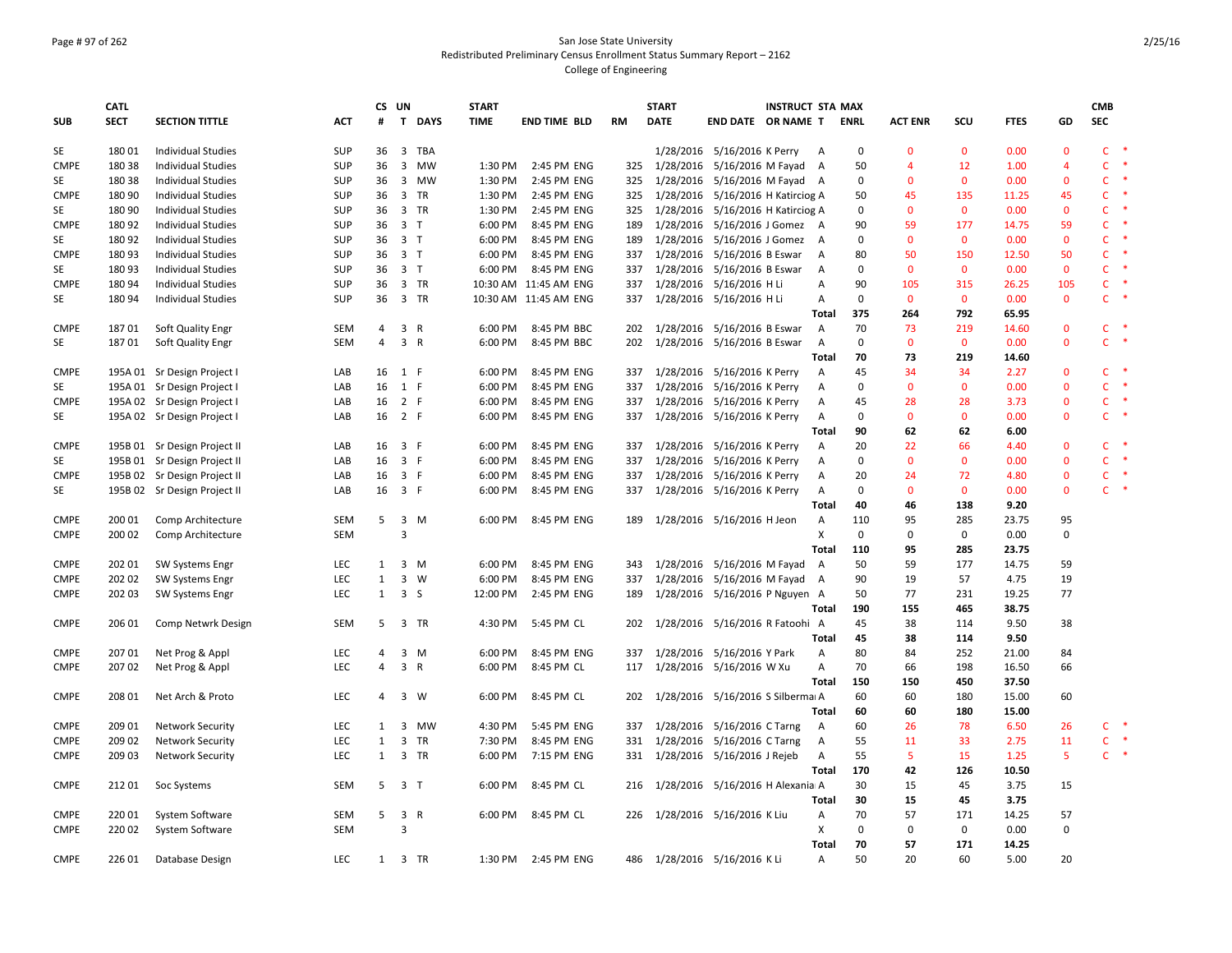### Page # 98 of 262 San Jose State University Redistributed Preliminary Census Enrollment Status Summary Report – 2162 College of Engineering

|             | <b>CATL</b> |                                 |            | CS UN          |                |             | <b>START</b>       |                      |                | <b>START</b> | <b>INSTRUCT STA MAX</b>              |                           |             |                |             |                |               | <b>CMB</b>             |
|-------------|-------------|---------------------------------|------------|----------------|----------------|-------------|--------------------|----------------------|----------------|--------------|--------------------------------------|---------------------------|-------------|----------------|-------------|----------------|---------------|------------------------|
| <b>SUB</b>  | <b>SECT</b> | <b>SECTION TITTLE</b>           | <b>ACT</b> | #              |                | T DAYS      | <b>TIME</b>        | <b>END TIME BLD</b>  | <b>RM</b>      | <b>DATE</b>  | END DATE OR NAME T                   |                           | <b>ENRL</b> | <b>ACT ENR</b> | scu         | <b>FTES</b>    | GD            | <b>SEC</b>             |
| <b>CMPE</b> | 226 02      | Database Design                 | LEC        | 1              | 3 <sub>1</sub> |             | 6:00 PM            | 8:45 PM CL           |                |              | 222 1/28/2016 5/16/2016 R Mak        | Α                         | 50          | 44             | 132         | 11.00          | 44            |                        |
|             |             |                                 |            |                |                |             |                    |                      |                |              |                                      | <b>Total</b>              | 100         | 64             | 192         | 16.00          |               |                        |
| <b>CMPE</b> | 235 01      | Mobile SW Design                | <b>LEC</b> | $\mathbf{1}$   | 3 <sub>5</sub> |             |                    | 9:15 AM 12:00 PM ENG | 337            |              | 1/28/2016 5/16/2016 R Sinn           | A                         | 50          | 60             | 180         | 15.00          | 60            |                        |
|             |             |                                 |            |                |                |             |                    |                      |                |              |                                      | Total                     | 50          | 60             | 180         | 15.00          |               |                        |
| <b>CMPE</b> | 239 01      | Web & Data Mining               | LEC        | $\overline{2}$ |                | 3 TR        | 4:30 PM            | 5:45 PM BBC          | 202            |              | 1/28/2016 5/16/2016 C Vuppalar A     |                           | 119         | 114            | 342         | 28.50          | 114           |                        |
| <b>CMPE</b> | 239 02      | Web & Data Mining               | LEC        | $\overline{2}$ | 3 <sub>T</sub> |             | 6:00 PM            | 8:45 PM BBC          | 108            |              | 1/28/2016 5/16/2016 M Eirinaki A     |                           | 45          | 45             | 135         | 11.25          | 45            |                        |
|             |             |                                 |            |                |                |             |                    |                      |                |              |                                      | Total                     | 164         | 159            | 477         | 39.75          |               |                        |
| <b>CMPE</b> | 240 01      | Adv Comp Design                 | SEM        | 5<br>5         | $\overline{3}$ | 3 W         | 3:00 PM<br>3:00 PM | 5:45 PM ENG          | 325<br>337     |              | 1/28/2016 5/16/2016 A Bindal         | A                         | 40<br>40    | 40             | 120         | 10.00          | 40            |                        |
| <b>CMPE</b> | 240 02      | Adv Comp Design                 | <b>SEM</b> |                |                | $\mathsf R$ |                    | 5:45 PM ENG          |                |              | 1/28/2016 5/16/2016 H Li             | Α<br>Total                | 80          | 78<br>118      | 234<br>354  | 19.50<br>29.50 | 78            |                        |
| <b>CMPE</b> | 242 01      | <b>Embedded Hardware Design</b> | <b>SEM</b> | 5              |                | 3 MW        | 3:00 PM            | 4:15 PM ENG          | 337            |              | 1/28/2016 5/16/2016 H Li             | А                         | 45          | 40             | 120         | 10.00          | 40            | $\rightarrow$<br>C.    |
| EE.         | 242 01      | <b>Embedded Hardware Design</b> | <b>SEM</b> | 5              |                | 3 MW        | 3:00 PM            | 4:15 PM ENG          | 337            |              | 1/28/2016 5/16/2016 H Li             | А                         | 0           | $\mathbf 0$    | $\mathbf 0$ | 0.00           | $\mathbf 0$   | $\ast$<br>$\mathsf{C}$ |
|             |             |                                 |            |                |                |             |                    |                      |                |              |                                      | Total                     | 45          | 40             | 120         | 10.00          |               |                        |
| <b>CMPE</b> | 244 01      | <b>Embedded Software</b>        | <b>LEC</b> | 4              | 3 <sub>1</sub> |             | 6:00 PM            | 8:45 PM CL           | 224            |              | 1/28/2016 5/16/2016 P Kang           | $\overline{A}$            | 45          | 52             | 156         | 12.35          | 39            |                        |
|             |             |                                 |            |                |                |             |                    |                      |                |              |                                      | Total                     | 45          | 52             | 156         | 12.35          |               |                        |
| <b>CMPE</b> | 264 01      | Adv Dig/Cmp System              | SEM        | 4              |                | $3 \, M$    | 6:00 PM            | 8:45 PM ENG          | 327            |              | 1/28/2016 5/16/2016 D Hung           | A                         | 30          | $\overline{4}$ | 12          | 1.00           | 4             |                        |
|             |             |                                 |            |                |                |             |                    |                      |                |              |                                      | Total                     | 30          | 4              | 12          | 1.00           |               |                        |
| <b>CMPE</b> | 27201       | Ent SW Platforms                | LEC        |                | 3              |             |                    |                      |                |              |                                      | Χ                         | $\mathbf 0$ | $\mathbf 0$    | $\mathbf 0$ | 0.00           | 0             |                        |
| <b>CMPE</b> | 27202       | Ent SW Platforms                | LEC        | $\mathbf{1}$   | $\mathbf{3}$   | W           | 6:00 PM            | 8:45 PM ENG          | 189            |              | 1/28/2016 5/16/2016 R Ranjan         | A                         | 90          | 124            | 372         | 31.00          | 124           |                        |
| <b>CMPE</b> | 272 03      | Ent SW Platforms                | <b>LEC</b> |                | $\overline{3}$ |             |                    |                      |                |              |                                      | x                         | 0           | $\mathbf 0$    | $\mathbf 0$ | 0.00           | 0             |                        |
|             |             |                                 |            |                |                |             |                    |                      |                |              |                                      | Total                     | 90          | 124            | 372         | 31.00          |               |                        |
| <b>CMPE</b> | 273 01      | <b>Ent Dist Systems</b>         | LEC        | $\mathbf{1}$   |                | $3 \quad W$ | 6:00 PM            | 8:45 PM BBC          | $\overline{4}$ |              | 1/28/2016 5/16/2016 S Aung           | Α                         | 90          | 75             | 225         | 18.75          | 75            |                        |
| <b>CMPE</b> | 27302       | <b>Ent Dist Systems</b>         | LEC        | $\mathbf{1}$   | 3              | W           | 3:00 PM            | 5:45 PM IS           | 216            |              | 1/28/2016 5/16/2016 S Shim           | А                         | 60          | 67             | 201         | 16.75          | 67            |                        |
| <b>CMPE</b> | 27303       | <b>Ent Dist Systems</b>         | <b>LEC</b> | $\mathbf{1}$   |                | $3 \, M$    | 6:00 PM            | 8:45 PM DMH          | 234            |              | 1/28/2016 5/16/2016 H Li             | A                         | 60          | 26             | 78          | 6.50           | 26            |                        |
|             |             |                                 |            |                |                |             |                    |                      |                |              |                                      | Total                     | 210         | 168            | 504         | 42.00          |               |                        |
| <b>CMPE</b> | 274 01      | <b>Bus Intel Tech</b>           | <b>LEC</b> |                | $\overline{3}$ |             |                    |                      |                |              |                                      | $\boldsymbol{\mathsf{X}}$ | $\mathbf 0$ | $\mathbf 0$    | $\mathbf 0$ | 0.00           | $\mathbf 0$   |                        |
|             |             |                                 |            |                |                |             |                    |                      |                |              |                                      | <b>Total</b>              | 0           | $\mathbf 0$    | $\mathbf 0$ | 0.00           |               |                        |
| <b>CMPE</b> | 275 01      | Enterprise App Dev              | <b>LEC</b> | 4              |                | 3 M         | 6:00 PM            | 8:45 PM CL           | 310            |              | 1/28/2016 5/16/2016 J Gash           | A                         | 60          | 37             | 111         | 9.25           | 37            |                        |
| <b>CMPE</b> | 275 02      | <b>Enterprise App Dev</b>       | LEC        | $\mathbf{1}$   | $\mathbf{3}$   | W           | 6:00 PM            | 8:45 PM ENG          | 339            |              | 1/28/2016 5/16/2016 C Zhang          | Α                         | 60          | 62             | 186         | 15.50          | 62            |                        |
| <b>CMPE</b> | 275 03      | <b>Enterprise App Dev</b>       | LEC        | $\mathbf{1}$   |                | $3 \quad W$ | 6:00 PM            | 8:45 PM DH           | 351            |              | 1/28/2016 5/16/2016 J Gash           | Α                         | 60          | 17             | 51          | 4.25           | 17            |                        |
|             |             |                                 |            |                |                |             |                    |                      |                |              |                                      | <b>Total</b>              | 180         | 116            | 348         | 29.00          |               |                        |
| <b>CMPE</b> | 27701       | Smartphone App Dev              | LEC        | $\mathbf{1}$   | 3 R            |             | 6:00 PM            | 8:45 PM CL           | 324            |              | 1/28/2016 5/16/2016 C Zhang          | A                         | 60          | 59             | 177         | 14.75          | 59            |                        |
| <b>CMPE</b> | 27702       | Smartphone App Dev              | LEC        | $\mathbf{1}$   | 3 <sub>1</sub> |             | 6:00 PM            | 8:45 PM CL           | 226            |              | 1/28/2016 5/16/2016 C Vuppalar A     |                           | 60          | 38             | 114         | 9.50           | 38            |                        |
|             |             |                                 |            |                |                |             |                    |                      |                |              |                                      | Total                     | 120         | 97             | 291         | 24.25          |               |                        |
| <b>CMPE</b> | 28001       | Web UI Design                   | <b>LEC</b> | 1              | 3 R            |             | 6:00 PM            | 8:45 PM CL           |                |              | 222 1/28/2016 5/16/2016 C Vuppalar A |                           | 80          | 85             | 255         | 21.25          | 85            |                        |
|             |             |                                 |            |                |                |             |                    |                      |                |              |                                      | Total                     | 80          | 85             | 255         | 21.25          |               |                        |
| <b>CMPE</b> | 28101       | <b>Cloud Technologies</b>       | LEC        | $\mathbf{1}$   | 3 <sub>1</sub> |             | 6:00 PM            | 8:45 PM BBC          | 4              |              | 1/28/2016 5/16/2016 Z Gao            | Α                         | 90          | 108            | 324         | 27.00          | 108           |                        |
| <b>CMPE</b> | 28102       | <b>Cloud Technologies</b>       | LEC        | $\mathbf{1}$   | 3 <sub>5</sub> |             |                    | 9:00 AM 11:45 AM ENG | 189            |              | 1/28/2016 5/16/2016 P Nguyen A       |                           | 90          | 47             | 141         | 11.75          | 47            |                        |
| <b>CMPE</b> | 28103       | <b>Cloud Technologies</b>       | LEC        |                | 3              |             |                    |                      |                |              |                                      | X                         | $\Omega$    | $\mathsf 0$    | $\mathbf 0$ | 0.00           | 0             |                        |
|             |             |                                 |            |                |                |             |                    |                      |                |              |                                      | Total                     | 180         | 155            | 465         | 38.75          |               |                        |
| <b>CMPE</b> | 282 01      | <b>Cloud Services</b>           | LEC        | $\overline{2}$ |                | 3 TR        | 4:30 PM            | 5:45 PM IS           |                |              | 216 1/28/2016 5/16/2016 KLi          | Α                         | 60          | 16             | 48          | 4.00           | 16            |                        |
|             |             |                                 |            |                |                |             |                    |                      |                |              |                                      | <b>Total</b>              | 60          | 16             | 48          | 4.00           |               |                        |
| <b>CMPE</b> | 283 01      | Virtualization Tec              | LEC        | $\mathbf{1}$   |                | 3 M         | 6:00 PM            | 8:45 PM WSQ          | 109            |              | 1/28/2016 5/16/2016 M Larkin         | A                         | 150         | 135            | 405         | 33.75          | 135           |                        |
| <b>CMPE</b> | 283 02      | Virtualization Tec              | LEC        | $\mathbf{1}$   | 3 <sub>7</sub> |             | 6:00 PM            | 8:45 PM DMH          | 234            |              | 1/28/2016 5/16/2016 M Larkin         | A                         | 60          | 60             | 180         | 15.00          | 60            |                        |
|             |             |                                 |            |                |                |             |                    |                      |                |              |                                      | Total                     | 210         | 195            | 585         | 48.75          |               |                        |
| <b>CMPE</b> | 284 01      | Storage & Nwk Virt              | <b>LEC</b> | $\overline{2}$ |                | 3 M         | 6:00 PM            | 8:45 PM DMH          | 150            |              | 1/28/2016 5/16/2016 M Bhadkar A      |                           | 78          | 66             | 198         | 16.50          | 66            |                        |
|             |             |                                 |            |                |                |             |                    |                      |                |              |                                      | Total                     | 78          | 66             | 198         | 16.50          |               |                        |
| <b>CMPE</b> | 285 01      | Sw Engr Processes               | LEC        |                | $\overline{3}$ |             |                    |                      |                |              |                                      | X                         | $\mathbf 0$ | $\Omega$       | $\mathbf 0$ | 0.00           | 0<br>$\Omega$ |                        |
| <b>CMPE</b> | 285 02      | Sw Engr Processes               | LEC        |                | $\overline{3}$ |             |                    |                      |                |              |                                      | x                         | $\Omega$    | $\Omega$       | $\Omega$    | 0.00           |               |                        |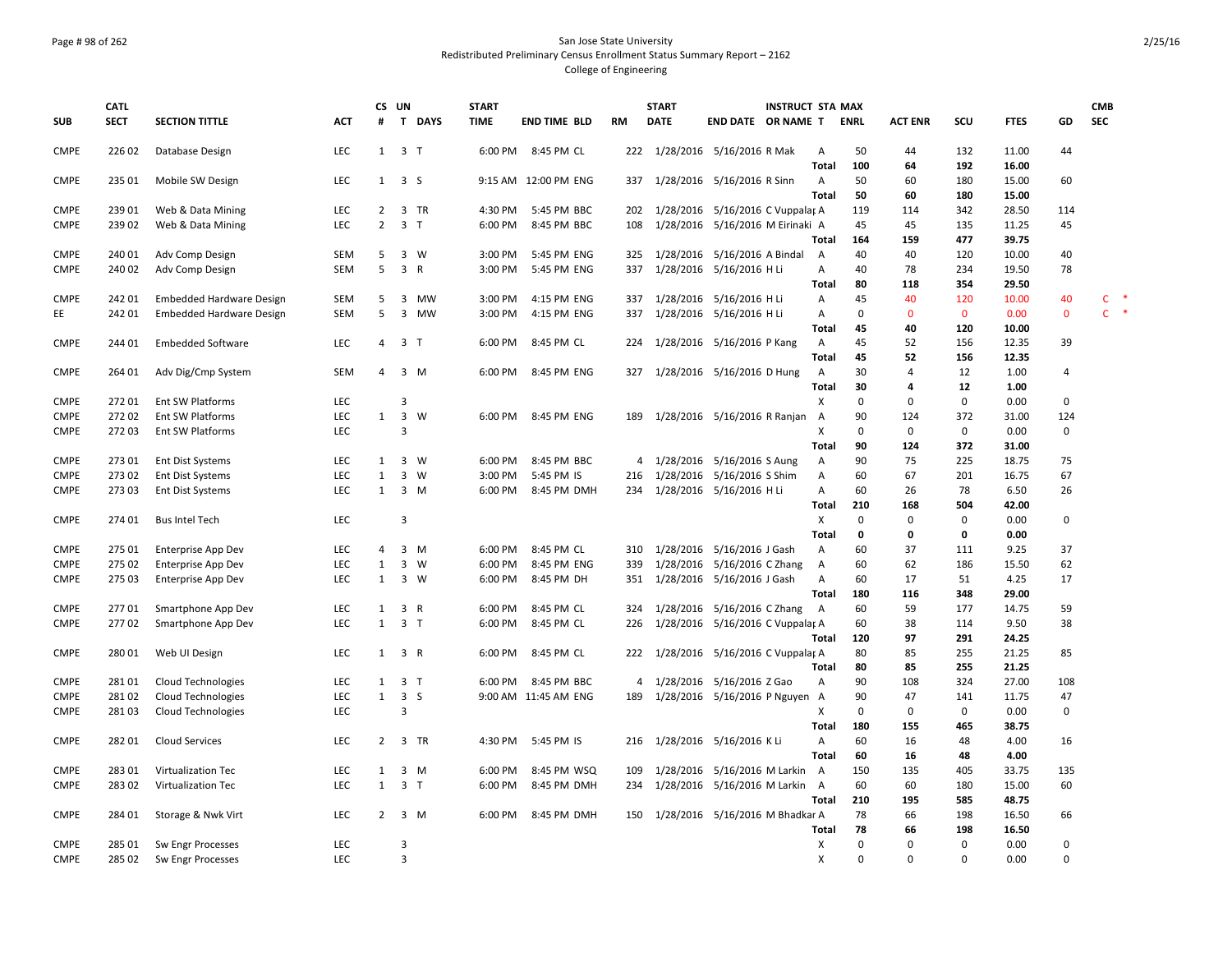### Page # 99 of 262 San Jose State University Redistributed Preliminary Census Enrollment Status Summary Report – 2162 College of Engineering

|                            | <b>CATL</b> |                           |            | CS UN          |                |              | <b>START</b> |                      |           | <b>START</b> |                                  | <b>INSTRUCT STA MAX</b> |              |      |                |             |              |                | <b>CMB</b> |
|----------------------------|-------------|---------------------------|------------|----------------|----------------|--------------|--------------|----------------------|-----------|--------------|----------------------------------|-------------------------|--------------|------|----------------|-------------|--------------|----------------|------------|
| <b>SUB</b>                 | <b>SECT</b> | <b>SECTION TITTLE</b>     | ACT        | #              |                | T DAYS       | <b>TIME</b>  | <b>END TIME BLD</b>  | <b>RM</b> | <b>DATE</b>  | END DATE OR NAME T               |                         |              | ENRL | <b>ACT ENR</b> | scu         | <b>FTES</b>  | GD             | <b>SEC</b> |
| <b>CMPE</b>                | 285 03      | Sw Engr Processes         | LEC        | 1              |                | 3 M          | 6:00 PM      | 8:45 PM BBC          | 108       |              | 1/28/2016 5/16/2016 R Sinn       |                         | Α            | 60   | 44             | 132         | 11.00        | 44             |            |
|                            |             |                           |            |                |                |              |              |                      |           |              |                                  |                         | <b>Total</b> | 60   | 44             | 132         | 11.00        |                |            |
| <b>CMPE</b>                | 28701       | SW Qlty Assur             | LEC        | $\mathbf{1}$   | 3 R            |              | 6:00 PM      | 8:45 PM ENG          | 337       |              | 1/28/2016 5/16/2016 E Bari       |                         | Α            | 60   | 55             | 165         | 13.75        | 55             |            |
|                            |             |                           |            |                |                |              |              |                      |           |              |                                  |                         | Total        | 60   | 55             | 165         | 13.75        |                |            |
| <b>CMPE</b>                | 294 01      | <b>CMPE Seminar</b>       | <b>SEM</b> | $\overline{4}$ |                | 3 M          | 1:30 PM      | 4:15 PM ENG          | 492       | 1/28/2016    | 5/16/2016 V Parrish A            |                         |              | 30   | 32             | 96          | 8.00         | 32             |            |
| <b>CMPE</b>                | 294 02      | <b>CMPE Seminar</b>       | SEM        | $\overline{4}$ |                | $3 \quad W$  | 1:30 PM      | 4:15 PM ENG          | 492       | 1/28/2016    | 5/16/2016 V Parrish A            |                         |              | 30   | 32             | 96          | 8.00         | 32             |            |
| <b>CMPE</b>                | 294 03      | <b>CMPE Seminar</b>       | SEM        | 4              |                | $3 \, M$     | 6:00 PM      | 8:45 PM ENG          | 492       | 1/28/2016    | 5/16/2016 M Robinso A            |                         |              | 30   | 25             | 75          | 6.25         | 25             |            |
| <b>CMPE</b>                | 294 04      | <b>CMPE Seminar</b>       | <b>SEM</b> | 4              | 3 <sub>1</sub> |              | 12:00 PM     | 2:45 PM ENG          | 492       | 1/28/2016    | 5/16/2016 V Parrish A            |                         |              | 30   | $\mathbf 0$    | $\mathbf 0$ | 0.00         | $\mathbf 0$    |            |
| <b>CMPE</b>                | 294 05      | <b>CMPE Seminar</b>       | <b>SEM</b> | $\overline{4}$ | $\mathbf{3}$   | $\mathsf{R}$ | 12:00 PM     | 2:45 PM ENG          | 492       | 1/28/2016    | 5/16/2016 V Parrish A            |                         |              | 30   | 32             | 96          | 8.00         | 32             |            |
| <b>CMPE</b>                | 294 06      | <b>CMPE Seminar</b>       | <b>SEM</b> | 4              |                | $3 \quad W$  | 6:00 PM      | 8:45 PM ENG          | 492       | 1/28/2016    | 5/16/2016 V Parrish A            |                         |              | 30   | 31             | 93          | 7.75         | 31             |            |
| <b>CMPE</b>                | 294 07      | <b>CMPE Seminar</b>       | <b>SEM</b> | 4              | 3 <sub>T</sub> |              | 6:30 PM      | 9:15 PM ENG          | 492       | 1/28/2016    | 5/16/2016 R Bruce                |                         | A            | 30   | 31             | 93          | 7.75         | 31             |            |
| <b>CMPE</b>                | 294 08      | <b>CMPE Seminar</b>       | <b>SEM</b> | 4              | 3 F            |              | 2:00 PM      | 4:45 PM ENG          | 492       |              | 1/28/2016 5/16/2016 R Bruce      |                         | A            | 30   | 37             | 111         | 9.25         | 37             |            |
|                            |             |                           |            |                |                |              |              |                      |           |              |                                  |                         | Total        | 240  | 220            | 660         | 55.00        |                |            |
| <b>CMPE</b>                |             | 295A 01 Master Project I  | LAB        | 16             | $\overline{3}$ | MW           |              | 9:00 AM 11:50 AM ENG | 206       |              | 1/28/2016 5/16/2016              |                         | А            | 20   | 19             | 57          | 4.75         | 19             |            |
| <b>CMPE</b>                |             | 295A 02 Master Project I  | LAB        | 16             |                | 3 MW         | 12:00 PM     | 2:50 PM ENG          | 206       |              | 1/28/2016 5/16/2016              |                         | А            | 20   | 15             | 45          | 3.75         | 15             |            |
| <b>CMPE</b>                |             | 295A 03 Master Project I  | LAB        | 16             |                | 3 MW         |              | 9:00 AM 11:50 AM ENG | 268       |              | 1/28/2016 5/16/2016              |                         | A            | 20   | 17             | 51          | 4.25         | 17             |            |
| <b>CMPE</b>                |             | 295A 04 Master Project I  | LAB        | 16             |                | 3 MW         |              | 9:00 AM 11:50 AM ENG | 276       |              | 1/28/2016 5/16/2016              |                         | А            | 20   | 19             | 57          | 4.75         | 19             |            |
| <b>CMPE</b>                |             | 295A 05 Master Project I  | LAB        | 16             |                | 3 MW         |              | 9:00 AM 11:50 AM ENG | 492       |              | 1/28/2016 5/16/2016              |                         | Α            | 20   | 19             | 57          | 4.75         | 19             |            |
| <b>CMPE</b>                |             | 295A 06 Master Project I  | LAB        | 16             |                | 3 MW         | 3:00 PM      | 5:50 PM ENG          | 276       |              | 1/28/2016 5/16/2016              |                         | А            | 20   | 14             | 42          | 3.50         | 14             |            |
| <b>CMPE</b>                |             | 295A 07 Master Project    | LAB        | 16             |                | 3 TR         |              | 9:00 AM 11:50 AM ENG | 489       |              | 1/28/2016 5/16/2016              |                         | A            | 20   | 19             | 57          | 4.75         | 19             |            |
| <b>CMPE</b>                |             | 295A 08 Master Project    | LAB        | 16             |                | 3 TF         | 12:00 PM     | 2:50 PM ENG          | 278       |              | 1/28/2016 5/16/2016              |                         | А            | 20   | 17             | 51          | 4.25         | 17             |            |
| <b>CMPE</b>                |             | 295A 09 Master Project I  | LAB        | 16             |                | 3 MW         |              | 9:00 AM 11:50 AM ENG | 286       |              | 1/28/2016 5/16/2016              |                         | А            | 20   | 16             | 48          | 4.00         | 16             |            |
| <b>CMPE</b>                |             | 295A 10 Master Project I  | LAB        | 16             |                | 3 MW         | 12:00 PM     | 2:50 PM ENG          | 405       |              | 1/28/2016 5/16/2016              |                         | A            | 20   | 12             | 36          | 3.00         | 12             |            |
| <b>CMPE</b>                |             | 295A 11 Master Project I  | LAB        | 16             |                | 3 TF         |              | 9:00 AM 11:50 AM ENG | 206       |              | 1/28/2016 5/16/2016              |                         | А            | 20   | 13             | 39          | 3.25         | 13             |            |
| <b>CMPE</b>                |             | 295A 12 Master Project I  | LAB        | 16             |                | 3 MF         | 12:00 PM     | 2:50 PM ENG          | 268       | 1/28/2016    | 5/16/2016                        |                         | А            | 20   | $\overline{2}$ | 6           | 0.50         | $\overline{2}$ |            |
| <b>CMPE</b>                |             | 295A 13 Master Project I  | LAB        | 16             |                | 3 MW         |              | 9:00 AM 11:50 AM ENG | 489       | 1/28/2016    | 5/16/2016                        |                         | Α            | 20   | $\mathbf{1}$   | 3           | 0.25         | $\mathbf{1}$   |            |
| <b>CMPE</b>                |             | 295A 14 Master Project I  | LAB        | 16             |                | 3 MW         |              | 9:00 AM 11:50 AM ENG | 405       | 1/28/2016    | 5/16/2016                        |                         | А            | 20   | $\mathbf 0$    | 0           | 0.00         | $\mathbf 0$    |            |
| <b>CMPE</b>                |             | 295A 15 Master Project    | LAB        | 16             |                | 3 TR         |              | 9:00 AM 11:50 AM ENG | 405       |              | 1/28/2016 5/16/2016              |                         | Α            | 20   | $\overline{2}$ | 6           | 0.50         | $\overline{2}$ |            |
|                            |             |                           |            |                |                |              |              |                      |           |              |                                  |                         | Total        | 300  | 185            | 555         | 46.25        |                |            |
| <b>CMPE</b>                |             | 295B 01 Master Project II | LAB        | 16             |                | 3 TR         |              | 9:00 AM 11:50 AM ENG | 268       |              | 1/28/2016 5/16/2016              |                         | A            | 25   | 26             | 78          | 6.50         | 26             |            |
| <b>CMPE</b>                |             | 295B 02 Master Project II | LAB        | 16             |                | 3 MW         | 3:00 PM      | 5:50 PM ENG          | 206       |              | 1/28/2016 5/16/2016              |                         | А            | 25   | 25             | 75          | 6.25         | 25             |            |
| <b>CMPE</b>                | 295B03      | Master Project II         | LAB        | 16             |                | 3 TR         | 12:00 PM     | 2:50 PM ENG          | 268       | 1/28/2016    | 5/16/2016                        |                         | А            | 25   | 26             | 78          | 6.50         | 26             |            |
| <b>CMPE</b>                |             |                           | LAB        | 16             |                | 3 TR         |              | 9:00 AM 11:50 AM ENG | 276       |              | 1/28/2016 5/16/2016              |                         |              | 25   | 25             | 75          | 6.25         | 25             |            |
|                            |             | 295B 04 Master Project II |            |                |                |              | 12:00 PM     | 2:50 PM ENG          | 276       |              |                                  |                         | Α            | 25   | 25             | 75          |              | 25             |            |
| <b>CMPE</b><br><b>CMPE</b> |             | 295B 05 Master Project II | LAB<br>LAB | 16<br>16       |                | 3 MW<br>3 TF | 3:00 PM      |                      | 276       | 1/28/2016    | 5/16/2016<br>1/28/2016 5/16/2016 |                         | А<br>A       | 25   | 22             | 66          | 6.25<br>5.50 | 22             |            |
|                            |             | 295B 06 Master Project II |            |                |                |              |              | 5:50 PM ENG          |           |              |                                  |                         |              | 25   | 25             | 75          |              | 25             |            |
| <b>CMPE</b>                |             | 295B 07 Master Project II | LAB        | 16             |                | 3 MW         |              | 9:00 AM 11:50 AM ENG | 278       |              | 1/28/2016 5/16/2016              |                         | А            |      |                |             | 6.25         |                |            |
| <b>CMPE</b>                |             | 295B 08 Master Project II | LAB        | 16             |                | 3 TF         | 3:00 PM      | 5:50 PM ENG          | 278       |              | 1/28/2016 5/16/2016              |                         | А            | 25   | 24             | 72          | 6.00         | 24             |            |
| <b>CMPE</b>                |             | 295B 09 Master Project II | LAB        | 16             |                | 3 TR         |              | 9:00 AM 11:50 AM ENG | 286       |              | 1/28/2016 5/16/2016              |                         | А            | 25   | 25             | 75          | 6.25         | 25             |            |
| <b>CMPE</b>                | 295B 10     | Master Project II         | LAB        | 16             |                | 3 TR         | 12:30 PM     | 2:50 PM ENG          | 405       | 1/28/2016    | 5/16/2016                        |                         | А            | 25   | 25             | 75          | 6.25         | 25             |            |
| <b>CMPE</b>                |             | 295B 11 Master Project II | LAB        | 16             |                | 3 MW         |              | 9:00 AM 11:50 AM ENG | 288       |              | 1/28/2016 5/16/2016              |                         | А            | 25   | 25             | 75          | 6.25         | 25             |            |
| <b>CMPE</b>                |             | 295B 12 Master Project II | LAB        | 16             |                | 3 MW         | 12:00 PM     | 2:50 PM ENG          | 286       |              | 1/28/2016 5/16/2016              |                         | А            | 25   | 26             | 78          | 6.50         | 26             |            |
| <b>CMPE</b>                |             | 295B 13 Master Project II | LAB        | 16             |                | 3 MR         | 3:00 PM      | 5:50 PM ENG          | 268       |              | 1/28/2016 5/16/2016              |                         | А            | 25   | 17             | 51          | 4.25         | 17             |            |
| <b>CMPE</b>                |             | 295B 14 Master Project II | LAB        | 16             |                | 3 MW         | 3:00 PM      | 5:50 PM ENG          | 286       |              | 1/28/2016 5/16/2016              |                         | А            | 25   | 26             | 78          | 6.50         | 26             |            |
| <b>CMPE</b>                |             | 295B 15 Master Project II | LAB        | 16             |                | 3 TR         | 3:00 PM      | 5:50 PM ENG          | 288       |              | 1/28/2016 5/16/2016              |                         | A            | 25   | 25             | 75          | 6.25         | 25             |            |
| <b>CMPE</b>                |             | 295B 16 Master Project II | LAB        | 16             |                | 3 WF         | 3:00 PM      | 5:50 PM ENG          | 405       |              | 1/28/2016 5/16/2016              |                         | Α            | 25   | 8              | 24          | 2.00         | 8              |            |
|                            |             |                           |            |                |                |              |              |                      |           |              |                                  |                         | Total        | 400  | 375            | 1125        | 93.75        |                |            |
| <b>CMPE</b>                | 296A 01 IoT |                           | LEC        | $\overline{2}$ | 3 <sub>1</sub> |              | 3:00 PM      | 5:45 PM BBC          |           |              | 22 1/28/2016 5/16/2016 S Shim    |                         | Α            | 30   | 24             | 72          | 6.00         | 24             |            |
|                            |             |                           |            |                |                |              |              |                      |           |              |                                  |                         | <b>Total</b> | 30   | 24             | 72          | 6.00         |                |            |
| <b>CMPE</b>                | 29701       | Spec Top Comp Engr        | <b>SEM</b> | .5.            |                | $3 \quad W$  | 6:00 PM      | 8:45 PM CL           | 303       |              | 1/28/2016 5/16/2016 G Saldamli A |                         |              | 45   | 10             | 10          | 2.45         | 9              |            |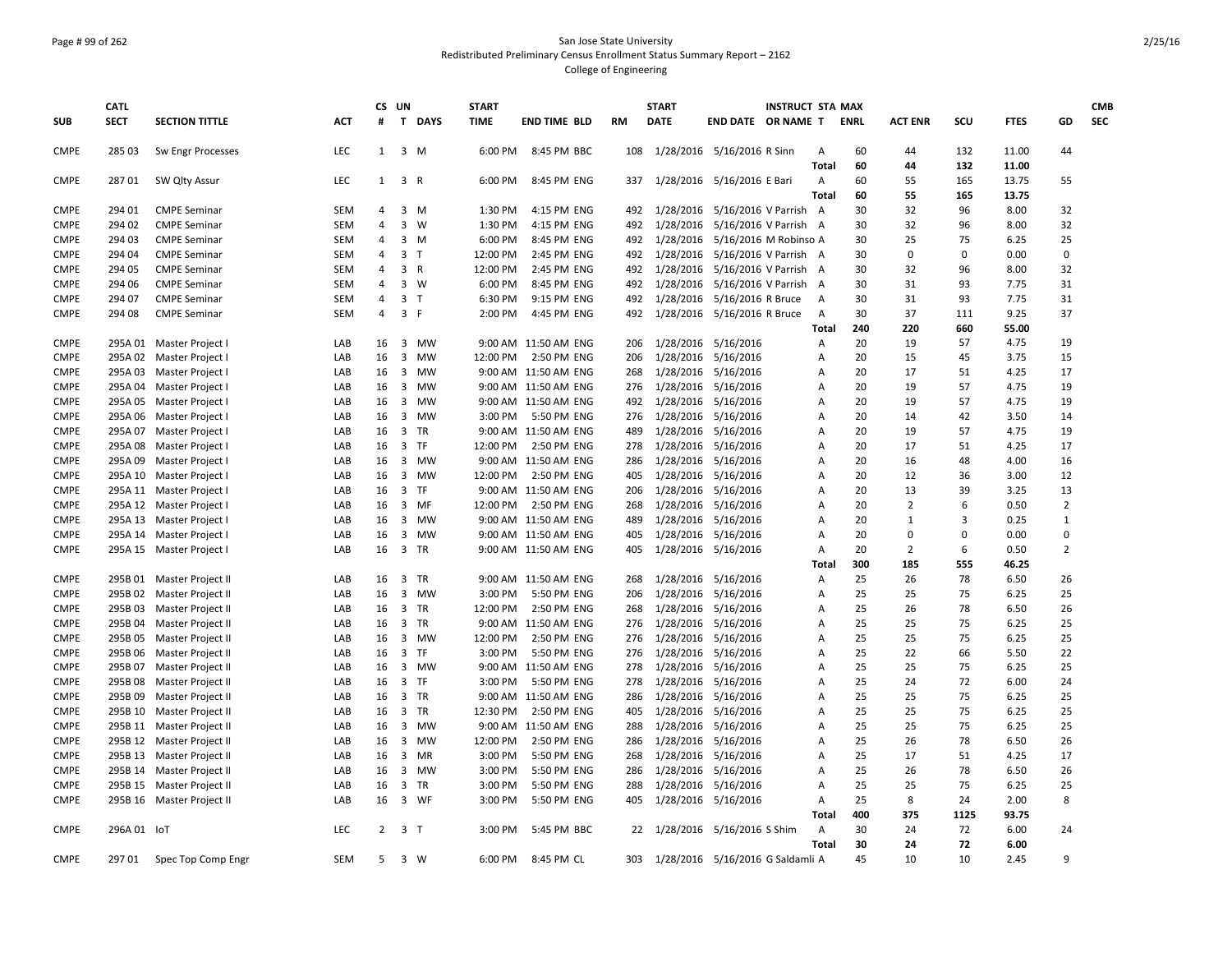# Page # 100 of 262 San Jose State University Redistributed Preliminary Census Enrollment Status Summary Report – 2162 College of Engineering

|             | <b>CATL</b> |                           |            | CS. | UN             |             | <b>START</b> |                     |     | <b>START</b> |                                   | <b>INSTRUCT STA MAX</b> |              |             |                |             |             |                | <b>CMB</b> |
|-------------|-------------|---------------------------|------------|-----|----------------|-------------|--------------|---------------------|-----|--------------|-----------------------------------|-------------------------|--------------|-------------|----------------|-------------|-------------|----------------|------------|
| <b>SUB</b>  | <b>SECT</b> | <b>SECTION TITTLE</b>     | <b>ACT</b> | #   | т              | <b>DAYS</b> | <b>TIME</b>  | <b>END TIME BLD</b> | RM  | <b>DATE</b>  | END DATE OR NAME T                |                         |              | <b>ENRL</b> | <b>ACT ENR</b> | scu         | <b>FTES</b> | GD             | <b>SEC</b> |
| <b>CMPE</b> | 29702       | Spec Top Comp Engr        | SEM        | .5. | 3 <sub>1</sub> |             | 6:00 PM      | 8:45 PM DMH         | 150 | 1/28/2016    | 5/16/2016 R Tsou                  |                         | A            | 70          | 45             | 45          | 11.25       | 45             |            |
|             |             |                           |            |     |                |             |              |                     |     |              |                                   |                         | <b>Total</b> | 115         | 55             | 55          | 13.70       |                |            |
| <b>CMPE</b> | 298 01      | <b>Special Problems</b>   | <b>SUP</b> | 25  | $\overline{3}$ | TBA         |              |                     |     | 1/28/2016    | 5/16/2016 S Meldal A              |                         |              | 30          |                | 3           | 0.25        | 1              |            |
| <b>CMPE</b> | 298 02      | <b>Special Problems</b>   | SUP        | 25  | $\overline{3}$ | TBA         |              |                     |     | 1/28/2016    | 5/16/2016 S Meldal A              |                         |              | 45          |                | $\mathbf 0$ | 0.00        | $\mathbf 0$    |            |
| <b>CMPE</b> | 298 03      | <b>Special Problems</b>   | <b>SUP</b> | 25  | 1              | TBA         |              |                     |     | 1/28/2016    | 5/16/2016 D Harkey A              |                         |              | 20          |                | 4           | 0.33        | 4              |            |
| <b>CMPE</b> | 298 04      | <b>Special Problems</b>   | <b>SUP</b> | 25  | 1              | TBA         |              |                     |     | 1/28/2016    | 5/16/2016 D Harkey A              |                         |              | 20          |                | $\mathbf 0$ | 0.00        | 0              |            |
| <b>CMPE</b> | 298 05      | <b>Special Problems</b>   | SUP        | 25  | 1              | TBA         |              |                     |     | 1/28/2016    | 5/16/2016 D Harkey A              |                         |              | 20          |                | $\mathbf 0$ | 0.00        | 0              |            |
| <b>CMPE</b> | 298 06      | <b>Special Problems</b>   | SUP        | 25  |                | 1 TBA       |              |                     |     |              | 1/28/2016 5/16/2016 D Harkey A    |                         |              | 20          |                | $\mathbf 0$ | 0.00        | $\mathbf 0$    |            |
|             |             |                           |            |     |                |             |              |                     |     |              |                                   |                         | Total        | 155         | 5              | 7           | 0.58        |                |            |
| <b>CMPE</b> | 298131      | <b>CMPE/SE Internship</b> | <b>SUP</b> | 48  | 3              | TBA         |              |                     |     |              | 1/28/2016 5/16/2016 B Eswar       |                         | A            | 25          | 19             | 57          | 4.75        | 19             |            |
| <b>CMPE</b> | 298132      | CMPE/SE Internship        | <b>SUP</b> | 48  | 3              | TBA         |              |                     |     | 1/28/2016    | 5/16/2016 B Eswar                 |                         | A            | 25          | 19             | 57          | 4.75        | 19             |            |
| <b>CMPE</b> | 298133      | <b>CMPE/SE Internship</b> | <b>SUP</b> | 48  | 3              | TBA         |              |                     |     | 1/28/2016    | 5/16/2016 B Eswar A               |                         |              | 25          | 21             | 63          | 5.25        | 21             |            |
| <b>CMPE</b> | 298134      | <b>CMPE/SE Internship</b> | <b>SUP</b> | 48  | 3              | TBA         |              |                     |     | 1/28/2016    | 5/16/2016 B Eswar                 |                         | A            | 25          | 21             | 63          | 5.25        | 21             |            |
| <b>CMPE</b> | 298135      | CMPE/SE Internship        | <b>SUP</b> | 48  | 3              | TBA         |              |                     |     |              | 1/28/2016 5/16/2016 B Eswar A     |                         |              | 25          | 15             | 45          | 3.75        | 15             |            |
| <b>CMPE</b> | 298136      | CMPE/SE Internship        | <b>SUP</b> | 48  | 3              | TBA         |              |                     |     | 1/28/2016    | 5/16/2016 B Eswar                 |                         | A            | 25          | 20             | 60          | 5.00        | 20             |            |
| <b>CMPE</b> | 298137      | <b>CMPE/SE Internship</b> | <b>SUP</b> | 48  | 3              | TBA         |              |                     |     | 1/28/2016    | 5/16/2016 B Eswar A               |                         |              | 25          | 17             | 51          | 4.25        | 17             |            |
| <b>CMPE</b> | 298138      | CMPE/SE Internship        | <b>SUP</b> | 48  | 3              | TBA         |              |                     |     | 1/28/2016    | 5/16/2016 B Eswar                 |                         | A            | 25          | 18             | 54          | 4.50        | 18             |            |
| <b>CMPE</b> | 298139      | CMPE/SE Internship        | <b>SUP</b> | 48  | 3              | TBA         |              |                     |     | 1/28/2016    | 5/16/2016 B Eswar                 |                         | A            | 25          | 15             | 45          | 3.75        | 15             |            |
| <b>CMPE</b> | 298140      | <b>CMPE/SE Internship</b> | <b>SUP</b> | 48  | 3              | TBA         |              |                     |     | 1/28/2016    | 5/16/2016 B Eswar                 |                         | A            | 25          | 20             | 60          | 5.00        | 20             |            |
| <b>CMPE</b> | 298141      | <b>CMPE/SE Internship</b> | <b>SUP</b> | 48  | 3              | TBA         |              |                     |     | 1/28/2016    | 5/16/2016 B Eswar                 |                         | A            | 25          | 20             | 60          | 5.00        | 20             |            |
| <b>CMPE</b> | 298142      | <b>CMPE/SE Internship</b> | <b>SUP</b> | 48  | 3              | TBA         |              |                     |     |              | 1/28/2016 5/16/2016 B Eswar       |                         | A            | 25          | 17             | 51          | 4.25        | 17             |            |
|             |             |                           |            |     |                |             |              |                     |     |              |                                   |                         | Total        | 300         | 222            | 666         | 55.50       |                |            |
| <b>CMPE</b> |             | 299A 01 Master Thesis I   | <b>SUP</b> | 25  | 3              | TBA         |              |                     |     |              | 1/28/2016 5/16/2016 D Harkey      |                         | A            | 15          | 2              | 6           | 0.50        | $\overline{2}$ |            |
|             |             |                           |            |     |                |             |              |                     |     |              |                                   |                         | Total        | 15          | 2              | 6           | 0.50        |                |            |
| <b>CMPE</b> |             | 299B 01 Master Thesis II  | SUP        | 25  | 3              | TBA         |              |                     |     |              | 1/28/2016 5/16/2016 D Hung        |                         | А            | 10          | 2              | 6           | 0.50        | $\overline{2}$ |            |
|             |             |                           |            |     |                |             |              |                     |     |              |                                   |                         | Total        | 10          | $\overline{2}$ | 6           | 0.50        |                |            |
|             |             |                           |            |     |                |             |              |                     |     |              | <b>Computer Engineering Total</b> |                         |              | 7005        | 5870           | 15310       | 1208.38     |                | оk         |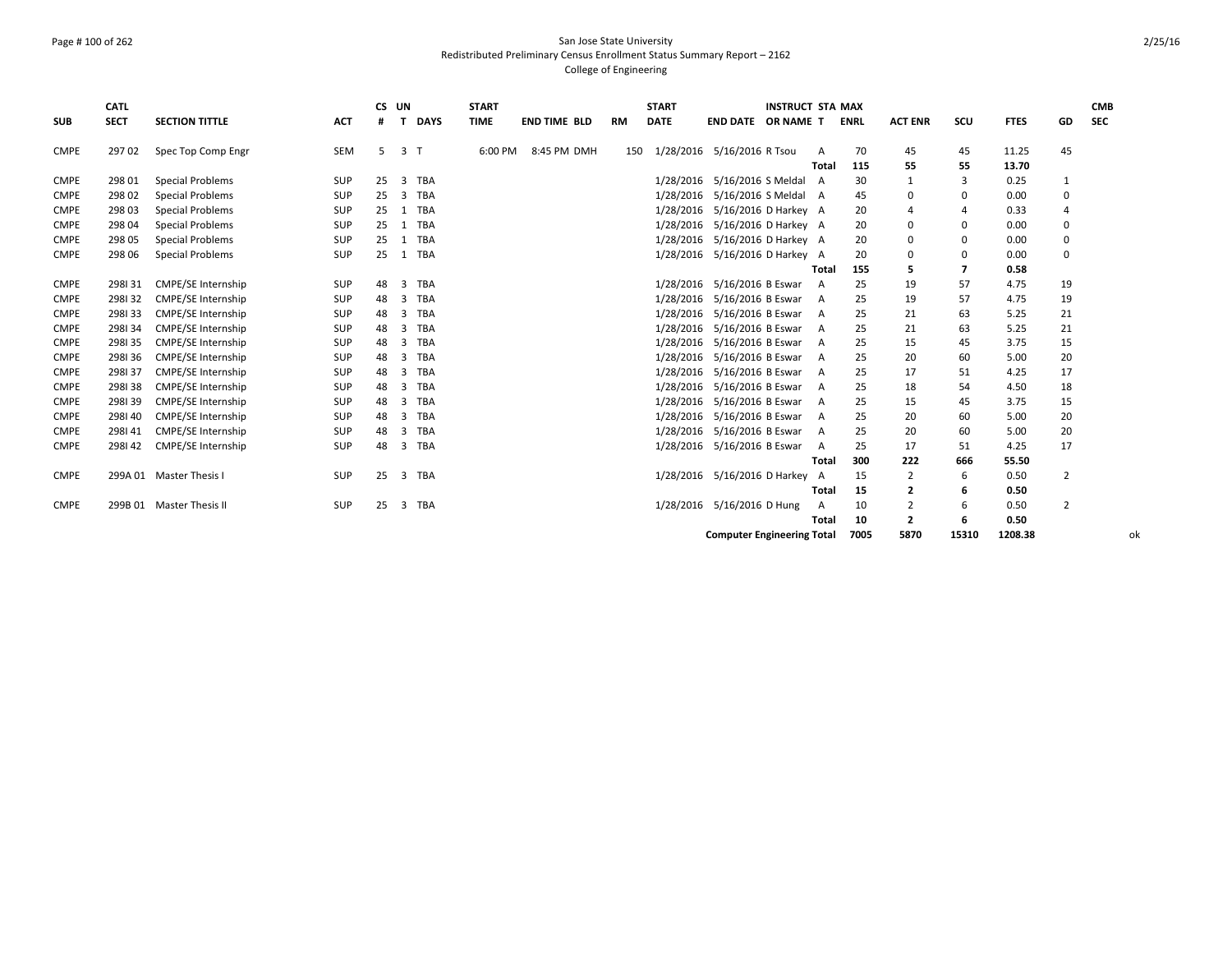### Page # 101 of 262 San Jose State University Redistributed Preliminary Census Enrollment Status Summary Report – 2162 College of Engineering

| <b>SUB</b>  | <b>CATL</b><br><b>SECT</b>    | <b>SECTION TITTLE</b>     | <b>ACT</b> | <b>CS</b>     | UN             | <b>DAYS</b> | <b>START</b><br><b>TIME</b> | <b>END TIME BLD</b>  | RM  | <b>START</b><br><b>DATE</b> |                     | <b>INSTRUCT STA MAX</b><br><b>END DATE OR NAME T</b> | <b>ENRL</b>  | <b>ACT ENR</b> | SCU          | <b>FTES</b> | GD             | <b>CMB</b><br><b>SEC</b>      |    |
|-------------|-------------------------------|---------------------------|------------|---------------|----------------|-------------|-----------------------------|----------------------|-----|-----------------------------|---------------------|------------------------------------------------------|--------------|----------------|--------------|-------------|----------------|-------------------------------|----|
|             | <b>Biomedical Engineering</b> |                           |            |               |                |             |                             |                      |     |                             |                     |                                                      |              |                |              |             |                |                               |    |
| <b>BME</b>  | 115 01                        | <b>Fndtns Biomed Engr</b> | <b>LEC</b> |               | Δ              | <b>MW</b>   | 3:00 PM                     | 4:15 PM ENG          | 329 | 1/28/2016                   |                     | 5/16/2016 A Bellofior A                              | 48           | 32             | 96           | 9.00        | 7              |                               |    |
| <b>BME</b>  | 115 02                        | <b>Fndtns Biomed Engr</b> | LAB        | 16            | 0 F            |             | 1:30 PM                     | 4:15 PM ENG          | 315 | 1/28/2016                   |                     | 5/16/2016 Y Cheng A                                  | 16           | 16             | 16           | 0.00        | 4              |                               |    |
| <b>BME</b>  | 115 03                        | <b>Fndtns Biomed Engr</b> | LAB        | 16            | $0 \quad W$    |             | 6:00 PM                     | 8:45 PM ENG          | 315 | 1/28/2016                   |                     | 5/16/2016 P Tabada A                                 | 16           | 16             | 16           | 0.00        | 3              |                               |    |
| BME         | 115 04                        | <b>Fndtns Biomed Engr</b> | LAB        | 16            | 0 F            |             |                             | 9:00 AM 11:45 AM ENG | 315 |                             | 1/28/2016 5/16/2016 | A                                                    | 16           | $\Omega$       | 0            | 0.00        | 0              |                               |    |
|             |                               |                           |            |               |                |             |                             |                      |     |                             |                     | Total                                                | 96           | 64             | 128          | 9.00        |                |                               |    |
| <b>BME</b>  | 11701                         | <b>Biotransport Phen</b>  | LEC        |               | 3 TR           |             | 1:30 PM                     | 2:45 PM ENG          | 331 |                             |                     | 1/28/2016 5/16/2016 B Hawkins A                      | 60           | 51             | 153          | 10.95       | 15             |                               |    |
|             |                               |                           |            |               |                |             |                             |                      |     |                             |                     | Total                                                | 60           | 51             | 153          | 10.95       |                |                               |    |
| <b>BME</b>  | 16701                         | Intro Eng Biomecha        | SEM        |               | 3 TR           |             | 4:30 PM                     | 5:45 PM ENG          | 401 |                             |                     | 1/28/2016 5/16/2016 A Bellofior A                    | $\Omega$     | 32             | 96           | 6.45        | $\mathbf{1}$   | $\mathsf{C}$<br>$\rightarrow$ |    |
|             |                               |                           |            |               |                |             |                             |                      |     |                             |                     | <b>Total</b>                                         | 0            | 32             | 96           | 6.45        |                |                               |    |
| <b>BME</b>  | 17301                         | <b>Clinical Trials</b>    | LEC        | $\mathcal{P}$ | 3 MW           |             | 1:30 PM                     | 2:45 PM ENG          | 329 |                             |                     | 1/28/2016 5/16/2016 F Erogbogt A                     | 55           | 40             | 120          | 8.05        | 1              |                               |    |
|             |                               |                           |            |               |                |             |                             |                      |     |                             |                     | <b>Total</b>                                         | 55           | 40             | 120          | 8.05        |                |                               |    |
| <b>BME</b>  | 174 01                        | <b>Biomed Regs</b>        | LEC        |               | 3 MW           |             | 4:30 PM                     | 5:45 PM ENG          | 329 |                             |                     | 1/28/2016 5/16/2016 P Coronad A                      | 55           | 38             | 114          | 7.75        | $\overline{3}$ |                               |    |
|             |                               |                           |            |               |                |             |                             |                      |     |                             |                     | Total                                                | 55           | 38             | 114          | 7.75        |                |                               |    |
| BME         | 177 01                        | Physiol for Engr          | <b>LEC</b> |               | 3 TR           |             | 3:00 PM                     | 4:15 PM HGH          | 124 |                             |                     | 1/28/2016 5/16/2016 F Erogbogt A                     | 40           | 43             | 129          | 9.10        | 10             | $C$ *                         |    |
| <b>BIOL</b> | 17701                         | Physiol for Engr          | <b>LEC</b> |               | 3 TR           |             | 3:00 PM                     | 4:15 PM HGH          | 124 | 1/28/2016                   |                     | 5/16/2016 F Erogbogt A                               | $\mathbf{0}$ | $\mathbf{0}$   | $\mathbf{0}$ | 0.00        | $\mathbf{0}$   | $\ast$<br>C.                  |    |
|             |                               |                           |            |               |                |             |                             |                      |     |                             |                     | Total                                                | 40           | 43             | 129          | 9.10        |                |                               |    |
| <b>BME</b>  |                               | 198B 01 Senior Project II | LEC        |               | 2 F            |             | 9:00 AM                     | 9:50 AM ENG          | 331 |                             |                     | 1/28/2016 5/16/2016 B Hawkins A                      | 50           | 43             | 43           | 5.73        | 0              |                               |    |
| <b>BME</b>  | 198B 02                       | Senior Project II         | LAB        | 16            | 0 F            |             | 10:30 AM                    | 1:15 PM ENG          | 339 | 1/28/2016                   |                     | 5/16/2016 B Hawkins A                                | 50           | 43             | 43           | 0.00        | 0              |                               |    |
|             |                               |                           |            |               |                |             |                             |                      |     |                             |                     | Total                                                | 100          | 86             | 86           | 5.73        |                |                               |    |
| <b>BME</b>  | 254 01                        | <b>BME Microsystems</b>   | LEC        |               | 3 <sub>1</sub> |             | 6:00 PM                     | 8:45 PM ENG          | 333 |                             |                     | 1/28/2016 5/16/2016 B Hawkins A                      | 40           | 16             | 48           | 4.00        | 16             |                               |    |
|             |                               |                           |            |               |                |             |                             |                      |     |                             |                     | Total                                                | 40           | 16             | 48           | 4.00        |                |                               |    |
|             |                               |                           |            |               |                |             |                             |                      |     |                             |                     | <b>Biomedical Engineering Total</b>                  | 446          | 370            | 874          | 61.03       |                |                               | ok |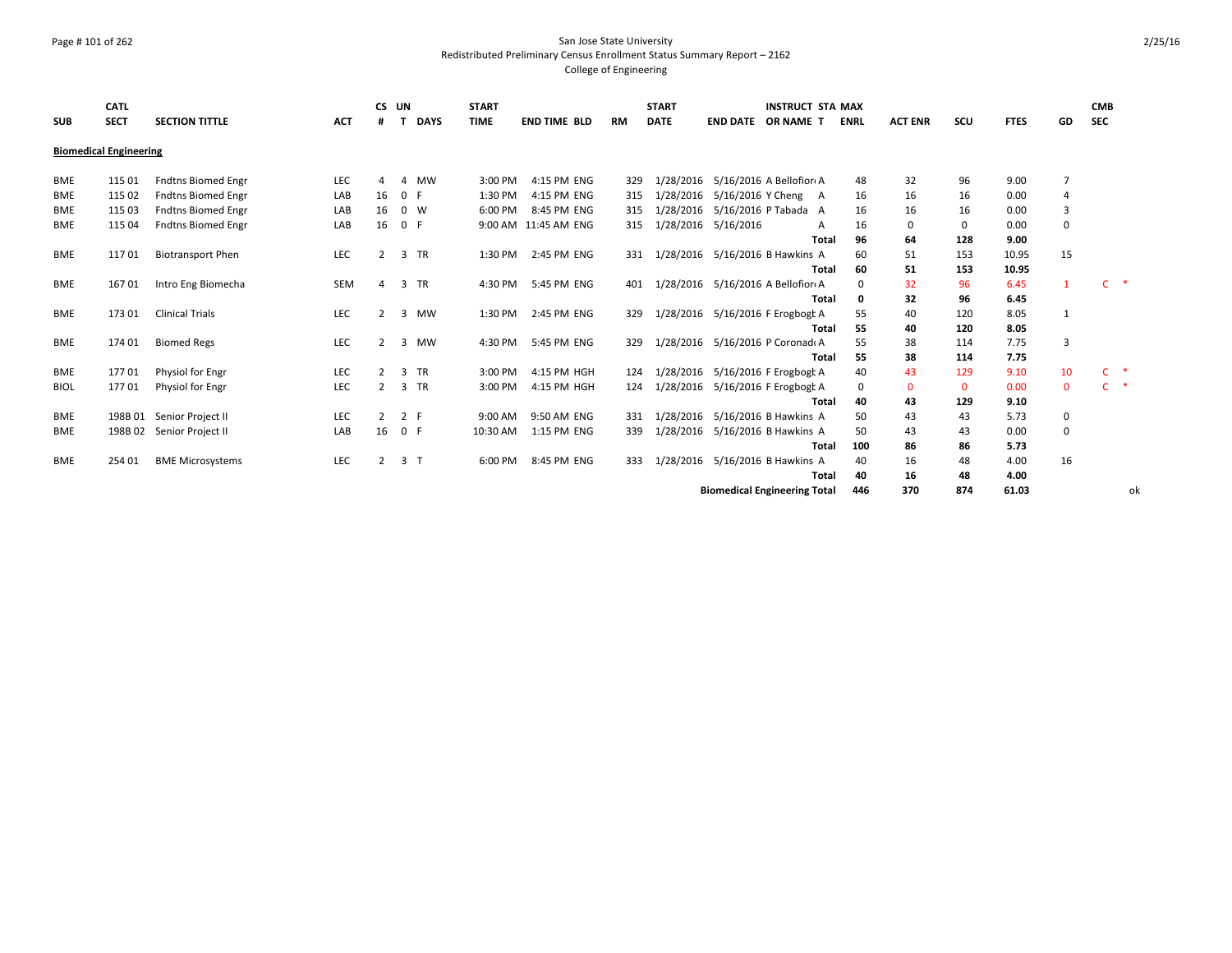### Page # 102 of 262 San Jose State University Redistributed Preliminary Census Enrollment Status Summary Report – 2162 College of Engineering

|            | <b>CATL</b>                   |                              |            | CS UN |                |                       | <b>START</b>       |                            |            | <b>START</b> | <b>INSTRUCT STA MAX</b>                         |                |             |                |                |              |                | <b>CMB</b> |
|------------|-------------------------------|------------------------------|------------|-------|----------------|-----------------------|--------------------|----------------------------|------------|--------------|-------------------------------------------------|----------------|-------------|----------------|----------------|--------------|----------------|------------|
| <b>SUB</b> | <b>SECT</b>                   | <b>SECTION TITTLE</b>        | АСТ        | #     |                | T DAYS                | <b>TIME</b>        | <b>END TIME BLD</b>        | <b>RM</b>  | <b>DATE</b>  | <b>END DATE OR NAME T</b>                       |                | <b>ENRL</b> | <b>ACT ENR</b> | scu            | <b>FTES</b>  | GD             | <b>SEC</b> |
|            | <b>Electrical Engineering</b> |                              |            |       |                |                       |                    |                            |            |              |                                                 |                |             |                |                |              |                |            |
|            |                               |                              |            |       |                |                       |                    |                            |            |              |                                                 |                |             |                |                |              |                |            |
| EE         | 3001                          | Intr PRGM MC EE              | <b>LEC</b> | 1     |                | 3 MW                  | 3:00 PM            | 3:50 PM CL                 | 202        |              | 1/28/2016 5/16/2016 A Singh                     | A              | 55          | 35             | 70             | 7.00         | $\mathbf 0$    |            |
| EE         | 30 02                         | Intr PRGM MC EE              | LAB        | 16    |                | $0$ M                 | 6:00 PM            | 8:45 PM ENG                | 290        |              | 1/28/2016 5/16/2016 A Singh                     | A              | 27          | 21             | 21             | 0.00         | $\Omega$       |            |
| EE.        | 30 03                         | Intr PRGM MC EE              | LAB        | 16    |                | $0 \quad W$           | 6:00 PM            | 8:45 PM ENG                | 290        |              | 1/28/2016 5/16/2016 A Singh                     | A              | 28          | 14             | 14             | 0.00         | $\Omega$       |            |
|            |                               |                              |            | 17    |                |                       |                    |                            |            |              |                                                 | Total          | 110         | 70             | 105<br>19      | 7.00         | $\Omega$       |            |
| EE<br>EE   | 9701<br>9702                  | Intro EE Lab                 | LAB<br>LAB | 17    | 1 R            | $1$ T                 | 6:00 PM            | 8:45 PM ENG                | 249<br>249 |              | 1/28/2016 5/16/2016 C Jones                     | A              | 20<br>20    | 19<br>21       | 21             | 1.27         | $\Omega$       |            |
|            |                               | Intro EE Lab                 |            | 17    |                |                       |                    | 9:00 AM 11:45 AM ENG       |            | 1/28/2016    | 1/28/2016 5/16/2016 M Trehan A                  |                |             |                | 21             | 1.40         | $\Omega$       |            |
| EE<br>EE   | 9703<br>9704                  | Intro EE Lab<br>Intro EE Lab | LAB<br>LAB | 17    |                | 1 <sub>T</sub><br>1 R | 1:30 PM<br>1:30 PM | 4:15 PM ENG<br>4:15 PM ENG | 249<br>249 | 1/28/2016    | 5/16/2016 I Sithanath A<br>5/16/2016 T Nguyen A |                | 20<br>20    | 21<br>11       | 11             | 1.40<br>0.73 | $\Omega$       |            |
| EE         | 9705                          | Intro EE Lab                 | LAB        | 17    | 1 F            |                       |                    | 9:00 AM 11:45 AM ENG       | 249        |              | 1/28/2016 5/16/2016   Sithanath A               |                | 20          | 19             | 19             | 1.27         | $\Omega$       |            |
| EE         | 9706                          |                              | LAB        |       | 1              |                       |                    |                            |            |              |                                                 | Х              | 0           | 0              | $\mathbf 0$    | 0.00         | $\Omega$       |            |
|            |                               | Intro EE Lab                 |            |       |                |                       |                    |                            |            |              |                                                 | Total          | 100         | 91             | 91             | 6.07         |                |            |
| EE         | 98 01                         | Intro Ckt Analysis           | <b>SEM</b> | 4     |                | 3 TR                  |                    | 9:00 AM 10:15 AM ENG       | 345        |              | 1/28/2016 5/16/2016 M Zoroofcl A                |                | 65          | 78             | 234            | 15.60        | $\Omega$       |            |
| EE.        | 98 02                         | Intro Ckt Analysis           | SEM        | 4     |                | 3 MW                  |                    | 10:30 AM 11:45 AM ENG      | 345        |              | 1/28/2016 5/16/2016 D Parent A                  |                | 65          | 64             | 192            | 12.80        | $\Omega$       |            |
| EE         | 98 03                         | Intro Ckt Analysis           | SEM        | 4     |                | 3 TR                  | 3:00 PM            | 4:15 PM ENG                | 345        |              | 1/28/2016 5/16/2016 J Rejeb                     | A              | 65          | 74             | 222            | 14.80        | 0              |            |
|            |                               |                              |            |       |                |                       |                    |                            |            |              |                                                 | Total          | 195         | 216            | 648            | 43.20        |                |            |
| EE.        | 101 01                        | Cir/Conc & Prob So           | ACT        | 13    |                | 1 R                   | 2:00 PM            | 4:00 PM ENG                | 339        |              | 1/28/2016 5/16/2016 C Jones                     | A              | 120         | 114            | 114            | 7.60         | $\pmb{0}$      |            |
|            |                               |                              |            |       |                |                       |                    |                            |            |              |                                                 | Total          | 120         | 114            | 114            | 7.60         |                |            |
| EE         | 102 01                        | Prob/Stat in EE              | <b>SEM</b> | 4     |                | 3 MW                  |                    | 10:30 AM 11:45 AM ENG      | 339        |              | 1/28/2016 5/16/2016 B Sirkeci                   | $\overline{A}$ | 55          | 55             | 165            | 11.00        | $\mathbf 0$    |            |
|            |                               |                              |            |       |                |                       |                    |                            |            |              |                                                 | Total          | 55          | 55             | 165            | 11.00        |                |            |
| EE         | 11001                         | <b>Circuits and Systems</b>  | SEM        | 4     |                | 3 MW                  | 4:30 PM            | 5:45 PM ENG                | 331        |              | 1/28/2016 5/16/2016 P Hsu                       | A              | 80          | 86             | 258            | 17.35        | 3              |            |
|            |                               |                              |            |       |                |                       |                    |                            |            |              |                                                 | <b>Total</b>   | 80          | 86             | 258            | 17.35        |                |            |
| EE         | 112 01                        | <b>Signal Processing</b>     | SEM        | 4     |                | 3 MW                  | 3:00 PM            | 4:15 PM ENG                | 331        |              | 1/28/2016 5/16/2016 P Santacru A                |                | 80          | 68             | 204            | 13.65        | $\mathbf{1}$   |            |
|            |                               |                              |            |       |                |                       |                    |                            |            |              |                                                 | Total          | 80          | 68             | 204            | 13.65        |                |            |
| EE.        | 11801                         | Dig Lgc Crt Dsgn             | <b>SEM</b> | 4     |                | 4 MW                  |                    | 10:30 AM 11:45 AM ENG      | 331        |              | 1/28/2016 5/16/2016 T Caohuu A                  |                | 60          | 52             | 156            | 14.07        | $\overline{3}$ |            |
| EE         | 11802                         | Dig Lgc Crt Dsgn             | LAB        | 16    | $\mathbf 0$    | R                     |                    | 9:00 AM 11:45 AM ENG       | 305        | 1/28/2016    | 5/16/2016 M Bharadv A                           |                | 20          | 12             | 12             | 0.00         | $\Omega$       |            |
| EE         | 11803                         | Dig Lgc Crt Dsgn             | LAB        | 16    |                | 0 R                   | 6:00 PM            | 8:45 PM ENG                | 305        |              | 1/28/2016 5/16/2016 R Dhage A                   |                | 20          | 21             | 21             | 0.00         | $\Omega$       |            |
| EE         | 11804                         | Dig Lgc Crt Dsgn             | LAB        | 16    |                | 0 <sub>T</sub>        |                    | 9:00 AM 11:45 AM ENG       | 305        |              | 1/28/2016 5/16/2016 G Bhangle A                 |                | 20          | 19             | 19             | 0.00         | $\overline{3}$ |            |
|            |                               |                              |            |       |                |                       |                    |                            |            |              |                                                 | Total          | 120         | 104            | 208            | 14.07        |                |            |
| EE         | 12001                         | Microp Sys Design            | <b>SEM</b> | 4     |                | 4 MW                  | 1:30 PM            | 2:45 PM ENG                | 345        |              | 1/28/2016 5/16/2016 M Zand                      | A              | 80          | 72             | 216            | 19.27        | $\mathbf{1}$   |            |
| EE.        | 120 02                        | Microp Sys Design            | LAB        | 16    | $\mathbf{0}$   | T                     | 1:30 PM            | 4:15 PM ENG                | 307        | 1/28/2016    | 5/16/2016 V Gondaliy A                          |                | 16          | 16             | 16             | 0.00         | $\mathbf{1}$   |            |
| EE         | 12003                         | Microp Sys Design            | LAB        | 16    |                | 0 R                   | 10:30 AM           | 1:15 PM ENG                | 307        |              | 1/28/2016 5/16/2016 S Ullah                     | A              | 16          | 11             | 11             | 0.00         | $\mathbf 0$    |            |
| EE         | 12004                         | Microp Sys Design            | LAB        | 16    | $\mathbf 0$    | R                     | 1:30 PM            | 4:15 PM ENG                | 307        |              | 1/28/2016 5/16/2016 R Kulkarni A                |                | 16          | 16             | 16             | 0.00         | $\Omega$       |            |
| EE         | 120 05                        | Microp Sys Design            | LAB        | 16    |                | $0 \quad W$           | 6:00 PM            | 8:45 PM ENG                | 307        |              | 1/28/2016 5/16/2016 A Gupta                     | A              | 16          | 14             | 14             | 0.00         | $\Omega$       |            |
| EE         | 120 06                        | Microp Sys Design            | LAB        |       | $\Omega$       |                       |                    |                            |            |              |                                                 | Х              | $\mathbf 0$ | $\mathbf 0$    | $\mathbf 0$    | 0.00         | $\Omega$       |            |
| EE         | 120 07                        | Microp Sys Design            | LAB        | 16    |                | 0 R                   | 4:30 PM            | 7:15 PM ENG                | 307        |              | 1/28/2016 5/16/2016 S Ullah                     | A              | 16          | 15             | 15             | 0.00         | $\Omega$       |            |
|            |                               |                              |            |       |                |                       |                    |                            |            |              |                                                 | <b>Total</b>   | 160         | 144            | 288            | 19.27        |                |            |
| EE.        | 122 01                        | Electr Design I              | <b>SEM</b> | 4     | $\overline{4}$ | TR                    |                    | 9:00 AM 10:15 AM ENG       | 341        |              | 1/28/2016 5/16/2016 S Hamedi-I A                |                | 80          | 65             | 195            | 17.40        | $\mathbf{1}$   |            |
| EE         | 122 02                        | Electr Design I              | LAB        | 16    |                | 0 <sub>T</sub>        | 6:00 PM            | 8:45 PM ENG                | 290        |              | 1/28/2016 5/16/2016 J Joseph A                  |                | 18          | 17             | 17             | 0.00         | $\mathbf 0$    |            |
| EE         | 122 03                        | Electr Design I              | LAB        | 16    |                | 0 <sub>T</sub>        | 1:30 PM            | 4:15 PM ENG                | 290        | 1/28/2016    | 5/16/2016 A Daftari                             | A              | 18          | 20             | 20             | 0.00         | $\Omega$       |            |
| EE.        | 12204                         | Electr Design I              | LAB        | 16    |                | 0 <sub>T</sub>        | 10:30 AM           | 1:15 PM ENG                | 290        | 1/28/2016    | 5/16/2016 D Zhi                                 | Α              | 18          | 18             | 18             | 0.00         | $\Omega$       |            |
| EE         | 122 05                        | Electr Design I              | LAB        | 16    |                | 0 R                   | 10:30 AM           | 1:15 PM ENG                | 290        |              | 1/28/2016 5/16/2016 K Shah                      | $\overline{A}$ | 18          | 3              | $\overline{3}$ | 0.00         | 1              |            |
| EE         | 122 06                        | Electr Design I              | LAB        | 16    |                | 0 R                   | 1:30 PM            | 4:15 PM ENG                | 290        |              | 1/28/2016 5/16/2016 K Muthaiya A                |                | 18          | $\overline{7}$ | $\overline{7}$ | 0.00         | $\Omega$       |            |
|            |                               |                              |            |       |                |                       |                    |                            |            |              |                                                 | Total          | 170         | 130            | 260            | 17.40        |                |            |
| EE         | 124 01                        | Electr Design II             | <b>SEM</b> | 4     | $\overline{4}$ | MW                    |                    | 9:00 AM 10:15 AM ENG       | 329        | 1/28/2016    | 5/16/2016 S Ardalan A                           |                | 55          | 65             | 195            | 17.33        | $\Omega$       |            |
| EE         | 124 02                        | Electr Design II             | LAB        | 16    | $\mathbf{0}$   | $\mathsf{R}$          | 1:30 PM            | 4:15 PM ENG                | 258        |              | 1/28/2016 5/16/2016 S Krishnasa A               |                | 18          | 11             | 11             | 0.00         | $\Omega$       |            |
| EE         | 124 03                        | Electr Design II             | LAB        | 16    |                | 0 R                   | 6:00 PM            | 8:45 PM ENG                | 258        |              | 1/28/2016 5/16/2016 M Khaliq A                  |                | 18          | 12             | 12             | 0.00         | $\Omega$       |            |
| EE         | 124 04                        | Electr Design II             | LAB        | 16    |                | 0 <sub>T</sub>        | 6:00 PM            | 8:45 PM ENG                | 258        |              | 1/28/2016 5/16/2016 M Nasrolla A                |                | 18          | 18             | 18             | 0.00         | $\Omega$       |            |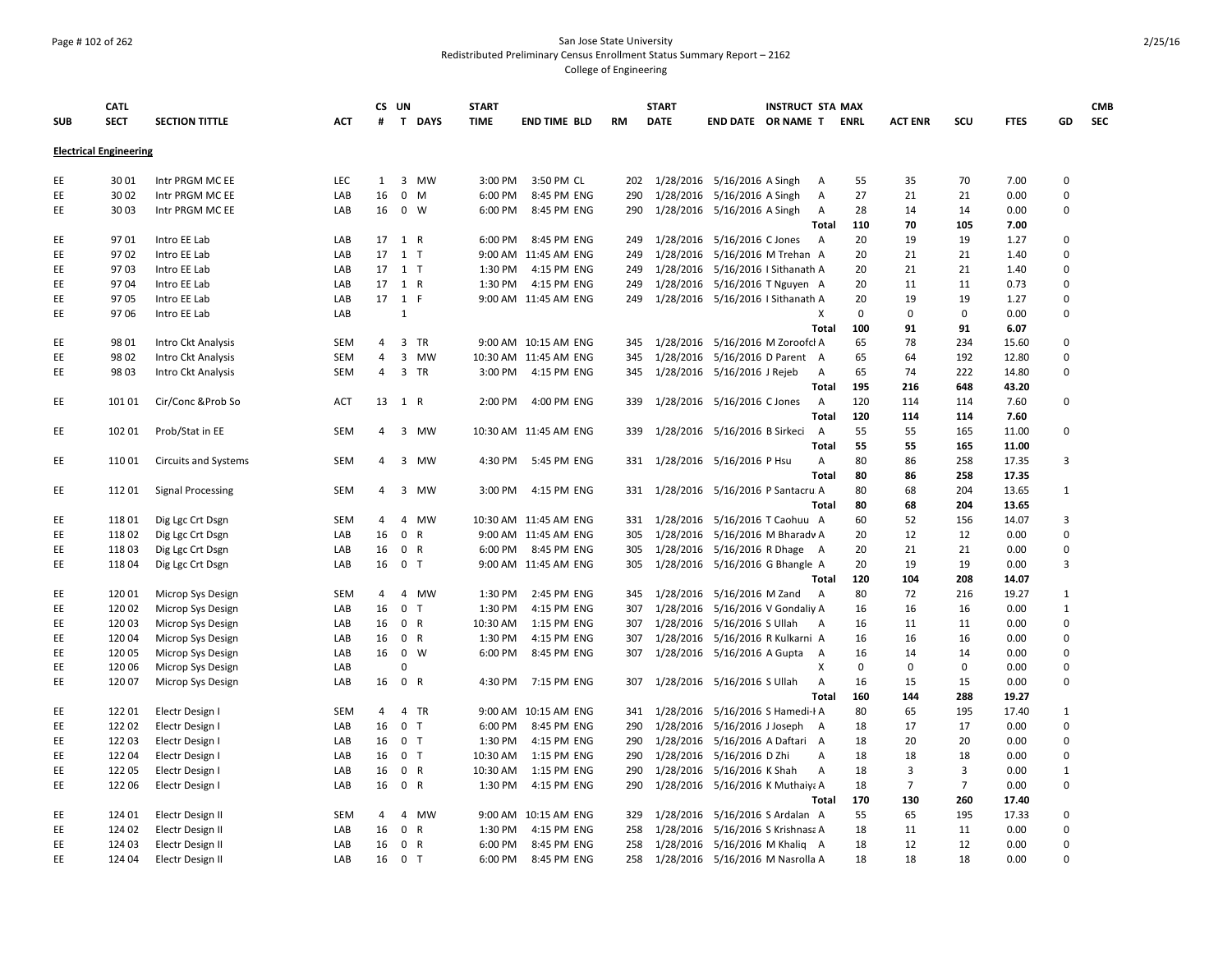### Page # 103 of 262 San Jose State University Redistributed Preliminary Census Enrollment Status Summary Report – 2162 College of Engineering

|            | <b>CATL</b>      |                                  |            | CS UN          |                |            | <b>START</b>       |                            |            | <b>START</b> | <b>INSTRUCT STA MAX</b>                                        |                |             |                   |              |              |                | <b>CMB</b>             |
|------------|------------------|----------------------------------|------------|----------------|----------------|------------|--------------------|----------------------------|------------|--------------|----------------------------------------------------------------|----------------|-------------|-------------------|--------------|--------------|----------------|------------------------|
| <b>SUB</b> | <b>SECT</b>      | <b>SECTION TITTLE</b>            | <b>ACT</b> | #              |                | T DAYS     | <b>TIME</b>        | <b>END TIME BLD</b>        | <b>RM</b>  | <b>DATE</b>  | END DATE OR NAME T                                             |                | ENRL        | <b>ACT ENR</b>    | scu          | <b>FTES</b>  | GD             | <b>SEC</b>             |
| EE         | 124 05           | Electr Design II                 | LAB        | 16             | 0 R            |            | 10:30 AM           | 1:15 PM ENG                |            |              | 258 1/28/2016 5/16/2016 P Agrawal A                            |                | 18          | 24                | 24           | 0.00         | $\pmb{0}$      |                        |
|            |                  |                                  |            |                |                |            |                    |                            |            |              |                                                                | Total          | 127         | 130               | 260          | 17.33        |                |                        |
| EE         | 12701            | <b>Electronics for Bioengg</b>   | LEC        | $\overline{2}$ |                | 3 TR       | 3:00 PM            | 4:15 PM ENG                | 303        |              | 1/28/2016 5/16/2016 T Peng                                     | A<br>Total     | 35<br>35    | 24<br>24          | 72<br>72     | 5.40<br>5.40 | 12             |                        |
| EE         | 128 01           | <b>Phys Electronics</b>          | <b>SEM</b> | 4              |                | 3 TR       |                    | 10:30 AM 11:45 AM ENG      | 345        |              | 1/28/2016  5/16/2016 L He                                      | Α              | 65          | 73                | 219          | 14.60        | $\mathbf 0$    |                        |
|            |                  |                                  |            |                |                |            |                    |                            |            |              |                                                                | Total          | 65          | 73                | 219          | 14.60        |                |                        |
| EE         | 13201            | Theo Auto Controls               | SEM        | 4              |                | 3 MW       | 1:30 PM            | 2:45 PM ENG                |            |              | 331 1/28/2016 5/16/2016 P Reischl A                            |                | 65          | 70                | 210          | 14.00        | $\Omega$       |                        |
|            |                  |                                  |            |                |                |            |                    |                            |            |              |                                                                | <b>Total</b>   | 65          | 70                | 210          | 14.00        |                |                        |
| EE         | 134 01           | Power Systems                    | LEC        | 2              |                | 3 TR       | 4:30 PM            | 5:45 PM ENG                | 303        |              | 1/28/2016 5/16/2016 P Hsu                                      | Α              | 35          | 23                | 69           | 4.60         | $\mathbf 0$    |                        |
|            |                  |                                  |            |                |                |            |                    |                            |            |              |                                                                | Total          | 35          | 23                | 69           | 4.60         |                |                        |
| EE         | 136 01           | <b>Power Electronics</b>         | <b>SEM</b> | 4              |                | 3 TR       | 3:00 PM            | 4:15 PM ENG                | 401        |              | 1/28/2016 5/16/2016 P Reischl A                                |                | 35          | 40                | 120          | 8.00         | $\mathbf 0$    |                        |
|            |                  |                                  |            |                |                |            |                    |                            |            |              |                                                                | Total          | 35          | 40                | 120          | 8.00         |                |                        |
| EE         | 13801            | <b>Embedded Cntr Sys Design</b>  | SEM        | 5              |                | 3 TR       | 6:00 PM            | 7:15 PM ENG                |            |              | 401 1/28/2016 5/16/2016 Y Kim                                  | Α              | 35          | 10                | 30           | 2.00         | $\mathbf 0$    |                        |
|            |                  |                                  |            |                |                |            |                    |                            |            |              |                                                                | Total          | 35          | 10                | 30           | 2.00         |                |                        |
| EE         | 140 01           | Prin of E & M Flds               | SEM        | 4              |                | 3 MW       |                    | 9:00 AM 10:15 AM ENG       | 345        |              | 1/28/2016 5/16/2016 R Kwok                                     | A              | 55          | 39                | 117          | 7.85         | 1              |                        |
| EE         | 140 02           | Prin of E & M Flds               | <b>SEM</b> | 4              |                | 3 TR       |                    | 9:00 AM 10:15 AM ENG       | 303        |              | 1/28/2016 5/16/2016 R Kwok                                     | $\overline{A}$ | 35          | 22                | 66           | 4.50         | $\overline{2}$ |                        |
|            |                  |                                  |            |                |                |            |                    |                            |            |              |                                                                | Total          | 90          | 61                | 183          | 12.35        |                |                        |
| EE         | 161 01           | Digital Comm Sys                 | <b>LEC</b> | 2              |                | 3 TR       | 1:30 PM            | 2:45 PM ENG                | 329        |              | 1/28/2016 5/16/2016 R Morelos-A                                |                | 35          | 36                | 108          | 7.20         | $\mathbf 0$    |                        |
|            |                  |                                  |            |                |                |            |                    |                            |            |              |                                                                | Total          | 35          | 36                | 108          | 7.20         |                |                        |
| EE         | 166 02           | <b>CMOS Dgtl Circuits</b>        | SEM        | $\overline{4}$ |                | 3 TR       | 6:00 PM            | 7:15 PM ENG                |            |              | 303 1/28/2016 5/16/2016 S Oh                                   | Α              | 35          | 19                | 57           | 4.20         | 8              |                        |
|            |                  |                                  |            |                |                |            |                    |                            |            |              |                                                                | <b>Total</b>   | 35          | 19                | 57           | 4.20         |                |                        |
| EE         | 174 01           | INT ALG PR EBD SYS               | SEM        | 4              |                | 3 MW       | 7:30 PM            | 8:45 PM ENG                |            |              | 401 1/28/2016 5/16/2016 T Nguyen A                             |                | 40          | 40                | 120          | 8.00         | $\mathbf 0$    |                        |
|            |                  |                                  |            |                |                |            |                    |                            | 401        |              |                                                                | Total          | 40          | 40<br>$\mathbf 0$ | 120          | 8.00<br>0.00 | 0              |                        |
| EE         | 176 01           | Computer Organ                   | SEM        | 4              |                | 3 MW       | 6:00 PM            | 7:15 PM ENG                |            |              | 1/28/2016 5/16/2016 C Pham                                     | A<br>Total     | 35<br>35    | 0                 | 0<br>0       | 0.00         |                |                        |
| EE         | 17801            | Dig Design w FPGAS               | SEM        | 4              |                | 3 TR       | 7:30 PM            | 8:45 PM ENG                |            |              | 401 1/28/2016 5/16/2016 E Crabill                              | A              | 40          | 32                | 96           | 6.40         | $\mathbf 0$    |                        |
|            |                  |                                  |            |                |                |            |                    |                            |            |              |                                                                | <b>Total</b>   | 40          | 32                | 96           | 6.40         |                |                        |
| EE         | 18001            | <b>Indiv Studies</b>             | <b>SUP</b> | 36             |                | 1 TBA      |                    |                            |            |              | 1/28/2016 5/16/2016 R Chen                                     | Α              | 10          | 1                 | 1            | 0.07         | $\Omega$       |                        |
| EE         | 18002            | <b>Indiv Studies</b>             | <b>SUP</b> | 36             |                | 2 TBA      |                    |                            |            |              | 1/28/2016 5/16/2016 R Chen                                     | Α              | 10          | $\mathbf 0$       | 0            | 0.00         | $\pmb{0}$      |                        |
| EE         | 18003            | <b>Indiv Studies</b>             | SUP        | 36             |                | 3 TBA      |                    |                            |            |              | 1/28/2016 5/16/2016 R Chen                                     | A              | 10          | $\mathbf 0$       | 0            | 0.00         | 0              |                        |
|            |                  |                                  |            |                |                |            |                    |                            |            |              |                                                                | <b>Total</b>   | 30          | $\mathbf{1}$      | $\mathbf{1}$ | 0.07         |                |                        |
| EE         |                  | 198A 01 EE Sr Dsgn Proj I        | LAB        | 16             | 1 F            |            |                    | 10:00 AM 12:45 PM ENG      | 244        |              | 1/28/2016 5/16/2016 D Parent A                                 |                | 15          | 23                | 23           | 1.53         | $\pmb{0}$      |                        |
| EE         |                  | 198A 02 EE Sr Dsgn Proj I        | LAB        | 16             | 1 F            |            |                    | 10:00 AM 12:45 PM ENG      |            |              | 244 1/28/2016 5/16/2016 D Parent A                             |                | 15          | 15                | 15           | 1.00         | 0              |                        |
| EE         |                  | 198A 03 EE Sr Dsgn Proj I        | LAB        | 16 1 F         |                |            |                    | 10:00 AM 12:45 PM ENG      |            |              | 244 1/28/2016 5/16/2016 D Parent A                             |                | 15          | 12                | 12           | 0.80         | $\pmb{0}$      |                        |
|            |                  |                                  |            |                |                |            |                    |                            |            |              |                                                                | Total          | 45          | 50                | 50           | 3.33         |                |                        |
| EE         |                  | 198B 01 EE Sr Dsgn Proj II       | LAB        | 16             | 3 F            |            |                    | 1:30 PM 10:15 PM ENG       |            |              | 376 1/28/2016 5/16/2016 D Parent A                             |                | 15          | 22                | 66           | 4.40         | $\pmb{0}$      |                        |
| EE         |                  | 198B 02 EE Sr Dsgn Proj II       | LAB        | 16             | 3 F            |            |                    | 1:30 PM 10:15 PM ENG       | 376        |              | 1/28/2016 5/16/2016 D Parent A                                 |                | 15          | 15                | 45           | 3.00         | 0              |                        |
| EE         |                  | 198B 03 EE Sr Dsgn Proj II       | LAB        | 16 3 F         |                |            |                    | 1:30 PM 10:15 PM ENG       | 376        |              | 1/28/2016 5/16/2016 D Parent A                                 |                | 15          | 15                | 45           | 3.00         | $\pmb{0}$      |                        |
|            |                  |                                  |            |                |                |            |                    |                            |            |              |                                                                | Total          | 45          | 52                | 156          | 10.40        |                |                        |
| EE         | 209 01           | <b>Network Security</b>          | LEC        | $\mathbf{1}$   |                | 3 MW       | 4:30 PM            | 5:45 PM ENG                | 337        |              | 1/28/2016 5/16/2016 C Tarng                                    | A              | $\mathbf 0$ | 25                | 75           | 6.25         | 25             | $\ast$<br>C            |
| EE         | 209 02           | <b>Network Security</b>          | LEC        | $\mathbf{1}$   |                | 3 TR       | 7:30 PM            | 8:45 PM ENG                |            |              | 331 1/28/2016 5/16/2016 C Tarng                                | $\overline{A}$ | $\mathbf 0$ | 36                | 108          | 8.95         | 35             | $\ast$<br>C.<br>$\ast$ |
| EE         | 209 03           | <b>Network Security</b>          | <b>LEC</b> | $\mathbf{1}$   |                | 3 TR       | 6:00 PM            | 7:15 PM ENG                | 331        |              | 1/28/2016 5/16/2016 J Rejeb                                    | A              | 0           | 11                | 33           | 2.75         | 11             | $\mathsf{C}$           |
|            |                  |                                  |            |                |                |            |                    |                            |            |              |                                                                | <b>Total</b>   | 0           | 72                | 216          | 17.95        |                |                        |
| EE<br>EE   | 210 01<br>210 02 | Linear Systems<br>Linear Systems | SEM<br>SEM | 5<br>5         | $\overline{3}$ | TR<br>3 MW | 4:30 PM<br>6:00 PM | 5:45 PM ENG<br>7:15 PM ENG | 345<br>340 |              | 1/28/2016 5/16/2016 A Singh<br>1/28/2016 5/16/2016 K Ghadiri A | A              | 35<br>35    | 29<br>17          | 87<br>51     | 7.20<br>4.25 | 28<br>17       |                        |
| EE         | 21003            | Linear Systems                   | SEM        | 5              |                | 3 TR       | 7:30 PM            | 8:45 PM ENG                | 345        |              | 1/28/2016 5/16/2016 K Ghadiri A                                |                | 35          | 13                | 39           | 3.25         | 13             |                        |
|            |                  |                                  |            |                |                |            |                    |                            |            |              |                                                                | Total          | 105         | 59                | 177          | 14.70        |                |                        |
| EE         | 22101            | Prin of Semi Dev I               | SEM        | 5              |                | 3 TR       | 3:00 PM            | 4:15 PM ENG                | 329        |              | 1/28/2016 5/16/2016 L He                                       | Α              | 55          | 27                | 81           | 6.75         | 27             |                        |
| EE         | 22102            | Prin of Semi Dev I               | <b>SEM</b> | 5              |                | 3 MW       | 4:30 PM            | 5:45 PM ENG                | 303        |              | 1/28/2016 5/16/2016 M Zoroofcl A                               |                | 35          | 35                | 105          | 8.75         | 35             |                        |
|            |                  |                                  |            |                |                |            |                    |                            |            |              |                                                                |                |             |                   |              |              |                |                        |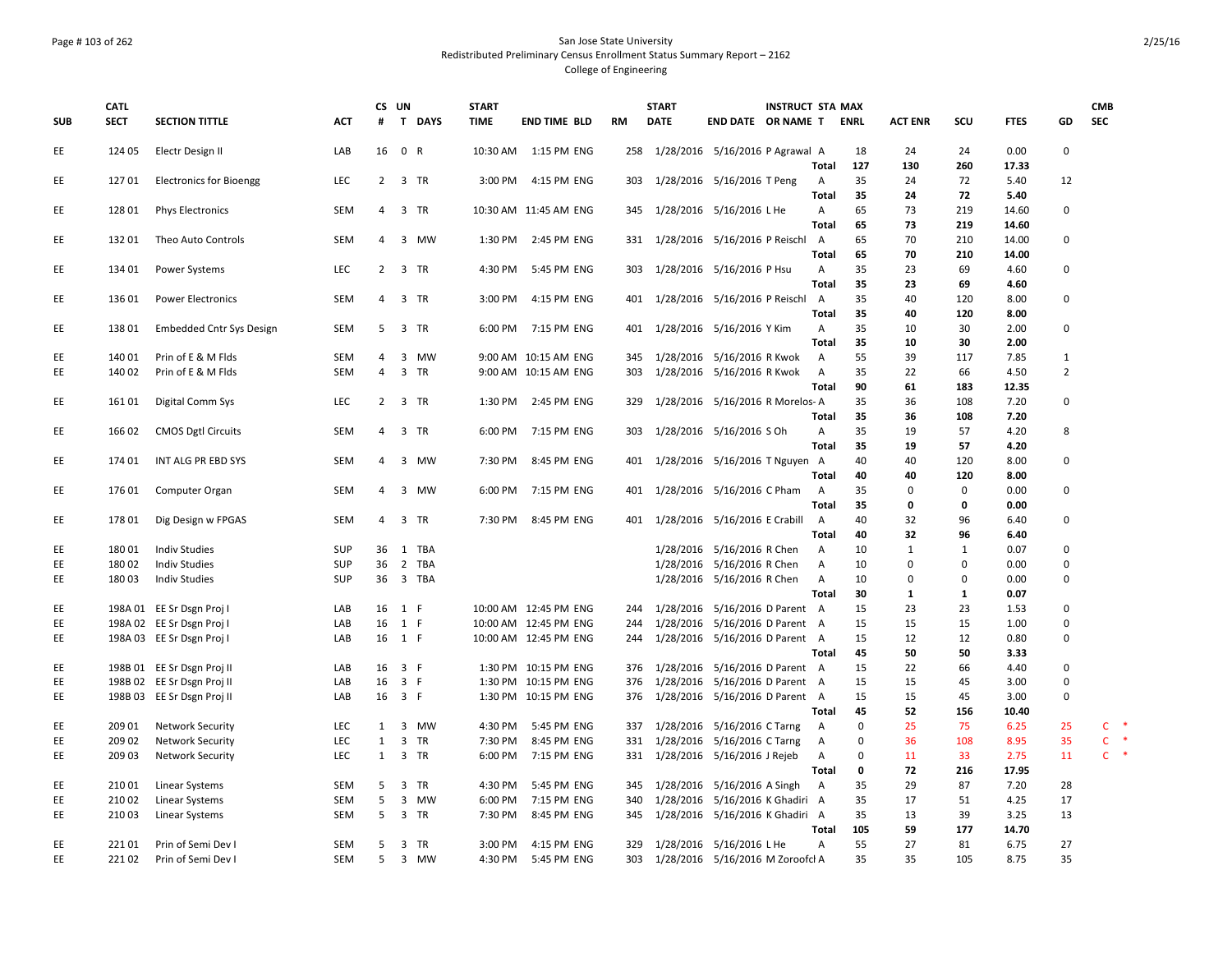### Page # 104 of 262 San Jose State University Redistributed Preliminary Census Enrollment Status Summary Report – 2162 College of Engineering

|            | <b>CATL</b> |                          |            | CS UN |     |           | <b>START</b> |                      |           | <b>START</b>                        |                                  | <b>INSTRUCT STA MAX</b> |                   |             |                |             |               |                | <b>CMB</b> |
|------------|-------------|--------------------------|------------|-------|-----|-----------|--------------|----------------------|-----------|-------------------------------------|----------------------------------|-------------------------|-------------------|-------------|----------------|-------------|---------------|----------------|------------|
| <b>SUB</b> | <b>SECT</b> | <b>SECTION TITTLE</b>    | <b>ACT</b> | #     |     | T DAYS    | <b>TIME</b>  | <b>END TIME BLD</b>  | <b>RM</b> | <b>DATE</b>                         | END DATE OR NAME T               |                         |                   | <b>ENRL</b> | <b>ACT ENR</b> | SCU         | <b>FTES</b>   | GD             | <b>SEC</b> |
| EE         | 22103       | Prin of Semi Dev I       | SEM        |       | 3   |           |              |                      |           |                                     |                                  |                         | X                 | 0           | 0              | 0           | 0.00          | $\mathbf 0$    |            |
|            |             |                          |            |       |     |           |              |                      |           |                                     |                                  |                         | Total             | 90          | 62             | 186         | 15.50         |                |            |
| EE.        | 223 01      | Analog Int Ckts          | SEM        | 5     |     | 3 TR      |              | 4:30 PM 5:45 PM CL   | 303       |                                     | 1/28/2016 5/16/2016 S Hamedi-I A |                         |                   | 35          | 21             | 63          | 5.25          | 21             |            |
|            |             |                          |            |       |     |           |              |                      |           |                                     |                                  |                         | Total             | 35          | 21             | 63          | 5.25          |                |            |
| EE         | 224 01      | Hi Speed CMOS Ckts       | <b>SEM</b> | 5     |     | 3 MW      |              | 7:30 PM 8:45 PM ENG  |           | 331 1/28/2016 5/16/2016 K Ghadiri A |                                  |                         |                   | 55          | 12             | 36          | 3.00          | 12             |            |
|            |             |                          |            |       |     |           |              |                      |           |                                     |                                  |                         | Total             | 55          | 12             | 36          | 3.00          |                |            |
| EE         | 23001       | RFIC II                  | SEM        |       | 3   |           |              |                      |           |                                     |                                  |                         | х                 | $\mathbf 0$ | 0              | $\Omega$    | 0.00          | $\mathbf{0}$   |            |
| EE         | 23002       | RFIC II                  | SEM        | 5     |     | 3 MW      |              | 6:00 PM 7:15 PM ENG  | 303       | 1/28/2016 5/16/2016 M Wang          |                                  |                         | $\overline{A}$    | 35          | 17             | 51          | 4.25          | 17             |            |
|            |             |                          |            |       |     |           |              |                      |           |                                     |                                  |                         | Total             | 35          | 17             | 51          | 4.25          |                |            |
| EE         | 23701       | Ctrl of AC Machine       | SEM        | 5     | 3 F |           |              | 9:00 AM 11:45 AM ENG | 303       |                                     | 1/28/2016 5/16/2016 P Hsu        |                         | Α<br><b>Total</b> | 35<br>35    | 11<br>11       | 33<br>33    | 2.50<br>2.50  | 6              |            |
|            | 23802       | Adv. Pwr. Electrncs.     | SEM        | 5     |     | 3 TR      |              | 6:00 PM 7:15 PM HGH  | 225       |                                     | 1/28/2016 5/16/2016 P Reischl    |                         | A                 | 35          | 8              | 24          | 2.00          | 8              |            |
| EE         |             |                          |            |       |     |           |              |                      |           |                                     |                                  |                         | Total             | 35          | 8              | 24          | 2.00          |                |            |
| EE         | 25001       | Prob Ran Vari & St Prc   | SEM        | 5     | 3   | <b>MW</b> | 3:00 PM      | 4:15 PM ENG          | 345       |                                     | 1/28/2016 5/16/2016 K Ghadiri A  |                         |                   | 35          | 29             | 87          | 7.25          | 29             |            |
| EE         | 250 02      | Prob Ran Vari & St Prc   | SEM        | 5     |     | 3 TR      | 6:00 PM      | 7:15 PM CL           | 303       |                                     | 1/28/2016 5/16/2016 J Kim        |                         | А                 | 35          | 26             | 78          | 6.50          | 26             |            |
|            |             |                          |            |       |     |           |              |                      |           |                                     |                                  |                         | Total             | 70          | 55             | 165         | 13.75         |                |            |
| EE         | 25101       | Digital Comm Systems     | LEC        |       | 3   |           |              |                      |           |                                     |                                  |                         | X                 | $\mathbf 0$ | $\mathbf 0$    | $\mathbf 0$ | 0.00          | $\mathbf 0$    |            |
|            |             |                          |            |       |     |           |              |                      |           |                                     |                                  |                         | <b>Total</b>      | 0           | 0              | 0           | 0.00          |                |            |
| EE         | 253 01      | <b>Signal Processing</b> | SEM        | 5     |     | 3 MW      | 4:30 PM      | 5:45 PM ENG          |           | 401 1/28/2016 5/16/2016 J Kim       |                                  |                         | Α                 | 35          | 11             | 33          | 2.75          | 11             |            |
|            |             |                          |            |       |     |           |              |                      |           |                                     |                                  |                         | <b>Total</b>      | 35          | 11             | 33          | 2.75          |                |            |
| EE.        | 255 01      | <b>Wireless Comm</b>     | SEM        | 5     |     | 3 TR      | 7:30 PM      | 8:45 PM ENG          |           | 341 1/28/2016 5/16/2016 J Kamali    |                                  |                         | A                 | 55          | 12             | 36          | 2.95          | 11             |            |
|            |             |                          |            |       |     |           |              |                      |           |                                     |                                  |                         | Total             | 55          | 12             | 36          | 2.95          |                |            |
| EE         | 259 01      | Selct Top in Sig Prc     | SEM        |       | 3   |           |              |                      |           |                                     |                                  |                         | X                 | $\Omega$    | $\Omega$       | $\Omega$    | 0.00          | $\mathbf{0}$   |            |
|            |             |                          |            |       |     |           |              |                      |           |                                     |                                  |                         | <b>Total</b>      | 0           | 0              | 0           | 0.00          |                |            |
| EE         | 260 01      | <b>RFID Systems</b>      | SEM        | 5     |     | 3 MW      | 7:30 PM      | 8:45 PM CL           | 234       |                                     | 1/28/2016 5/16/2016 R Morelos-A  |                         |                   | 35          | 15             | 45          | 3.70          | 14             |            |
|            |             |                          |            |       |     |           |              |                      |           |                                     |                                  |                         | Total             | 35          | 15             | 45          | 3.70          |                |            |
| EE         | 27001       | Adv Logic Design         | SEM        | 5     |     | 3 MW      | 6:00 PM      | 7:15 PM ENG          | 329       |                                     | 1/28/2016 5/16/2016 T Caohuu A   |                         |                   | 35          | 14             | 42          | 3.50          | 14             |            |
|            |             |                          |            |       |     |           |              |                      |           |                                     |                                  |                         | Total             | 35          | 14             | 42          | 3.50          |                |            |
| EE         | 27101       | Digital Sys Design       | <b>SEM</b> | 5     |     | 3 MW      | 6:00 PM      | 7:15 PM ENG          | 345       |                                     | 1/28/2016 5/16/2016 T Le         |                         | Α<br><b>Total</b> | 55<br>55    | 34<br>34       | 102<br>102  | 8.50          | 34             |            |
| EE         | 27201       | <b>SOC DESIGN</b>        | SEM        | 5     |     | 3 MW      | 7:30 PM      | 8:45 PM ENG          | 341       |                                     | 1/28/2016 5/16/2016 M Jones      |                         | A                 | 55          | 36             | 108         | 8.50<br>9.00  | 36             |            |
|            |             |                          |            |       |     |           |              |                      |           |                                     |                                  |                         | Total             | 55          | 36             | 108         | 9.00          |                |            |
| EE.        | 275 01      | Adv Comp Architect       | SEM        | 5     |     | 3 MW      |              | 4:30 PM 5:45 PM CL   |           | 202 1/28/2016 5/16/2016 C Choo      |                                  |                         | A                 | 55          | 55             | 165         | 13.75         | 55             |            |
|            |             |                          |            |       |     |           |              |                      |           |                                     |                                  |                         | Total             | 55          | 55             | 165         | 13.75         |                |            |
| EE         |             | 276B 01 MultiCoreArchs   | <b>SEM</b> |       | 3   |           |              |                      |           |                                     |                                  |                         | X                 | $\Omega$    | 0              | $\mathbf 0$ | 0.00          | $\mathbf 0$    |            |
|            |             |                          |            |       |     |           |              |                      |           |                                     |                                  |                         | Total             | 0           | 0              | 0           | 0.00          |                |            |
| EE         | 27801       | Dig Des DSP/Comm         | SEM        |       | 3   |           |              |                      |           |                                     |                                  |                         | X                 | $\mathbf 0$ | 0              | $\mathbf 0$ | 0.00          | $\mathbf 0$    |            |
| EE         | 27802       | Dig Des DSP/Comm         | SEM        | 4     |     | 3 TR      | 4:30 PM      | 5:45 PM ENG          | 339       |                                     | 1/28/2016 5/16/2016 C Choo       |                         | Α                 | 55          | 28             | 84          | 7.00          | 28             |            |
|            |             |                          |            |       |     |           |              |                      |           |                                     |                                  |                         | Total             | 55          | 28             | 84          | 7.00          |                |            |
| EE         | 28101       | Internetworking          | <b>SEM</b> | 4     |     | 3 TR      | 4:30 PM      | 5:45 PM ENG          | 343       |                                     | 1/28/2016 5/16/2016 F Lin        |                         | Α                 | 80          | 47             | 141         | 11.55         | 43             |            |
|            |             |                          |            |       |     |           |              |                      |           |                                     |                                  |                         | Total             | 80          | 47             | 141         | 11.55         |                |            |
| EE.        | 283 01      | <b>Broadband Comm Nt</b> | SEM        | 4     |     | 3 MW      | 4:30 PM      | 5:45 PM ENG          | 345       |                                     | 1/28/2016 5/16/2016 N Mir        |                         | Α                 | 70          | 76             | 228         | 18.95         | 75             |            |
| EE         | 283 02      | <b>Broadband Comm Nt</b> | SEM        | 4     |     | 3 MW      | 1:30 PM      | 2:45 PM ENG          | 341       |                                     | 1/28/2016 5/16/2016 N Mir        |                         | Α                 | 70          | 74             | 222         | 18.45         | 73             |            |
|            |             |                          |            |       |     |           |              |                      |           |                                     |                                  |                         | Total             | 140         | 150            | 450         | 37.40         |                |            |
| EE         | 284 01      | Voice & Data Net         | <b>SEM</b> | 5     |     | 3 MW      | 7:30 PM      | 8:45 PM ENG          | 345       |                                     | 1/28/2016 5/16/2016 B Venkatra A |                         |                   | 65          | 25             | 75          | 6.25          | 25             |            |
|            |             |                          |            |       |     |           |              |                      |           |                                     | 1/28/2016 5/16/2016 M Jones      |                         | Total             | 65<br>65    | 25             | 75          | 6.25<br>16.25 | 65             |            |
| EE         | 28701       | <b>ASIC CMOS Design</b>  | <b>SEM</b> | 5     |     | 3 MW      | 6:00 PM      | 7:15 PM ENG          | 331       |                                     |                                  |                         | A<br>Total        | 65          | 65<br>65       | 195<br>195  | 16.25         |                |            |
| EE         | 28801       | Data Conv for AMS        | <b>LEC</b> | 2     |     | 3 MW      |              | 6:00 PM 7:15 PM CL   |           | 234 1/28/2016 5/16/2016 S Ardalan A |                                  |                         |                   | 35          | $\overline{7}$ | 21          | 1.75          | $\overline{7}$ |            |
|            |             |                          |            |       |     |           |              |                      |           |                                     |                                  |                         |                   |             |                |             |               |                |            |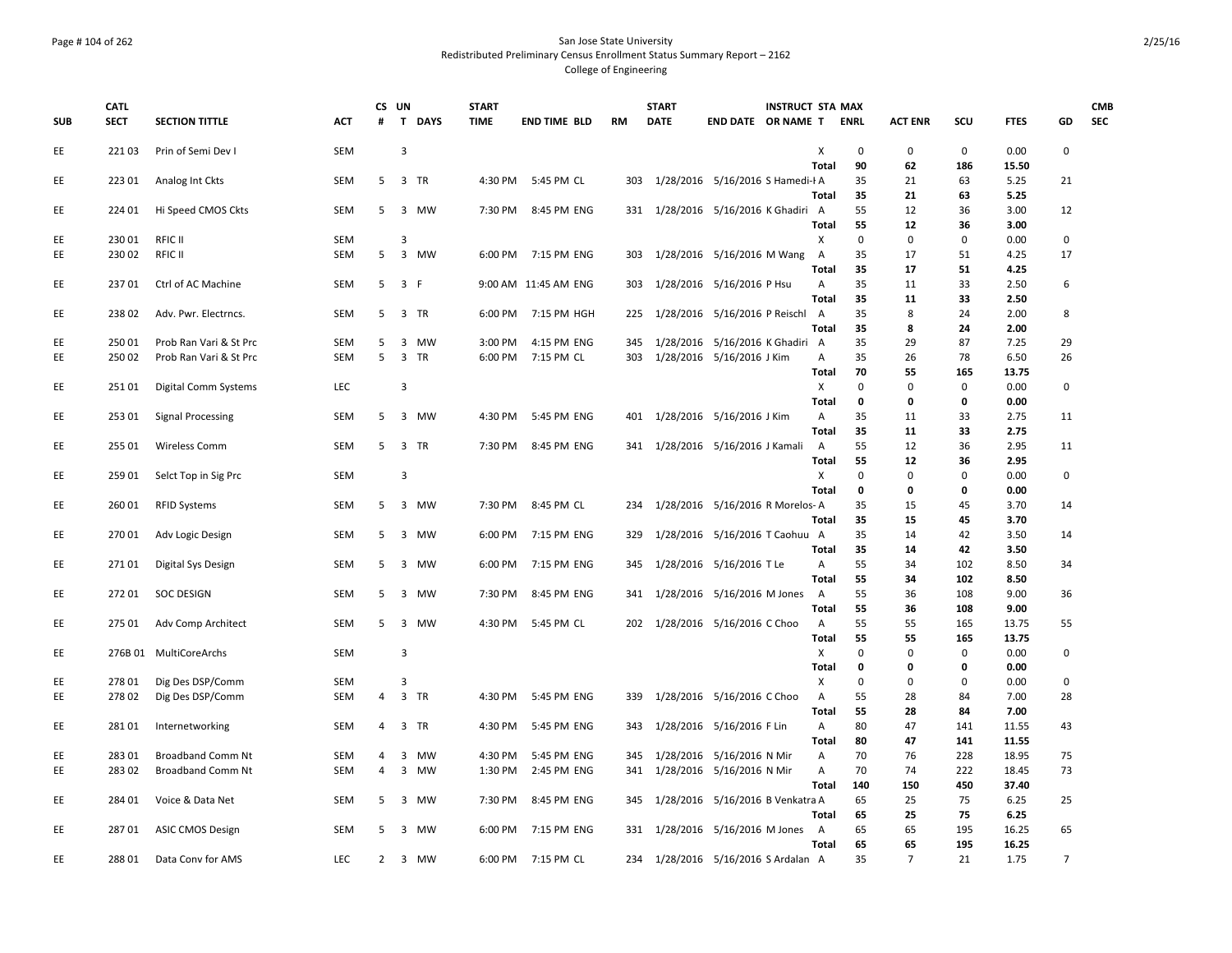### Page # 105 of 262 San Jose State University Redistributed Preliminary Census Enrollment Status Summary Report – 2162 College of Engineering

|            | <b>CATL</b> |                                              |            |    | CS UN                   |           | <b>START</b> |                            |            | <b>START</b> |                                                      | <b>INSTRUCT STA MAX</b> |                   |             |                |             |                |                | <b>CMB</b> |
|------------|-------------|----------------------------------------------|------------|----|-------------------------|-----------|--------------|----------------------------|------------|--------------|------------------------------------------------------|-------------------------|-------------------|-------------|----------------|-------------|----------------|----------------|------------|
| <b>SUB</b> | <b>SECT</b> | <b>SECTION TITTLE</b>                        | <b>ACT</b> | #  |                         | T DAYS    | <b>TIME</b>  | <b>END TIME BLD</b>        | <b>RM</b>  | <b>DATE</b>  | END DATE OR NAME T                                   |                         |                   | <b>ENRL</b> | <b>ACT ENR</b> | <b>SCU</b>  | <b>FTES</b>    | GD             | <b>SEC</b> |
|            |             |                                              |            |    |                         |           |              |                            |            |              |                                                      |                         |                   |             |                |             |                |                |            |
|            |             |                                              |            | 5  | 3 TR                    |           |              |                            |            |              |                                                      |                         | Total             | 35          | 7              | 21          | 1.75           | 49             |            |
| EE         | 28901       | Topics in Networkg                           | SEM        |    |                         |           | 6:00 PM      | 7:15 PM ENG                | 345        |              | 1/28/2016 5/16/2016 P Santacru A                     |                         | Total             | 65<br>65    | 51<br>51       | 153<br>153  | 12.65<br>12.65 |                |            |
| EE         | 295 01      | <b>Technical Writing</b>                     | LEC        | 3  | 3 TR                    |           |              | 10:30 AM 11:45 AM ENG      | 303        |              | 1/28/2016 5/16/2016 J Freeman A                      |                         |                   | 40          | 40             | 120         | 10.00          | 40             |            |
| EE         | 295 02      | <b>Technical Writing</b>                     | <b>LEC</b> |    | 3                       |           |              |                            |            |              |                                                      |                         | x                 | $\mathbf 0$ | $\mathbf 0$    | $\mathbf 0$ | 0.00           | $\Omega$       |            |
| EE         | 295 03      | <b>Technical Writing</b>                     | <b>LEC</b> | 3  | $\overline{\mathbf{3}}$ | <b>TR</b> | 1:30 PM      | 2:45 PM ENG                | 345        |              | 1/28/2016 5/16/2016 J Freeman A                      |                         |                   | 40          | 40             | 120         | 10.00          | 40             |            |
| EE         | 295 04      | <b>Technical Writing</b>                     | LEC        |    | 3                       |           |              |                            |            |              |                                                      |                         | x                 | 0           | $\Omega$       | $\mathbf 0$ | 0.00           | $\Omega$       |            |
| EE         | 295 05      | <b>Technical Writing</b>                     | LEC        | 3  |                         | 3 MW      | 3:00 PM      | 4:15 PM ENG                | 401        |              | 1/28/2016 5/16/2016 E Moriarty A                     |                         |                   | 40          | 36             | 108         | 9.00           | 36             |            |
| EE         | 295 06      | <b>Technical Writing</b>                     | LEC        | 3  | 3 TR                    |           | 6:00 PM      | 7:15 PM SH                 | 240        |              | 1/28/2016 5/16/2016 M Jones                          |                         | A                 | 40          | 34             | 102         | 8.50           | 34             |            |
|            |             |                                              |            |    |                         |           |              |                            |            |              |                                                      |                         | Total             | 160         | 150            | 450         | 37.50          |                |            |
| EE         |             | 297A 01 MSEE Project Proposal                | LAB        | 16 | 3 F                     |           | 12:30 PM     | 9:00 PM ENG                | 345        |              | 1/28/2016 5/16/2016 T Le                             |                         | Α                 | 10          | 13             | 39          | 3.25           | 13             |            |
| EE         |             | 297A 02 MSEE Project Proposal                | LAB        | 16 | 3 F                     |           | 12:30 PM     | 9:00 PM ENG                | 345        |              | 1/28/2016 5/16/2016 T Le                             |                         | Α                 | 10          | 13             | 39          | 3.25           | 13             |            |
| EE         |             | 297A 03 MSEE Project Proposal                | LAB        | 16 | 3 F                     |           | 12:30 PM     | 9:00 PM ENG                | 345        |              | 1/28/2016 5/16/2016 T Le                             |                         | A                 | 10          | 12             | 36          | 3.00           | 12             |            |
| EE         |             | 297A 04 MSEE Project Proposal                | LAB        | 16 | 3 F                     |           | 12:30 PM     | 9:00 PM ENG                | 345        |              | 1/28/2016 5/16/2016 T Le                             |                         | A                 | 10          | 10             | 30          | 2.50           | 10             |            |
| EE         |             | 297A 05 MSEE Project Proposal                | LAB        |    | 16 3 F                  |           | 12:30 PM     | 9:00 PM ENG                | 345        |              | 1/28/2016 5/16/2016 T Le                             |                         | Α                 | 10          | 11             | 33          | 2.75           | 11             |            |
|            |             |                                              |            |    |                         |           |              |                            |            |              |                                                      |                         | Total             | 50          | 59             | 177         | 14.75          |                |            |
| EE         |             | 297B 01 MSEE Project                         | LAB        |    | 16 3 S                  |           | 12:30 PM     | 9:00 PM ENG                | 345        |              | 1/28/2016 5/16/2016 T Le                             |                         | Α                 | 10          | 13             | 39          | 3.25           | 13             |            |
| EE         |             | 297B 02 MSEE Project                         | LAB        | 16 | 3S                      |           | 12:30 PM     | 9:00 PM ENG                | 345        |              | 1/28/2016 5/16/2016 T Le                             |                         | Α                 | 10          | 13             | 39          | 3.25           | 13             |            |
| EE         |             | 297B 03 MSEE Project                         | LAB        |    | $16 \quad 3 \quad S$    |           | 12:30 PM     | 9:00 PM ENG                | 345        |              | 1/28/2016 5/16/2016 T Le                             |                         | A                 | 10          | 13             | 39          | 3.25           | 13             |            |
| EE         |             | 297B 04 MSEE Project                         | LAB        |    | 16 3 S                  |           | 12:30 PM     | 9:00 PM ENG                | 345        |              | 1/28/2016 5/16/2016 T Le                             |                         | Α                 | 10          | 12             | 36          | 3.00           | 12             |            |
| EE         |             | 297B 05 MSEE Project                         | LAB        | 16 | 3S                      |           | 12:30 PM     | 9:00 PM ENG                | 345        |              | 1/28/2016 5/16/2016 T Le                             |                         | Α                 | 10          | 13             | 39          | 3.25           | 13             |            |
| EE         |             | 297B 06 MSEE Project                         | LAB        |    | 16 3 S                  |           | 12:30 PM     | 9:00 PM ENG                | 345        |              | 1/28/2016 5/16/2016 T Le                             |                         | A                 | 10          | 13             | 39          | 3.25           | 13             |            |
| EE         |             |                                              |            |    | 3 S                     |           | 12:30 PM     | 9:00 PM ENG                |            |              | 1/28/2016 5/16/2016 T Le                             |                         |                   | 10          | 13             | 39          |                | 13             |            |
| EE         |             | 297B 07 MSEE Project<br>297B 08 MSEE Project | LAB<br>LAB | 16 | 16 3 S                  |           | 12:30 PM     | 9:00 PM ENG                | 345<br>345 |              | 1/28/2016 5/16/2016 T Le                             |                         | Α                 | 10          | 12             | 36          | 3.25<br>3.00   | 12             |            |
| EE         |             | 297B 09 MSEE Project                         | LAB        | 16 | 3S                      |           | 12:30 PM     | 9:00 PM ENG                | 345        |              | 1/28/2016 5/16/2016 T Le                             |                         | A<br>Α            | 10          | 12             | 36          | 3.00           | 12             |            |
|            |             |                                              |            |    | 16 3 S                  |           | 12:30 PM     | 9:00 PM ENG                |            |              | 1/28/2016 5/16/2016 T Le                             |                         |                   | 10          | 11             | 33          | 2.75           | 11             |            |
| EE         |             | 297B 10 MSEE Project                         | LAB        |    | 16 3 S                  |           | 12:30 PM     |                            | 345<br>345 |              |                                                      |                         | Α                 |             | 12             | 36          | 3.00           | 12             |            |
| EE<br>EE   |             | 297B 11 MSEE Project                         | LAB        |    | 16 3 S                  |           | 12:30 PM     | 9:00 PM ENG<br>9:00 PM ENG | 345        |              | 1/28/2016 5/16/2016 T Le<br>1/28/2016 5/16/2016 T Le |                         | A                 | 10<br>10    | 12             | 36          | 3.00           | 12             |            |
| EE         |             | 297B 12 MSEE Project                         | LAB        |    | 16 3 S                  |           |              |                            |            |              | 1/28/2016 5/16/2016 T Le                             |                         | Α                 | 10          | 11             | 33          |                | 11             |            |
|            |             | 297B 13 MSEE Project                         | LAB        |    |                         |           | 12:30 PM     | 9:00 PM ENG                | 345        |              |                                                      |                         | Α                 |             |                |             | 2.75           |                |            |
| EE         |             | 297B 14 MSEE Project                         | LAB        | 16 | 3S                      |           | 12:30 PM     | 9:00 PM ENG                | 345        |              | 1/28/2016 5/16/2016 T Le                             |                         | A                 | 10          | 11             | 33<br>36    | 2.75           | 11<br>12       |            |
| EE         |             | 297B 15 MSEE Project                         | LAB        | 16 | 3S                      |           | 12:30 PM     | 9:00 PM ENG                | 345        |              | 1/28/2016 5/16/2016 T Le                             |                         | Α<br><b>Total</b> | 10<br>150   | 12<br>183      | 549         | 3.00<br>45.75  |                |            |
| EE         | 298 01      |                                              | SUP        |    | $\overline{\mathbf{3}}$ | TBA       |              |                            |            |              | 1/28/2016 5/16/2016                                  |                         | A                 | 5           | $\mathbf 0$    | $\mathbf 0$ | 0.00           | $\mathbf 0$    |            |
|            |             | Spec Prob                                    |            | 25 |                         |           |              |                            |            |              |                                                      |                         |                   |             | $\Omega$       |             |                | $\Omega$       |            |
| EE         | 298 02      | Spec Prob                                    | SUP        |    | 25 1 TBA                |           |              |                            |            |              | 1/28/2016 5/16/2016                                  |                         | А                 | 5           |                | 0           | 0.00           |                |            |
|            |             |                                              |            |    |                         |           |              |                            |            |              |                                                      |                         | Total             | 10          | 0              | 0           | 0.00           |                |            |
| EE         | 298101      | EE Internship Experience                     | SUP        | 48 | 1 TBA                   |           |              |                            |            |              | 1/28/2016 5/16/2016 R Chen                           |                         | Α                 | 5           | 3              | 3           | 0.25           | 3              |            |
| EE         | 298102      | EE Internship Experience                     | SUP        | 48 |                         | 2 TBA     |              |                            |            |              | 1/28/2016 5/16/2016 R Chen                           |                         | A                 | 5           | $\mathbf 0$    | 0           | 0.00           | $\mathbf 0$    |            |
| EE.        | 298103      | EE Internship Experience                     | SUP        | 48 | 3 TBA                   |           |              |                            |            |              | 1/28/2016 5/16/2016 R Chen                           |                         | Α                 | 100         | 65             | 195         | 16.20          | 64             |            |
|            |             |                                              |            |    |                         |           |              |                            |            |              |                                                      |                         | Total             | 110         | 68             | 198         | 16.45          |                |            |
| EE.        | 299A 01     | <b>MSEE Thesis Proposal</b>                  | SUP        | 25 | 3 F                     |           | 12:30 PM     | 9:00 PM                    |            |              | 1/28/2016 5/16/2016 T Le                             |                         | Α                 | 10          | $\overline{4}$ | 12          | 1.00           | $\overline{4}$ |            |
|            |             |                                              |            |    |                         |           |              |                            |            |              |                                                      |                         | Total             | 10          | 4              | 12          | 1.00           |                |            |
| EE         |             | 299B 01 MSEE Thesis                          | <b>SUP</b> | 25 | 3 TBA                   |           |              |                            |            |              | 1/28/2016 5/16/2016 T Le                             |                         | A                 | 10          | 1              | 3           | 0.25           | 1              |            |
|            |             |                                              |            |    |                         |           |              |                            |            |              |                                                      |                         | <b>Total</b>      | 10          | 1              | 3           | 0.25           |                |            |
|            |             |                                              |            |    |                         |           |              |                            |            |              | <b>Electrical Engineering Total</b>                  |                         |                   | 3772        | 3071           | 8082        | 606.08         |                | ok         |

2/25/16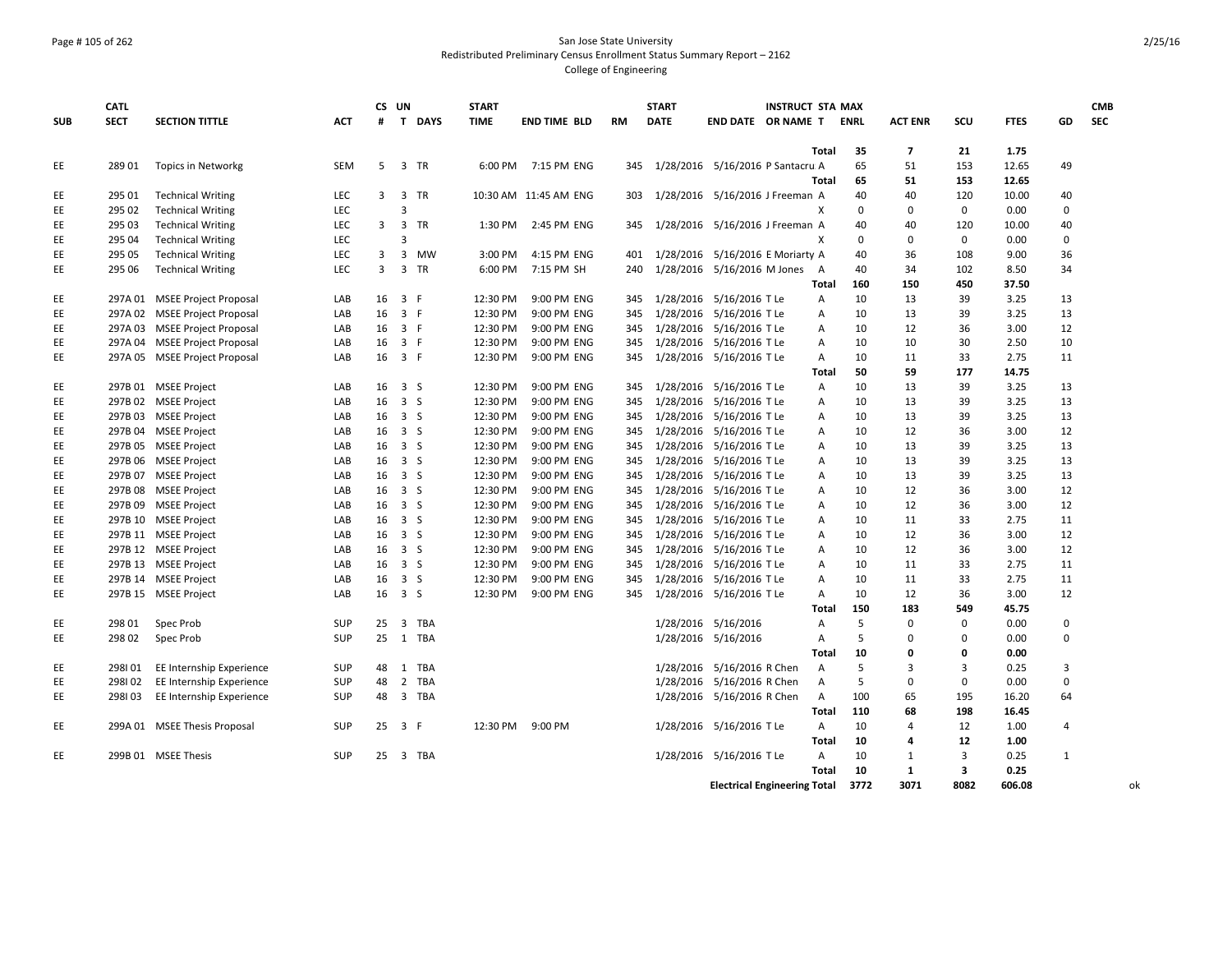### Page # 106 of 262 San Jose State University Redistributed Preliminary Census Enrollment Status Summary Report – 2162 College of Engineering

|             | <b>CATL</b>                |                       |            |    | CS UN          |                | <b>START</b> |                      |           | <b>START</b>                       |                                  | <b>INSTRUCT STA MAX</b> |     |                |      |             |              | <b>CMB</b> |
|-------------|----------------------------|-----------------------|------------|----|----------------|----------------|--------------|----------------------|-----------|------------------------------------|----------------------------------|-------------------------|-----|----------------|------|-------------|--------------|------------|
| <b>SUB</b>  | <b>SECT</b>                | <b>SECTION TITTLE</b> | <b>ACT</b> | #  |                | T DAYS         | <b>TIME</b>  | <b>END TIME BLD</b>  | <b>RM</b> | <b>DATE</b>                        |                                  | END DATE OR NAME T ENRL |     | <b>ACT ENR</b> | scu  | <b>FTES</b> | GD           | <b>SEC</b> |
|             |                            |                       |            |    |                |                |              |                      |           |                                    |                                  |                         |     |                |      |             |              |            |
|             | <b>General Engineering</b> |                       |            |    |                |                |              |                      |           |                                    |                                  |                         |     |                |      |             |              |            |
| ENGR        | 1001                       | Intro to Engr         | SEM        | 5  |                | 3 MW           | 9:00 AM      | 9:50 AM MD           | 101       | 1/28/2016                          |                                  | 5/16/2016 J Warecki A   | 250 | 172            | 344  | 34.40       | $\mathbf 0$  |            |
| ENGR        | 10 02                      | Intro to Engr         | SEM        | 5  |                | 3 MW           | 1:30 PM      | 2:20 PM MD           | 101       | 1/28/2016                          |                                  | 5/16/2016 K Youssefi A  | 250 | 271            | 542  | 54.25       | $\mathbf{1}$ |            |
| ENGR        | 10 03                      | Intro to Engr         | LAB        | 16 |                | 0 R            |              | 9:00 AM 11:45 AM ENG | 391       | 1/28/2016                          | 5/16/2016 B Wei                  | $\overline{A}$          | 22  | 24             | 24   | 0.00        | $\mathbf 0$  |            |
| <b>ENGR</b> | 1004                       | Intro to Engr         | LAB        | 16 |                | 0 <sub>T</sub> | 3:00 PM      | 5:45 PM ENG          | 391       | 1/28/2016                          |                                  | 5/16/2016 J Warecki A   | 22  | 23             | 23   | 0.00        | $\mathbf 0$  |            |
| <b>ENGR</b> | 1005                       | Intro to Engr         | LAB        | 16 | $\mathbf{0}$   | R              | 3:00 PM      | 5:45 PM ENG          | 391       |                                    | 1/28/2016 5/16/2016 K Kamau-D A  |                         | 22  | 24             | 24   | 0.00        | $\mathbf 0$  |            |
| ENGR        | 1006                       | Intro to Engr         | LAB        | 16 |                | $0 \quad W$    |              | 9:00 AM 11:45 AM ENG |           | 391 1/28/2016 5/16/2016 S Duorah A |                                  |                         | 22  | 21             | 21   | 0.00        | $\mathbf 0$  |            |
| ENGR        | 1007                       | Intro to Engr         | LAB        | 16 | $\mathbf{0}$   | W              | 3:00 PM      | 5:45 PM ENG          | 391       | 1/28/2016                          |                                  | 5/16/2016 A Banafa A    | 22  | 25             | 25   | 0.00        | $\mathbf 0$  |            |
| <b>ENGR</b> | 1008                       | Intro to Engr         | LAB        | 16 | 0 F            |                |              | 9:00 AM 11:45 AM ENG | 391       | 1/28/2016                          |                                  | 5/16/2016 K Youssefi A  | 22  | 24             | 24   | 0.00        | $\mathbf 0$  |            |
| <b>ENGR</b> | 1009                       | Intro to Engr         | LAB        | 16 | 0 F            |                | 12:30 PM     | 3:15 PM ENG          | 391       | 1/28/2016                          |                                  | 5/16/2016 K Kamau-D A   | 24  | 24             | 24   | 0.00        | $\mathbf 0$  |            |
| <b>ENGR</b> | 10 10                      | Intro to Engr         | LAB        | 16 |                | 0 <sub>T</sub> | 12:00 PM     | 2:45 PM ENG          | 391       | 1/28/2016                          |                                  | 5/16/2016 S Duorah A    | 22  | 24             | 24   | 0.00        | $\mathbf 0$  |            |
| ENGR        | 10 11                      | Intro to Engr         | LAB        | 16 | 0 <sub>T</sub> |                | 6:00 PM      | 8:45 PM ENG          | 391       |                                    | 1/28/2016 5/16/2016 S Sepka      | A                       | 22  | 24             | 24   | 0.00        | $\mathbf 0$  |            |
| <b>ENGR</b> | 10 12                      | Intro to Engr         | LAB        | 16 |                | 0 R            | 12:00 PM     | 2:45 PM ENG          | 391       | 1/28/2016                          |                                  | 5/16/2016 S Duorah A    | 22  | 23             | 23   | 0.00        | $\mathbf 0$  |            |
| <b>ENGR</b> | 10 13                      | Intro to Engr         | LAB        | 16 | 0 F            |                |              | 9:00 AM 11:45 AM ENG | 393       |                                    | 1/28/2016 5/16/2016 S Sepka      | <b>A</b>                | 22  | 24             | 24   | 0.00        | $\mathbf 0$  |            |
| <b>ENGR</b> | 10 14                      | Intro to Engr         | LAB        | 16 |                | $0 \quad W$    | 3:00 PM      | 5:45 PM ENG          | 393       | 1/28/2016                          |                                  | 5/16/2016 C Foster A    | 22  | 23             | 23   | 0.00        | $\mathbf{1}$ |            |
| <b>ENGR</b> | 10 15                      | Intro to Engr         | LAB        | 16 | 0 F            |                | 12:30 PM     | 3:15 PM ENG          | 393       | 1/28/2016                          |                                  | 5/16/2016 J Valencia A  | 24  | 24             | 24   | 0.00        | $\mathbf 0$  |            |
| <b>ENGR</b> | 10 16                      | Intro to Engr         | LAB        | 16 |                | 0 <sub>T</sub> |              | 9:00 AM 11:45 AM ENG | 391       | 1/28/2016                          |                                  | 5/16/2016 S Duorah A    | 22  | 26             | 26   | 0.00        | $\mathbf 0$  |            |
| <b>ENGR</b> | 10 17                      | Intro to Engr         | LAB        | 16 |                | 0 <sub>T</sub> | 3:00 PM      | 5:45 PM ENG          | 393       | 1/28/2016                          |                                  | 5/16/2016 C Foster A    | 22  | 23             | 23   | 0.00        | $\mathbf 0$  |            |
| <b>ENGR</b> | 10 18                      | Intro to Engr         | LAB        | 16 |                | 0 R            | 6:00 PM      | 8:45 PM ENG          | 391       | 1/28/2016                          |                                  | 5/16/2016 J Valencia A  | 22  | 24             | 24   | 0.00        | $\mathbf 0$  |            |
| <b>ENGR</b> | 10 19                      | Intro to Engr         | LAB        | 16 |                | 0 R            | 12:00 PM     | 2:45 PM ENG          | 393       | 1/28/2016                          |                                  | 5/16/2016 J Warecki A   | 24  | 24             | 24   | 0.00        | $\mathbf 0$  |            |
| <b>ENGR</b> | 10 20                      | Intro to Engr         | LAB        | 16 |                | $0 \quad W$    |              | 9:00 AM 11:45 AM ENG | 393       |                                    | 1/28/2016 5/16/2016 A Banafa A   |                         | 22  | 15             | 15   | 0.00        | $\Omega$     |            |
| ENGR        | 10 21                      | Intro to Engr         | LAB        | 16 | $\mathbf{0}$   | $\mathsf{R}$   | 3:00 PM      | 5:45 PM ENG          | 393       |                                    | 1/28/2016 5/16/2016 A Banafa     | A                       | 22  | 24             | 24   | 0.00        | $\mathbf 0$  |            |
|             |                            |                       |            |    |                |                |              |                      |           |                                    |                                  | Total                   | 924 | 886            | 1329 | 88.65       |              |            |
| <b>ENGR</b> |                            | 100W 01 Engr Reports  | SEM        | 5  | 3              | W              | 12:00 PM     | 1:15 PM ENG          | 189       |                                    | 1/28/2016 5/16/2016              | Α                       | 22  | 25             | 50   | 5.00        | $\mathbf 0$  |            |
| <b>ENGR</b> |                            | 100W 02 Engr Reports  | LAB        | 16 | $\mathbf{0}$   | W              | 7:00 AM      | 8:50 AM ENG          | 392       |                                    | 1/28/2016 5/16/2016              | А                       | 22  | 25             | 25   | 0.00        | $\mathbf 0$  |            |
| <b>ENGR</b> |                            | 100W 03 Engr Reports  | SEM        | 5  |                | $3 \quad W$    | 12:00 PM     | 1:15 PM ENG          | 189       |                                    | 1/28/2016 5/16/2016              | А                       | 22  | 24             | 48   | 4.80        | $\mathbf 0$  |            |
| <b>ENGR</b> |                            | 100W 04 Engr Reports  | LAB        | 16 | $\mathbf{0}$   | W              | 9:00 AM      | 10:50 AM ENG         | 392       |                                    | 1/28/2016 5/16/2016              | A                       | 22  | 24             | 24   | 0.00        | $\mathbf 0$  |            |
| <b>ENGR</b> |                            | 100W 05 Engr Reports  | SEM        | 5  |                | $3 \quad W$    | 12:00 PM     | 1:15 PM ENG          | 189       |                                    | 1/28/2016 5/16/2016              | Α                       | 22  | 24             | 48   | 4.80        | $\mathbf 0$  |            |
| <b>ENGR</b> |                            | 100W 06 Engr Reports  | LAB        | 16 | $\mathbf 0$    | W              | 1:30 PM      | 3:20 PM ENG          | 392       |                                    | 1/28/2016 5/16/2016              | Α                       | 22  | 24             | 24   | 0.00        | $\mathbf 0$  |            |
| <b>ENGR</b> |                            | 100W 07 Engr Reports  | SEM        | 5  |                | $3 \quad W$    | 12:00 PM     | 1:15 PM ENG          | 189       |                                    | 1/28/2016 5/16/2016              | A                       | 22  | 24             | 48   | 4.80        | $\mathbf 0$  |            |
| ENGR        |                            | 100W 08 Engr Reports  | LAB        | 16 | 0              | W              | 4:00 PM      | 5:50 PM ENG          | 392       |                                    | 1/28/2016 5/16/2016              | А                       | 22  | 24             | 24   | 0.00        | $\mathbf 0$  |            |
| <b>ENGR</b> |                            | 100W 09 Engr Reports  | SEM        | 5  |                | $3 \, M$       | 6:00 PM      | 7:50 PM ENG          | 392       |                                    | 1/28/2016 5/16/2016 S Evans-Wt A |                         | 22  | 24             | 48   | 4.80        | $\mathbf 0$  |            |
| <b>ENGR</b> |                            | 100W 10 Engr Reports  | LAB        | 16 | $\mathbf{0}$   | W              | 6:00 PM      | 8:50 PM ENG          | 392       |                                    | 1/28/2016 5/16/2016 S Evans-Wt A |                         | 22  | 24             | 24   | 0.00        | $\mathbf 0$  |            |
| <b>ENGR</b> |                            | 100W 11 Engr Reports  | SEM        | 5  |                | $3 \quad W$    | 12:00 PM     | 1:15 PM ENG          | 189       |                                    | 1/28/2016 5/16/2016              | А                       | 22  | 23             | 46   | 4.60        | $\mathbf 0$  |            |
| <b>ENGR</b> |                            | 100W 12 Engr Reports  | LAB        | 16 |                | 0 R            | 7:30 AM      | 9:20 AM ENG          | 392       |                                    | 1/28/2016 5/16/2016              | А                       | 22  | 23             | 23   | 0.00        | $\mathbf 0$  |            |
| <b>ENGR</b> |                            | 100W 13 Engr Reports  | SEM        | 5  |                | 3 <sub>1</sub> |              | 10:30 AM 11:20 AM    |           |                                    | 1/28/2016 5/16/2016              | А                       | 22  | 24             | 48   | 4.80        | $\mathbf 0$  |            |
| <b>ENGR</b> |                            | 100W 14 Engr Reports  | LAB        | 16 | 0 <sub>T</sub> |                |              | 11:20 AM 12:20 PM    |           |                                    | 1/28/2016 5/16/2016              | А                       | 22  | 24             | 24   | 0.00        | $\mathbf 0$  |            |
| ENGR        |                            | 100W 15 Engr Reports  | SEM        | 5  |                | $3 \quad W$    | 12:00 PM     | 1:15 PM ENG          | 189       | 1/28/2016                          | 5/16/2016                        | A                       | 22  | 23             | 46   | 4.60        | $\mathbf 0$  |            |
| <b>ENGR</b> |                            | 100W 16 Engr Reports  | LAB        | 16 | 0 R            |                | 1:30 PM      | 3:20 PM ENG          | 392       | 1/28/2016 5/16/2016                |                                  | Α                       | 22  | 23             | 23   | 0.00        | $\mathbf 0$  |            |
| <b>ENGR</b> |                            | 100W 17 Engr Reports  | SEM        | 5  |                | 3 <sub>1</sub> | 4:00 PM      | 4:50 PM              |           | 1/28/2016                          | 5/16/2016                        | А                       | 22  | 23             | 46   | 4.60        | $\mathbf 0$  |            |
| <b>ENGR</b> |                            | 100W 18 Engr Reports  | LAB        | 16 |                | 0 <sub>T</sub> | 4:50 PM      | 5:50 PM              |           | 1/28/2016                          | 5/16/2016                        | А                       | 22  | 23             | 23   | 0.00        | $\mathbf 0$  |            |
| <b>ENGR</b> |                            | 100W 19 Engr Reports  | SEM        | 5  | 3 <sub>1</sub> |                | 6:00 PM      | 7:50 PM ENG          | 392       | 1/28/2016                          |                                  | 5/16/2016 C Cordero A   | 22  | 23             | 46   | 4.60        | $\mathbf 0$  |            |
| <b>ENGR</b> |                            | 100W 20 Engr Reports  | LAB        | 16 |                | 0 R            | 6:00 PM      | 8:50 PM ENG          | 392       | 1/28/2016                          |                                  | 5/16/2016 C Cordero A   | 22  | 23             | 23   | 0.00        | $\mathbf 0$  |            |
| <b>ENGR</b> |                            | 100W 21 Engr Reports  | SEM        | 5  | 3 <sub>T</sub> |                | 6:00 PM      | 8:50 PM ENG          | 394       |                                    | 1/28/2016 5/16/2016 V Sansome A  |                         | 22  | 24             | 48   | 4.80        | $\mathbf 0$  |            |
| <b>ENGR</b> |                            | 100W 22 Engr Reports  | LAB        | 16 | $\mathbf{0}$   | $\mathsf{R}$   | 6:00 PM      | 8:50 PM ENG          | 394       |                                    | 1/28/2016 5/16/2016 V Sansome A  |                         | 22  | 24             | 24   | 0.00        | $\mathbf 0$  |            |
| <b>ENGR</b> |                            | 100W 23 Engr Reports  | SEM        | 5  | 3 F            |                | 1:00 PM      | 2:50 PM ENG          | 392       |                                    | 1/28/2016 5/16/2016 J Leih       | A                       | 22  | 23             | 46   | 4.60        | $\mathbf 0$  |            |
| ENGR        |                            | 100W 24 Engr Reports  | LAB        | 16 | 0 F            |                | 9:30 AM      | 12:20 PM ENG         | 392       |                                    | 1/28/2016 5/16/2016 J Leih       | А                       | 22  | 23             | 23   | 0.00        | $\mathbf 0$  |            |
| <b>ENGR</b> |                            | 100W 25 Engr Reports  | SEM        | 5  | 3 F            |                | 1:00 PM      | 2:50 PM ENG          | 394       | 1/28/2016 5/16/2016 J Mackie A     |                                  |                         | 22  | 24             | 48   | 4.80        | $\Omega$     |            |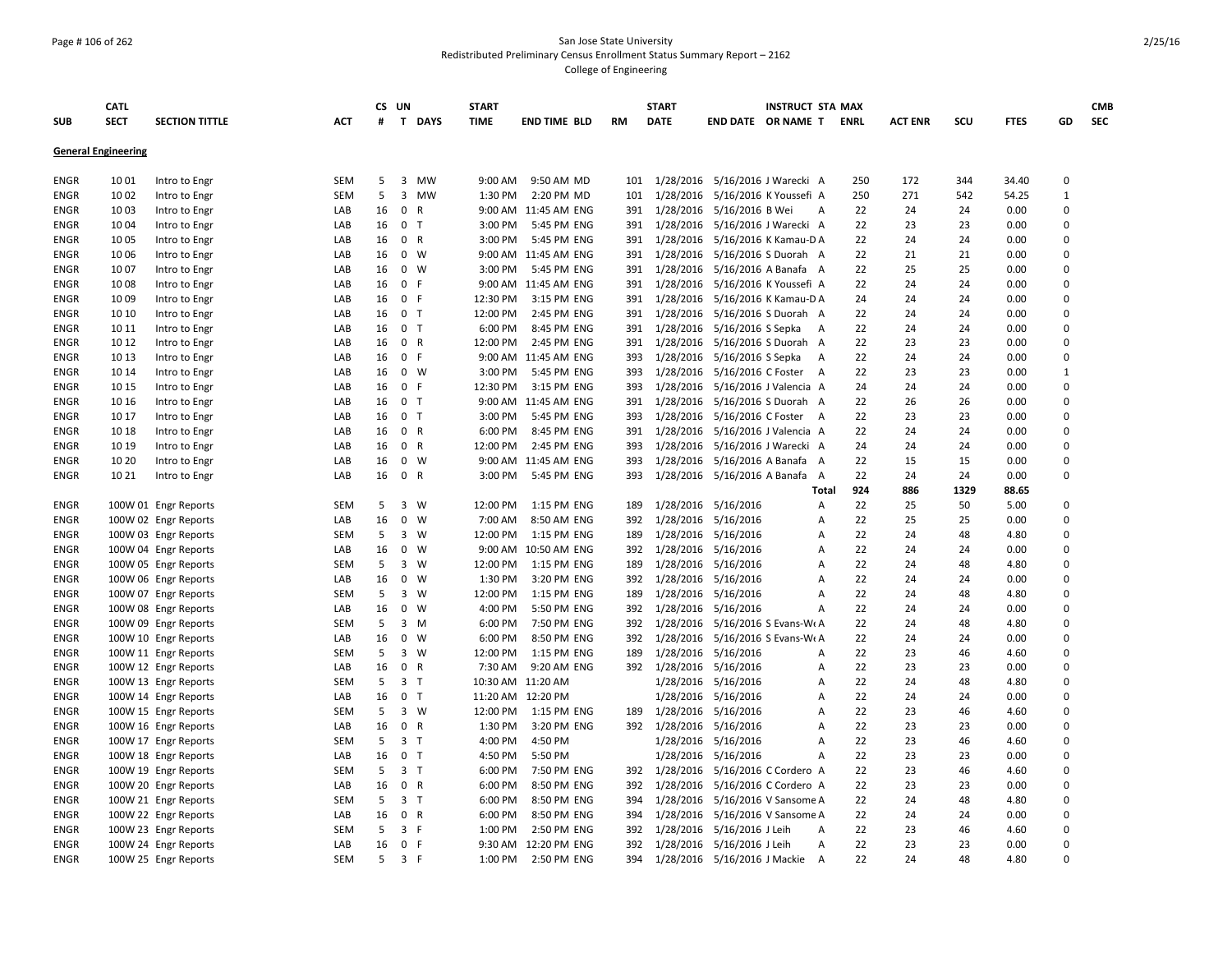# Page # 107 of 262 San Jose State University Redistributed Preliminary Census Enrollment Status Summary Report – 2162 College of Engineering

|             | <b>CATL</b> |                           |            | CS UN          |                     |                | <b>START</b> |                       |           | <b>START</b> |                                      | <b>INSTRUCT STA MAX</b> |             |                          |                |             |                | <b>CMB</b>             |
|-------------|-------------|---------------------------|------------|----------------|---------------------|----------------|--------------|-----------------------|-----------|--------------|--------------------------------------|-------------------------|-------------|--------------------------|----------------|-------------|----------------|------------------------|
| <b>SUB</b>  | <b>SECT</b> | <b>SECTION TITTLE</b>     | <b>ACT</b> | #              |                     | T DAYS         | <b>TIME</b>  | <b>END TIME BLD</b>   | <b>RM</b> | <b>DATE</b>  | END DATE OR NAME T                   |                         | <b>ENRL</b> | <b>ACT ENR</b>           | SCU            | <b>FTES</b> | GD             | <b>SEC</b>             |
| <b>ENGR</b> |             | 100W 26 Engr Reports      | LAB        | 16             | 0 F                 |                |              | 9:30 AM 12:20 PM ENG  | 394       |              | 1/28/2016 5/16/2016 J Mackie A       |                         | 22          | 24                       | 24             | 0.00        | $\mathbf 0$    |                        |
| <b>ENGR</b> |             | 100W 27 Engr Reports      | <b>SEM</b> | 5              |                     | $3 \quad W$    |              | 11:00 AM 12:50 PM ENG | 394       |              | 1/28/2016 5/16/2016                  | Α                       | 22          | 26                       | 52             | 5.20        | $\mathbf 0$    |                        |
| <b>ENGR</b> |             | 100W 28 Engr Reports      | LAB        | 16             |                     | $0$ M          | 1:30 PM      | 3:50 PM ENG           | 394       |              | 1/28/2016 5/16/2016 B Murphy-' A     |                         | 22          | 26                       | 26             | 0.00        | 0              |                        |
| <b>ENGR</b> |             | 100W 29 Engr Reports      | <b>SEM</b> | 5              |                     | $3 \quad W$    | 12:00 PM     | 1:15 PM ENG           | 189       |              | 1/28/2016 5/16/2016                  | $\overline{A}$          | 22          | 23                       | 46             | 4.65        | $\mathbf{1}$   |                        |
| <b>ENGR</b> |             | 100W 30 Engr Reports      | LAB        | 16             |                     | 0 R            | 4:00 PM      | 5:50 PM ENG           | 387       |              | 1/28/2016 5/16/2016                  | A                       | 22          | 23                       | 23             | 0.00        | $\mathbf{1}$   |                        |
| <b>ENGR</b> |             | 100W 31 Engr Reports      | <b>SEM</b> | 5              | 3 F                 |                | 1:30 PM      | 2:50 PM ENG           | 388       |              | 1/28/2016 5/16/2016 L Zou            | А                       | 22          | 25                       | 50             | 5.00        | 0              |                        |
| <b>ENGR</b> |             | 100W 32 Engr Reports      | LAB        | 16             | 0 F                 |                |              | 9:30 AM 12:20 PM ENG  | 388       |              | 1/28/2016 5/16/2016 L Zou            | Α                       | 22          | 25                       | 25             | 0.00        | 0              |                        |
| <b>ENGR</b> |             | 100W 33 Engr Reports      | SEM        | 5              |                     | 3 <sub>7</sub> | 12:00 PM     | 1:50 PM               |           |              | 1/28/2016 5/16/2016 S Knapp          | $\overline{A}$          | 22          | 24                       | 48             | 4.80        | $\mathbf 0$    |                        |
| <b>ENGR</b> |             | 100W 34 Engr Reports      | LAB        | 16             |                     | 0 R            | 12:00 PM     | 2:50 PM ENG           | 388       |              | 1/28/2016 5/16/2016 S Knapp          | Α                       | 22          | 24                       | 24             | 0.00        | 0              |                        |
| <b>ENGR</b> |             | 100W 35 Engr Reports      | <b>SEM</b> | 5              |                     | $3 \, M$       | 6:00 PM      | 7:50 PM ENG           | 394       |              | 1/28/2016 5/16/2016 J Melvin         | Α                       | 22          | 23                       | 46             | 4.60        | 0              |                        |
| <b>ENGR</b> |             | 100W 36 Engr Reports      | LAB        | 16             |                     | $0 \quad W$    | 6:00 PM      | 8:50 PM ENG           | 394       | 1/28/2016    | 5/16/2016 J Melvin                   | A                       | 22          | 23                       | 23             | 0.00        | 0              |                        |
| <b>ENGR</b> |             | 100W 37 Engr Reports      | <b>SEM</b> | 5              |                     | $3 \quad W$    | 12:00 PM     | 1:15 PM ENG           | 189       |              | 1/28/2016 5/16/2016                  | A                       | 22          | 24                       | 48             | 4.80        | $\mathbf 0$    |                        |
| ENGR        |             | 100W 38 Engr Reports      | LAB        | 16             |                     | 0 R            |              | 9:00 AM 10:50 AM ENG  | 388       |              | 1/28/2016 5/16/2016                  | Α                       | 22          | 24                       | 24             | 0.00        | 0              |                        |
| <b>ENGR</b> |             | 100W 39 Engr Reports      | <b>SEM</b> | 5              |                     | 3 W            | 12:00 PM     | 1:15 PM ENG           | 189       |              | 1/28/2016 5/16/2016                  | Α                       | 22          | 25                       | 50             | 5.00        | 0              |                        |
| <b>ENGR</b> |             | 100W 40 Engr Reports      | LAB        | 16             |                     | 0 R            | 4:00 PM      | 5:50 PM ENG           | 392       |              | 1/28/2016 5/16/2016                  | A                       | 22          | 25                       | 25             | 0.00        | $\mathbf 0$    |                        |
| <b>ENGR</b> |             | 100W 41 Engr Reports      | <b>SEM</b> | 5              |                     | $3 \quad W$    | 12:00 PM     | 1:15 PM ENG           | 189       |              | 1/28/2016 5/16/2016                  | A                       | 22          | 23                       | 46             | 4.60        | 0              |                        |
| <b>ENGR</b> |             | 100W 42 Engr Reports      | LAB        | 16             |                     | $0 \quad W$    | 8:00 AM      | 9:50 AM ENG           | 388       |              | 1/28/2016 5/16/2016                  | A                       | 22          | 23                       | 23             | 0.00        | 0              |                        |
| <b>ENGR</b> |             | 100W 43 Engr Reports      | <b>SEM</b> | 5              |                     | 3 R            | 1:00 PM      | 2:50 PM ENG           | 407       |              | 1/28/2016 5/16/2016 V Sansome A      |                         | 22          | 25                       | 50             | 5.00        | 0              |                        |
| <b>ENGR</b> |             | 100W 44 Engr Reports      | LAB        | 16             | 0 <sub>T</sub>      |                | 1:00 PM      | 3:50 PM ENG           | 407       |              | 1/28/2016 5/16/2016 V Sansome A      |                         | 22          | 25                       | 25             | 0.00        | 0              |                        |
|             |             |                           |            |                |                     |                |              |                       |           |              |                                      | <b>Total</b>            | 968         | 1052                     | 1578           | 105.25      |                |                        |
| <b>ENGR</b> | 103 01      | Life Cycle Engineering    | <b>LEC</b> | $\overline{2}$ |                     | 3 TR           | 3:00 PM      | 4:15 PM ENG           | 486       |              | 1/28/2016 5/16/2016 J Flahaux A      |                         | 70          | $\mathbf{0}$             | $\mathbf{0}$   | 0.00        | $\mathbf{0}$   | $C$ *                  |
|             |             |                           |            |                |                     |                |              |                       |           |              |                                      | <b>Total</b>            | 70          | 0                        | $\mathbf{0}$   | 0.00        |                |                        |
| ENGR        | 18001       | <b>Indiv Studies</b>      | SUP        | 36             |                     | 1 TBA          |              |                       |           |              | 1/28/2016 5/16/2016                  | Α                       | 10          | $\Omega$                 | $\Omega$       | 0.00        | 0              |                        |
| <b>ENGR</b> | 18002       | <b>Indiv Studies</b>      | <b>SUP</b> | 36             |                     | 2 TBA          |              |                       |           |              | 1/28/2016 5/16/2016                  | A                       | 15          | $\Omega$                 | $\Omega$       | 0.00        | $\mathbf 0$    |                        |
| <b>ENGR</b> | 18003       | <b>Indiv Studies</b>      | SUP        | 36             |                     | 3 TBA          |              |                       |           |              | 1/28/2016 5/16/2016 B Wei            | Α                       | 15          | $\overline{2}$           | 6              | 0.40        | 0              |                        |
|             |             |                           |            |                |                     |                |              |                       |           |              |                                      | <b>Total</b>            | 40          | $\overline{2}$           | 6              | 0.40        |                |                        |
| <b>ENGR</b> |             | 195A 01 Glob/Soc Iss Engr | SEM        | 1              | 1 F                 |                | 1:30 PM      | 2:45 PM ENG           | 331       |              | 1/28/2016 5/16/2016 M Thiele A       |                         | 90          | 57                       | 57             | 3.80        | 0              |                        |
| <b>ENGR</b> |             | 195B 01 Glob/Soc Iss Engr | <b>LEC</b> | $\mathbf{1}$   | 1 F                 |                | 12:00 PM     | 1:15 PM ENG           | 189       |              | 1/28/2016 5/16/2016 L Sullivan-CA    |                         | 120         | 157                      | 157            | 10.47       | $\mathbf 0$    |                        |
| <b>ENGR</b> |             | 195B 02 Glob/Soc Iss Engr | <b>LEC</b> |                | $1 \quad 1 \quad F$ |                | 1:30 PM      | 2:45 PM ENG           | 189       |              | 1/28/2016 5/16/2016 L Sullivan-CA    |                         | 120         | 115                      | 115            | 7.67        | 0              |                        |
|             |             |                           |            |                |                     |                |              |                       |           |              |                                      | Total                   | 330         | 329                      | 329            | 21.93       |                |                        |
| <b>ENGR</b> |             | 195D 01 Inter Sr Proj II  | LAB        | 16             |                     | $3 \quad W$    | 6:00 PM      | 8:45 PM ENG           | 141       |              | 1/28/2016 5/16/2016 K Perry          | A                       | 25          | 9                        | 27             | 1.80        | $\mathbf{0}$   | Ċ<br>$\ast$            |
| AVIA        |             | 195D 01 Inter Sr Proj II  | LAB        | 16             |                     | 3 W            | 6:00 PM      | 8:45 PM ENG           | 141       |              | 1/28/2016 5/16/2016 K Perry          | Α                       | $\pmb{0}$   | $\mathbf{0}$             | $\mathbf 0$    | 0.00        | $\mathbf 0$    | C                      |
| TECH        |             | 195D 01 Inter Sr Proj II  | LAB        | 16 3 W         |                     |                | 6:00 PM      | 8:45 PM ENG           | 141       |              | 1/28/2016 5/16/2016 K Perry          | Α                       | 0           | $\mathbf 0$              | $\mathbf 0$    | 0.00        | $\mathbf 0$    | c                      |
| <b>CMPE</b> |             | 195D 01 Inter Sr Proj II  | LAB        | 16             |                     | 3 W            | 6:00 PM      | 8:45 PM ENG           | 141       |              | 1/28/2016 5/16/2016 K Perry          | Α                       | $\mathbf 0$ | $\Omega$                 | $\mathbf{0}$   | 0.00        | $\mathbf{0}$   | C.                     |
| <b>ISE</b>  |             | 195D 01 Inter Sr Proj II  | LAB        | 16             |                     | 3 W            | 6:00 PM      | 8:45 PM ENG           | 141       |              | 1/28/2016 5/16/2016 K Perry          | Α                       | 0           | $\mathbf{0}$             | $\mathbf{0}$   | 0.00        | $\mathbf{0}$   | C                      |
| EE          |             | 195D 01 Inter Sr Proj II  | LAB        | 16             |                     | 3 W            | 6:00 PM      | 8:45 PM ENG           | 141       |              | 1/28/2016 5/16/2016 K Perry          | Α                       | 0           | $\mathbf{0}$             | $\mathbf{0}$   | 0.00        | $\mathbf{0}$   | C.<br>$\ast$           |
| MATE        |             | 195D 01 Inter Sr Proj II  | LAB        | 16             | 3 W                 |                | 6:00 PM      | 8:45 PM ENG           | 141       |              | 1/28/2016 5/16/2016 K Perry          | A                       | $\Omega$    | $\mathbf{0}$             | $\mathbf{0}$   | 0.00        | $\mathbf{0}$   | C.                     |
| <b>CHE</b>  |             | 195D 01 Inter Sr Proj II  | LAB        | 16 3 W         |                     |                | 6:00 PM      | 8:45 PM ENG           |           |              | 141 1/28/2016 5/16/2016 K Perry      | A                       | $\mathbf 0$ | $\mathbf{0}$             | $\mathbf{0}$   | 0.00        | $\mathbf{0}$   | $\mathsf{C}$<br>$\ast$ |
|             |             |                           |            |                |                     |                |              |                       |           |              |                                      | <b>Total</b>            | 25          | 9                        | 27             | 1.80        |                |                        |
| <b>ENGR</b> |             | 200W 01 Engr Grad Reports | LEC        | $\overline{2}$ |                     | $3 \quad W$    |              | 7:30 AM 10:15 AM ENG  | 394       |              | 1/28/2016 5/16/2016 M Highby A       |                         | 24          | 24                       | 72             | 6.00        | 24             |                        |
| ENGR        |             | 200W 02 Engr Grad Reports | LEC        | $\overline{2}$ |                     | $3 \, M$       | 7:00 PM      | 9:45 PM ENG           | 388       |              | 1/28/2016 5/16/2016 B Murphy-' A     |                         | 25          | 27                       | 81             | 6.75        | 27             |                        |
| <b>ENGR</b> |             | 200W 03 Engr Grad Reports | LEC        | $\overline{2}$ |                     | 3 R            | 6:00 PM      | 8:45 PM ENG           | 388       |              | 1/28/2016 5/16/2016 J Melvin A       |                         | 24          | 8                        | 24             | 2.00        | 8              |                        |
|             |             |                           |            |                |                     |                |              |                       |           |              |                                      | <b>Total</b>            | 73          | 59                       | 177            | 14.75       |                |                        |
| <b>ENGR</b> | 202 01      | <b>Systems Engr</b>       | LEC        | $\mathbf{1}$   | 3 <sub>T</sub>      |                | 6:00 PM      | 8:45 PM ENG           | 395       |              | 1/28/2016 5/16/2016 A Zargar A       |                         | 30          | 10                       | 30             | 2.50        | 10             |                        |
|             |             |                           |            |                |                     |                |              |                       |           |              |                                      | Total                   | 30          | 10                       | 30             | 2.50        |                |                        |
| ENGR        | 203 01      | <b>Engr Management</b>    | <b>SEM</b> | 5              |                     | 3 W            | 6:00 PM      | 8:45 PM ENG           | 395       |              | 1/28/2016 5/16/2016 R Venkates A     |                         | 24          | 6                        | 18             | 1.50        | 6              |                        |
|             |             |                           |            |                |                     |                |              |                       |           |              |                                      | Total                   | 24          | 6                        | 18             | 1.50        |                |                        |
| ENGR        | 281 01      | Master's Project          | LAB        | 16 1 F         |                     |                | 6:00 PM      | 8:45 PM ENG           |           |              | 395 1/28/2016 5/16/2016 R Venkates A |                         | 25          | $\overline{7}$           | $\overline{7}$ | 0.58        | $\overline{7}$ |                        |
|             |             |                           |            |                |                     |                |              |                       |           |              |                                      | Total                   | 25          | $\overline{\phantom{a}}$ | $\overline{ }$ | 0.58        |                |                        |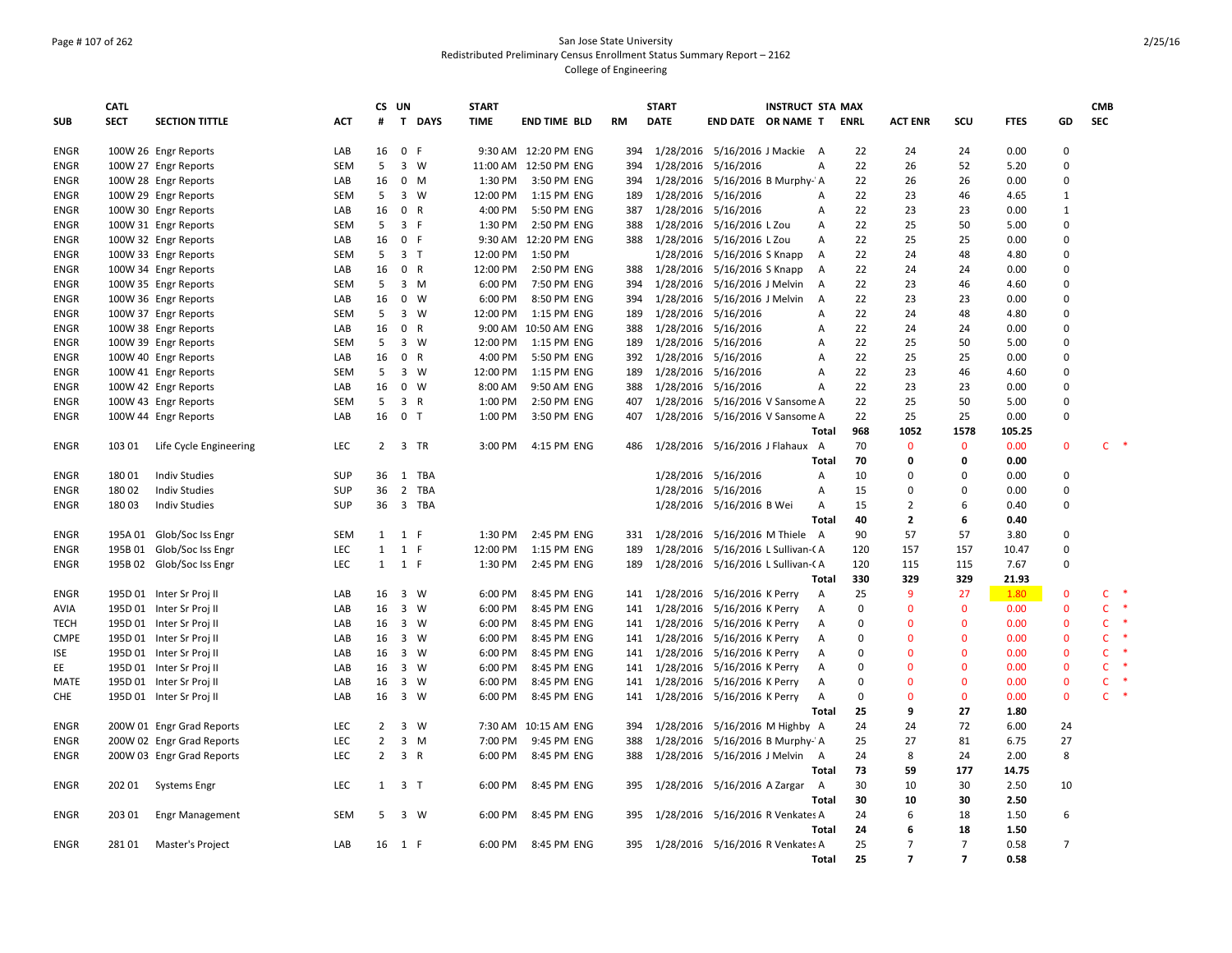### Page # 108 of 262 San Jose State University Redistributed Preliminary Census Enrollment Status Summary Report – 2162 College of Engineering

|             | <b>CATL</b> |                                  |            | <b>CS</b> | UN  |             | <b>START</b> |                     |           | <b>START</b> |                                  | <b>INSTRUCT STA MAX</b> |       |             |                |             |             |                | <b>CMB</b> |
|-------------|-------------|----------------------------------|------------|-----------|-----|-------------|--------------|---------------------|-----------|--------------|----------------------------------|-------------------------|-------|-------------|----------------|-------------|-------------|----------------|------------|
| <b>SUB</b>  | <b>SECT</b> | <b>SECTION TITTLE</b>            | <b>ACT</b> |           | п   | <b>DAYS</b> | <b>TIME</b>  | <b>END TIME BLD</b> | <b>RM</b> | <b>DATE</b>  | <b>END DATE OR NAME T</b>        |                         |       | <b>ENRL</b> | <b>ACT ENR</b> | scu         | <b>FTES</b> | GD             | <b>SEC</b> |
| <b>ENGR</b> |             | 297B 01 Spc Topics Bioinfo       | SUP        | 25        | 1   | TBA         |              |                     |           |              | 1/28/2016 5/16/2016 L Wesley A   |                         |       | 20          |                | 1           | 0.08        | $\mathbf{1}$   |            |
| <b>ENGR</b> | 297B 03     | Spc Topics Bioinfo               | SUP        | 25        | 3   | TBA         |              |                     |           |              | 1/28/2016 5/16/2016              |                         | A     | 30          | $\Omega$       | 0           | 0.00        | 0              |            |
|             |             |                                  |            |           |     |             |              |                     |           |              |                                  |                         | Total | 50          |                | 1           | 0.08        |                |            |
| ENGR        |             | 297C 01 Spec Tpcs Sys Engr       | SEM        |           | 3   | TBA         |              |                     |           |              | 1/28/2016 5/16/2016              |                         | А     | 30          | $\Omega$       | 0           | 0.00        | 0              |            |
|             |             |                                  |            |           |     |             |              |                     |           |              |                                  |                         | Total | 30          | 0              | $\mathbf 0$ | 0.00        |                |            |
| ENGR        |             | 297D 01 Topics Emerge Tech       | LEC        |           |     | TBA         |              |                     |           |              | 1/28/2016 5/16/2016 B Wei        |                         | A     | 30          | $\Omega$       | 0           | 0.00        | 0              |            |
| <b>ENGR</b> |             | 297D 02 Topics Emerge Tech       | <b>LEC</b> |           |     | TBA         |              |                     |           | 1/28/2016    | 5/16/2016 B Wei                  |                         | А     | 20          | $\Omega$       | 0           | 0.00        | 0              |            |
| <b>ENGR</b> | 297D 03     | <b>Topics Emerge Tech</b>        | LEC        |           | 3   | TBA         |              |                     |           |              | 1/28/2016 5/16/2016 B Wei        |                         | А     | 20          |                | 9           | 0.75        | $\overline{3}$ |            |
|             |             |                                  |            |           |     |             |              |                     |           |              |                                  |                         | Total | 70          | 3              | 9           | 0.75        |                |            |
| <b>ENGR</b> | 298 01      | Master's Project                 | LAB        | 16        | 2 F |             | 5:00 PM      | 7:45 PM ENG         | 394       |              | 1/28/2016 5/16/2016 C Foster     |                         | A     | 30          | 6              | 12          | 1.00        | 6              |            |
|             |             |                                  |            |           |     |             |              |                     |           |              |                                  |                         | Total | 30          |                | 12          | 1.00        |                |            |
| ENGR        | 298101      | MSE Internship Experience        | SUP        | 48        |     | TBA         |              |                     |           |              | 1/28/2016 5/16/2016              |                         | А     | 30          | $\Omega$       | 0           | 0.00        | 0              |            |
| <b>ENGR</b> | 298102      | <b>MSE Internship Experience</b> | SUP        | 48        | 2   | TBA         |              |                     |           |              | 1/28/2016 5/16/2016              |                         | A     | 30          | $\Omega$       | 0           | 0.00        | 0              |            |
| <b>ENGR</b> | 298103      | MSE Internship Experience        | <b>SUP</b> | 48        | 3   | TBA         |              |                     |           |              | 1/28/2016 5/16/2016 B Wei        |                         | А     | 30          |                | 3           | 0.25        | $\mathbf{1}$   |            |
|             |             |                                  |            |           |     |             |              |                     |           |              |                                  |                         | Total | 90          |                | 3           | 0.25        |                |            |
| <b>ENGR</b> | 299 01      | <b>Masters Thesis</b>            | SUP        | 25        |     | TBA         |              |                     |           |              | 1/28/2016 5/16/2016              |                         | А     | 30          | $\mathbf 0$    | 0           | 0.00        | 0              |            |
| <b>ENGR</b> | 299 02      | <b>Masters Thesis</b>            | SUP        | 25        |     | TBA         |              |                     |           |              | 1/28/2016 5/16/2016              |                         | А     | 25          | $\mathbf 0$    | 0           | 0.00        | 0              |            |
| <b>ENGR</b> | 299 03      | <b>Masters Thesis</b>            | SUP        | 25        | 3   | TBA         |              |                     |           |              | 1/28/2016 5/16/2016              |                         | А     | 25          | $\mathbf 0$    | 0           | 0.00        | 0              |            |
| <b>ENGR</b> | 299 04      | <b>Masters Thesis</b>            | SUP        | 25        |     | <b>TBA</b>  |              |                     |           |              | 1/28/2016 5/16/2016              |                         | A     | 25          | $\Omega$       | 0           | 0.00        | 0              |            |
| <b>ENGR</b> | 299 05      | <b>Masters Thesis</b>            | <b>SUP</b> | 25        | 5   | TBA         |              |                     |           |              | 1/28/2016 5/16/2016              |                         | А     | 25          | 0              | $\mathbf 0$ | 0.00        | 0              |            |
|             |             |                                  |            |           |     |             |              |                     |           |              |                                  |                         | Total | 130         | 0              | 0           | 0.00        |                |            |
|             |             |                                  |            |           |     |             |              |                     |           |              | <b>General Engineering Total</b> |                         |       | 2909        | 2371           | 3526        | 239.45      |                | оk         |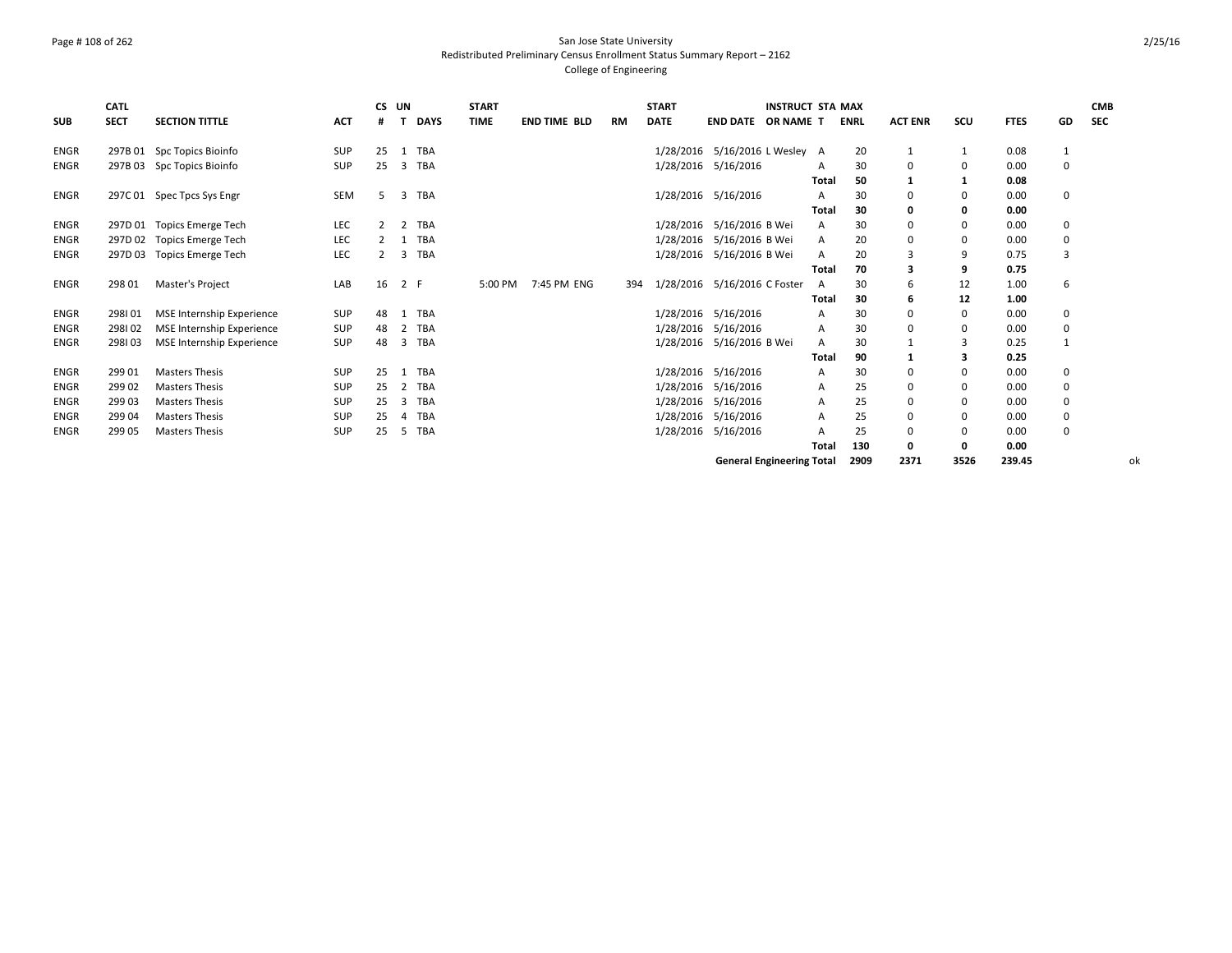#### Page # 109 of 262 San Jose State University Redistributed Preliminary Census Enrollment Status Summary Report – 2162 College of Engineering

**SUB CATL SECT SECTION TITTLE ACT CS UN # T DAYS START TIME END TIME BLD RM START DATE END DATE OR NAME T INSTRUCT STA MAX ENRL ACT ENR SCU FTES GD CMB SEC Industrial & Systems Engineering** ISE 103 01 Life Cycle Engineering LEC 2 3 TR 3:00 PM 4:15 PM ENG 486 1/28/2016 5/16/2016 J Flahaux A 0 40 120 8.05 1 C \* **Total** 0 40 120 8.05 ISE 105 01 Intr Syst Engr SEM 4 3 MW 10:30 AM 11:45 AM BBC 202 1/28/2016 5/16/2016 S Amin A 80 70 210 14.00 0 **Total 80 70 210 14.00** ISE 115 01 CIM SEM 4 3 W 4:15 PM 6:00 PM ENG 488 1/28/2016 5/16/2016 H Bae A 60 59 118 11.80 0 ISE 115 02 CIM LAB 16 0 T 6:00 PM 8:45 PM ENG 194 1/28/2016 5/16/2016 H Bae A 30 29 29 0.00 0 ISE 115 03 CIM LAB 16 0 W 6:00 PM 8:45 PM ENG 194 1/28/2016 5/16/2016 H Bae A 30 30 30 0.00 0 **Total 120 118 177 11.80** ISE 120 01 Methods Design LEC 4 3 MW 3:00 PM 4:15 PM ENG 486 1/28/2016 5/16/2016 D Nathan-RA 70 73 219 14.65 1 **Total 70 73 219 14.65** ISE 130 01 Engr Statistics LEC 4 3 TR 9:00 AM 10:15 AM ENG 189 1/28/2016 5/16/2016 N Patel A 150 143 429 28.65 1 **Total 150 143 429 28.65** ISE 131 01 Statistical Proc Control SEM 4 3 MW 1:30 PM 2:45 PM ENG 486 1/28/2016 5/16/2016 Y DessoukyA 70 66 198 13.20 0 **Total 70 66 198 13.20** ISE 142 01 Svc Sys Engrg & Mgmt SEM 4 3 M 6:00 PM 8:45 PM CL 222 1/28/2016 5/16/2016 B Saeed A 70 69 207 13.80 0 **Total 70 69 207 13.80** ISE 155 01 Supply Chain Engr SEM 4 3 R 6:00 PM 8:45 PM MH 523 1/28/2016 5/16/2016 D Steele A 70 51 153 10.20 0 **Total 70 51 153 10.20** ISE 160 01 Healthcare Del Sys LEC 2 3 T 6:00 PM 8:45 PM ENG 488 1/28/2016 5/16/2016 C Brown A 20 4 12 0.80 0 **Total 20 4 12 0.80** ISE 164 01 Comp & Hum Interact SEM 4 3 T 6:00 PM 8:45 PM CL 117 1/28/2016 5/16/2016 A Moallem A 60 63 189 12.60 0 **Total 60 63 189 12.60** ISE 170 01 Operation Research SEM 4 3 TR 4:30 PM 5:45 PM ENG 486 1/28/2016 5/16/2016 S Erdogan A 70 46 138 9.25 1 **Total 70 46 138 9.25** ISE 180 01 Individ Studies SUP 36 1 TBA 1/28/2016 5/16/2016 Y DessoukyA 40 0 0 0.00 0 ISE 180 02 Individ Studies SUP 36 2 TBA 1/28/2016 5/16/2016 Y DessoukyA 40 2 4 0.27 0 ISE 180 03 Individ Studies SUP 36 3 TBA 1/28/2016 5/16/2016 Y DessoukyA 40 0 0 0.00 0 **Total 120 2 4 0.27** ISE 195A 01 Sr ISE Design I LAB 16 1 F 9:30 AM 12:15 PM ENG 486 1/28/2016 5/16/2016 B Saeed A 30 26 26 1.73 0 **Total 30 26 26 1.73** ISE 195B 01 Sr ISE Design II LAB 16 3 F 1:00 PM 3:45 PM ENG 486 1/28/2016 5/16/2016 B Saeed A 30 31 93 6.20 0 **Total 30 31 93 6.20** ISE 200 01 Fincl Mthds Engr SEM 5 3 R 6:00 PM 8:45 PM ENG 343 1/28/2016 5/16/2016 A Zargar A 80 70 210 17.50 70 **Total 80 70 210 17.50** ISE 201 01 Sftware Engr Anal SEM 4 3 M 6:00 PM 8:45 PM ENG 486 1/28/2016 5/16/2016 S Amin A 50 12 36 3.00 12 **Total 50 12 36 3.00** ISE 202 01 Des Ana Engr Exp SEM 5 3 W 6:00 PM 8:45 PM ENG 486 1/28/2016 5/16/2016 H Tsao A 70 46 138 11.40 44 **Total 70 46 138 11.40** ISE 212 01 Hum Factors Exp SEM 5 3 T 6:00 PM 8:45 PM ENG 486 1/28/2016 5/16/2016 A Kumar A 50 34 102 8.50 34 **Total 50 34 102 8.50** ISE 213 01 Princip of Engr Mgmt LEC 2 3 W 6:00 PM 8:45 PM ENG 488 1/28/2016 5/16/2016 A Kumar A 50 50 150 12.50 50 **Total 50 50 150 12.50** ISE 215 01 Usability Testing SEM 4 3 R 3:00 PM 5:45 PM ENG 488 1/28/2016 5/16/2016 A Andre A 45 28 84 7.00 28 **Total 45 28 84 7.00** ISE 218 01 Adv. Int. Design LEC 2 3 W 6:00 PM 8:45 PM CL 310 1/28/2016 5/16/2016 D Rosenbe A 30 35 105 8.75 35 **Total 30 35 105 8.75** ISE 219 01 HCI Security SEM 4 3 R 6:00 PM 8:45 PM ENG 486 1/28/2016 5/16/2016 A Moallem A 50 10 30 2.50 10 C \*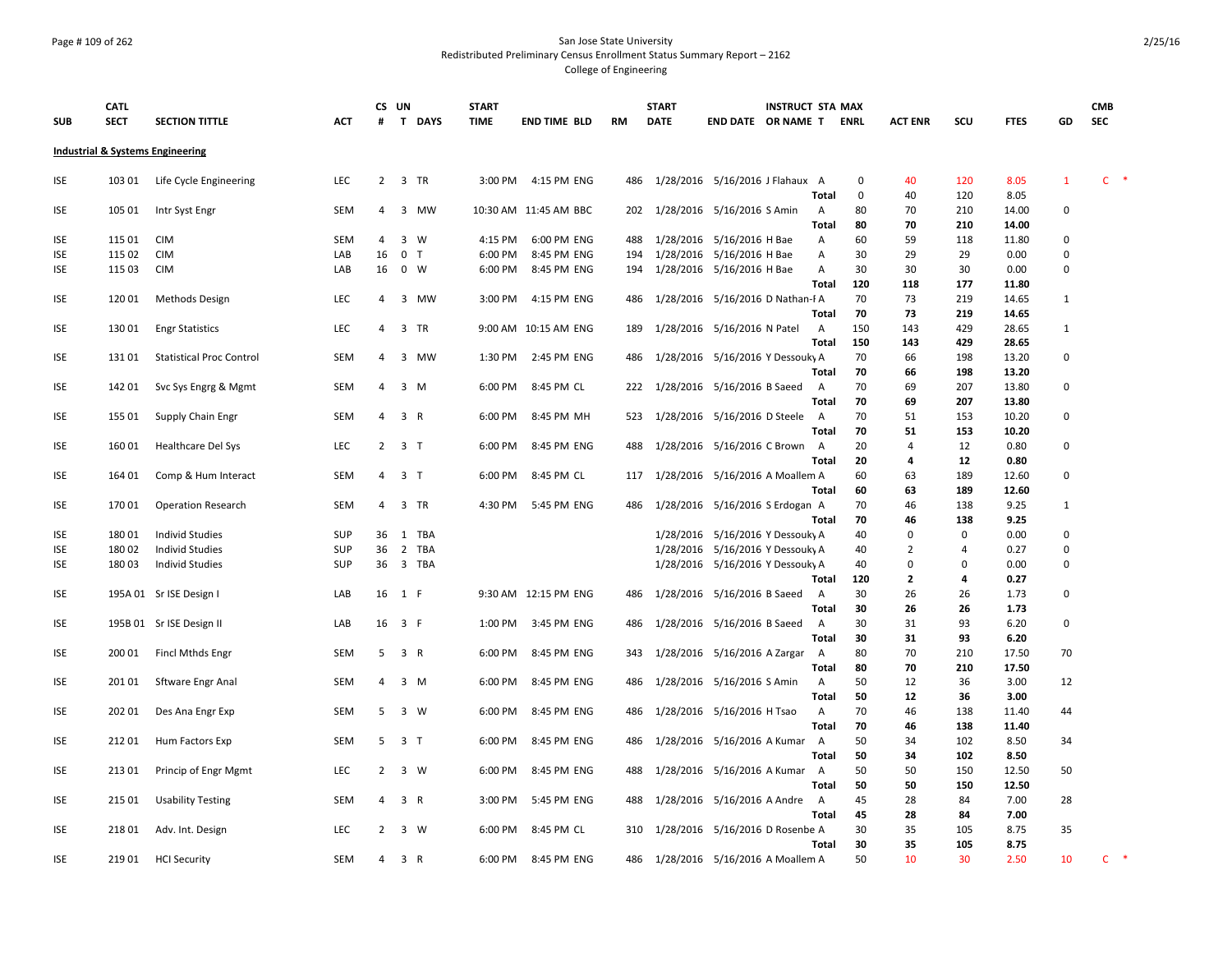### Page # 110 of 262 San Jose State University Redistributed Preliminary Census Enrollment Status Summary Report – 2162 College of Engineering

|                   | <b>CATL</b> |                           |            | CS UN          |                |              | <b>START</b> |                      |     | <b>START</b> |                                        | <b>INSTRUCT STA MAX</b> |                |             |                |              |             |              | <b>CMB</b> |       |
|-------------------|-------------|---------------------------|------------|----------------|----------------|--------------|--------------|----------------------|-----|--------------|----------------------------------------|-------------------------|----------------|-------------|----------------|--------------|-------------|--------------|------------|-------|
| <b>SUB</b>        | <b>SECT</b> | <b>SECTION TITTLE</b>     | <b>ACT</b> | #              | $\mathbf{T}$   | <b>DAYS</b>  | <b>TIME</b>  | <b>END TIME BLD</b>  | RM  | <b>DATE</b>  | END DATE OR NAME T                     |                         |                | <b>ENRL</b> | <b>ACT ENR</b> | SCU          | <b>FTES</b> | GD           | <b>SEC</b> |       |
| <b>CMPE</b>       | 219 01      | <b>HCI Security</b>       | SEM        | 4              | 3              | R            | 6:00 PM      | 8:45 PM ENG          | 486 |              | 1/28/2016 5/16/2016 A Moallem A        |                         |                | 0           | $\Omega$       | $\mathbf{0}$ | 0.00        | $\mathbf{0}$ |            | $C$ * |
| <b>PSYC</b>       | 21901       | <b>HCI Security</b>       | SEM        | 4              | 3              | R            | 6:00 PM      | 8:45 PM ENG          | 486 |              | 1/28/2016 5/16/2016 A Moallem A        |                         |                | 0           | $\Omega$       | $\mathbf{0}$ | 0.00        | $\mathbf{0}$ |            | $C$ * |
|                   |             |                           |            |                |                |              |              |                      |     |              |                                        |                         | Total          | 50          | 10             | 30           | 2.50        |              |            |       |
| <b>ISE</b>        | 24201       | Adv Scv Sys Engrg & Mgmt  | SEM        | 4              |                | 3 M          | 3:00 PM      | 5:45 PM ENG          | 488 |              | 1/28/2016 5/16/2016 S Erdogan A        |                         |                | 20          | 15             | 45           | 3.75        | 15           |            |       |
|                   |             |                           |            |                |                |              |              |                      |     |              |                                        |                         | Total          | 20          | 15             | 45           | 3.75        |              |            |       |
| ISE               | 24701       | Logistics Supl Chn        | SEM        | 4              | 3 M            |              | 6:00 PM      | 8:45 PM ENG          | 488 |              | 1/28/2016 5/16/2016 J Barjis           |                         | A              | 50          | 49             | 147          | 12.25       | 49           |            |       |
|                   |             |                           |            |                |                |              |              |                      |     |              |                                        |                         | Total          | 50          | 49             | 147          | 12.25       |              |            |       |
| ISE               | 25001       | Leading 6Sigma Improvmt   | SEM        |                | 4 3 T          |              | 6:00 PM      | 8:45 PM BBC          | 202 |              | 1/28/2016  5/16/2016 D Steele          |                         | A              | 119         | 87             | 261          | 21.70       | 86           |            |       |
|                   |             |                           |            |                |                |              |              |                      |     |              |                                        |                         | <b>Total</b>   | 119         | 87             | 261          | 21.70       |              |            |       |
| ISE               | 260 01      | <b>Healthcare Del Sys</b> | <b>LEC</b> | $\overline{2}$ | 3 <sub>T</sub> |              | 6:00 PM      | 8:45 PM ENG          | 488 |              | 1/28/2016 5/16/2016 C Brown            |                         | A              | 50          | 13             | 39           | 3.25        | 13           |            |       |
|                   |             |                           |            |                |                |              |              |                      |     |              |                                        |                         | Total          | 50          | 13             | 39           | 3.25        |              |            |       |
| ISE               | 270 01      | Info Sys                  | SEM        |                | 3              | $\mathsf{R}$ | 6:00 PM      | 8:45 PM ENG          | 488 |              | 1/28/2016 5/16/2016 A Rayes            |                         | $\overline{A}$ | 50          | 12             | 36           | 3.00        | 12           |            | $C$ * |
| <b>CMPE</b>       | 27001       | Info Sys                  | <b>SEM</b> | 5.             | 3              | $\mathsf{R}$ | 6:00 PM      | 8:45 PM ENG          | 488 |              | 1/28/2016 5/16/2016 A Rayes            |                         | A              | $\mathbf 0$ | $\mathbf{0}$   | $\mathbf{0}$ | 0.00        | $\mathbf 0$  |            | $C$ * |
|                   |             |                           |            |                |                |              |              |                      |     |              |                                        |                         | <b>Total</b>   | 50          | 12             | 36           | 3.00        |              |            |       |
| ISE               | 29701       | Sp Topics IE              | SEM        | 5.             | 1              | TBA          |              |                      |     |              | 1/28/2016 5/16/2016 Y Dessouky A       |                         |                | 15          | $\Omega$       | $\mathbf{0}$ | 0.00        | $\mathbf 0$  |            |       |
| ISE               | 29702       | Sp Topics IE              | SEM        | 5.             | $\overline{2}$ | <b>TBA</b>   |              |                      |     |              | 1/28/2016 5/16/2016 Y Dessouky A       |                         |                | 25          | $\Omega$       | 0            | 0.00        | $\mathbf 0$  |            |       |
| ISE               | 29703       | Sp Topics IE              | SEM        | 5              |                | 3 TBA        |              |                      |     |              | 1/28/2016 5/16/2016 Y Dessouky A       |                         |                | 25          | 1              | 1            | 0.25        | 1            |            |       |
|                   |             |                           |            |                |                |              |              |                      |     |              |                                        |                         | Total          | 65          | 1              | 1            | 0.25        |              |            |       |
| ISE               | 298 01      | Spec Prob                 | <b>SUP</b> | 25             |                | 1 TBA        |              |                      |     |              | 1/28/2016 5/16/2016 A Andre A          |                         |                | 40          | 10             | 10           | 0.83        | 10           |            |       |
| ISE               | 298 02      | Spec Prob                 | <b>SUP</b> | 25             |                | 2 TBA        |              |                      |     |              | 1/28/2016 5/16/2016 D Rosenbe A        |                         |                | 40          | 10             | 20           | 1.67        | 10           |            |       |
| <b>ISE</b>        | 298 03      | Spec Prob                 | SUP        | 25             | 3              | TBA          |              |                      |     |              | 1/28/2016 5/16/2016 A Kumar A          |                         |                | 40          | 17             | 51           | 4.25        | 17           |            |       |
| ISE               | 298 04      | Spec Prob                 | <b>SUP</b> | 25             |                | 4 TBA        |              |                      |     |              | 1/28/2016 5/16/2016 A Andre            |                         | A              | 40          | 6              | 24           | 2.00        | 6            |            |       |
|                   |             |                           |            |                |                |              |              |                      |     |              |                                        |                         | Total          | 160         | 43             | 105          | 8.75        |              |            |       |
| ISE               | 299 01      | <b>Masters Thesis</b>     | <b>SUP</b> | 25             |                | 1 TBA        |              |                      |     |              | 1/28/2016 5/16/2016 A Andre            |                         | A              | 40          | $\Omega$       | 0            | 0.00        | 0            |            |       |
| ISE               | 299 02      | <b>Masters Thesis</b>     | <b>SUP</b> |                |                | 25 2 TBA     |              |                      |     |              | 1/28/2016 5/16/2016 A Andre            |                         | A              | 40          | $\Omega$       | 0            | 0.00        | 0            |            |       |
| ISE               | 299 03      | <b>Masters Thesis</b>     | <b>SUP</b> | 25             |                | 3 TBA        |              |                      |     |              | 1/28/2016 5/16/2016 A Andre            |                         | A              | 40          | 1              | 3            | 0.25        | 1            |            |       |
| ISE               | 299 04      | <b>Masters Thesis</b>     | <b>SUP</b> |                |                | 25  4  TBA   |              |                      |     |              | 1/28/2016 5/16/2016 A Andre            |                         | A              | 40          | $\Omega$       | 0            | 0.00        | $\mathbf 0$  |            |       |
|                   |             |                           |            |                |                |              |              |                      |     |              |                                        |                         | Total          | 160         | 1              | 3            | 0.25        |              |            |       |
|                   |             |                           |            |                |                |              |              |                      |     |              | Industrial & Systems Engineering Total |                         |                | 2059        | 1308           | 3667         | 269.55      |              |            | оk    |
| <b>Technology</b> |             |                           |            |                |                |              |              |                      |     |              |                                        |                         |                |             |                |              |             |              |            |       |
| <b>TECH</b>       | 25 01       | Intro Materials Tech      | LEC        | $\mathbf{2}$   | 3 <sub>T</sub> |              | 1:30 PM      | 3:15 PM ENG          | 103 |              | 1/28/2016 5/16/2016 C Peters A         |                         |                | 30          | 30             | 60           | 6.00        | 0            |            |       |
| TECH              | 25 11       | Intro Materials Tech      | LAB        | 16             | 0              | $\mathsf{R}$ | 1:30 PM      | 4:15 PM ENG          | 105 |              | 1/28/2016 5/16/2016 C Peters A         |                         |                | 15          | 14             | 14           | 0.00        | 0            |            |       |
| <b>TECH</b>       | 25 12       | Intro Materials Tech      | LAB        | 16             | 0 F            |              |              | 9:00 AM 11:45 AM ENG | 105 |              | 1/28/2016 5/16/2016 C Peters A         |                         |                | 15          | 16             | 16           | 0.00        | 0            |            |       |
|                   |             |                           |            |                |                |              |              |                      |     |              |                                        |                         | Total          | 60          | 60             | 90           | 6.00        |              |            |       |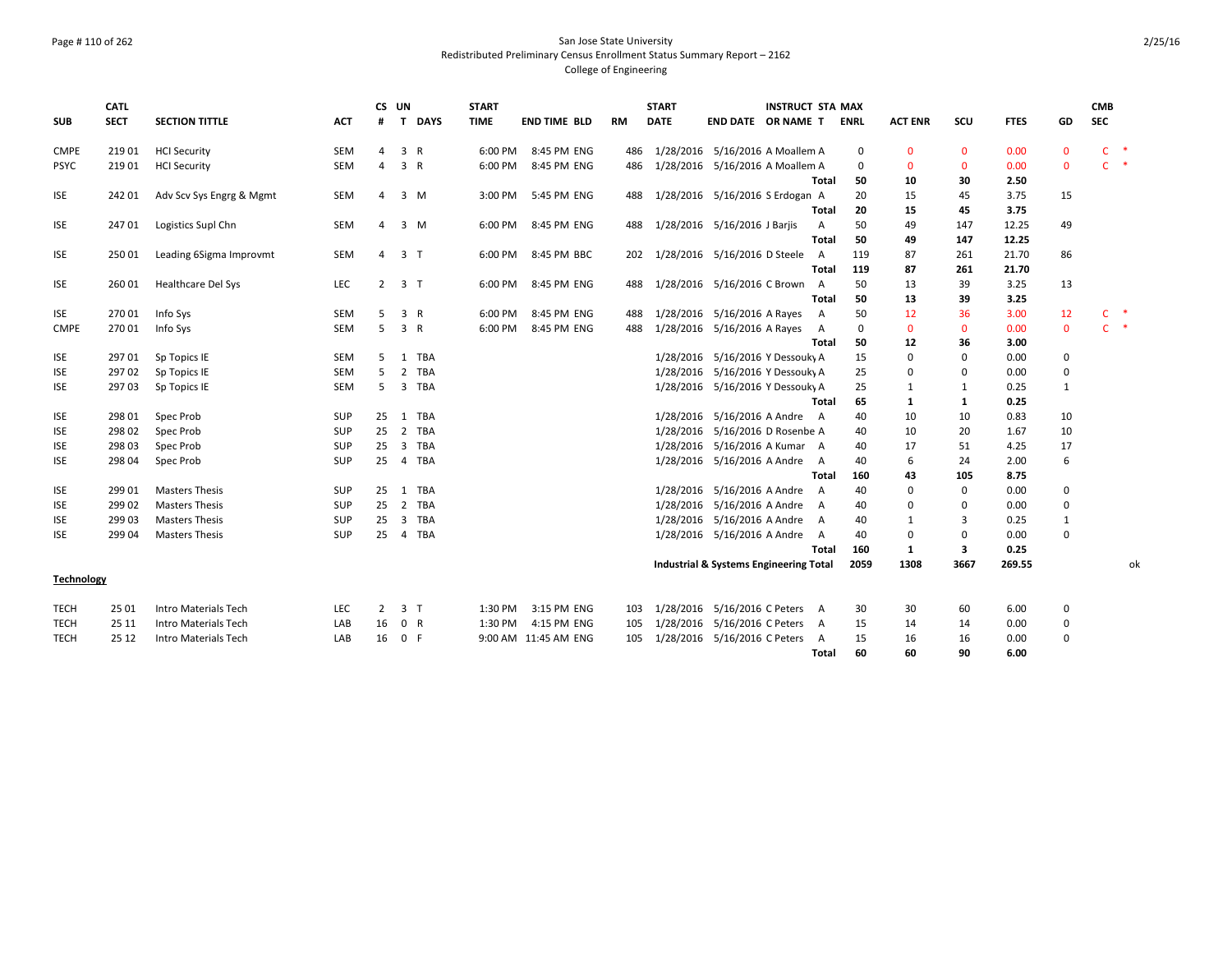### Page # 111 of 262 San Jose State University Redistributed Preliminary Census Enrollment Status Summary Report – 2162 College of Engineering

|             | <b>CATL</b>    |                                          |            | CS UN          |                     |             | <b>START</b> |                          |            | <b>START</b> | <b>INSTRUCT STA MAX</b>                                            |                |                    |                    |                         |              |                              | <b>CMB</b>   |        |
|-------------|----------------|------------------------------------------|------------|----------------|---------------------|-------------|--------------|--------------------------|------------|--------------|--------------------------------------------------------------------|----------------|--------------------|--------------------|-------------------------|--------------|------------------------------|--------------|--------|
| <b>SUB</b>  | <b>SECT</b>    | <b>SECTION TITTLE</b>                    | <b>ACT</b> | #              |                     | T DAYS      | <b>TIME</b>  | <b>END TIME BLD</b>      | <b>RM</b>  | <b>DATE</b>  | <b>END DATE OR NAME T</b>                                          |                | <b>ENRL</b>        | <b>ACT ENR</b>     | <b>SCU</b>              | <b>FTES</b>  | GD                           | <b>SEC</b>   |        |
| <b>TECH</b> | 3101           | Qual Assur & Control                     | <b>LEC</b> | $\overline{2}$ | 3 R                 |             |              | 9:00 AM 10:45 AM IS      | 216        |              | 1/28/2016 5/16/2016 A Zargar A                                     |                | 50                 | 56                 | 112                     | 11.20        | $\mathbf{0}$                 |              |        |
| <b>TECH</b> | 31 11          | Qual Assur & Control                     | LAB        | 16             | 0 <sub>T</sub>      |             |              | 9:00 AM 11:45 AM ENG     | 103        |              | 1/28/2016 5/16/2016 A Zargar                                       | A              | 25                 | 30                 | 30                      | 0.00         | $\Omega$                     |              |        |
| <b>TECH</b> | 31 12          | Qual Assur & Control                     | LAB        | 16             | $0$ M               |             |              | 9:00 AM 11:45 AM         |            |              | 1/28/2016 5/16/2016 A Zargar A                                     |                | 25                 | 26                 | 26                      | 0.00         | 0                            |              |        |
|             |                |                                          |            |                |                     |             |              |                          |            |              |                                                                    | Total          | 100                | 112                | 168                     | 11.20        |                              |              |        |
| <b>TECH</b> | 41 11          | Mach Shop Safety                         | LAB        | 16             | $1$ T               |             | 6:00 PM      | 8:45 PM IS               | 119        |              | 1/28/2016 5/16/2016 V Hagemar A                                    |                | 22                 | 22                 | 22                      | 1.47         | $\mathbf 0$                  |              | $C$ *  |
| ME          | 41 11          | Mach Shop Safety                         | LAB        | 16             | $1$ T               |             | 6:00 PM      | 8:45 PM IS               | 119        |              | 1/28/2016 5/16/2016 V Hagemar A                                    |                | 0                  | $\mathbf{0}$       | $\mathbf{0}$            | 0.00         | $\mathbf 0$                  | Ċ            | $\ast$ |
| <b>TECH</b> | 41 12          | Mach Shop Safety                         | LAB        | 16             | 1 W                 |             | 3:00 PM      | 5:45 PM IS               | 119        |              | 1/28/2016 5/16/2016 V Hagemar A                                    |                | 22                 | 21                 | 21                      | 1.40         | $\mathbf{0}$                 | C            | 米      |
| ME          | 41 12          | Mach Shop Safety                         | LAB        | 16             | 1 W                 |             | 3:00 PM      | 5:45 PM IS               | 119        |              | 1/28/2016 5/16/2016 V Hagemar A                                    |                | $\mathbf 0$        | $\mathbf{0}$       | $\mathbf{0}$            | 0.00         | $\mathbf{0}$                 | Ċ.           | ×      |
| <b>TECH</b> | 41 13          | Mach Shop Safety                         | LAB        | 16             | 1 M                 |             | 3:00 PM      | 5:45 PM IS               | 119        |              | 1/28/2016 5/16/2016 D Muntz A                                      |                | 22                 | 25                 | 25                      | 1.67         | $\mathbf{0}$                 | Ċ            | ×      |
| ME          | 41 13          | Mach Shop Safety                         | LAB        | 16             | 1 M                 |             | 3:00 PM      | 5:45 PM IS               | 119        |              | 1/28/2016 5/16/2016 D Muntz A                                      |                | 0                  | $\mathbf{0}$       | $\mathbf{0}$            | 0.00         | $\mathbf{0}$                 | $\mathsf{C}$ | 一味     |
| <b>TECH</b> | 41 14          | Mach Shop Safety                         | LAB        | 16             | 1 M                 |             | 6:00 PM      | 8:45 PM IS               | 119        |              | 1/28/2016 5/16/2016 D Muntz                                        | A              | 22                 | 22                 | 22                      | 1.48         | $\mathbf{1}$                 | $\mathsf{C}$ | ×      |
| ME          | 41 14          | Mach Shop Safety                         | LAB        |                | 16 1 M              |             | 6:00 PM      | 8:45 PM IS               | 119        |              | 1/28/2016 5/16/2016 D Muntz A                                      |                | 0                  | $\mathbf{0}$       | $\mathbf 0$             | 0.00         | $\mathbf{0}$                 | $\mathsf{C}$ | $\ast$ |
| <b>TECH</b> | 41 15          | Mach Shop Safety                         | LAB        | 16             | 1 R                 |             | 3:00 PM      | 5:45 PM IS               | 119        |              | 1/28/2016 5/16/2016 V Hagemar A                                    |                | 22                 | 28                 | 28                      | 1.87         | $\mathbf{0}$                 | $\mathsf{C}$ |        |
| ME          | 41 15          | Mach Shop Safety                         | LAB        | 16             | 1 R                 |             | 3:00 PM      | 5:45 PM IS               | 119        |              | 1/28/2016 5/16/2016 V Hagemar A                                    |                | $\mathbf 0$<br>110 | $\mathbf{0}$       | $\mathbf{0}$            | 0.00         | $\mathbf{0}$                 | $\mathsf{C}$ |        |
|             |                |                                          |            |                | 1 R                 |             | 6:00 PM      |                          |            |              |                                                                    | <b>Total</b>   | 24                 | 118                | 118                     | 7.88         |                              | $\mathsf{C}$ | -*     |
| <b>TECH</b> | 42 11<br>42 11 | Mfg Mach Shop Proj<br>Mfg Mach Shop Proj | LAB        | 16<br>16       | 1 R                 |             | 6:00 PM      | 8:45 PM IS<br>8:45 PM IS | 119<br>119 |              | 1/28/2016 5/16/2016 V Hagemar A<br>1/28/2016 5/16/2016 V Hagemar A |                | $\mathbf 0$        | 24<br>$\mathbf{0}$ | 24<br>$\mathbf{0}$      | 1.60<br>0.00 | $\mathbf{0}$<br>$\mathbf{0}$ | C.           | $\ast$ |
| ME          |                |                                          | LAB        |                |                     |             |              |                          |            |              |                                                                    | Total          | 24                 | 24                 | 24                      | 1.60         |                              |              |        |
| <b>TECH</b> | 45 01          | Sus Facilities Pln                       | LEC        |                | $2 \quad 3 \quad T$ |             | 6:00 PM      | 8:45 PM ENG              | 103        |              | 1/28/2016 5/16/2016 S Obi                                          | $\mathsf{A}$   | 30                 | 31                 | 93                      | 6.20         | 0                            |              |        |
|             |                |                                          |            |                |                     |             |              |                          |            |              |                                                                    | <b>Total</b>   | 30                 | 31                 | 93                      | 6.20         |                              |              |        |
| TECH        | 46 01          | Mach Oper & Mgmt                         | LEC        | $\overline{2}$ | 3 <sub>T</sub>      |             |              | 9:00 AM 10:45 AM IS      | 119        |              | 1/28/2016 5/16/2016 S Obi                                          | A              | 22                 | 25                 | 50                      | 5.00         | 0                            |              |        |
| TECH        | 46 11          | Mach Oper & Mgmt                         | LAB        | 16             | 0 R                 |             |              | 9:00 AM 11:45 AM IS      |            |              | 119 1/28/2016 5/16/2016 S Obi                                      | Α              | 24                 | 25                 | 25                      | 0.00         | 0                            |              |        |
|             |                |                                          |            |                |                     |             |              |                          |            |              |                                                                    | Total          | 46                 | 50                 | 75                      | 5.00         |                              |              |        |
| <b>TECH</b> | 6001           | Intro Electronics                        | <b>LEC</b> |                | 3                   |             |              |                          |            |              |                                                                    | X              | $\mathbf 0$        | 0                  | $\mathbf 0$             | 0.00         | 0                            |              |        |
| <b>TECH</b> | 60 02          | Intro Electronics                        | LEC        | $\overline{2}$ |                     | $3 \, M$    | 3:00 PM      | 4:45 PM IS               | 117        |              | 1/28/2016 5/16/2016 M Zand                                         | $\overline{A}$ | 30                 | 30                 | 60                      | 6.00         | $\mathbf 0$                  |              |        |
| <b>TECH</b> | 60 11          | Intro Electronics                        | LAB        |                | $\Omega$            |             |              |                          |            |              |                                                                    | X              | $\mathbf 0$        | $\mathbf 0$        | $\mathbf 0$             | 0.00         | $\mathbf 0$                  |              |        |
| <b>TECH</b> | 60 12          | Intro Electronics                        | LAB        | 16             | $0 \quad W$         |             | 3:00 PM      | 5:45 PM IS               | 117        |              | 1/28/2016 5/16/2016 M Zand                                         | A              | 30                 | 30                 | 30                      | 0.00         | 0                            |              |        |
|             |                |                                          |            |                |                     |             |              |                          |            |              |                                                                    | Total          | 60                 | 60                 | 90                      | 6.00         |                              |              |        |
| <b>TECH</b> | 6301           | <b>Digital Circuits</b>                  | <b>LEC</b> | $2^{\circ}$    |                     | $3 \quad W$ |              | 9:00 AM 10:45 AM IS      | 117        |              | 1/28/2016 5/16/2016 T Brown Jr. A                                  |                | 30                 | 29                 | 58                      | 5.80         | $\mathbf 0$                  |              |        |
| TECH        | 63 11          | <b>Digital Circuits</b>                  | LAB        | 16             | $0$ M               |             |              | 9:00 AM 11:45 AM IS      |            |              | 117 1/28/2016 5/16/2016 T Brown Jr. A                              |                | 30                 | 29                 | 29                      | 0.00         | 0                            |              |        |
|             |                |                                          |            |                |                     |             |              |                          |            |              |                                                                    | Total          | 60                 | 58                 | 87                      | 5.80         |                              |              |        |
| <b>TECH</b> | 115 01         | <b>Automation &amp; Cntrl</b>            | <b>LEC</b> |                | $\overline{3}$      |             |              |                          |            |              |                                                                    | X              | $\Omega$           | $\Omega$           | $\mathbf 0$             | 0.00         | $\mathbf 0$                  |              |        |
| <b>TECH</b> | 115 11         | <b>Automation &amp; Cntrl</b>            | LAB        |                | $\mathbf 0$         |             |              |                          |            |              |                                                                    | X              | 0                  | 0                  | $\mathbf 0$             | 0.00         | 0                            |              |        |
|             |                |                                          |            |                |                     |             |              |                          |            |              |                                                                    | Total          | 0                  | 0                  | 0                       | 0.00         |                              |              |        |
| <b>TECH</b> | 145 01         | Lean Manufacturing                       | <b>LEC</b> | 3              | 3 R                 |             | 6:00 PM      | 8:45 PM IS               | 216        |              | 1/28/2016 5/16/2016 D Hall                                         | A              | 30                 | 32                 | 96                      | 6.40         | $\mathbf{0}$                 | $\mathsf{C}$ |        |
| <b>ISE</b>  | 145 01         | Lean Manufacturing                       | LEC        | 3              | 3 R                 |             | 6:00 PM      | 8:45 PM IS               | 216        |              | 1/28/2016 5/16/2016 D Hall                                         | Α              | 0                  | $\mathbf{0}$       | $\mathbf{0}$            | 0.00         | $\mathbf 0$                  |              | $C$ *  |
|             |                |                                          |            |                |                     |             |              |                          |            |              |                                                                    | Total          | 30                 | 32                 | 96                      | 6.40         |                              |              |        |
| <b>TECH</b> | 149 01         | <b>CIM Systems</b>                       | LEC        | $2^{\circ}$    | 3 R                 |             | 3:00 PM      | 4:45 PM ENG              | 103        |              | 1/28/2016 5/16/2016 S Obi                                          | $\overline{A}$ | 24                 | 31                 | 62                      | 6.20         | $\mathbf 0$                  |              |        |
| <b>TECH</b> | 149 11         | <b>CIM Systems</b>                       | LAB        | 16             | 0 <sub>T</sub>      |             | 3:00 PM      | 5:45 PM IS               | 119        |              | 1/28/2016 5/16/2016 S Obi                                          | A              | 24                 | 26                 | 26                      | 0.00         | 0                            |              |        |
| <b>TECH</b> | 149 12         | <b>CIM Systems</b>                       | LAB        | 16             | 0 F                 |             | 3:30 PM      | 6:15 PM IS               | 119        |              | 1/28/2016 5/16/2016 V Hagemar A                                    |                | 24                 | 5                  | 5                       | 0.00         | $\mathbf 0$                  |              |        |
|             |                |                                          |            |                |                     |             |              |                          |            |              |                                                                    | <b>Total</b>   | 72                 | 62                 | 93                      | 6.20         |                              |              |        |
| <b>TECH</b> | 16001          | Mcropro Theory & AP                      | LEC        | $\overline{2}$ | 3 <sub>T</sub>      |             | 3:00 PM      | 4:45 PM IS               | 117        |              | 1/28/2016 5/16/2016 M Zand                                         | A              | 30                 | 22                 | 44                      | 4.40         | 0                            |              |        |
| TECH        | 160 11         | Mcropro Theory & AP                      | LAB        | 16             | 0 R                 |             | 3:00 PM      | 5:45 PM IS               | 117        |              | 1/28/2016 5/16/2016 M Zand                                         | A              | 30                 | 22                 | 22                      | 0.00         | 0                            |              |        |
|             |                |                                          |            |                |                     |             |              |                          |            |              |                                                                    | Total          | 60                 | 44                 | 66                      | 4.40         |                              |              |        |
| TECH        | 16901          | Applied Elec Desgn                       | LEC        | $\overline{2}$ |                     | $3 \quad W$ | 6:00 PM      | 7:45 PM IS               | 117        |              | 1/28/2016 5/16/2016 T Brown Jr. A                                  |                | 30                 | 32                 | 64                      | 6.40         | 0                            |              |        |
| TECH        | 169 11         | Applied Elec Desgn                       | LAB        | 16             | $0$ M               |             | 6:00 PM      | 8:45 PM IS               | 117        |              | 1/28/2016 5/16/2016 T Brown Jr. A                                  |                | 30                 | 32                 | 32                      | 0.00         | $\mathbf 0$                  |              |        |
|             |                |                                          |            |                |                     |             |              |                          |            |              |                                                                    | Total          | 60                 | 64                 | 96                      | 6.40         |                              |              |        |
| TECH        |                | 180A 03 Indiv St El Comtec               | SUP        | 36             |                     | 3 TBA       |              |                          |            |              | 1/28/2016 5/16/2016 S Bates                                        | A              | 20                 | 1                  | $\overline{3}$          | 0.20         | 0                            |              |        |
|             |                |                                          |            |                |                     |             |              |                          |            |              |                                                                    | <b>Total</b>   | 20                 | $\mathbf{1}$       | $\overline{\mathbf{3}}$ | 0.20         |                              |              |        |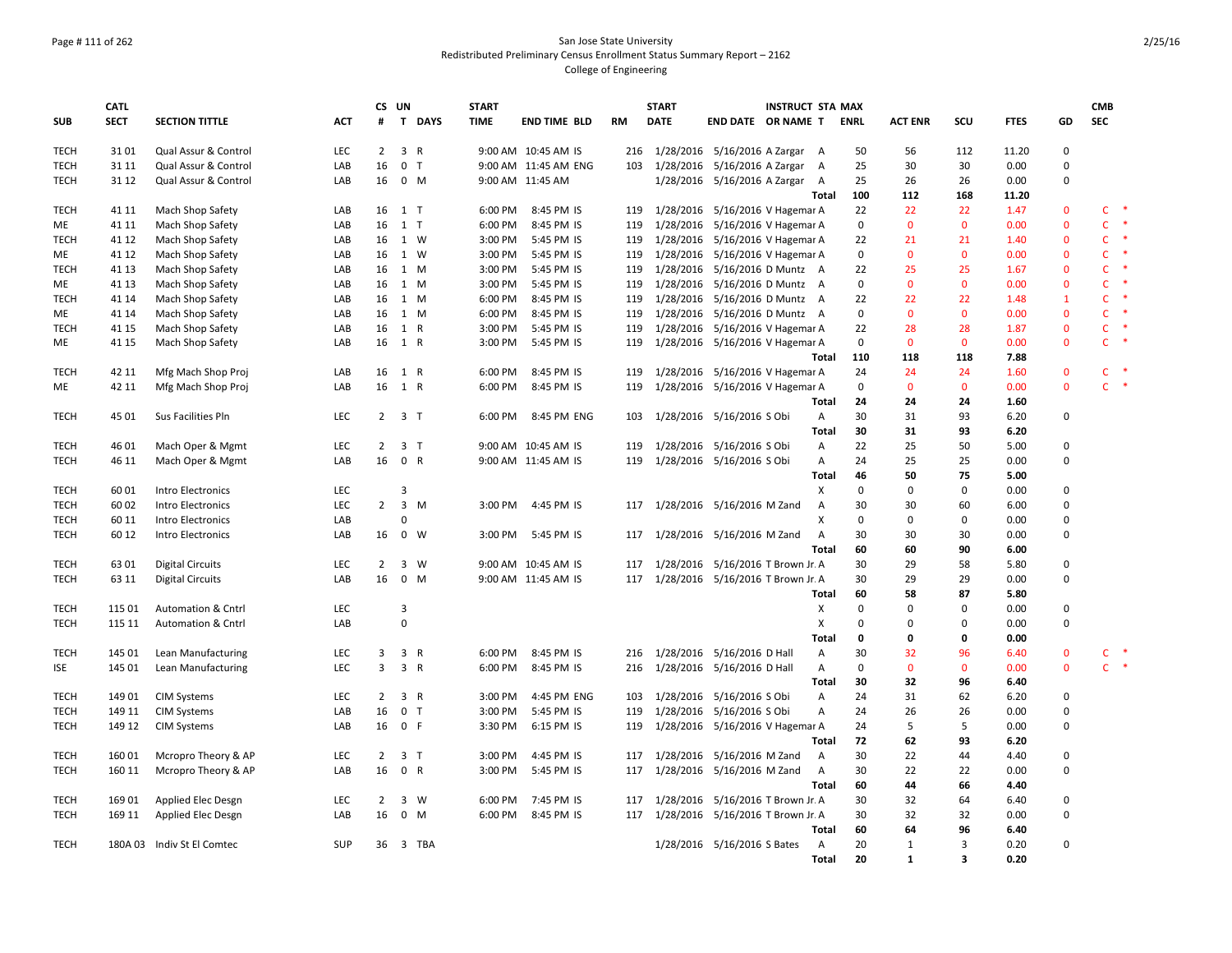### Page # 112 of 262 San Jose State University Redistributed Preliminary Census Enrollment Status Summary Report – 2162 College of Engineering

|             | <b>CATL</b> |                               |            |                | CS UN                   |          | <b>START</b> |                     |     | <b>START</b> |                                      | <b>INSTRUCT STA MAX</b> |              |             |                |              |             |                | <b>CMB</b>   |               |
|-------------|-------------|-------------------------------|------------|----------------|-------------------------|----------|--------------|---------------------|-----|--------------|--------------------------------------|-------------------------|--------------|-------------|----------------|--------------|-------------|----------------|--------------|---------------|
| <b>SUB</b>  | <b>SECT</b> | <b>SECTION TITTLE</b>         | ACT        | #              |                         | T DAYS   | TIME         | <b>END TIME BLD</b> | RM  | <b>DATE</b>  | END DATE OR NAME T                   |                         |              | <b>ENRL</b> | <b>ACT ENR</b> | scu          | <b>FTES</b> | GD             | <b>SEC</b>   |               |
| <b>TECH</b> |             | 180B 03 Indiv St Manufactg    | SUP        | 36             | 3 TBA                   |          |              |                     |     |              | 1/28/2016 5/16/2016 S Obi            |                         | Α            | 20          | 0              | $\mathbf 0$  | 0.00        | $\mathbf 0$    |              |               |
| <b>TECH</b> |             | 180B 04 Indiv St Manufactg    | SUP        | 36             | 4                       | TBA      |              |                     |     |              | 1/28/2016 5/16/2016                  |                         | Α            | 20          | $\Omega$       | $\Omega$     | 0.00        | $\mathbf 0$    |              |               |
|             |             |                               |            |                |                         |          |              |                     |     |              |                                      |                         | <b>Total</b> | 40          | 0              | 0            | 0.00        |                |              |               |
| <b>TECH</b> | 180J 03     | Indiv St Tech Issu            | SUP        |                | 36 3 TBA                |          |              |                     |     |              | 1/28/2016 5/16/2016 S Bates          |                         | A            | 10          | $\Omega$       | 0            | 0.00        | $\mathbf 0$    |              |               |
|             |             |                               |            |                |                         |          |              |                     |     |              |                                      |                         | Total        | 10          | 0              | $\mathbf{0}$ | 0.00        |                |              |               |
| <b>TECH</b> | 19003       | Senior Tch Seminar            | LEC        |                | $2 \quad 3 \quad T$     |          | 6:00 PM      | 8:45 PM IS          | 216 |              | 1/28/2016 5/16/2016 D Hall           |                         | Α            | 40          | 32             | 96           | 6.40        | $\mathbf 0$    |              |               |
|             |             |                               |            |                |                         |          |              |                     |     |              |                                      |                         | Total        | 40          | 32             | 96           | 6.40        |                |              |               |
| <b>TECH</b> | 195 03      | Cooperative Intern            | SUP        | 36             | 3 TBA                   |          |              |                     |     |              | 1/28/2016 5/16/2016 S Obi            |                         | A            | 22          | 5              | 15           | 1.00        | $\Omega$       |              |               |
|             |             |                               |            |                |                         |          |              |                     |     |              |                                      |                         | Total        | 22          | 5              | 15           | 1.00        |                |              |               |
| <b>TECH</b> | 198 01      | Technology & Civil            | LEC        | 2              | $\overline{\mathbf{3}}$ | TBA      |              |                     |     |              | 1/28/2016 5/16/2016 L Zou            |                         | Α            | 40          | 40             | 120          | 8.00        | $\mathbf 0$    | C            | $\ast$        |
| <b>CMPE</b> | 198 01      | Technology & Civil            | LEC        | $\overline{2}$ | 3                       | TBA      |              |                     |     |              | 1/28/2016 5/16/2016 L Zou            |                         | Α            | 0           | $\mathbf{0}$   | $\mathbf{0}$ | 0.00        | $\Omega$       | C            | $\;$ $\;$     |
| AE          | 198 01      | Technology & Civil            | LEC        | $2^{\circ}$    | 3 TBA                   |          |              |                     |     |              | 1/28/2016 5/16/2016 L Zou            |                         | Α            | $\mathbf 0$ | $\Omega$       | $\Omega$     | 0.00        | $\mathbf 0$    | Ċ            | $\ast$        |
| ME          | 198 01      | Technology & Civil            | LEC        | $\overline{2}$ | $\overline{\mathbf{3}}$ | TBA      |              |                     |     |              | 1/28/2016 5/16/2016 L Zou            |                         | Α            | 0           | $\mathbf{0}$   | $\mathbf{0}$ | 0.00        | $\mathbf 0$    | $\mathsf{C}$ | $\ast$        |
| <b>ENGR</b> | 19801       | Technology & Civil            | LEC        | $\overline{2}$ | $\overline{3}$          | TBA      |              |                     |     |              | 1/28/2016 5/16/2016 L Zou            |                         | Α            | 0           | $\mathbf{0}$   | $\mathbf 0$  | 0.00        | $\mathbf{0}$   | $\mathsf{C}$ | $\;$ $\;$     |
| <b>TECH</b> | 198 02      | Technology & Civil            | LEC        | $\overline{2}$ | 3 TBA                   |          |              |                     |     |              | 1/28/2016 5/16/2016 K Harrison A     |                         |              | 40          | 38             | 114          | 7.60        | $\mathbf 0$    | $\mathsf{C}$ | $\ast$        |
| <b>CMPE</b> | 198 02      | Technology & Civil            | LEC        | $\overline{2}$ | $\overline{\mathbf{3}}$ | TBA      |              |                     |     |              | 1/28/2016 5/16/2016 K Harrison A     |                         |              | 0           | $\mathbf{0}$   | $\mathbf{0}$ | 0.00        | $\mathbf{0}$   | C.           | $\ast$        |
| AE          | 19802       | Technology & Civil            | LEC        | $\overline{2}$ | $\overline{\mathbf{3}}$ | TBA      |              |                     |     |              | 1/28/2016 5/16/2016 K Harrison A     |                         |              | $\mathbf 0$ | $\Omega$       | $\mathbf{0}$ | 0.00        | $\Omega$       | C            | $\;$ $\;$     |
| МE          | 198 02      | Technology & Civil            | LEC        | $\overline{2}$ | $\overline{\mathbf{3}}$ | TBA      |              |                     |     |              | 1/28/2016 5/16/2016 K Harrison A     |                         |              | 0           | $\Omega$       | $\mathbf{0}$ | 0.00        | $\mathbf{0}$   | $\mathsf{C}$ | $\ast$        |
| ENGR        | 19802       | Technology & Civil            | LEC        | $\overline{2}$ | 3                       | TBA      |              |                     |     |              | 1/28/2016 5/16/2016 K Harrison A     |                         |              | 0           | $\mathbf{0}$   | $\mathbf{0}$ | 0.00        | $\Omega$       | c            | $\ast$        |
| <b>TECH</b> | 198 03      | Technology & Civil            | LEC        | 2              | 3 W                     |          | 6:00 PM      | 8:45 PM IS          |     |              | 216 1/28/2016 5/16/2016 K Harrison A |                         |              | 40          | 39             | 117          | 7.80        | $\mathbf{0}$   | C            | $\ast$        |
| <b>CMPE</b> | 198 03      | Technology & Civil            | LEC        | $\overline{2}$ | 3 W                     |          | 6:00 PM      | 8:45 PM IS          | 216 |              | 1/28/2016 5/16/2016 K Harrison A     |                         |              | 0           | $\mathbf{0}$   | $\mathbf 0$  | 0.00        | $\mathbf 0$    | C            | $\ast$        |
| AE          | 198 03      | Technology & Civil            | LEC        | $\overline{2}$ | 3 W                     |          | 6:00 PM      | 8:45 PM IS          | 216 |              | 1/28/2016 5/16/2016 K Harrison A     |                         |              | $\Omega$    | $\Omega$       | $\Omega$     | 0.00        | $\Omega$       | C            | $\ast$        |
| ME          | 198 03      | Technology & Civil            | LEC        | $\overline{2}$ | $3 \quad W$             |          | 6:00 PM      | 8:45 PM IS          | 216 |              | 1/28/2016 5/16/2016 K Harrison A     |                         |              | 0           | $\Omega$       | $\mathbf{0}$ | 0.00        | $\mathbf{0}$   | c            | $\;$ $\;$     |
| <b>ENGR</b> | 198 03      | Technology & Civil            | LEC        | $\overline{2}$ | $3 \quad W$             |          | 6:00 PM      | 8:45 PM IS          | 216 |              | 1/28/2016 5/16/2016 K Harrison A     |                         |              | 0           | $\mathbf{0}$   | $\mathbf 0$  | 0.00        | $\mathbf 0$    | C            | $\;$ $\;$     |
| <b>TECH</b> | 198 04      | Technology & Civil            | LEC        | 2              | 3                       | W        | 6:00 PM      | 8:45 PM CL          | 308 |              | 1/28/2016 5/16/2016 E Reynolds A     |                         |              | 25          | 16             | 48           | 3.20        | $\mathbf{0}$   | $\mathsf{C}$ | $\ast$        |
| <b>CMPE</b> | 19804       | <b>Technology &amp; Civil</b> | <b>LEC</b> | $\overline{2}$ | 3 W                     |          | 6:00 PM      | 8:45 PM CL          | 308 |              | 1/28/2016 5/16/2016 E Reynolds A     |                         |              | $\mathbf 0$ | $\Omega$       | $\mathbf 0$  | 0.00        | $\mathbf{0}$   | Ċ            | $\ast$        |
| AE          | 19804       | Technology & Civil            | LEC        | $\overline{2}$ | 3 W                     |          | 6:00 PM      | 8:45 PM CL          | 308 |              | 1/28/2016 5/16/2016 E Reynolds A     |                         |              | 0           | $\Omega$       | $\mathbf{0}$ | 0.00        | $\mathbf{0}$   | $\mathsf{C}$ | $\ast$        |
| МE          | 19804       | Technology & Civil            | LEC        | $\overline{2}$ | $\overline{\mathbf{3}}$ | <b>W</b> | 6:00 PM      | 8:45 PM CL          | 308 |              | 1/28/2016 5/16/2016 E Reynolds A     |                         |              | $\mathbf 0$ | $\Omega$       | $\mathbf{0}$ | 0.00        | $\Omega$       | C            | $\ast$        |
| ENGR        | 19804       | Technology & Civil            | LEC        | $\overline{2}$ | 3 W                     |          | 6:00 PM      | 8:45 PM CL          | 308 |              | 1/28/2016 5/16/2016 E Reynolds A     |                         |              | 0           | $\Omega$       | $\mathbf{0}$ | 0.00        | $\Omega$       | C            | $\ast$        |
| <b>TECH</b> | 198 05      | Technology & Civil            | LEC        | 2              | $\overline{\mathbf{3}}$ | TBA      |              |                     |     | 1/28/2016    | 5/16/2016 K Harrison A               |                         |              | 40          | 38             | 114          | 7.60        | $\mathbf{0}$   | C            | $\ast$        |
| <b>CMPE</b> | 198 05      | Technology & Civil            | LEC        | 2              | 3                       | TBA      |              |                     |     | 1/28/2016    | 5/16/2016 K Harrison A               |                         |              | 0           | $\mathbf{0}$   | $\mathbf{0}$ | 0.00        | $\Omega$       | $\mathsf{C}$ | $\;$ $\;$     |
| AE          | 198 05      | Technology & Civil            | LEC        | $\overline{2}$ | 3 TBA                   |          |              |                     |     |              | 1/28/2016 5/16/2016 K Harrison A     |                         |              | 0           | $\Omega$       | $\Omega$     | 0.00        | $\Omega$       | $\mathsf{C}$ | $\rightarrow$ |
| ME          | 198 05      | Technology & Civil            | LEC        | $\overline{2}$ | $\overline{\mathbf{3}}$ | TBA      |              |                     |     |              | 1/28/2016 5/16/2016 K Harrison A     |                         |              | 0           | $\Omega$       | $\mathbf 0$  | 0.00        | $\mathbf{0}$   | $\mathsf{C}$ | $\ast$        |
| <b>ENGR</b> | 198 05      | Technology & Civil            | LEC        | $\overline{2}$ | $\overline{3}$          | TBA      |              |                     |     |              | 1/28/2016 5/16/2016 K Harrison A     |                         |              | 0           | $\mathbf{0}$   | $\mathbf 0$  | 0.00        | $\mathbf{0}$   | $\mathsf{C}$ | $\ast$        |
|             |             |                               |            |                |                         |          |              |                     |     |              |                                      |                         | Total        | 185         | 171            | 513          | 34.20       |                |              |               |
| <b>TECH</b> | 290 03      | Grad Prob                     | <b>SUP</b> | 25             | $\overline{\mathbf{3}}$ | TBA      |              |                     |     |              | 1/28/2016 5/16/2016 A Zargar         |                         | A            | 20          | $\mathbf 0$    | $\mathbf 0$  | 0.00        | $\mathbf 0$    |              |               |
|             |             |                               |            |                |                         |          |              |                     |     |              |                                      |                         | Total        | 20          | 0              | 0            | 0.00        |                |              |               |
| <b>TECH</b> | 298 03      | Grad Spec Study               | SUP        | 25             | 3 TBA                   |          |              |                     |     |              | 1/28/2016 5/16/2016 A Zargar A       |                         |              | 0           | $\overline{2}$ | 6            | 0.50        | $\overline{2}$ |              |               |
|             |             |                               |            |                |                         |          |              |                     |     |              |                                      |                         | Total        | 0           | $\overline{2}$ | 6            | 0.50        |                |              |               |
| <b>TECH</b> | 299 03      | <b>Masters Thesis</b>         | SUP        | 25             | 3 TBA                   |          |              |                     |     |              | 1/28/2016 5/16/2016 A Zargar         |                         | A            | 20          | $\mathbf 0$    | 0            | 0.00        | $\Omega$       |              |               |
|             |             |                               |            |                |                         |          |              |                     |     |              |                                      |                         | Total        | 20          | 0              | 0            | 0.00        |                |              |               |
|             |             |                               |            |                |                         |          |              |                     |     |              |                                      | <b>Technology Total</b> |              | 1069        | 926            | 1729         | 115.3833    |                |              | ok            |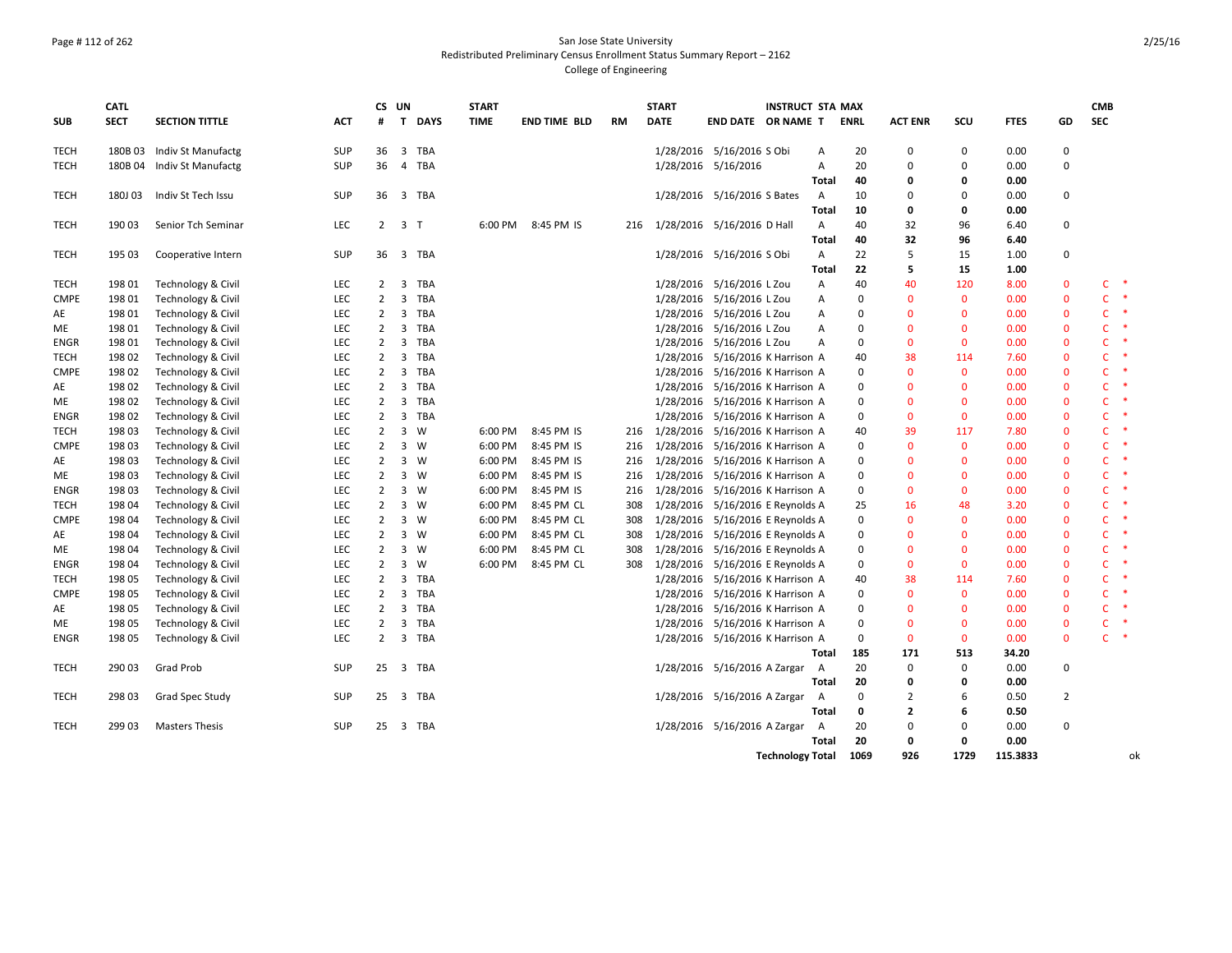### Page # 113 of 262 San Jose State University Redistributed Preliminary Census Enrollment Status Summary Report – 2162 College of Engineering

|             | <b>CATL</b>                  |                              |            |                | CS UN          |                | <b>START</b> |                       |           | <b>START</b> |                                  | <b>INSTRUCT STA MAX</b> |                |              |                |              |             |                | <b>CMB</b>   |        |
|-------------|------------------------------|------------------------------|------------|----------------|----------------|----------------|--------------|-----------------------|-----------|--------------|----------------------------------|-------------------------|----------------|--------------|----------------|--------------|-------------|----------------|--------------|--------|
| <b>SUB</b>  | <b>SECT</b>                  | <b>SECTION TITTLE</b>        | <b>ACT</b> | #              | $\mathbf{T}$   | <b>DAYS</b>    | <b>TIME</b>  | <b>END TIME BLD</b>   | <b>RM</b> | <b>DATE</b>  | END DATE OR NAME T               |                         |                | ENRL         | <b>ACT ENR</b> | SCU          | <b>FTES</b> | GD             | <b>SEC</b>   |        |
|             | <b>Materials Engineering</b> |                              |            |                |                |                |              |                       |           |              |                                  |                         |                |              |                |              |             |                |              |        |
|             |                              |                              |            |                |                |                |              |                       |           |              |                                  |                         |                |              |                |              |             |                |              |        |
| MATE        | 25 01                        | Intro to Materials           | LEC        | $\overline{2}$ |                | 3 MW           | 4:30 PM      | 5:20 PM ENG           | 341       |              | 1/28/2016 5/16/2016 M Oye        |                         | A              | 85           | 73             | 146          | 14.70       | $\overline{2}$ |              |        |
| MATE        | 25 02                        | Intro to Materials           | <b>LEC</b> | $\overline{2}$ | 3              | <b>MW</b>      | 9:00 AM      | 9:50 AM ENG           | 341       |              | 1/28/2016 5/16/2016 C Peters     |                         | A              | 85           | 84             | 168          | 16.85       | 1              |              |        |
| MATE        | 25 03                        | Intro to Materials           | LAB        | 16             |                | $0$ M          | 10:30 AM     | 1:15 PM ENG           | 105       |              | 1/28/2016 5/16/2016 J Rosentha A |                         |                | 17           | 15             | 15           | 0.00        | $\mathbf 0$    |              |        |
| MATE        | 25 04                        | Intro to Materials           | LAB        | 16             |                | $0$ M          | 1:30 PM      | 4:15 PM ENG           | 105       |              | 1/28/2016 5/16/2016 W Ray        |                         | Α              | 17           | 17             | 17           | 0.00        | $\mathbf 0$    |              |        |
| MATE        | 25 05                        | Intro to Materials           | LAB        | 16             |                | $0 \mathsf{M}$ | 6:00 PM      | 8:45 PM ENG           | 105       |              | 1/28/2016 5/16/2016 S Sepka      |                         | A              | 17           | 12             | 12           | 0.00        | 0              |              |        |
| MATE        | 25 06                        | Intro to Materials           | LAB        | 16             |                | 0 <sub>T</sub> | 10:30 AM     | 1:15 PM ENG           | 105       |              | 1/28/2016 5/16/2016 E Enlow      |                         | $\overline{A}$ | 17           | 18             | 18           | 0.00        | $\mathbf 0$    |              |        |
| MATE        | 25 07                        | Intro to Materials           | LAB        | 16             |                | 0 <sub>T</sub> | 1:30 PM      | 4:15 PM ENG           | 105       | 1/28/2016    | 5/16/2016 B Serrano A            |                         |                | 17           | 18             | 18           | 0.00        | $\mathbf 0$    |              |        |
| MATE        | 25 08                        | Intro to Materials           | LAB        | 16             |                | 0 <sub>T</sub> | 6:00 PM      | 8:45 PM ENG           | 105       |              | 1/28/2016 5/16/2016 E Lucow      |                         | A              | 17           | 12             | 12           | 0.00        | 1              |              |        |
| MATE        | 25 09                        | Intro to Materials           | LAB        | 16             |                | $0 \quad W$    | 10:30 AM     | 1:15 PM ENG           | 105       | 1/28/2016    | 5/16/2016 B Serrano A            |                         |                | 17           | 17             | 17           | 0.00        | 1              |              |        |
| <b>MATE</b> | 25 10                        | Intro to Materials           | LAB        | 16             |                | 0 R            | 10:30 AM     | 1:15 PM ENG           | 105       |              | 1/28/2016 5/16/2016 E Enlow      |                         | A              | 17           | 17             | 17           | 0.00        | $\mathbf{1}$   |              |        |
| MATE        | 25 11                        | Intro to Materials           | LAB        | 16             |                | 0 R            | 6:00 PM      | 8:45 PM ENG           | 105       | 1/28/2016    | 5/16/2016 F Tazesh               |                         | A              | 17           | 16             | 16           | 0.00        | $\mathbf 0$    |              |        |
| MATE        | 25 12                        | Intro to Materials           | LAB        | 16             |                | 0 F            | 12:00 PM     | 2:45 PM ENG           | 105       |              | 1/28/2016 5/16/2016 W Slocumt A  |                         |                | 17           | 15             | 15           | 0.00        | $\mathbf 0$    |              |        |
| MATE        | 25 13                        | Intro to Materials           | LAB        | 16             | 0 F            |                | 3:00 PM      | 5:45 PM ENG           | 105       |              | 1/28/2016 5/16/2016              |                         | Α              | 15           | $\mathbf 0$    | $\mathbf 0$  | 0.00        | $\mathbf 0$    |              |        |
|             |                              |                              |            |                |                |                |              |                       |           |              |                                  |                         | <b>Total</b>   | 355          | 314            | 471          | 31.55       |                |              |        |
| MATE        | 129 01                       | Intro IC Proc Desgn          | <b>SEM</b> | 4              |                | 3 R            | 4:30 PM      | 6:20 PM ENG           | 327       |              | 1/28/2016 5/16/2016 E Lucow      |                         | $\overline{A}$ | 18           | 16             | 32           | 3.25        | $\mathbf{1}$   | $\mathsf{C}$ |        |
| EE          | 129 01                       | Intro IC Proc Desgn          | <b>SEM</b> | $\overline{4}$ |                | 3 R            | 4:30 PM      | 6:20 PM ENG           | 327       | 1/28/2016    | 5/16/2016 E Lucow                |                         | Α              | $\mathbf 0$  | $\Omega$       | $\mathbf{0}$ | 0.00        | $\mathbf 0$    | $\mathsf{C}$ | $\ast$ |
| MATE        | 129 02                       | Intro IC Proc Desgn          | LAB        | 16             |                | 0 <sub>T</sub> | 1:30 PM      | 4:15 PM ENG           | 311       |              | 1/28/2016 5/16/2016              |                         | Α              | 18           | $\Omega$       | $\Omega$     | 0.00        | $\mathbf 0$    | $\mathsf{C}$ |        |
| EE          | 129 02                       | Intro IC Proc Desgn          | LAB        | 16             |                | 0 <sub>T</sub> | 1:30 PM      | 4:15 PM ENG           | 311       |              | 1/28/2016 5/16/2016              |                         | A              | $\mathbf 0$  | $\Omega$       | $\Omega$     | 0.00        | $\mathbf{0}$   | $\mathsf{C}$ | ×      |
| MATE        | 129 03                       | Intro IC Proc Desgn          | LAB        | 16             |                | 0 <sub>T</sub> | 6:00 PM      | 8:45 PM IS            | 220       |              | 1/28/2016 5/16/2016 N Peters     |                         | A              | 18           | 16             | 16           | 0.00        | $\mathbf{1}$   | $\mathsf{C}$ |        |
| EE          | 129 03                       | Intro IC Proc Desgn          | LAB        | 16             | 0 <sub>T</sub> |                | 6:00 PM      | 8:45 PM IS            | 220       |              | 1/28/2016 5/16/2016 N Peters     |                         | A              | $\mathbf{0}$ | $\Omega$       | $\mathbf{0}$ | 0.00        | $\mathbf{0}$   | C            |        |
|             |                              |                              |            |                |                |                |              |                       |           |              |                                  |                         | Total          | 54           | 32             | 48           | 3.25        |                |              |        |
| MATE        | 135 01                       | Intro Composite Matls        | SEM        | 5              |                | 3 TR           | 1:30 PM      | 2:45 PM CL            | 202       |              | 1/28/2016 5/16/2016 T Pan        |                         | A              | 60           | 55             | 165          | 11.15       | $\overline{3}$ | $\mathsf{C}$ |        |
| МE          | 135 01                       | Intro Composite Matls        | SEM        | 5              |                | 3 TR           | 1:30 PM      | 2:45 PM CL            | 202       |              | 1/28/2016 5/16/2016 T Pan        |                         | Α              | $\mathbf{0}$ | $\Omega$       | $\mathbf{0}$ | 0.00        | $\mathbf 0$    | $\mathsf{C}$ | $\ast$ |
| AE          | 135 01                       | Intro Composite Matls        | <b>SEM</b> | 5              |                | 3 TR           | 1:30 PM      | 2:45 PM CL            |           |              | 202 1/28/2016 5/16/2016 T Pan    |                         | Α              | $\mathbf{0}$ | $\Omega$       | $\mathbf{0}$ | 0.00        | $\mathbf{0}$   | $\mathsf{C}$ | $\ast$ |
|             |                              |                              |            |                |                |                |              |                       |           |              |                                  |                         | Total          | 60           | 55             | 165          | 11.15       |                |              |        |
| MATE        | 141 01                       | <b>Strctr Analys Matls</b>   | <b>SEM</b> | 5              |                | 3 TR           | 1:30 PM      | 2:45 PM ENG           | 327       |              | 1/28/2016 5/16/2016 C England A  |                         |                | 30           | 11             | 33           | 2.20        | $\mathbf 0$    |              |        |
|             |                              |                              |            |                |                |                |              |                       |           |              |                                  |                         | Total          | 30           | 11             | 33           | 2.20        |                |              |        |
| MATE        | 143 01                       | Prin Scng Micrscpy           | LAB        | 16             | 1 M            |                | 1:30 PM      | 4:15 PM ENG           | 223       |              | 1/28/2016 5/16/2016 C Peters     |                         | A              | 12           | 12             | 12           | 0.83        | $\overline{2}$ |              |        |
|             |                              |                              |            |                |                |                |              |                       |           |              |                                  |                         | <b>Total</b>   | 12           | 12             | 12           | 0.83        |                |              |        |
| MATE        | 144 01                       | XRD Lab                      | LAB        | 16             | 1              |                |              |                       |           | 1/28/2016    | 5/16/2016                        |                         | X              | $\mathbf 0$  | $\Omega$       | $\mathbf 0$  | 0.00        | $\mathbf 0$    |              |        |
| MATE        | 144 02                       | XRD Lab                      | LAB        | 16             | 1 F            |                | 1:30 PM      | 4:15 PM ENG           | 223       |              | 1/28/2016 5/16/2016 C Peters     |                         | $\overline{A}$ | 12           | 12             | 12           | 0.82        | $\mathbf{1}$   |              |        |
|             |                              |                              |            |                |                |                |              |                       |           |              |                                  |                         | Total          | 12           | 12             | 12           | 0.82        |                |              |        |
| MATE        | 145 01                       | Princ Scnng Probes           | LAB        | 16             | 1 F            |                |              | 9:00 AM 11:45 AM ENG  | 115       |              | 1/28/2016 5/16/2016 M Goedert A  |                         |                | 12           | 11             | 11           | 0.80        | $\overline{4}$ |              |        |
|             |                              |                              |            |                |                |                |              |                       |           |              |                                  |                         | Total          | 12           | 11             | 11           | 0.80        |                |              |        |
| MATE        | 15101                        | Solid State Thermo           | LEC        | 4              |                | 3 MW           |              | 10:30 AM 11:45 AM ENG | 303       |              | 1/28/2016 5/16/2016 L Chang      |                         | A              | 40           | 15             | 45           | 3.00        | $\mathbf 0$    |              |        |
|             |                              |                              |            |                |                |                |              |                       |           |              |                                  |                         | Total          | 40           | 15             | 45           | 3.00        |                |              |        |
| MATE        | 15201                        | Solid State Kin              | SEM        | 4              |                | 3 TR           |              | 9:00 AM 10:15 AM ENG  | 327       |              | 1/28/2016 5/16/2016 T Pan        |                         | A              | 20           | 30             | 90           | 6.40        | 8              |              |        |
|             |                              |                              |            |                |                |                |              |                       |           |              |                                  |                         | Total          | 20           | 30             | 90           | 6.40        |                |              |        |
| MATE        | 153 01                       | <b>EO&amp;M Props Solids</b> | LEC        | $\overline{2}$ |                | 3 TR           | 4:30 PM      | 5:20 PM ENG           | 331       |              | 1/28/2016 5/16/2016 T Pan        |                         | A              | 90           | 59             | 118          | 11.85       | 1              |              |        |
| MATE        | 153 02                       | <b>EO&amp;M Props Solids</b> | LAB        | 16             |                | 0 <sub>T</sub> |              | 9:00 AM 11:45 AM ENG  | 315       |              | 1/28/2016 5/16/2016 E Ishida     |                         | Α              | 16           | 12             | 12           | 0.00        | $\mathbf 0$    |              |        |
| MATE        | 153 03                       | EO&M Props Solids            | LAB        | 16             |                | 0 <sub>T</sub> | 1:30 PM      | 4:15 PM ENG           | 315       |              | 1/28/2016 5/16/2016 C Jones      |                         | A              | 16           | 14             | 14           | 0.00        | $\mathbf 0$    |              |        |
| MATE        | 153 04                       | <b>EO&amp;M Props Solids</b> | LAB        | 16             |                | 0 <sub>T</sub> | 6:00 PM      | 8:45 PM ENG           | 315       |              | 1/28/2016 5/16/2016 C England A  |                         |                | 16           | 11             | 11           | 0.00        | $\mathbf{1}$   |              |        |
| MATE        | 153 05                       | <b>EO&amp;M Props Solids</b> | LAB        | 16             |                | 0 R            |              | 9:00 AM 11:45 AM ENG  | 315       |              | 1/28/2016 5/16/2016 S Duorah A   |                         |                | 16           | 12             | 12           | 0.00        | $\mathbf 0$    |              |        |
| MATE        | 153 06                       | <b>EO&amp;M Props Solids</b> | LAB        | 16             |                | 0 R            | 1:30 PM      | 4:15 PM ENG           | 315       |              | 1/28/2016 5/16/2016 W Ray        |                         | A              | 16           | 10             | 10           | 0.00        | 0              |              |        |
| MATE        | 153 07                       | <b>EO&amp;M Props Solids</b> | LAB        |                | $\Omega$       |                |              |                       |           |              |                                  |                         | X              | $\mathbf{0}$ | $\Omega$       | $\mathbf 0$  | 0.00        | $\mathbf 0$    |              |        |
|             |                              |                              |            |                |                |                |              |                       |           |              |                                  |                         | <b>Total</b>   | 170          | 118            | 177          | 11.85       |                |              |        |
| MATE        | 154 01                       | <b>Metals and Alloys</b>     | <b>SEM</b> | $\overline{4}$ |                | 3 M            | 3:00 PM      | 4:40 PM DMH           | 165       |              | 1/28/2016 5/16/2016 D Chafey     |                         | A              | 40           | 16             | 32           | 3.20        | $\Omega$       |              |        |
|             |                              |                              |            |                |                |                |              |                       |           |              |                                  |                         |                |              |                |              |             |                |              |        |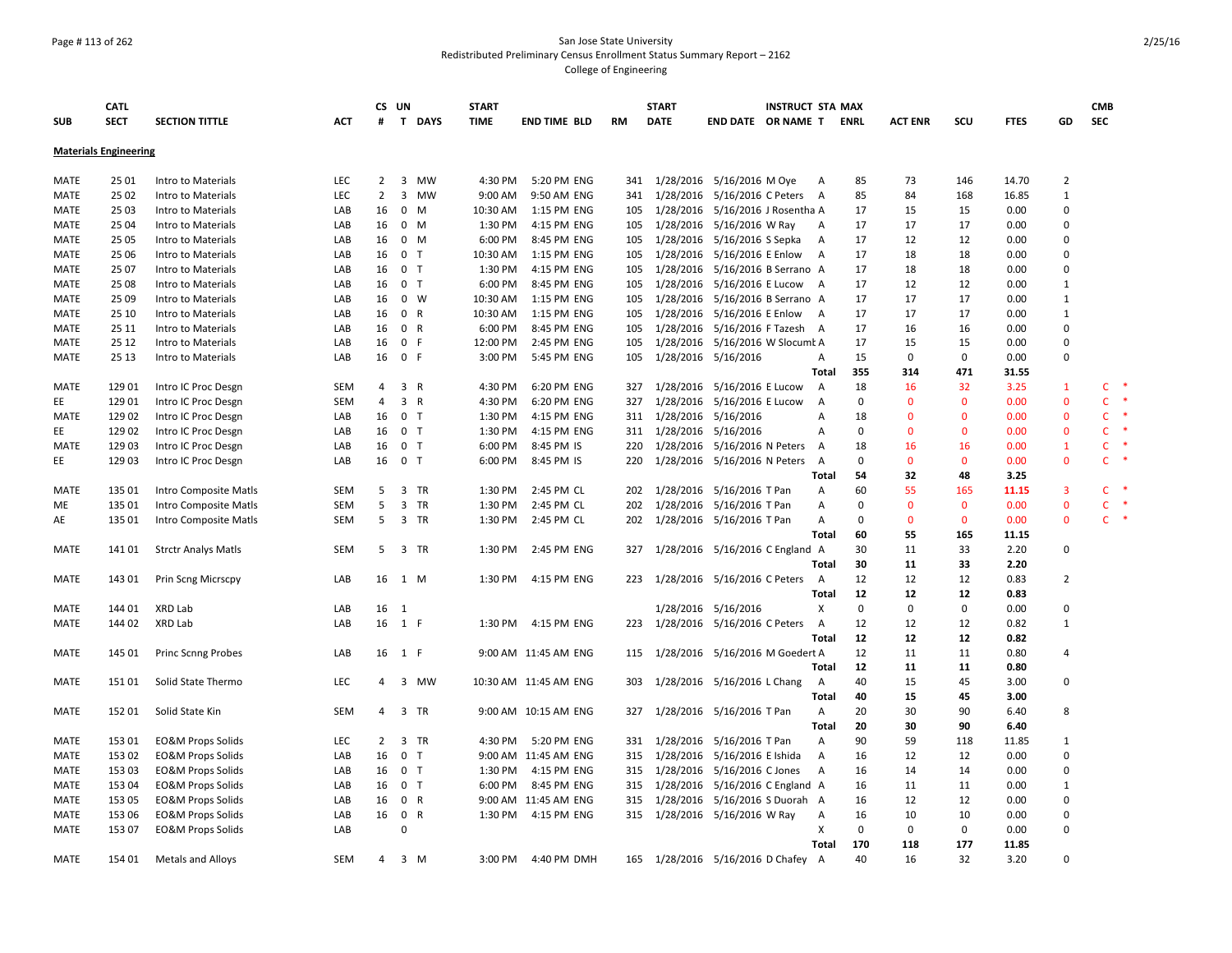### Page # 114 of 262 San Jose State University Redistributed Preliminary Census Enrollment Status Summary Report – 2162 College of Engineering

|             | <b>CATL</b> |                           |            | CS UN |                |        | <b>START</b> |                      |           | <b>START</b> |                                    | <b>INSTRUCT STA MAX</b> |                |             |                |                |             |                | <b>CMB</b>   |               |
|-------------|-------------|---------------------------|------------|-------|----------------|--------|--------------|----------------------|-----------|--------------|------------------------------------|-------------------------|----------------|-------------|----------------|----------------|-------------|----------------|--------------|---------------|
| <b>SUB</b>  | <b>SECT</b> | <b>SECTION TITTLE</b>     | <b>ACT</b> | #     |                | T DAYS | <b>TIME</b>  | <b>END TIME BLD</b>  | <b>RM</b> | <b>DATE</b>  | END DATE OR NAME T                 |                         |                | <b>ENRL</b> | <b>ACT ENR</b> | SCU            | <b>FTES</b> | GD             | <b>SEC</b>   |               |
| MATE        | 154 02      | Metals and Alloys         | LAB        | 16    | $0 \quad W$    |        | 3:00 PM      | 5:45 PM ENG          | 231       |              | 1/28/2016 5/16/2016 D Chafey A     |                         |                | 20          | 13             | 13             | 0.00        | 0              |              |               |
| MATE        | 154 03      | Metals and Alloys         | LAB        | 16    | $0 \quad W$    |        | 6:00 PM      | 8:45 PM ENG          | 231       |              | 1/28/2016 5/16/2016 D Chafey A     |                         |                | 20          | 3              | 3              | 0.00        | $\mathbf 0$    |              |               |
|             |             |                           |            |       |                |        |              |                      |           |              |                                    |                         | Total          | 80          | 32             | 48             | 3.20        |                |              |               |
| MATE        | 155 01      | <b>Matls Select Desgn</b> | SEM        | 5     |                | 3 MW   | 1:30 PM      | 2:45 PM ENG          | 401       |              | 1/28/2016 5/16/2016 W Chung A      |                         |                | 30          | 10             | 30             | 2.00        | $\mathbf 0$    |              |               |
|             |             |                           |            |       |                |        |              |                      |           |              |                                    |                         | <b>Total</b>   | 30          | 10             | 30             | 2.00        |                |              |               |
| MATE        | 169 01      | MEMS Fab & Design         | LAB        | 16    | 1 R            |        | 1:30 PM      | 4:15 PM ENG          | 311       |              | 1/28/2016 5/16/2016 E Green        |                         | $\overline{A}$ | 0           | 12             | 12             | 0.95        | 9              | $\mathsf{C}$ | $\rightarrow$ |
|             |             |                           |            |       |                |        |              |                      |           |              |                                    |                         | Total          | 0           | 12             | 12             | 0.95        |                |              |               |
| <b>MATE</b> | 18001       | Ind Studies               | SUP        | 36    |                | 1 TBA  |              |                      |           |              | 1/28/2016 5/16/2016 G Selvadur A   |                         |                | 30          | 1              | 1              | 0.08        | 1              |              |               |
| MATE        | 18002       | Ind Studies               | SUP        | 36    |                | 2 TBA  |              |                      |           |              | 1/28/2016 5/16/2016 G Selvadur A   |                         |                | 30          | $\mathbf 0$    | $\mathbf 0$    | 0.00        | $\mathbf 0$    |              |               |
|             |             |                           |            |       |                |        |              |                      |           |              |                                    |                         | Total          | 60          | 1              | 1              | 0.08        |                |              |               |
| MATE        | 186 01      | Polymers                  | SEM        | 5     | 3 TR           |        |              | 10:30 AM 11:45 AM CL | 303       |              | 1/28/2016 5/16/2016 F Erogbogt A   |                         |                | 30          | 38             | 114            | 7.65        | 1              |              |               |
|             |             |                           |            |       |                |        |              |                      |           |              |                                    |                         | <b>Total</b>   | 30          | 38             | 114            | 7.65        |                |              |               |
| MATE        |             | 198B 01 Sr Design Proj    | <b>SEM</b> | 4     | 2 F            |        | 9:00 AM      | 9:50 AM ENG          | 401       |              | 1/28/2016 5/16/2016 W Chung A      |                         |                | 30          | 21             | 21             | 2.80        | 0              |              |               |
| MATE        |             | 198B 02 Sr Design Proj    | LAB        | 16    | 0 F            |        | 10:30 AM     | 1:15 PM ENG          | 340       |              | 1/28/2016 5/16/2016 W Chung A      |                         |                | 30          | 21             | 21             | 0.00        | $\mathbf 0$    |              |               |
|             |             |                           |            |       |                |        |              |                      |           |              |                                    |                         | Total          | 60          | 42             | 42             | 2.80        |                |              |               |
| MATE        | 205 01      | Adv Theory Behav          | SEM        | 5     | 3 M            |        | 6:00 PM      | 8:45 PM HGH          | 116       |              | 1/28/2016 5/16/2016 O Keles        |                         | A              | 40          | 23             | 69             | 5.70        | 22             |              |               |
|             |             |                           |            |       |                |        |              |                      |           |              |                                    |                         | <b>Total</b>   | 40          | 23             | 69             | 5.70        |                |              |               |
| MATE        | 210 01      | Expl Methods Mat E        | <b>SEM</b> | 5     | 3 W            |        | 4:30 PM      | 6:20 PM ENG          | 336       |              | 1/28/2016 5/16/2016 M Buie         |                         | A              | 40          | 23             | 46             | 5.75        | 23             |              |               |
| MATE        | 210 02      | Expl Methods Mat E        | LAB        | 16    | $0 \quad W$    |        | 6:30 PM      | 9:15 PM ENG          | 105       |              | 1/28/2016 5/16/2016 M Buie         |                         | $\overline{A}$ | 24          | 23             | 23             | 0.00        | 23             |              |               |
|             |             |                           |            |       |                |        |              |                      |           |              |                                    |                         | Total          | 64          | 46             | 69             | 5.75        |                |              |               |
| <b>MATE</b> | 260 01      | Theory Semic Matls        | <b>SEM</b> | 5.    | 3 <sub>1</sub> |        | 6:00 PM      | 8:45 PM CL           | 202       |              | 1/28/2016 5/16/2016 A El Demer A   |                         |                | 40          | 20             | 60             | 4.95        | 19             |              |               |
|             |             |                           |            |       |                |        |              |                      |           |              |                                    |                         | Total          | 40          | 20             | 60             | 4.95        |                |              |               |
| MATE        | 28101       | Thesis Prep Sem           | LAB        | 16    | 1 F            |        | 3:00 PM      | 5:45 PM ENG          | 333       |              | 1/28/2016 5/16/2016 C England A    |                         |                | 45          | 25             | 25             | 2.08        | 25             | $\mathsf{C}$ | $\rightarrow$ |
| <b>CHE</b>  | 28101       | Thesis Prep Sem           | LAB        | 16    | 1 F            |        | 3:00 PM      | 5:45 PM ENG          | 333       | 1/28/2016    | 5/16/2016 C England A              |                         |                | $\mathbf 0$ | $\Omega$       | $\mathbf{0}$   | 0.00        | $\mathbf 0$    | $\mathsf{C}$ | $\rightarrow$ |
| BME         | 28101       | Thesis Prep Sem           | LAB        | 16    | 1 F            |        | 3:00 PM      | 5:45 PM ENG          | 333       |              | 1/28/2016 5/16/2016 C England A    |                         |                | 0           | $\mathbf{0}$   | $\mathbf 0$    | 0.00        | $\mathbf 0$    | $\mathsf{C}$ | $\ast$        |
|             |             |                           |            |       |                |        |              |                      |           |              |                                    |                         | Total          | 45          | 25             | 25             | 2.08        |                |              |               |
| MATE        | 298 01      | Master's Project          | SUP        | 25    |                | 1 TBA  |              |                      |           |              | 1/28/2016 5/16/2016 F Erogbogt A   |                         |                | 20          | $\Omega$       | $\mathbf 0$    | 0.00        | 0              |              |               |
| MATE        | 298 02      | Master's Project          | SUP        | 25    |                | 2 TBA  |              |                      |           |              | 1/28/2016 5/16/2016 F Erogbogt A   |                         |                | 20          | 3              | 6              | 0.50        | 3              |              |               |
| <b>MATE</b> | 298 03      | Master's Project          | SUP        | 25    | 2 M            |        | 3:00 PM      | 4:15 PM              |           |              | 1/28/2016 5/16/2016 F Erogbogt A   |                         |                | 40          | $\overline{2}$ | $\overline{4}$ | 0.33        | $\overline{2}$ |              |               |
|             |             |                           |            |       |                |        |              |                      |           |              |                                    |                         | Total          | 80          | 5              | 10             | 0.83        |                |              |               |
| MATE        | 299 01      | Master's Thesis           | SUP        | 25    | 3              | TBA    |              |                      |           |              | 1/28/2016 5/16/2016 F Erogbogt A   |                         |                | 20          | $\Omega$       | $\mathbf 0$    | 0.00        | 0              |              |               |
| MATE        | 299 02      | Master's Thesis           | SUP        | 25    | 3 M            |        | 3:00 PM      | 4:15 PM              |           |              | 1/28/2016 5/16/2016 F Erogbogt A   |                         |                | 20          | $\overline{2}$ | 6              | 0.50        | $\overline{2}$ |              |               |
|             |             |                           |            |       |                |        |              |                      |           |              |                                    |                         | Total          | 40          | 2              | 6              | 0.50        |                |              |               |
|             |             |                           |            |       |                |        |              |                      |           |              | <b>Materials Engineering Total</b> |                         |                | 1334        | 866            | 1550           | 108.35      |                |              | оk            |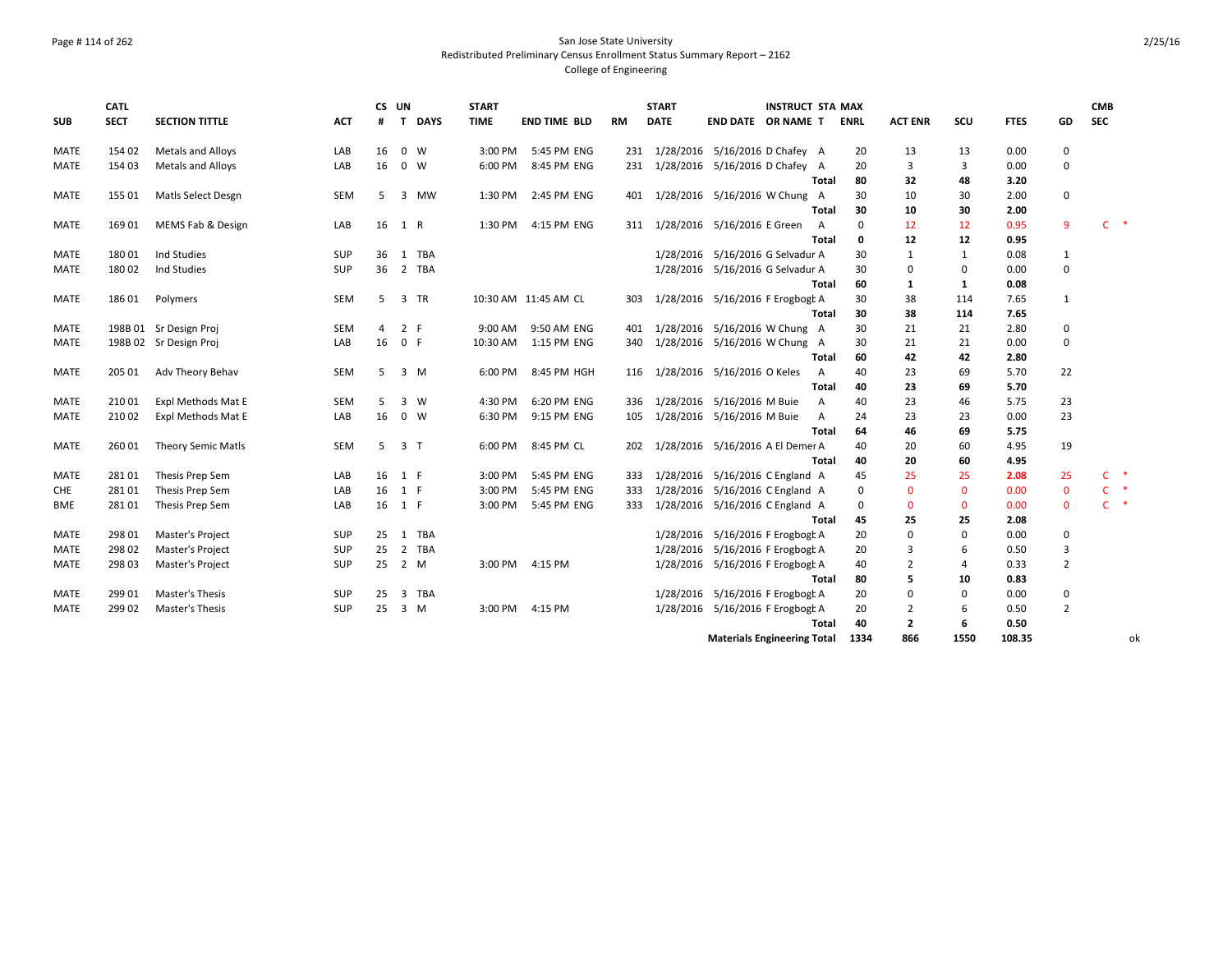### Page # 115 of 262 San Jose State University Redistributed Preliminary Census Enrollment Status Summary Report – 2162 College of Engineering

|             | <b>CATL</b>                   |                          |            | CS UN |                |              | <b>START</b> |                       |           | <b>START</b> |                                 | <b>INSTRUCT STA MAX</b> |             |                |              |             |              | <b>CMB</b> |   |
|-------------|-------------------------------|--------------------------|------------|-------|----------------|--------------|--------------|-----------------------|-----------|--------------|---------------------------------|-------------------------|-------------|----------------|--------------|-------------|--------------|------------|---|
| <b>SUB</b>  | <b>SECT</b>                   | <b>SECTION TITTLE</b>    | <b>ACT</b> | #     |                | <b>DAYS</b>  | <b>TIME</b>  | <b>END TIME BLD</b>   | <b>RM</b> | <b>DATE</b>  | <b>END DATE</b>                 | OR NAME T               | <b>ENRL</b> | <b>ACT ENR</b> | scu          | <b>FTES</b> | GD           | <b>SEC</b> |   |
|             | <b>Mechanical Engineering</b> |                          |            |       |                |              |              |                       |           |              |                                 |                         |             |                |              |             |              |            |   |
| ME          | 20 01                         | Design & Graphics        | <b>SEM</b> | 5     | 2              | M            |              | 10:00 AM 10:50 AM ENG | 189       | 1/28/2016    | 5/16/2016 K Youssefi A          |                         | 150         | 173            | 173          | 23.07       | $\mathbf 0$  | C.         |   |
| <b>TECH</b> | 20 01                         | Design & Graphics        | <b>SEM</b> | 5     | $\overline{2}$ | M            |              | 10:00 AM 10:50 AM ENG | 189       | 1/28/2016    | 5/16/2016 K Youssefi A          |                         | 0           | $\Omega$       | $\mathbf{0}$ | 0.00        | $\mathbf{0}$ | C.         | * |
| ME          | 20 02                         | Design & Graphics        | LAB        | 16    |                | $0$ M        | 1:30 PM      | 4:15 PM ENG           | 103       | 1/28/2016    | 5/16/2016 B Krupp               | $\overline{A}$          | 25          | 28             | 28           | 0.00        | 0            | C          |   |
| <b>TECH</b> | 20 02                         | Design & Graphics        | LAB        | 16    |                | $0$ M        | 1:30 PM      | 4:15 PM ENG           | 103       | 1/28/2016    | 5/16/2016 B Krupp               | A                       | $\mathbf 0$ | $\Omega$       | $\Omega$     | 0.00        | $\mathbf 0$  | C          |   |
| ME          | 2003                          | Design & Graphics        | LAB        | 16    | $\mathbf{0}$   | $\mathsf{T}$ |              | 9:00 AM 11:45 AM ENG  | 103       | 1/28/2016    | 5/16/2016 A Johns               | $\mathsf{A}$            | 25          | 29             | 29           | 0.00        | $\mathbf{0}$ | C          |   |
| <b>TECH</b> | 20 03                         | Design & Graphics        | LAB        | 16    | 0 <sub>1</sub> |              |              | 9:00 AM 11:45 AM ENG  | 103       | 1/28/2016    | 5/16/2016 A Johns               | A                       | 0           | $\Omega$       | $\mathbf{0}$ | 0.00        | $\mathbf 0$  | C          |   |
| ME          | 2004                          | Design & Graphics        | LAB        | 16    |                | $0 \quad W$  |              | 9:00 AM 11:45 AM ENG  | 103       | 1/28/2016    | 5/16/2016 A Johns               | $\overline{A}$          | 25          | 29             | 29           | 0.00        | $\mathbf 0$  | C          |   |
| <b>TECH</b> | 2004                          | Design & Graphics        | LAB        | 16    |                | $0 \quad W$  |              | 9:00 AM 11:45 AM ENG  | 103       | 1/28/2016    | 5/16/2016 A Johns               | A                       | $\mathbf 0$ | $\Omega$       | $\mathbf{0}$ | 0.00        | $\mathbf 0$  | C          |   |
| ME          | 2005                          | Design & Graphics        | LAB        | 16    |                | $0 \quad W$  | 1:30 PM      | 4:15 PM ENG           | 394       | 1/28/2016    | 5/16/2016 B Krupp               | A                       | 25          | 27             | 27           | 0.00        | $\mathbf{0}$ | C          |   |
| <b>TECH</b> | 2005                          | Design & Graphics        | LAB        | 16    |                | $0 \quad W$  | 1:30 PM      | 4:15 PM ENG           | 394       | 1/28/2016    | 5/16/2016 B Krupp               | A                       | $\Omega$    | $\Omega$       | $\Omega$     | 0.00        | $\mathbf{0}$ | C          |   |
| ME          | 20 06                         | Design & Graphics        | LAB        | 16    | $\mathbf{0}$   | R            | 1:30 PM      | 4:15 PM ENG           | 394       | 1/28/2016    | 5/16/2016 A Bodke               | A                       | 25          | 30             | 30           | 0.00        | $\mathbf 0$  | C          |   |
| <b>TECH</b> | 2006                          | Design & Graphics        | LAB        | 16    | $\mathbf{0}$   | R            | 1:30 PM      | 4:15 PM ENG           | 394       | 1/28/2016    | 5/16/2016 A Bodke               | A                       | 0           | $\Omega$       | $\mathbf{0}$ | 0.00        | $\mathbf{0}$ | C.         |   |
| ME          | 20 07                         | Design & Graphics        | LAB        | 16    | $\mathbf{0}$   | R            |              | 9:00 AM 11:45 AM ENG  | 394       | 1/28/2016    | 5/16/2016 A Bodke               | A                       | 25          | 30             | 30           | 0.00        | $\mathbf{0}$ | C.         |   |
| <b>TECH</b> | 2007                          | Design & Graphics        | LAB        | 16    | 0 R            |              |              | 9:00 AM 11:45 AM ENG  | 394       |              | 1/28/2016 5/16/2016 A Bodke     | $\overline{A}$          | $\mathbf 0$ | $\Omega$       | $\mathbf{0}$ | 0.00        | $\mathbf{0}$ | C.         |   |
|             |                               |                          |            |       |                |              |              |                       |           |              |                                 | Total                   | 300         | 346            | 346          | 23.07       |              |            |   |
| ME          | 30 01                         | <b>Comp Applications</b> | <b>SEM</b> | 5     | 2              | <b>W</b>     |              | 12:00 PM 12:50 PM BBC | 4         | 1/28/2016    | 5/16/2016 B Burlingar A         |                         | 84          | 70             | 70           | 9.37        | 1            |            |   |
| ME          | 30 02                         | <b>Comp Applications</b> | LAB        | 16    | 0 <sub>T</sub> |              | 1:30 PM      | 4:15 PM ENG           | 394       | 1/28/2016    | 5/16/2016 M Kamalar A           |                         | 28          | 26             | 26           | 0.00        | $\mathbf 0$  |            |   |
| <b>ME</b>   | 3003                          | <b>Comp Applications</b> | LAB        | 16    |                | $0 \quad W$  | 1:30 PM      | 4:15 PM ENG           | 103       | 1/28/2016    | 5/16/2016 A Saligram A          |                         | 28          | 28             | 28           | 0.00        | $\mathbf 0$  |            |   |
| ME          | 30 04                         | <b>Comp Applications</b> | LAB        | 16    |                | 0 R          |              | 9:00 AM 11:45 AM ENG  | 407       | 1/28/2016    | 5/16/2016 A Saligram A          |                         | 28          | 16             | 16           | 0.00        | 1            |            |   |
|             |                               |                          |            |       |                |              |              |                       |           |              |                                 | Total                   | 168         | 140            | 140          | 9.37        |              |            |   |
| ME          | 101 01                        | Dynamics                 | <b>SEM</b> | 4     | з              | <b>TR</b>    | 4:30 PM      | 5:45 PM ENG           | 341       | 1/28/2016    | 5/16/2016 R Agarwal A           |                         | 65          | 57             | 171          | 11.40       | $\mathbf 0$  |            |   |
| ME          | 101 02                        | Dynamics                 | SEM        | 4     | 3              | <b>MW</b>    |              | 10:30 AM 11:45 AM ENG | 329       | 1/28/2016    | 5/16/2016 S Bashash A           |                         | 65          | 71             | 213          | 14.25       | $\mathbf{1}$ |            |   |
| ME          | 101 03                        | <b>Dynamics</b>          | SEM        | 4     | 3              | <b>MW</b>    | 1:30 PM      | 2:45 PM ENG           | 232       |              | 1/28/2016 5/16/2016 R Agarwal A |                         | 35          | 32             | 96           | 6.40        | $\Omega$     |            |   |
|             |                               |                          |            |       |                |              |              |                       |           |              |                                 | Total                   | 165         | 160            | 480          | 32.05       |              |            |   |
| <b>ME</b>   | 106 01                        | Fund Mechatro Engr       | <b>SEM</b> |       | 3              | TR           |              | 10:30 AM 11:20 AM ENG | 486       | 1/28/2016    | 5/16/2016 B Furman A            |                         | 65          | 63             | 126          | 12.60       | $\mathbf{0}$ | C.         |   |
| EE.         | 106 01                        | Fund Mechatro Engr       | <b>SEM</b> | Δ     | 3              | TR           |              | 10:30 AM 11:20 AM ENG | 486       | 1/28/2016    | 5/16/2016 B Furman A            |                         | 0           | $\Omega$       | $\Omega$     | 0.00        | $\Omega$     | C.         | ∗ |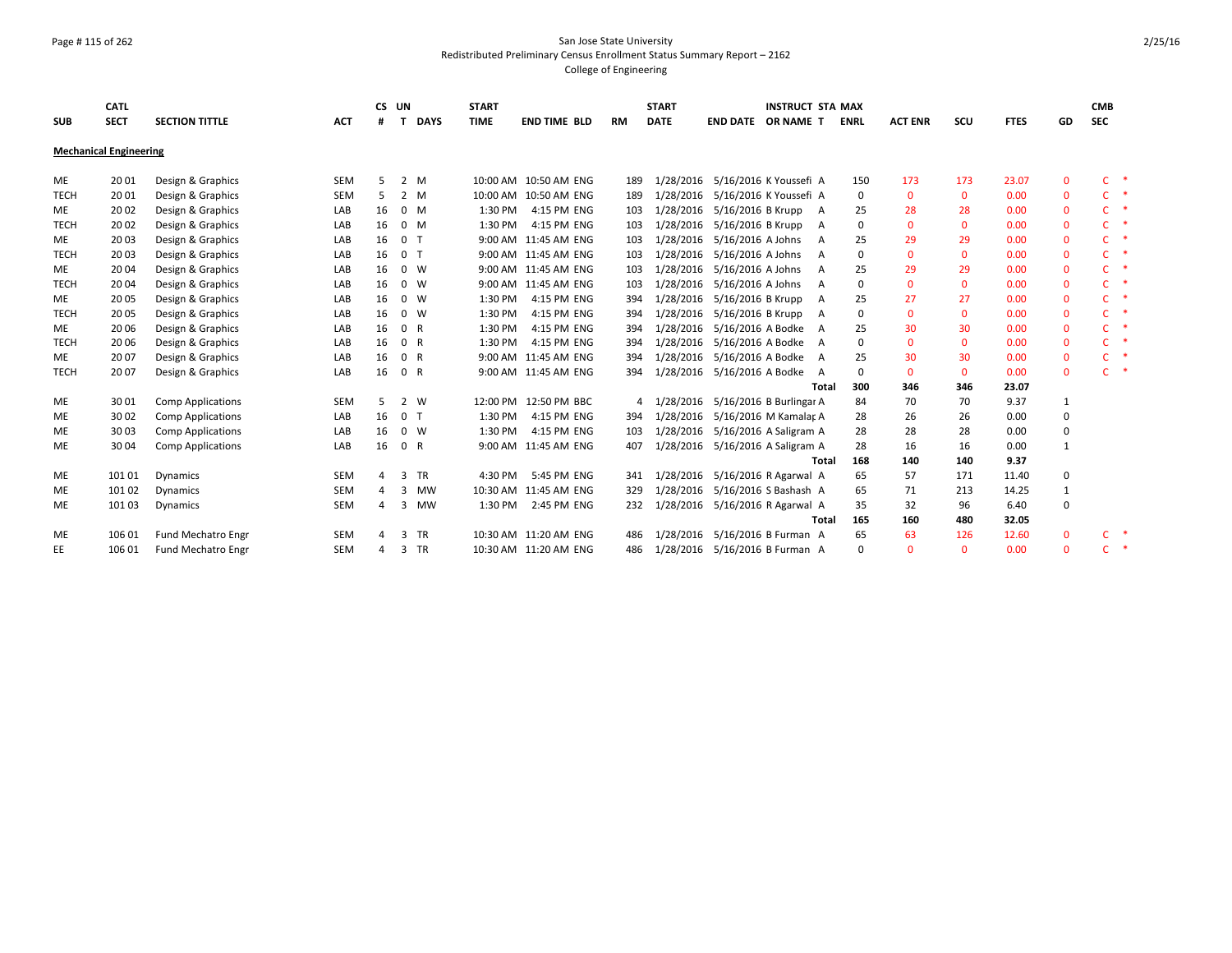### Page # 116 of 262 San Jose State University Redistributed Preliminary Census Enrollment Status Summary Report – 2162 College of Engineering

|            | <b>CATL</b> |                           |            |                | CS UN          |                | <b>START</b> |                       |           | <b>START</b> | <b>INSTRUCT STA MAX</b>            |                |             |                |              |             |                         | <b>CMB</b>   |               |
|------------|-------------|---------------------------|------------|----------------|----------------|----------------|--------------|-----------------------|-----------|--------------|------------------------------------|----------------|-------------|----------------|--------------|-------------|-------------------------|--------------|---------------|
| <b>SUB</b> | <b>SECT</b> | <b>SECTION TITTLE</b>     | ACT        | #              |                | T DAYS         | <b>TIME</b>  | <b>END TIME BLD</b>   | <b>RM</b> | <b>DATE</b>  | END DATE OR NAME T                 |                | <b>ENRL</b> | <b>ACT ENR</b> | scu          | <b>FTES</b> | GD                      | <b>SEC</b>   |               |
| ME         | 106 02      | Fund Mechatro Engr        | SEM        | $\overline{4}$ |                | 3 MW           | 6:00 PM      | 6:50 PM ENG           |           |              | 341 1/28/2016 5/16/2016 A Rahimi A |                | 55          | 39             | 78           | 7.95        | $\overline{\mathbf{3}}$ | $\mathsf{C}$ | $\rightarrow$ |
| EE         | 106 02      | Fund Mechatro Engr        | <b>SEM</b> | $\overline{4}$ |                | 3 MW           | 6:00 PM      | 6:50 PM ENG           | 341       |              | 1/28/2016 5/16/2016 A Rahimi A     |                | $\mathsf 0$ | $\mathbf 0$    | $\mathbf 0$  | 0.00        | $\mathbf 0$             | $\mathsf{C}$ | $\ast$        |
| ME         | 106 03      | Fund Mechatro Engr        | LAB        | 16             |                | 0 <sub>T</sub> | 2:30 PM      | 5:15 PM ENG           | 125       |              | 1/28/2016 5/16/2016 B Furman A     |                | 20          | 20             | 20           | 0.00        | $\mathbf{1}$            | $\mathsf{C}$ |               |
| ЕE         | 106 03      | <b>Fund Mechatro Engr</b> | LAB        | 16             |                | 0 <sub>T</sub> | 2:30 PM      | 5:15 PM ENG           | 125       |              | 1/28/2016 5/16/2016 B Furman A     |                | $\mathbf 0$ | $\mathbf{0}$   | $\mathbf{0}$ | 0.00        | $\mathbf{0}$            | C.           | $\ast$        |
| ME         | 106 04      | <b>Fund Mechatro Engr</b> | LAB        | 16             |                | 0 R            | 2:30 PM      | 5:15 PM ENG           | 125       |              | 1/28/2016 5/16/2016 P Benake A     |                | 20          | 17             | 17           | 0.00        | $\mathbf 0$             | $\mathsf{C}$ |               |
| ЕE         | 106 04      | Fund Mechatro Engr        | LAB        | 16             |                | 0 R            | 2:30 PM      | 5:15 PM ENG           | 125       |              | 1/28/2016 5/16/2016 P Benake A     |                | $\mathbf 0$ | $\mathbf{0}$   | $\mathbf{0}$ | 0.00        | $\mathbf 0$             | C.           | 米             |
| ME         | 106 05      | Fund Mechatro Engr        | LAB        | 16             |                | 0 F            | 2:30 PM      | 5:15 PM ENG           | 125       |              | 1/28/2016 5/16/2016 B Furman A     |                | 20          | 18             | 18           | 0.00        | $\mathbf{0}$            | $\mathsf{C}$ |               |
| EE         | 106 05      | <b>Fund Mechatro Engr</b> | LAB        | 16             |                | 0 F            | 2:30 PM      | 5:15 PM ENG           | 125       |              | 1/28/2016 5/16/2016 B Furman A     |                | 0           | $\mathbf 0$    | $\mathbf 0$  | 0.00        | $\mathbf 0$             | $\mathsf{C}$ |               |
| ME         | 106 06      | Fund Mechatro Engr        | LAB        | 16             |                | $0 \quad W$    | 6:00 PM      | 8:45 PM ENG           | 125       |              | 1/28/2016 5/16/2016 B Furman A     |                | 20          | 18             | 18           | 0.00        | $\mathbf 0$             | $\mathsf{C}$ | ۶             |
| EE         | 106 06      | Fund Mechatro Engr        | LAB        | 16             |                | $0 \quad W$    | 6:00 PM      | 8:45 PM ENG           | 125       |              | 1/28/2016 5/16/2016 B Furman A     |                | $\mathbf 0$ | $\mathbf 0$    | $\mathbf 0$  | 0.00        | $\mathbf 0$             | $\mathsf{C}$ |               |
| ME         | 106 07      | <b>Fund Mechatro Engr</b> | LAB        | 16             |                | 0 R            | 5:30 PM      | 8:15 PM ENG           | 125       |              | 1/28/2016 5/16/2016 B Furman A     |                | 20          | 18             | 18           | 0.00        | $\overline{2}$          | $\mathsf{C}$ | $\ast$        |
| EE         | 106 07      | Fund Mechatro Engr        | LAB        | 16             |                | 0 R            | 5:30 PM      | 8:15 PM ENG           | 125       |              | 1/28/2016 5/16/2016 B Furman A     |                | $\mathbf 0$ | $\mathbf{0}$   | $\mathbf{0}$ | 0.00        | $\mathbf{0}$            | $\mathsf{C}$ |               |
| ME         | 106 08      | Fund Mechatro Engr        | LAB        | 16             |                | 0 F            |              | 9:00 AM 11:45 AM ENG  | 125       |              | 1/28/2016 5/16/2016 P Benake A     |                | 20          | 11             | 11           | 0.00        | $\mathbf 0$             | C            | $\ast$        |
| EE         | 106 08      | Fund Mechatro Engr        | LAB        | 16             |                | 0 F            |              | 9:00 AM 11:45 AM ENG  | 125       |              | 1/28/2016 5/16/2016 P Benake A     |                | $\mathbf 0$ | $\mathbf{0}$   | $\mathbf{0}$ | 0.00        | $\mathbf{0}$            | $\mathsf{C}$ | $\rightarrow$ |
|            |             |                           |            |                |                |                |              |                       |           |              |                                    | <b>Total</b>   | 240         | 204            | 306          | 20.55       |                         |              |               |
| ME         | 111 01      | Fluid Mech                | <b>SEM</b> | 4              | 3              | MW             | 4:30 PM      | 5:45 PM CL            | 117       |              | 1/28/2016 5/16/2016 P Kutler       | A              | 50          | 48             | 144          | 9.65        | 1                       |              |               |
| ME         | 11102       | Fluid Mech                | SEM        | $\overline{4}$ |                | 3 MW           | 7:30 AM      | 8:45 AM ENG           | 329       |              | 1/28/2016 5/16/2016 H Kabbani A    |                | 45          | 58             | 174          | 11.65       | $\mathbf{1}$            |              |               |
| ME         | 11103       | Fluid Mech                | SEM        | $\overline{4}$ |                | 3 TR           | 1:30 PM      | 2:45 PM ENG           | 341       |              | 1/28/2016 5/16/2016 R Tsou         | $\mathsf{A}$   | 45          | 45             | 135          | 9.00        | 0                       |              |               |
|            |             |                           |            |                |                |                |              |                       |           |              |                                    | Total          | 140         | 151            | 453          | 30.30       |                         |              |               |
| ME         | 113 01      | Thermodynamics            | SEM        |                | $\overline{4}$ |                |              |                       |           |              |                                    | X              | $\mathbf 0$ | $\mathbf 0$    | $\mathbf 0$  | 0.00        | $\mathbf 0$             |              |               |
| ME         | 113 02      | Thermodynamics            | SEM        | 4              | 4              | TR             | 7:30 PM      | 9:10 PM HGH           | 124       |              | 1/28/2016 5/16/2016 Y Shabany A    |                | 35          | 30             | 120          | 8.07        | 1                       |              |               |
| МE         | 113 03      | Thermodynamics            | <b>SEM</b> | 4              |                | 4 MW           | 7:30 PM      | 9:10 PM ENG           | 329       |              | 1/28/2016 5/16/2016 S Zaidi        | Α              | 45          | 51             | 204          | 13.60       | $\mathbf 0$             |              |               |
|            |             |                           |            |                |                |                |              |                       |           |              |                                    | Total          | 80          | 81             | 324          | 21.67       |                         |              |               |
| ME         | 114 01      | <b>Heat Transfer</b>      | SEM        | 4              | 3              | MW             |              | 9:00 AM 10:15 AM ENG  | 486       |              | 1/28/2016 5/16/2016 S Zaidi        | A              | 60          | 41             | 123          | 8.20        | 0                       |              |               |
| <b>ME</b>  | 114 02      | <b>Heat Transfer</b>      | <b>SEM</b> |                | $\overline{3}$ |                |              |                       |           |              |                                    | X              | $\mathbf 0$ | $\mathbf 0$    | $\mathbf 0$  | 0.00        | $\mathbf 0$             |              |               |
| ME         | 114 03      | <b>Heat Transfer</b>      | SEM        | 4              |                | 3 MW           | 6:00 PM      | 7:15 PM CL            | 117       |              | 1/28/2016 5/16/2016 S Zaidi        | A              | 40          | 25             | 75           | 5.00        | 0                       |              |               |
| ME         | 114 04      | <b>Heat Transfer</b>      | <b>SEM</b> | $\overline{4}$ |                | 3 TR           | 7:30 AM      | 8:45 AM ENG           | 401       |              | 1/28/2016 5/16/2016 H Kabbani A    |                | 40          | 40             | 120          | 8.00        | $\mathbf 0$             |              |               |
|            |             |                           |            |                |                |                |              |                       |           |              |                                    | Total          | 140         | 106            | 318          | 21.20       |                         |              |               |
| ME         | 115 01      | Thermal Eng Lab           | LAB        | 16             | 1 M            |                | 2:30 PM      | 5:15 PM ENG           | 113       |              | 1/28/2016 5/16/2016 A Werdow A     |                | 15          | 20             | 20           | 1.33        | 0                       |              |               |
| ME         | 115 02      | Thermal Eng Lab           | LAB        | 16             | $1$ T          |                | 2:30 PM      | 5:15 PM ENG           | 113       |              | 1/28/2016 5/16/2016 A Werdow A     |                | 15          | 18             | 18           | 1.20        | $\Omega$                |              |               |
| ME         | 115 03      | Thermal Eng Lab           | LAB        | 16             | 1 R            |                | 2:30 PM      | 5:15 PM ENG           | 113       |              | 1/28/2016 5/16/2016 R Vargas G A   |                | 15          | 15             | 15           | 1.00        | 0                       |              |               |
| ME         | 115 04      | Thermal Eng Lab           | LAB        |                | $\mathbf{1}$   |                |              |                       |           |              |                                    | X              | $\mathbf 0$ | $\mathbf 0$    | $\mathbf 0$  | 0.00        | 0                       |              |               |
| ME         | 115 05      | Thermal Eng Lab           | LAB        | 16             |                | 1 W            | 1:30 PM      | 4:15 PM ENG           | 113       |              | 1/28/2016 5/16/2016 J Mokri        | $\overline{A}$ | 15          | 18             | 18           | 1.20        | 0                       |              |               |
| ME         | 115 06      | Thermal Eng Lab           | LAB        | 16             | 1 R            |                | 6:00 PM      | 8:45 PM ENG           | 113       |              | 1/28/2016 5/16/2016 R Vargas G A   |                | 15          | 13             | 13           | 0.87        | 0                       |              |               |
|            |             |                           |            |                |                |                |              |                       |           |              |                                    | Total          | 75          | 84             | 84           | 5.60        |                         |              |               |
| ME         | 12001       | <b>Experimental Meths</b> | <b>SEM</b> | 4              |                | $2 \, M$       | 9:00 AM      | 9:50 AM ENG           | 339       |              | 1/28/2016 5/16/2016 A Mysore A     |                | 64          | 55             | 55           | 7.33        | 0                       |              |               |
| ME         | 120 02      | <b>Experimental Meths</b> | LAB        | 16             |                | 0 <sub>T</sub> | 1:30 PM      | 4:15 PM ENG           | 133       |              | 1/28/2016 5/16/2016 A Mysore A     |                | 16          | 16             | 16           | 0.00        | 0                       |              |               |
| ME         | 12003       | <b>Experimental Meths</b> | LAB        | 16             |                | $0$ M          | 5:30 PM      | 8:15 PM ENG           | 133       |              | 1/28/2016 5/16/2016 A Mysore A     |                | 16          | 10             | 10           | 0.00        | 0                       |              |               |
| ME         | 120 04      | <b>Experimental Meths</b> | LAB        | 16             |                | 0 <sub>T</sub> | 5:30 PM      | 8:15 PM ENG           | 133       |              | 1/28/2016 5/16/2016 A Mysore A     |                | 16          | 13             | 13           | 0.00        | 0                       |              |               |
| ME         | 120 05      | <b>Experimental Meths</b> | LAB        |                | $\Omega$       |                |              |                       |           |              |                                    | Χ              | $\mathbf 0$ | $\mathbf 0$    | 0            | 0.00        | 0                       |              |               |
| ME         | 120 06      | <b>Experimental Meths</b> | LAB        | 16             |                | 0 R            |              | 9:00 AM 11:45 AM ENG  | 133       |              | 1/28/2016 5/16/2016 S Zaidi        | $\overline{A}$ | 16          | 16             | 16           | 0.00        | 0                       |              |               |
|            |             |                           |            |                |                |                |              |                       |           |              |                                    | <b>Total</b>   | 128         | 110            | 110          | 7.33        |                         |              |               |
| МE         | 13001       | Appl Engr Analysis        | SEM        | 4              |                | 3 TR           |              | 9:00 AM 10:15 AM ENG  | 331       |              | 1/28/2016 5/16/2016 T Hsu          | $\overline{A}$ | 65          | 60             | 180          | 12.00       | 0                       |              |               |
| ME         | 130 02      | Appl Engr Analysis        | SEM        | 4              |                | 3 TR           | 12:00 PM     | 1:15 PM ENG           | 303       |              | 1/28/2016 5/16/2016 D Abdollah A   |                | 35          | 40             | 120          | 8.00        | 0                       |              |               |
|            |             |                           |            |                |                |                |              |                       |           |              |                                    | <b>Total</b>   | 100         | 100            | 300          | 20.00       |                         |              |               |
| ME         | 14701       | Dyn Sys Vibs Cntrl        | SEM        | 4              | 3              | <b>MW</b>      | 4:30 PM      | 5:45 PM ENG           | 343       |              | 1/28/2016 5/16/2016 F Barez        | $\overline{A}$ | 65          | 76             | 228          | 15.25       | 1                       |              |               |
|            |             |                           |            |                |                |                |              |                       |           |              |                                    | Total          | 65          | 76             | 228          | 15.25       |                         |              |               |
| ME         | 154 01      | Mech Engr Design          | <b>SEM</b> | 4              | 4              | <b>MW</b>      |              | 10:30 AM 12:10 PM DMH | 150       |              | 1/28/2016 5/16/2016 R Yee          | Α              | 65          | 66             | 264          | 17.87       | 4                       |              |               |
| ME         | 154 02      | Mech Engr Design          | SEM        | $\overline{4}$ |                | 4 MW           |              | 10:30 AM 12:10 PM ENG | 401       |              | 1/28/2016 5/16/2016 S Lee          | А              | 35          | 38             | 152          | 10.13       | $\mathbf 0$             |              |               |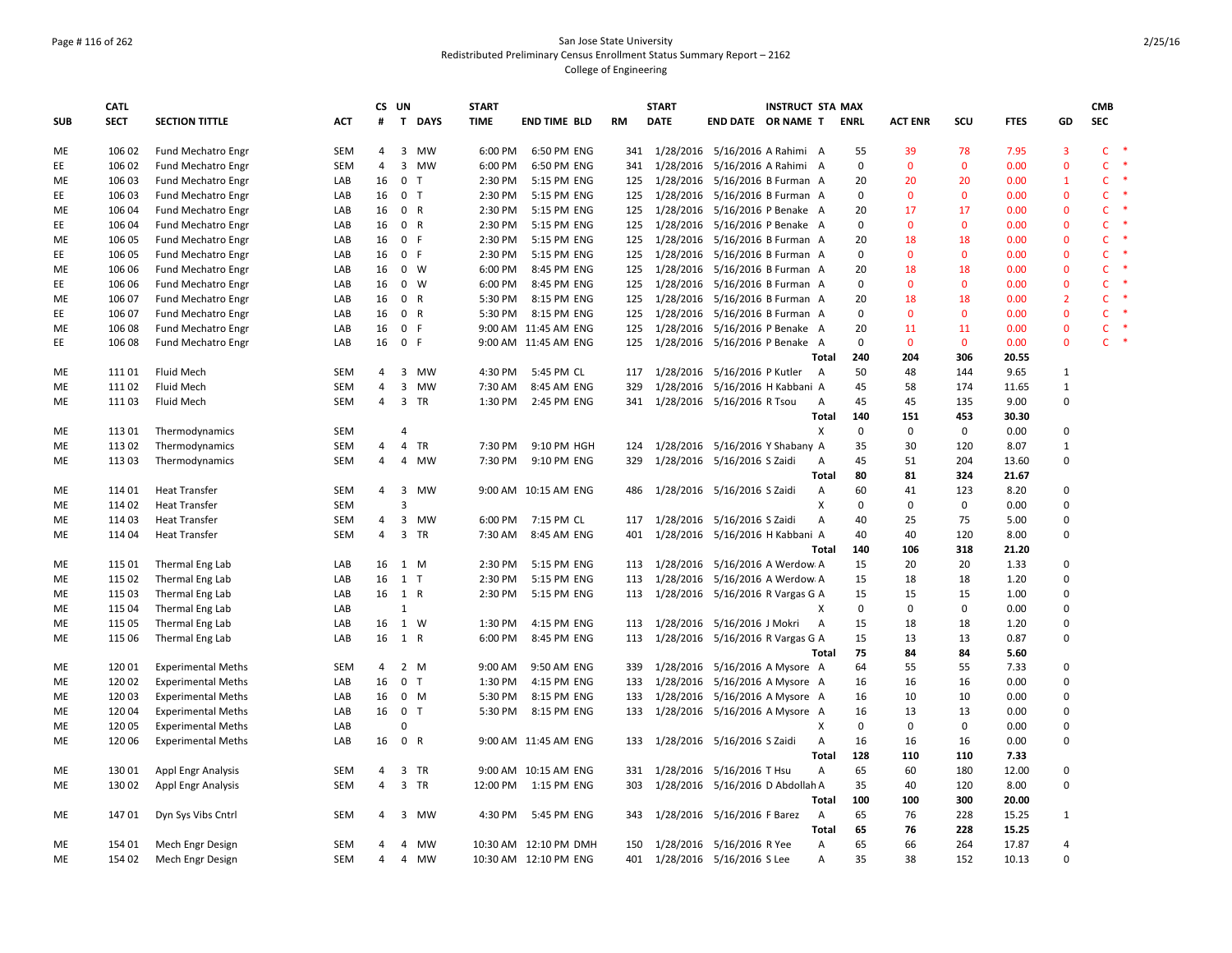### Page # 117 of 262 San Jose State University Redistributed Preliminary Census Enrollment Status Summary Report – 2162 College of Engineering

|            | <b>CATL</b> |                           |            | CS UN          |                |             | <b>START</b> |                       |           | <b>START</b> | <b>INSTRUCT STA MAX</b>              |              |             |                |              |             |                | <b>CMB</b>   |               |
|------------|-------------|---------------------------|------------|----------------|----------------|-------------|--------------|-----------------------|-----------|--------------|--------------------------------------|--------------|-------------|----------------|--------------|-------------|----------------|--------------|---------------|
| <b>SUB</b> | <b>SECT</b> | <b>SECTION TITTLE</b>     | <b>ACT</b> | #              |                | T DAYS      | <b>TIME</b>  | <b>END TIME BLD</b>   | <b>RM</b> | <b>DATE</b>  | <b>END DATE OR NAME T</b>            |              | <b>ENRL</b> | <b>ACT ENR</b> | SCU          | <b>FTES</b> | GD             | <b>SEC</b>   |               |
|            |             |                           |            |                |                |             |              |                       |           |              |                                      | Total        | 100         | 104            | 416          | 28.00       |                |              |               |
| ME         | 16001       | Finite Ele Methods        | <b>SEM</b> | 4              |                | 3 MW        |              | 10:30 AM 11:45 AM ENG |           |              | 213 1/28/2016 5/16/2016 T Hsu        | A            | 35          | 22             | 66           | 4.40        | $\mathbf 0$    |              |               |
|            |             |                           |            |                |                |             |              |                       |           |              |                                      | <b>Total</b> | 35          | 22             | 66           | 4.40        |                |              |               |
| ME         | 16501       | Com Aid Des in ME         | SEM        |                | 3              |             |              |                       |           |              |                                      | Χ            | $\mathbf 0$ | $\mathbf 0$    | $\mathbf 0$  | 0.00        | 0              |              |               |
| ME         | 165 02      | Com Aid Des in ME         | SEM        | 4              |                | 3 MW        |              | 7:30 PM 8:45 PM CL    |           |              | 117 1/28/2016 5/16/2016 M Signorel A |              | 35          | 43             | 129          | 8.75        | 3              |              |               |
|            |             |                           |            |                |                |             |              |                       |           |              |                                      | Total        | 35          | 43             | 129          | 8.75        |                |              |               |
| ME         | 16701       | Intro Eng Biomecha        | SEM        | 4              |                | 3 TR        | 4:30 PM      | 5:45 PM ENG           | 401       |              | 1/28/2016 5/16/2016 A Bellofior A    |              | 35          | $\mathbf{0}$   | $\mathbf{0}$ | 0.00        | $\mathbf 0$    | C            | $\rightarrow$ |
|            |             |                           |            |                |                |             |              |                       |           |              |                                      | <b>Total</b> | 35          | 0              | 0            | 0.00        |                |              |               |
| ME         | 169 01      | MEMS Fab & Design         | LAB        | 16             | 1 R            |             | 1:30 PM      | 4:15 PM ENG           |           |              | 311 1/28/2016 5/16/2016 E Green      | A            | 20          | $\Omega$       | $\Omega$     | 0.00        | $\mathbf 0$    | c            |               |
| EE         | 169 01      | MEMS Fab & Design         | LAB        | 16             | 1 R            |             | 1:30 PM      | 4:15 PM ENG           |           |              | 311 1/28/2016 5/16/2016 E Green      | A            | $\mathbf 0$ | $\mathbf{0}$   | $\Omega$     | 0.00        | $\mathbf{0}$   | $\mathsf{C}$ | $\rightarrow$ |
|            |             |                           |            |                |                |             |              |                       |           |              |                                      | <b>Total</b> | 20          | 0              | 0            | 0.00        |                |              |               |
| ME         | 18001       | <b>Indiv Studies</b>      | SUP        | 36             |                | 1 TBA       |              |                       |           |              | 1/28/2016 5/16/2016 N Okamoto A      |              | 20          | 1              | 1            | 0.07        | 0              |              |               |
| <b>ME</b>  | 18002       | <b>Indiv Studies</b>      | SUP        | 36             |                | 2 TBA       |              |                       |           |              | 1/28/2016 5/16/2016 N Okamoto A      |              | 20          | $\mathbf 0$    | 0            | 0.00        | $\Omega$       |              |               |
| ME         | 18003       | <b>Indiv Studies</b>      | SUP        | 36             |                | 3 TBA       |              |                       |           |              | 1/28/2016 5/16/2016 N Okamoto A      |              | 20          | $\mathbf 0$    | $\mathbf 0$  | 0.00        | $\mathbf 0$    |              |               |
| ME         | 18004       | <b>Indiv Studies</b>      | SUP        | 36             | 1 M            |             |              | 6:00 PM 7:20 PM ENG   |           |              | 135 1/28/2016 5/16/2016 M Signorel A |              | 35          | 21             | 21           | 1.40        | $\mathbf 0$    |              |               |
| ME         | 18005       | <b>Indiv Studies</b>      | SUP        | 36             | 1 W            |             | 6:00 PM      | 7:20 PM ENG           | 135       |              | 1/28/2016 5/16/2016 M Signorel A     |              | 35          | 15             | 15           | 1.00        | $\mathbf 0$    |              |               |
|            |             |                           |            |                |                |             |              |                       |           |              |                                      | Total        | 130         | 37             | 37           | 2.47        |                |              |               |
| ME         | 18301       | <b>HVAC Sys Design</b>    | SEM        | 4              |                | 3 TR        | 6:00 PM      | 7:15 PM ENG           | 341       |              | 1/28/2016 5/16/2016 S Ishaya         | A            | 50          | 52             | 156          | 10.40       | $\pmb{0}$      |              |               |
|            |             |                           |            |                |                |             |              |                       |           |              |                                      | <b>Total</b> | 50          | 52             | 156          | 10.40       |                |              |               |
| ME         | 18701       | Auto Control Dsgn         | <b>SEM</b> | 4              |                | 3 MW        | 7:30 PM      | 8:45 PM ENG           | 340       |              | 1/28/2016 5/16/2016 N Hemati A       |              | 35          | 33             | 99           | 6.75        | 3              |              |               |
|            |             |                           |            |                |                |             |              |                       |           |              |                                      | Total        | 35          | 33             | 99           | 6.75        |                |              |               |
| ME         | 18901       | Des Manuf Microsys        | SEM        |                | 3              |             |              |                       |           |              |                                      | X            | $\mathbf 0$ | $\mathbf 0$    | $\mathbf 0$  | 0.00        | $\mathbf 0$    |              |               |
|            |             |                           |            |                |                |             |              |                       |           |              |                                      | <b>Total</b> | $\mathbf 0$ | 0              | 0            | 0.00        |                |              |               |
| ME         |             | 195B 01 Sr Design Proj II | LAB        | 16             |                | 3 W         | 1:30 PM      | 4:15 PM ENG           | 135       |              | 1/28/2016 5/16/2016 R Agarwal A      |              | 35          | 30             | 90           | 6.00        | 0              |              |               |
| ME         |             | 195B 02 Sr Design Proj II | LAB        | 16             |                | $3 \quad W$ | 1:30 PM      | 4:15 PM ENG           | 133       |              | 1/28/2016 5/16/2016 B Furman A       |              | 35          | 42             | 126          | 8.40        | $\mathbf 0$    |              |               |
| ME         |             | 195B 03 Sr Design Proj II | LAB        | 16             |                | 3 W         | 1:30 PM      | 4:15 PM ENG           |           |              | 192 1/28/2016 5/16/2016 W Du         | А            | 35          | 33             | 99           | 6.60        | $\pmb{0}$      |              |               |
| ME         |             | 195B 04 Sr Design Proj II | LAB        | 16             |                | 3 W         | 1:30 PM      | 4:15 PM ENG           | 114       |              | 1/28/2016 5/16/2016 N Okamoto A      |              | 35          | 34             | 102          | 6.80        | 0              |              |               |
| ME         |             | 195B 05 Sr Design Proj II | LAB        | 16             |                | 3 W         | 1:30 PM      | 4:15 PM ENG           |           |              | 111 1/28/2016 5/16/2016 R Yee        | Α            | 35          | 23             | 69           | 4.60        | $\mathbf 0$    |              |               |
|            |             |                           |            |                |                |             |              |                       |           |              |                                      | <b>Total</b> | 175         | 162            | 486          | 32.40       |                |              |               |
| ME         | 199 01      | Special Topics Mech Eng   | <b>SEM</b> | 4              |                | 3 W         | 6:00 PM      | 8:45 PM CL            | 226       |              | 1/28/2016 5/16/2016 F Barez          | A            | 35          | 24             | 72           | 5.00        | 4              |              |               |
| ME         | 199 02      | Special Topics Mech Eng   | SEM        | 4              |                | 3 TR        |              | 9:00 AM 10:15 AM ENG  | 192       |              | 1/28/2016 5/16/2016 W Du             | А            | 35          | 16             | 48           | 3.30        | $\overline{2}$ |              |               |
|            |             |                           |            |                |                |             |              |                       |           |              |                                      | <b>Total</b> | 70          | 40             | 120          | 8.30        |                |              |               |
| ME         | 210 01      | Adv Thermodynamics        | SEM        | 5              |                | 3 TR        |              | 6:00 PM 7:15 PM CCB   |           |              | 101 1/28/2016 5/16/2016 K Gosselin A |              | 35          | 11             | 33           | 2.75        | 11             |              |               |
|            |             |                           |            |                |                |             |              |                       |           |              |                                      | Total        | 35          | 11             | 33           | 2.75        |                |              |               |
| ME         | 230 01      | Ad Mech Eng Analys        | SEM        | 5              |                | 3 TR        |              | 6:00 PM 7:15 PM HGH   | 124       |              | 1/28/2016 5/16/2016 Y Shabany A      |              | 35          | 22             | 66           | 5.45        | 21             |              |               |
|            |             |                           |            |                |                |             |              |                       |           |              |                                      | Total        | 35          | 22             | 66           | 5.45        |                |              |               |
| ME         | 243 01      | Vib of Mech System        | <b>SEM</b> | 5              |                | 3 MW        | 7:30 PM      | 8:45 PM ENG           | 335       |              | 1/28/2016 5/16/2016 A Rahimi A       |              | 40          | 12             | 36           | 3.00        | 12             |              |               |
|            |             |                           |            |                |                |             |              |                       |           |              |                                      | <b>Total</b> | 40          | 12             | 36           | 3.00        |                |              |               |
| ME         | 25001       | <b>Precision Mach Des</b> | SEM        | 5              | 3 <sub>5</sub> |             |              | 9:00 AM 11:45 AM ENG  | 303       |              | 1/28/2016 5/16/2016 M Sullivan A     |              | 40          | 27             | 81           | 6.75        | 27             |              |               |
|            |             |                           |            |                |                |             |              |                       |           |              |                                      | Total        | 40          | 27             | 81           | 6.75        |                |              |               |
| ME         | 265 01      | Computer Aid ME Des       | SEM        | -5             |                | 3 MW        |              | 6:00 PM 7:15 PM DMH   | 149B      |              | 1/28/2016 5/16/2016 K Youssefi A     |              | 45          | 46             | 138          | 11.20       | 40             |              |               |
|            |             |                           |            |                |                |             |              |                       |           |              |                                      | <b>Total</b> | 45          | 46             | 138          | 11.20       |                |              |               |
| ME         | 27301       | Finite El Meth Eng        | SEM        |                | 3              |             |              |                       |           |              |                                      | х            | $\mathbf 0$ | $\mathbf 0$    | $\mathbf 0$  | 0.00        | 0              |              |               |
| ME         | 27302       | Finite El Meth Eng        | SEM        | $\overline{4}$ |                | 3 TR        |              | 7:30 PM 8:45 PM ENG   |           |              | 213 1/28/2016 5/16/2016 E Chan       | A            | 35          | 27             | 81           | 6.55        | 23             |              |               |
|            |             |                           |            |                |                |             |              |                       |           |              |                                      | <b>Total</b> | 35          | 27             | 81           | 6.55        |                |              |               |
| ME         | 274 01      | Adv FEM in Engr           | <b>LEC</b> |                | 3              |             |              |                       |           |              |                                      | х            | $\mathbf 0$ | $\mathbf 0$    | 0            | 0.00        | $\mathbf 0$    |              |               |
| ME         | 274 02      | Adv FEM in Engr           | <b>LEC</b> | 4              |                | 3 TR        |              | 6:00 PM 7:15 PM ENG   |           |              | 213 1/28/2016 5/16/2016 E Chan       | A            | 35          | 24             | 72           | 5.90        | 22             |              |               |
|            |             |                           |            |                |                |             |              |                       |           |              |                                      | <b>Total</b> | 35          | 24             | 72           | 5.90        |                |              |               |
| ME         | 28301       | Mfg Proc Control          | <b>SEM</b> |                | 3              |             |              |                       |           |              |                                      | X            | $\Omega$    | $\Omega$       | $\Omega$     | 0.00        | $\mathbf 0$    |              |               |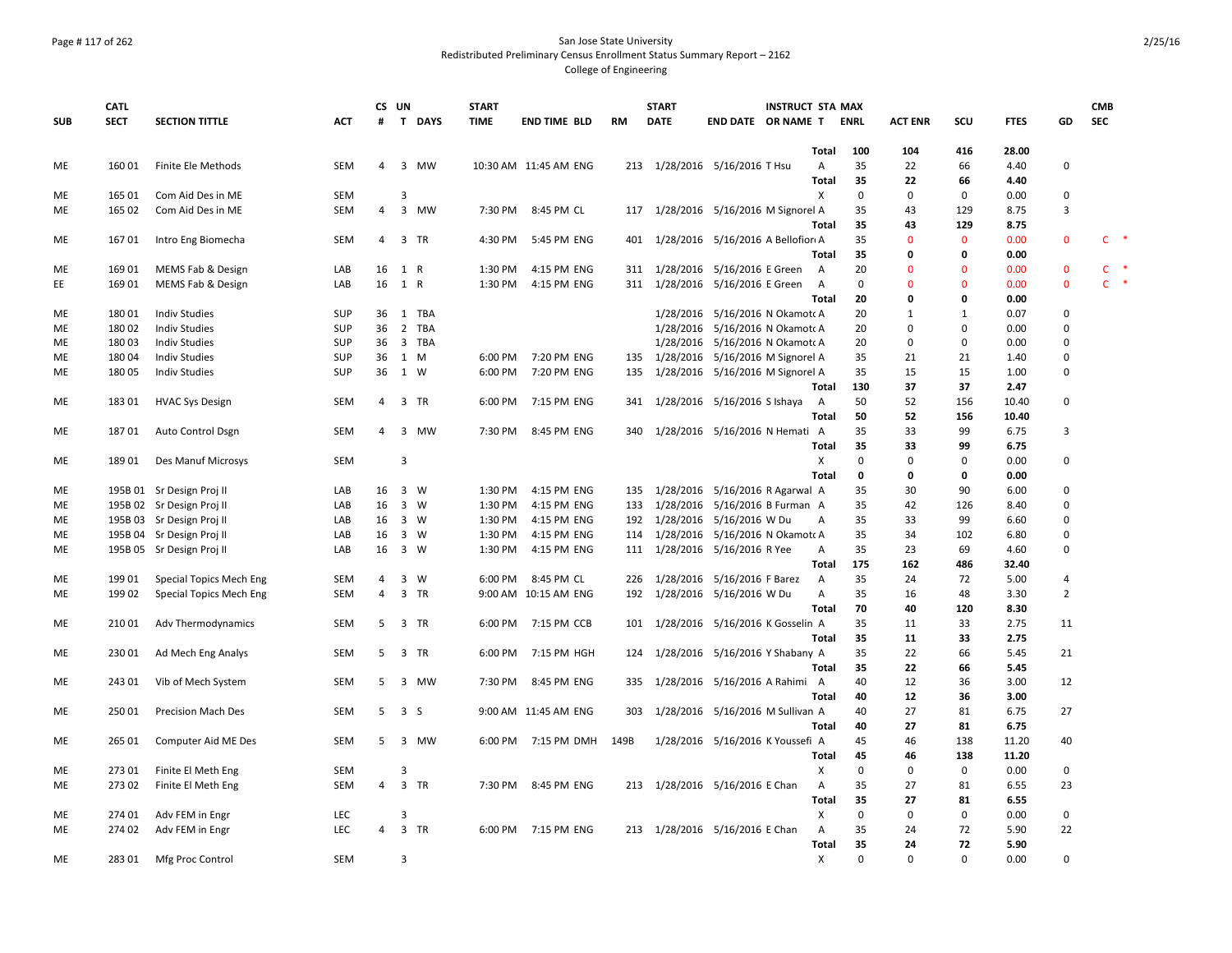### Page # 118 of 262 San Jose State University Redistributed Preliminary Census Enrollment Status Summary Report – 2162 College of Engineering

|            | <b>CATL</b> |                         |            |    | CS UN       | <b>START</b> |                     |           | <b>START</b> |                                     | <b>INSTRUCT STA MAX</b> |       |             |                |             |             |    | <b>CMB</b> |
|------------|-------------|-------------------------|------------|----|-------------|--------------|---------------------|-----------|--------------|-------------------------------------|-------------------------|-------|-------------|----------------|-------------|-------------|----|------------|
| <b>SUB</b> | <b>SECT</b> | <b>SECTION TITTLE</b>   | ACT        |    | <b>DAYS</b> | <b>TIME</b>  | <b>END TIME BLD</b> | <b>RM</b> | <b>DATE</b>  | <b>END DATE</b>                     | OR NAME T               |       | <b>ENRL</b> | <b>ACT ENR</b> | scu         | <b>FTES</b> | GD | <b>SEC</b> |
|            |             |                         |            |    |             |              |                     |           |              |                                     |                         | Total | 0           | 0              | 0           | 0.00        |    |            |
| ME         |             | 295A 01 ME Project I    | <b>SUP</b> | 25 | 3 F         | 5:00 PM      | 7:30 PM ENG         | 339       |              | 1/28/2016 5/16/2016 F Barez         |                         | A     | 20          | 11             | 33          | 2.75        | 11 |            |
|            |             |                         |            |    |             |              |                     |           |              |                                     |                         | Total | 20          | 11             | 33          | 2.75        |    |            |
| ME         |             | 295B 01 ME Project II   | <b>SUP</b> | 25 | 3 F         | 5:00 PM      | 7:30 PM ENG         | 339       |              | 1/28/2016 5/16/2016 F Barez         |                         | A     | 20          | 8              | 24          | 2.00        | 8  |            |
|            |             |                         |            |    |             |              |                     |           |              |                                     |                         | Total | 20          | 8              | 24          | 2.00        |    |            |
| ME         | 29701       | Special Topics Mech Eng | <b>SEM</b> | 4  | MW<br>3     | 7:30 PM      | 8:45 PM MH          | 222       | 1/28/2016    | 5/16/2016 E Thurlow A               |                         |       | 35          | 28             | 84          | 6.85        | 25 |            |
|            |             |                         |            |    |             |              |                     |           |              |                                     |                         | Total | 35          | 28             | 84          | 6.85        |    |            |
| ME         | 298 01      | Special Project ME      | SUP        | 25 | 1 TBA       |              |                     |           |              | 1/28/2016 5/16/2016 R Agarwal A     |                         |       | 15          | 3              | 3           | 0.25        | 3  |            |
| ME         | 298 02      | Special Project ME      | SUP        | 25 | 2 TBA       |              |                     |           |              | 1/28/2016 5/16/2016 R Agarwal A     |                         |       | 25          | $\Omega$       | $\mathbf 0$ | 0.00        | 0  |            |
| ME         | 298 03      | Special Project ME      | SUP        | 25 | 3 TBA       |              |                     |           |              | 1/28/2016 5/16/2016 R Agarwal A     |                         |       | 25          | $\Omega$       | $\mathbf 0$ | 0.00        | 0  |            |
|            |             |                         |            |    |             |              |                     |           |              |                                     |                         | Total | 65          |                | 3           | 0.25        |    |            |
| ME         | 299 01      | Master's Thesis         | SUP        | 25 | 3 F         | 5:00 PM      | 7:30 PM ENG         | 339       | 1/28/2016    | 5/16/2016 F Barez                   |                         | A     | 20          |                | 9           | 0.75        | 3  |            |
|            |             |                         |            |    |             |              |                     |           |              |                                     |                         | Total | 20          | 3              | 9           | 0.75        |    |            |
|            |             |                         |            |    |             |              |                     |           |              | <b>Mechanical Engineering Total</b> |                         |       | 2711        | 2273           | 5258        | 362.05      |    | ok         |